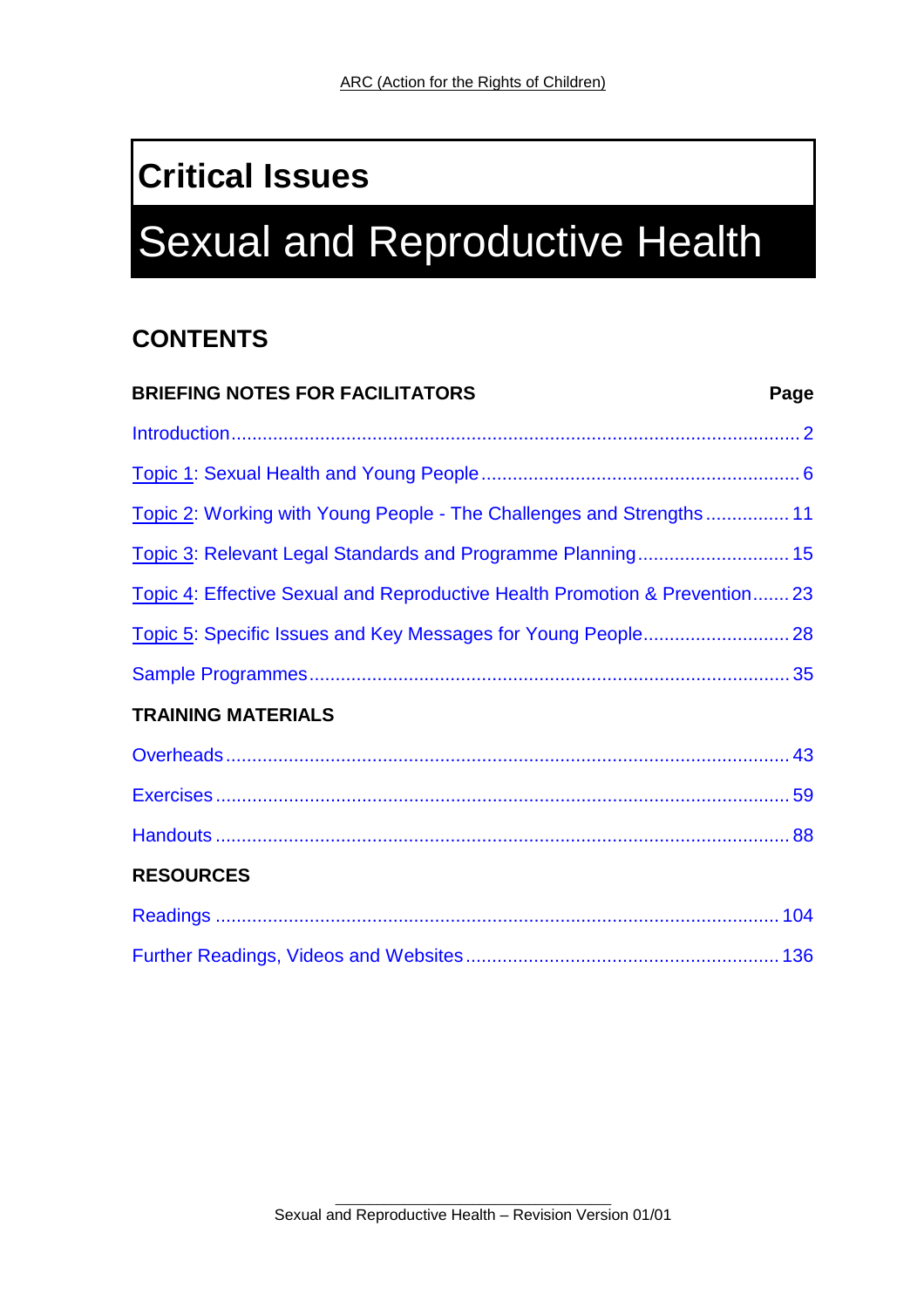## Sexual and Reproductive Health

<span id="page-1-0"></span>

Introduction

Facilitators who have not recently trained or worked in the area covered by this Resource Pack, should read carefully through the various Topics, Overheads, Exercises, Handouts and Readings before starting to plan their training activity. Please note when using these materials, that they are to be used in conjunction with stated policy (they do not replace it) and aim to stimulate learning and discussion.

## **KEY CONCEPTS**

- 1. Sexual and reproductive health is an issue that concerns everyone.
- 2. The time when these issues start to affect young lives is at adolescence when young people are beginning to learn about their own sexuality and are having to make decisions about their sexual behaviour which may have life-long implications. Effective support and intervention before and during this period of their lives can have important and long lasting benefits.
- 3. Due to the unstable nature of their situation, refugee and displaced young people are more at risk of sexual and reproductive ill-health than settled young people. Programmes to address their needs should be a priority.
- 4. Sexual health problems for young people arise when they do not have control over their own sexual lives; when they are either ill-informed or ill-equipped to deal with the consequences of their sexual activities.
- 5. Working effectively with sexual and reproductive health issues involves working with young people and their communities to develop programmes which are culturally appropriate and address relevant gender issues and truly "speak" to the local communities.
- 6. Working with young people to address issues of their sexuality and reproductive health demands special skills, including the ability to centrally involve the young people themselves in the process of developing effective self-help strategies.
- 7. Understanding and applying key legal standards which relate directly to sexual and reproductive health rights of young people serve to support advocacy in this field, and can helpfully inform policy making and programme planning.
- 8. Effective sexual and reproductive health programmes require a multi-sectoral approach and strong co-ordination between and within agencies. Information, Education and Communication (IEC) programmes support this work and are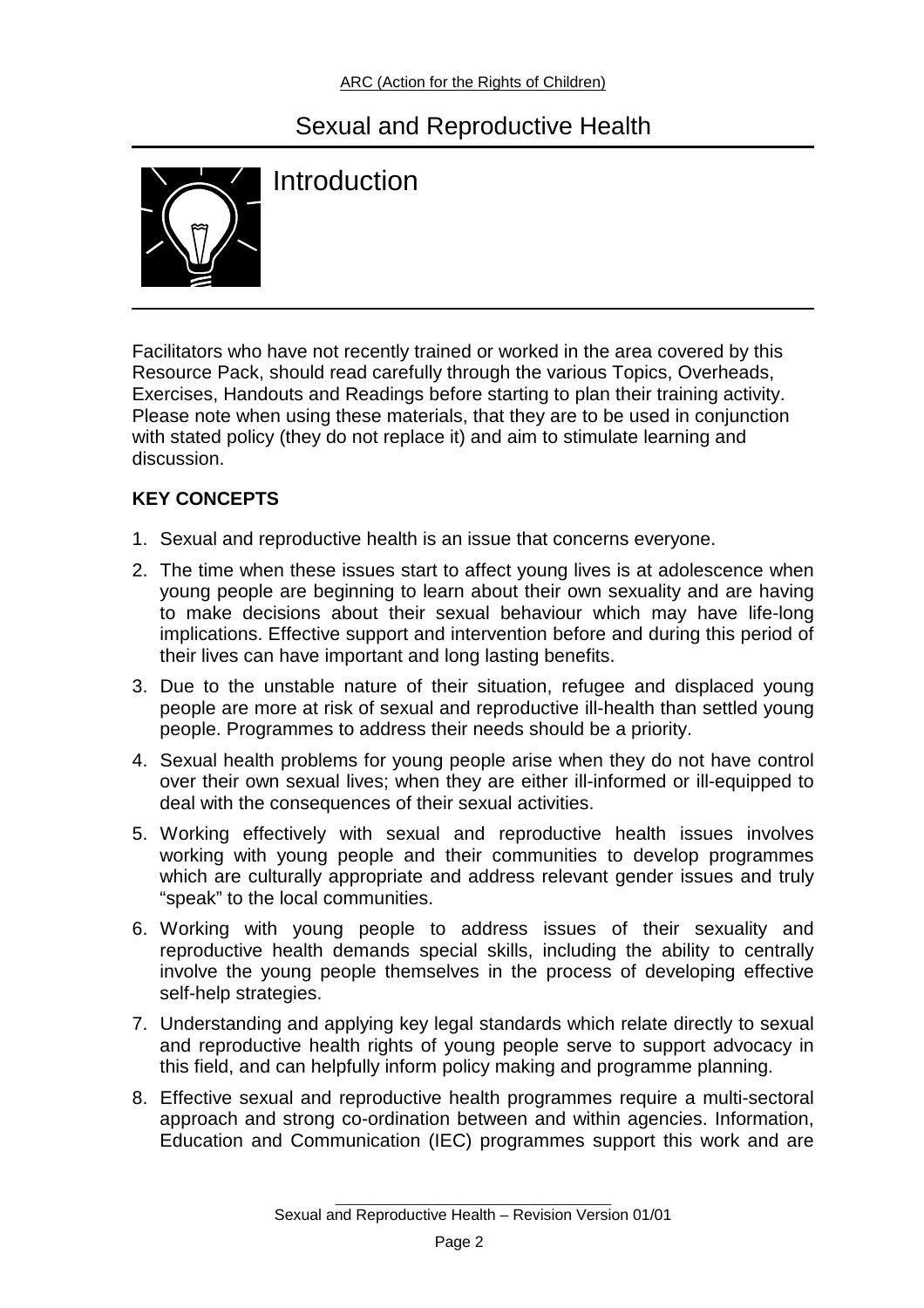complementary in terms of the messages that they give and the action that they promote.

- 9. Successful IEC programmes share many of the same features: they include strong community participation, youth led activities, strategies to assist youth in learning to manage themselves and their behaviour with confidence, and the provision of a number of key life skills.
- 10. There are specific health and prevention messages that relate to individual key issues: Sexually Transmitted Infections (STIs) including HIV/AIDS, early or unplanned pregnancies, female genital mutilation (FGM), substance abuse, and nutrition. Sexual and gender-based violence (SGBV) is covered in the ARC resource pack on **Exploitation and Abuse**.

These Key Concepts appear in **Overhead 1.0**.

## **OVERVIEW AND DEFINITIONS**

Concern with healthy and responsible sexuality has in the past decade grown in family planning programmes, as well as in other health and social activities, primarily for two reasons: the increase of adolescent sexuality, pregnancy and abortion, and the wide-spread growth in sexually transmitted infections, including the Human Immunodeficiency Virus (HIV) causing AIDS.

Annually, more than 333 million new cases of STIs are estimated to occur, making them one of the most common infectious diseases around the world, particularly in the 15-49 age group. Estimates suggest that more than half of the people living with HIV/AIDS were infected before they were 25 years of age.

Premarital sexual experience is becoming more common among young people in developing countries. As countries have become more urban and economically developed, the age at marriage has risen, and young people's sexual attitude and behaviour before marriage have been changing. For refugee or displaced young people, these issues are likely to affect them even more acutely than when they are living in settled situations.

Because adolescents typically begin sexual relations without contemplating the consequences and without accurate information and protection, many face serious and even dangerous consequences, including unwanted pregnancies, abortions, Sexually Transmitted Infections (STIs) and HIV/AIDS.

The economic and social consequences of adolescent sexuality can be enormous. Young, unmarried women who become pregnant are less likely to finish their education, face greater marital instability, and have fewer assets and lower incomes later in life than other women. Yet, often government policies or unnecessary barriers keep family planning and reproductive health services from adolescents. Meeting the reproductive health needs of young people requires not only providing services and education but also changing attitudes, overcoming opposition, building understanding, and educating adults about the problems facing young people.

In this resource pack, the term "young person" refers broadly to anyone within the 10-24 age range. Definitions of what a society considers a child, an adolescent or a young adult vary from culture to culture. Yet the need for reproductive health services begins at a young age. The term "adolescent girl" is used when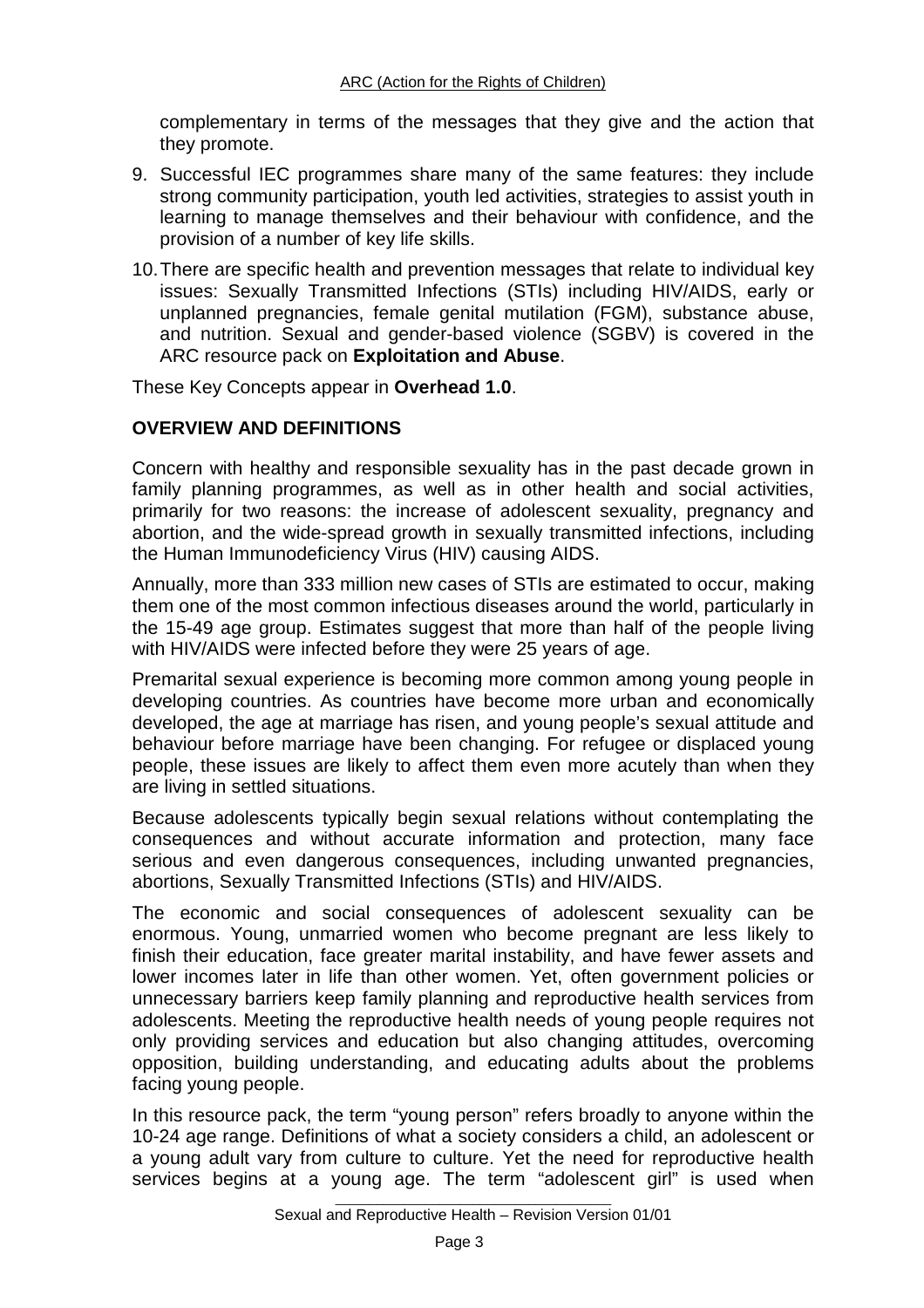describing or comparing her situation with that of an older woman, as neither "young girl" or "young woman" effectively describe the age range in question.

The term "sexual and reproductive health" has been used in preference to simply "reproductive health" or "adolescent reproductive health" in recognition of the fact that young people's reproductive health is determined by their sexual health and their sexual activities; and that issues of sexual behaviour and sexuality are central to the question of their reproductive health. Also refer to the **ARC Resource Pack on Child and Adolescent Development Topic 1**.

## **THE IMPORTANCE OF THE CONVENTION ON THE RIGHTS OF THE CHILD**

The human rights of children are fully articulated in one treaty: the United Nations Convention on the Rights of the Child (CRC,1989), offering the highest standard of protection and assistance for children under any international instrument. The approach of the Convention is holistic, which means that the rights are indivisible and interrelated, and that all articles are equally important. The CRC is the most universally accepted human rights instrument - it has been ratified by every country in the world except two (the United States and Somalia). It provides the most comprehensive framework for the responsibilities of States Parties to all children within their borders: by ratifying the Convention, national governments have committed themselves to protecting and ensuring the rights of all children without discrimination, including the rights of refugee and displaced children and adolescents. The CRC defines a "child" as everyone under 18 years of age "unless under the law applicable to the child, majority is attained earlier". The scheme of the CRC suggests that this exception should be interpreted as an empowering one, in other words that under 18 years can claim the benefits of adulthood if granted by national law while still able to claim the protection of the CRC.

Article 24 of the CRC on the right to health builds on and develops the right to life and to survival and development addressed in article 6 of the CRC. The principle of non-discrimination requires States Parties to recognise the right of all children to the "highest attainable standard of health " as well as to "facilities for the treatment of illness and rehabilitation of health". In addition, article 24, paragraph 2 provides a list of appropriate measures that States Parties must take in order to pursue full implementation of this right. The holistic nature of the Convention stresses the importance of the relation between the right to health, to an adequate standard of living (article 27) and the right to education (article 28). The need for full consideration of adolescents' health issues is underlined in article 5 with respect to the child's evolving capacities.

The CRC was the first international human rights treaty to explicitly recognise sexual violence and abuse, a major factor related to young person's sexual and reproductive health.

## **STRUCTURE OF THIS RESOURCE PACK**

**Topic 1: Sexual Health and Young People.** This topic defines what is meant by sexual and reproductive health, and investigates how sexual health problems might arise for young people. It looks at the issue of greater risks to the sexual and reproductive health of refugee and displaced young people.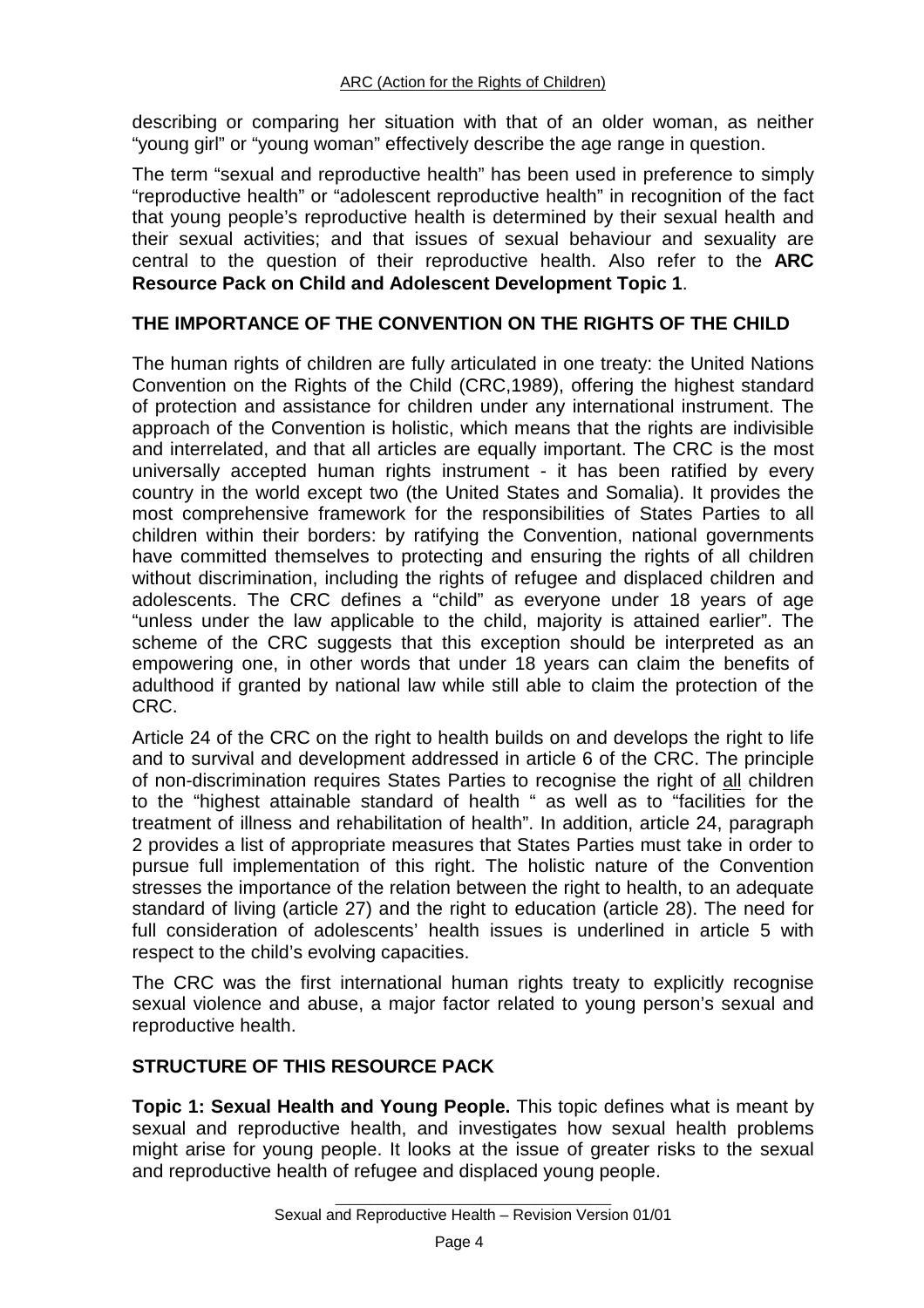**Topic 2: Working with Young People: the Challenges and the Strengths.** This topic looks specifically at the issues around working with young people in this context. It examines the challenges and cultural and gender issues that have to be addressed and it looks at the particular strengths that young people can bring to working with these issues.

**Topic 3: Relevant Legal Standards and Programme Planning.** This topic offers an overview of some of the more important legal instruments that might be used for advocacy at all levels and to inform programme planning. It also offers some suggestions for developing a broader focus to programming in order to address some of the sexual and reproductive needs and rights of young people.

**Topic 4: Effective Sexual and Reproductive Health Promotion and Prevention.** This topic looks at the importance of a multi-sectoral approach and of good co-ordination between and within agencies in developing and implementing programmes which address the sexual and reproductive health needs and rights of young people, and it discusses how effective Information, Education and Communication activities (IEC) can support these programmes.

**Topic 5: Specific Sexual and Reproductive Health Issues and Key Messages for Young People.** In this topic, brief descriptions of the following issues are provided along with key preventive and protection messages for young people: STIs including HIV/AIDS, early or unplanned pregnancies, female genital mutilation, substance abuse, and nutrition.

Participatory exercises, case studies, overheads and handouts are provided. Facilitators are strongly recommended to develop regionally or country-specific materials such as case studies in order to make the training more relevant.

## **OTHER RESOURCE PACKS IN THIS SERIES**

Facilitators are encouraged to look at this Resource Pack in the light of other ARC materials, in particular the **ARC Resource Pack on Child and Adolescent Development, Working with Children and Situation Analysis**. A serious issue impacting on the sexual and reproductive health of children and adolescents is sexual exploitation and abuse, and it is therefore recommended that the **ARC Resource Pack on Exploitation and Abuse** be referred to directly when working with this Resource Pack.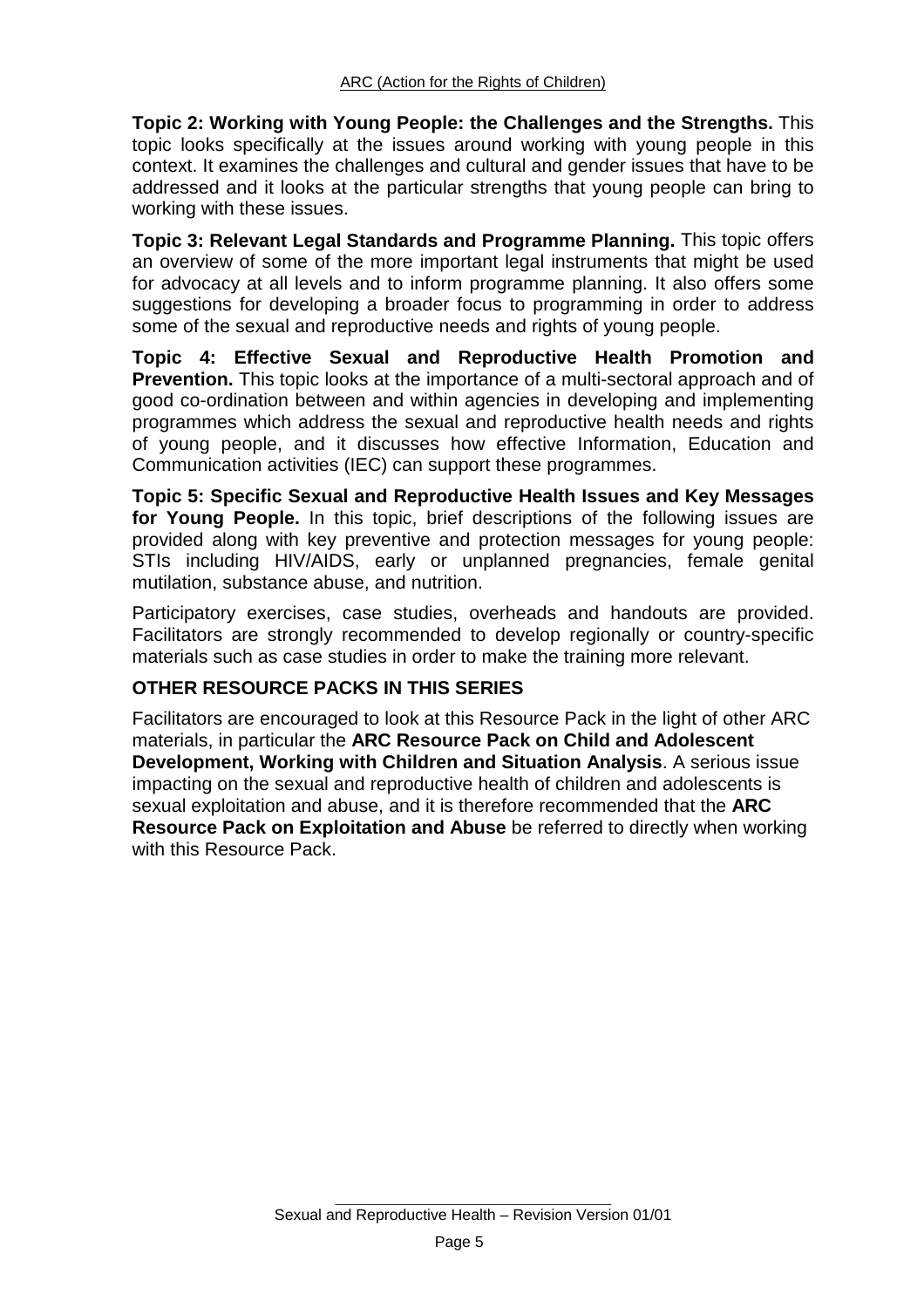## Sexual and Reproductive Health

<span id="page-5-0"></span>

Topic 1:

## Sexual Health and Young People

## **KEY LEARNING POINTS**

- *Sexual and reproductive health concerns everyone.*
- *Effective support and intervention for young people who are about to begin their sexual lives can have lasting and beneficial effects on many aspects of their lives.*
- *Adolescence marks the beginning of a young person's journey into sexual development and sexuality. It can be an exciting, worrying and/or difficult time.*
- *Good sexual health involves feeling good in relation to one's sexual behaviour in body, mind and spirit, as well as in the context of the social environment in which one lives.*
- *Sexual health problems arise when young people do not have control over their sexual lives: they are either ill-informed or ill-equipped to deal with the consequences of sexual activity.*
- *Due to the unstable nature of their situation, refugee and displaced young people are at increased risk of damaging their sexual and reproductive health than settled young people.*

## **SEXUAL AND REPRODUCTIVE HEALTH CONCERNS EVERYONE**

## **Sexual Health**

*"…is the integration of somatic, emotional, intellectual and social aspects of sexual being, in ways that are positively enriching and that enhance personality, communication and love."*

## **Reproductive Health**

*"…is a state of complete, physical, mental and social well-being and not merely the absence of disease or infirmity, in all matters relating to the reproductive system and to its functions and processes. Reproductive health therefore implies that people are able to have a satisfying and safe sex life and that they have the capability to reproduce and the freedom to decide if, when and how often to do so."*

Cairo Programme of Action of the United Nations International Conference on Population and Development (ICPD), 1994, paragraph 7.2.

This definition is also presented in **Overhead 1.2**.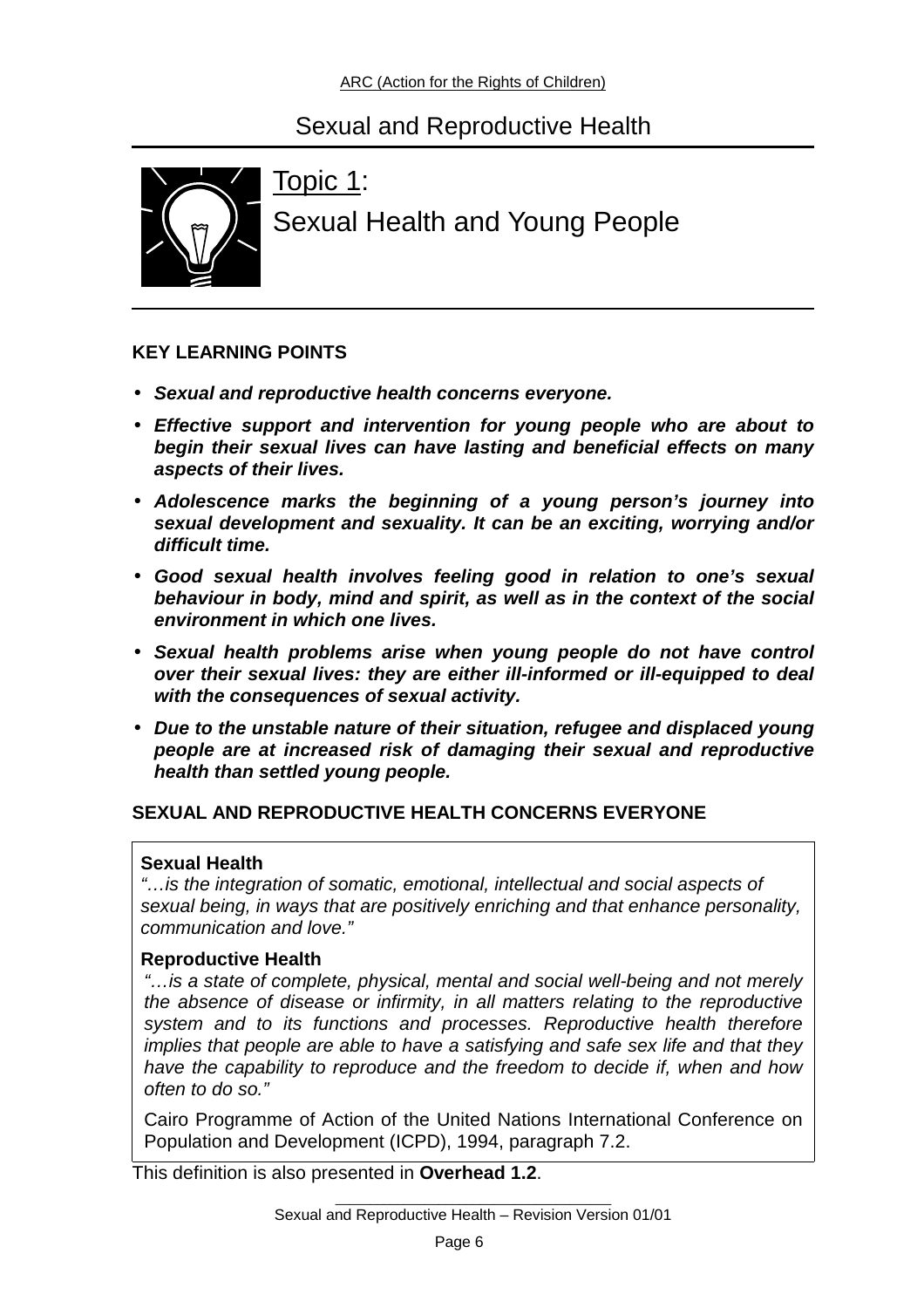Sexual and reproductive health is a very personal issue and concerns everyone, young or old, male or female for a large part of their lives. This issue begins to affect people's lives at adolescence when they are aware that they are starting to change from being children and are growing towards adulthood. Because this is such a major life change, this growing awareness of sexuality can have an acute affect on the way that young people conduct themselves and their lives. It can be an exciting, stressful, frightening or difficult time.

It is increasingly recognised that support and intervention to ensure good sexual and reproductive health for young people can have a life-long beneficial effect: decisions or events relating to sexual behaviour and activity that occur between the ages of 10–24 can be a major factor in the direction that a young person's life will take. A sexually active 13-year-old girl, for example, regardless of whether her sexual activity is from an early marriage, child prostitution or curiosity, will probably never complete her education. She will be more at risk from other reproductive health problems and, following from that, she will be more likely to experience social and psychological problems.

*Despite the economic, social, medical and educational advances of this century, today's young people are more at risk in terms of reproductive health than some of their predecessors. Increasing urbanisation, the breakdown of traditional social and economic structures, and the increased mobility of the world's population, means that young people are exposed to dangers to their health, mental health and reproductive health that did not exist in previous generations, or were limited to relatively few young people. The commercial sex industry can now operate on the Internet. Illicit and potentially harmful drugs are now manufactured almost world-wide. Violence in the form of urban street violence or in the form of conflict or war is a danger to many young people.*

Dept of Child and Adolescent Health Development (2000), "Meeting an Urgent and Unmet Need: Making Reproductive Health Services Available and Accessible to Forcibly Displaced Young People." Geneva, World Health Organisation.

## **SEXUAL FEELINGS AND SEXUALITY**

As a boy or a girl reaches puberty his/her body starts to change from being the body of a child to the body of an adult. Chemical changes in the body are also taking place. This is a period of growth and change through which it is not always easy to navigate a safe passage. At this time too, young people often begin to experience sexual feelings. They may feel tingling or warm feelings when they think about or touch another person. These feelings can run round their body like an electric current causing arousal and excitement. They may be able to think of nothing else. These feelings are a natural part of growing up. But, what young people do with these feelings is important. Although they may be sexually active, they are often ill-equipped and/or powerless to deal with the consequences of sex. Without access to information, contraception and equal rights, they are at high risk of contracting sexually transmitted infections (STIs), having unwanted pregnancies, spoiling whatever educational opportunities that they have, being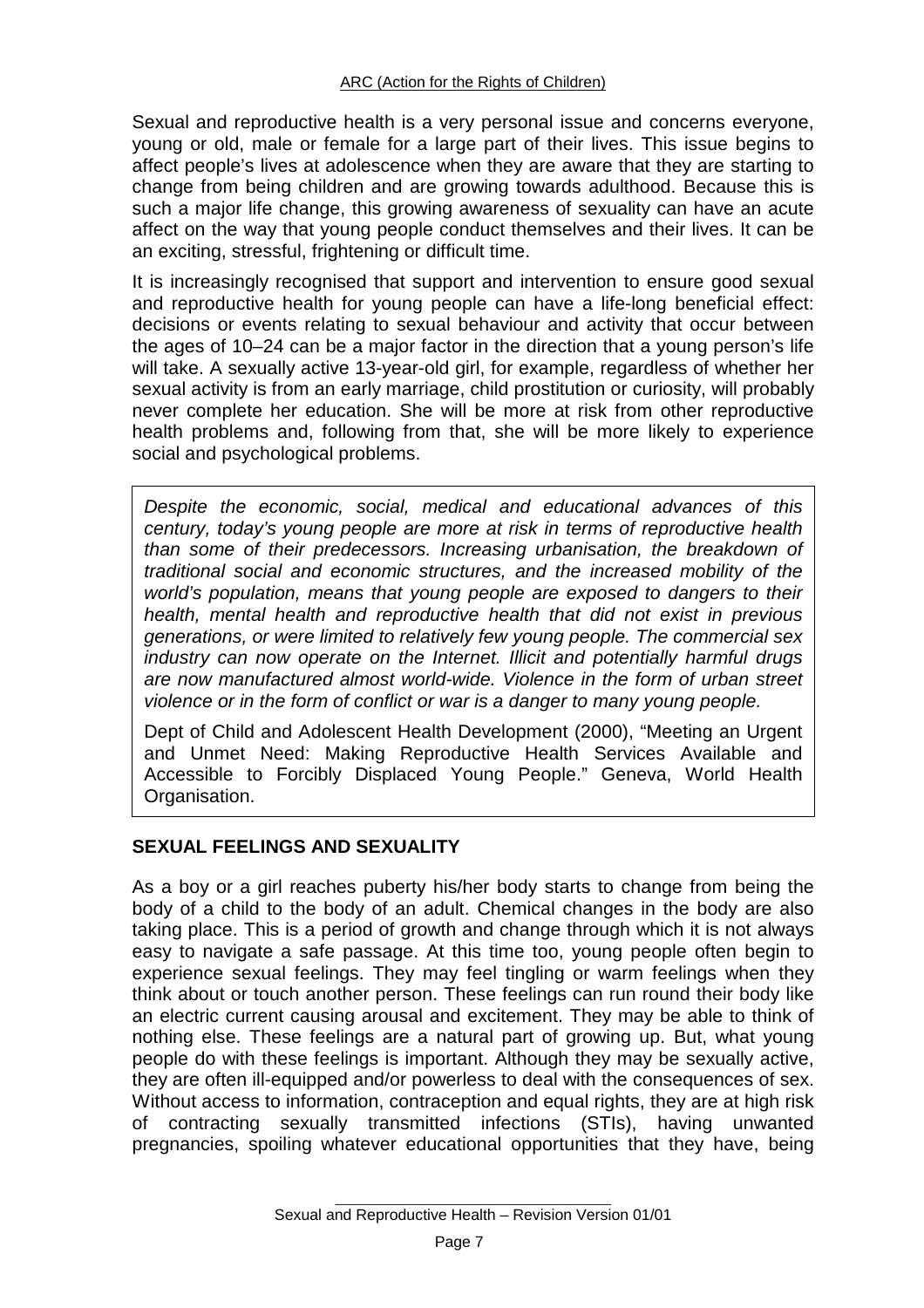shunned, cast out of their families and a host of other consequences which will negatively affect their futures:

"*I was not told anything about sex when I was growing up – my parents just said that I should not play with boys after I started my periods. When I fell in love, I just did what came naturally. I had no idea that I could get pregnant the first time or that he would walk out on me".*

**Overhead 1.4** provides a list of characteristics of young people which may influence the ways in which they behave.

The provision of appropriate and effective support, information and guidance when young people are making personal choices can make a lasting and positive difference to their lives.

## **SEXUAL HEALTH**

A young person enjoys sexual health when s/he feels good in relation to the area of her/his life to do with sex. S/he feels good in body, mind, and spirit, and s/he feels comfortable within her/his society about the way s/he is conducting this part of her/his life.

What does good sexual health mean? It should include being confident and able to:

- make decisions about their own bodies and how they will express their sexuality without anyone forcing or pressurising them;
- say "no" to sex until they are in a loving relationship and are happy to say "yes";
- if they do have sex, protect themselves from unwanted pregnancy and diseases that are passed during sexual intercourse;
- enjoy pleasure from sex without harming others;
- enjoy their sexuality free from shame, guilt and fear;
- visit the health centre if they have a problem.

## **HOW DO SEXUAL HEALTH PROBLEMS ARISE?**

Many sexual health problems arise because young people - both girls and boys do not have control over their sexual lives. They are either ill-informed or illequipped to deal with the consequences of sexual activity that they have entered into voluntarily, or they have been forced or coerced into sexual activity by one or more people who are more powerful than they are.

A serious consequence of the above can be early marriage and childbearing. Women aged 15-19 have up to three times the maternal death rate as those aged 20-24. Postponing first births until the mother is at least 18 years of age is also an important factor in reducing child deaths.

A related issue may be consanguineous marriage - marriage where the husband and wife are related to each other at the level of second cousin or closer (often the result of cultural, social, religious and educational factors). The most common type is the cousin marriage. Women in consanguineous unions generally marry earlier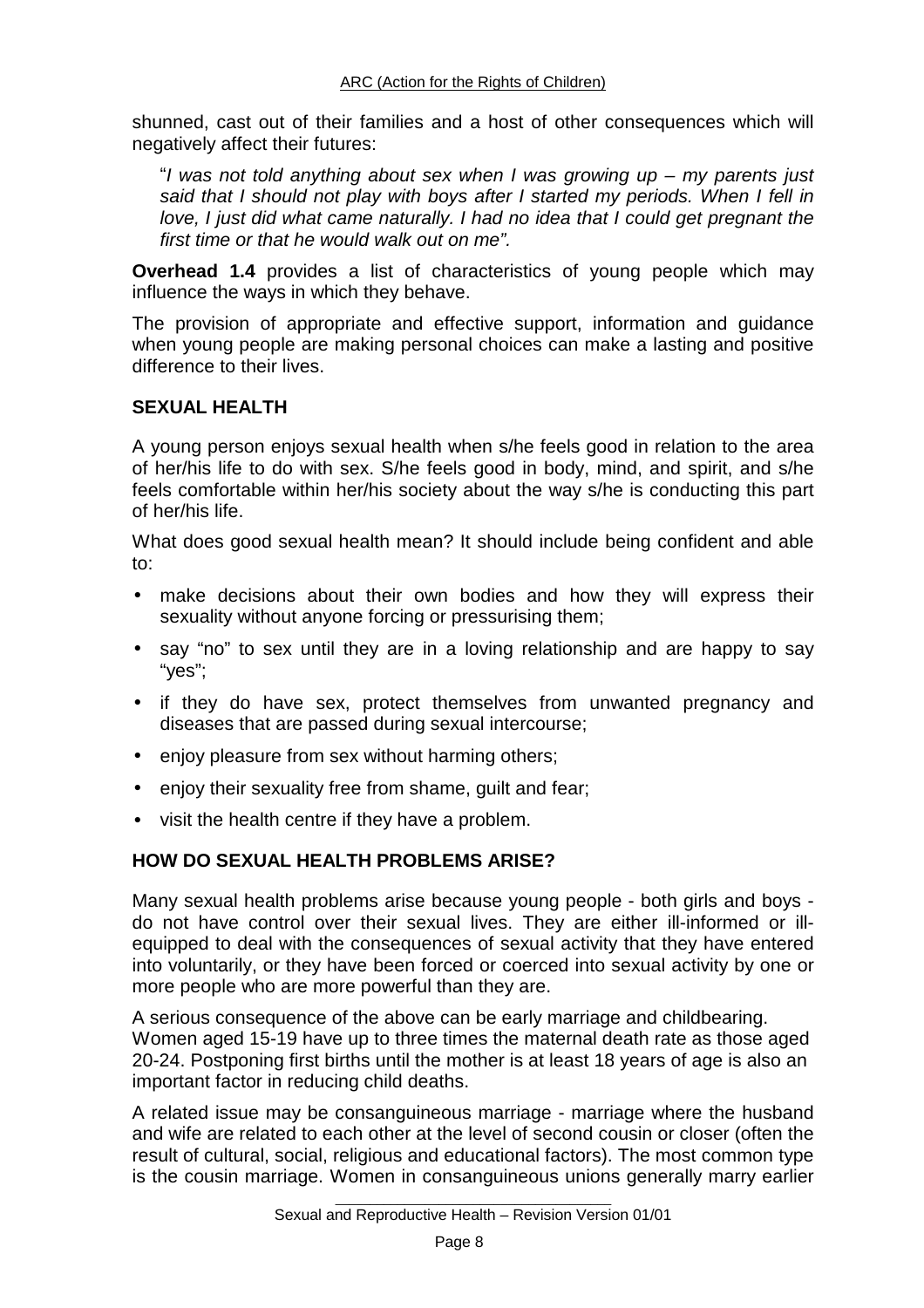and are less likely to use modern contraceptive methods. Consanguinity is also a major factor for unsafe motherhood and childhood (complicated pregnancies, stillbirths, child and infant mortality, major risks of birth defects, malformation, etc.).

Sexual and gender-based violence poses a huge threat to young people particularly girls both in settled situations and in times of insecurity: rape is most commonly referred to in this category, but also included are sexual threats, exploitation, humiliation, assaults, incest, domestic violence, and involuntary prostitution. The Swedish Association for Sex Education reports that 2 million young girls are introduced into the sex market in Africa each year. Female genital mutilation (FGM) is another related issue. It is reported that in Africa up to 2 million girls, aged between 7 and 12, are genitally mutilated each year (Source: *Swedish Association for Sex Education 1997*). These issues, and suggestions for working with them, are dealt with in greater detail in **Topic 5**.

## **SEXUAL AND REPRODUCTIVE HEALTH FOR YOUNG PEOPLE AFFECTED BY ARMED CONFICT**

Young people affected by armed conflict, whether they are refugees or IDPs living in rural or urban settings, are likely to be more at risk of developing sexual or reproductive health problems than young people who have not been displaced: they may have, in addition, the burden of the trauma of exile and the uncertainties inherent to their future. They may have experienced or witnessed rape, torture or killings and may have lost their "role models" from their families and the community. They may also find themselves living in a new society where social norms are very different from those that they grew up with and with which they were beginning to come to terms. The separation from one's homeland, one's elders and one's traditional culture may create a situation in which risky behaviour is less condemned, thus increasing the risk of unplanned or unwanted pregnancy, STIs, drug abuse, violence, etc. In terms of resettlement or repatriation, they might find themselves in another cultural or social situation which contradicts the norms that they have become used to. Guatemalan refugees returning from Mexico, for example, moved from a more progressive urban situation to a very traditional rural setting, formally their home. The young people who had picked up their social and sexual education in a city context found this move very hard.

Some or all of the following considerations may also affect young people's situations:

- the disruption of educational systems which constitutes the loss of another source of information, protection and assistance;
- loss of income sources which reduces the ability to make free choices;
- women, and even children themselves, may be the sole carers for the total welfare of their families. Fulfilling this role often represents a great emotional and physical burden that is not compensated for by appropriate service provision. Young people in these family settings who, in some senses, appear to be capable of looking after themselves, are often left to their own devices;
- in refugee and displaced situations attention is often given to immediate lifesaving measures and insufficient priority is given to reproductive health care.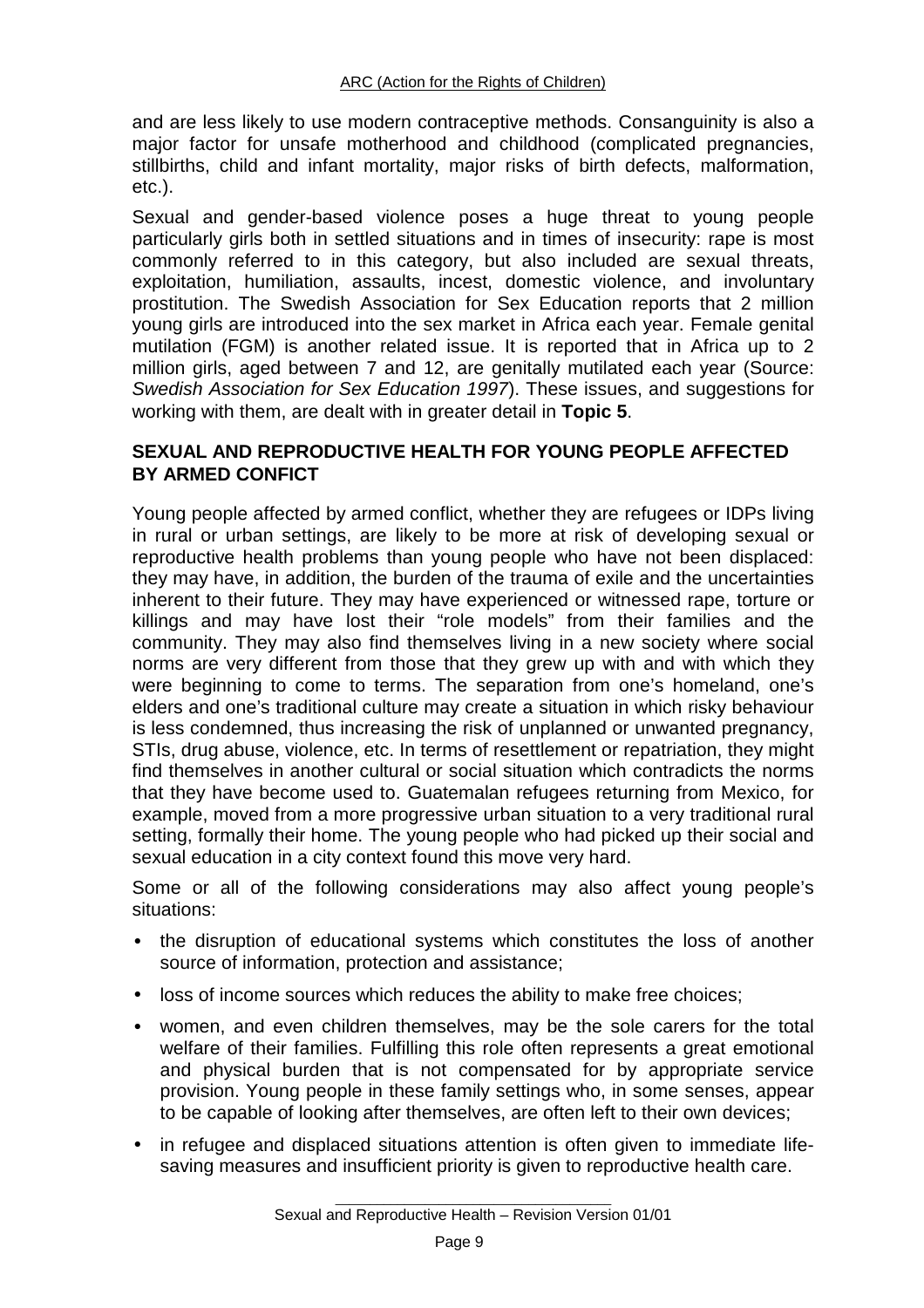## (The information above is also presented as **Overhead 1.3**).

## **TRAINING MATERIALS FOR TOPIC 1**

| Overhead 1.1: Key Learning Points for Topic 1                                    | Key Learning Points for Topic 1                                                                                              |
|----------------------------------------------------------------------------------|------------------------------------------------------------------------------------------------------------------------------|
| Overhead 1.2: Definition of Reproductive Health                                  | Definition                                                                                                                   |
| Overhead 1.3: Difficulties Faced by Refugee and<br><b>Displaced Young People</b> | Specific problems facing refugees and others<br>that are likely to have an effect on their<br>sexual and reproductive health |
| Overhead 1.4: Characteristics of Young People                                    | Particular characteristics of young people that<br>are likely to have an effect on their sexual<br>and reproductive health   |
| Exercise 1.1: What Did You Do When You Were<br>an Adolescent?                    | A short exercise where participants reflect on<br>their own adolescence                                                      |
| Exercise 1.2: What's Difficult about Being an<br>Adolescent?                     | Discussion exercise which draws on<br>participants' own experiences                                                          |
| Exercise 1.3: Refugee and Displaced Young<br>People: The Risks                   | Exercise which develops understanding<br>about the increased risks that refugee and<br>displaced young people face           |

## **FURTHER SUGGESTIONS FOR TRAINING**

Ask participants in groups to come up with a definition of what "sexual health" means for a young person. Ask them to share their definitions and, as a result, develop a definition that the whole group agrees with. Compare the group definition with the one in these Briefing Notes.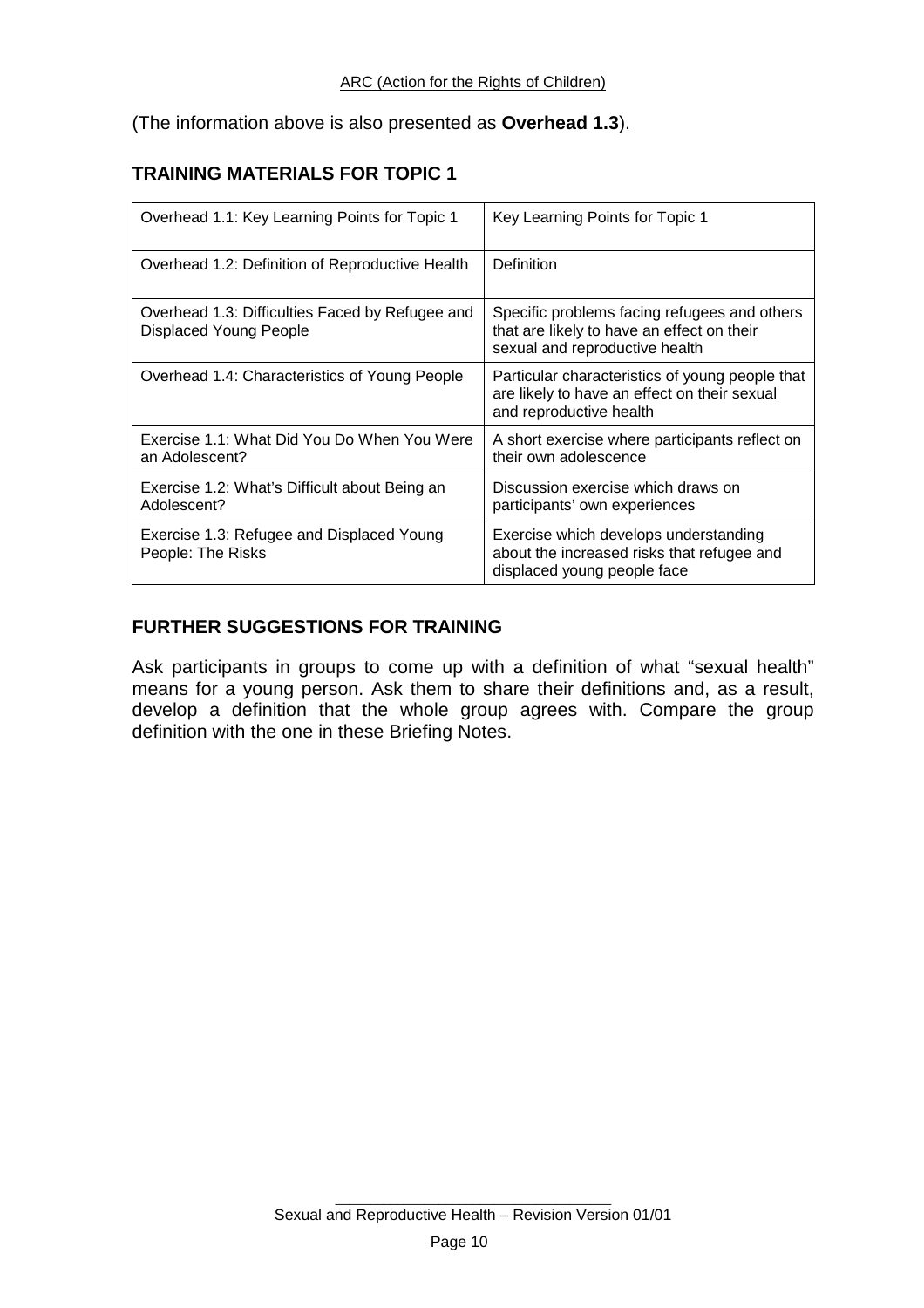## Sexual and Reproductive Health

<span id="page-10-0"></span>

Topic 2:

Working with Young People - The Challenges and Strengths

#### **KEY LEARNING POINTS**

- *There are important challenges associated with the development of effective sexual and reproductive health programmes for young people.*
- *Young people have particular strengths that can contribute significantly to the success of such programmes.*
- *A clear understanding and analysis of prevalent cultural and gender issues should inform any programme planning in this field.*
- *Young people should be involved in all stages of programme planning, implementation and evaluation.*
- *Parents, teachers, community and religious leaders should be consulted and briefed on the importance of sexual and reproductive health programmes for young people.*

## **THE CHALLENGES IN PRODUCING EFFECTIVE SEXUAL AND REPRODUCTIVE HEALTH SERVICES FOR YOUNG PEOPLE**

Providing young people with effective sexual health education and reproductive health care opportunities will contribute significantly to their safety, to their general health, to their education, and to the development of their self-confidence and their self-esteem. (**Topic 4** deals in more detail with the development of such programmes).

However there are challenges to be met and addressed. Working with young people involves understanding their vulnerabilities and constraints as well as their strengths. For example:

- young people may live in cultures which discourage or prohibit them from discussing reproductive health issues or sexual practices, or from making decisions about their own sexual activities or reproductive health;
- they may be hesitant to talk about sex or reproductive health issues with older people, if they talk about them at all;
- those young people who have already established an "alternative" urban life style, such as commercial sex or drug use, may have difficulty in communicating with anyone except their peers.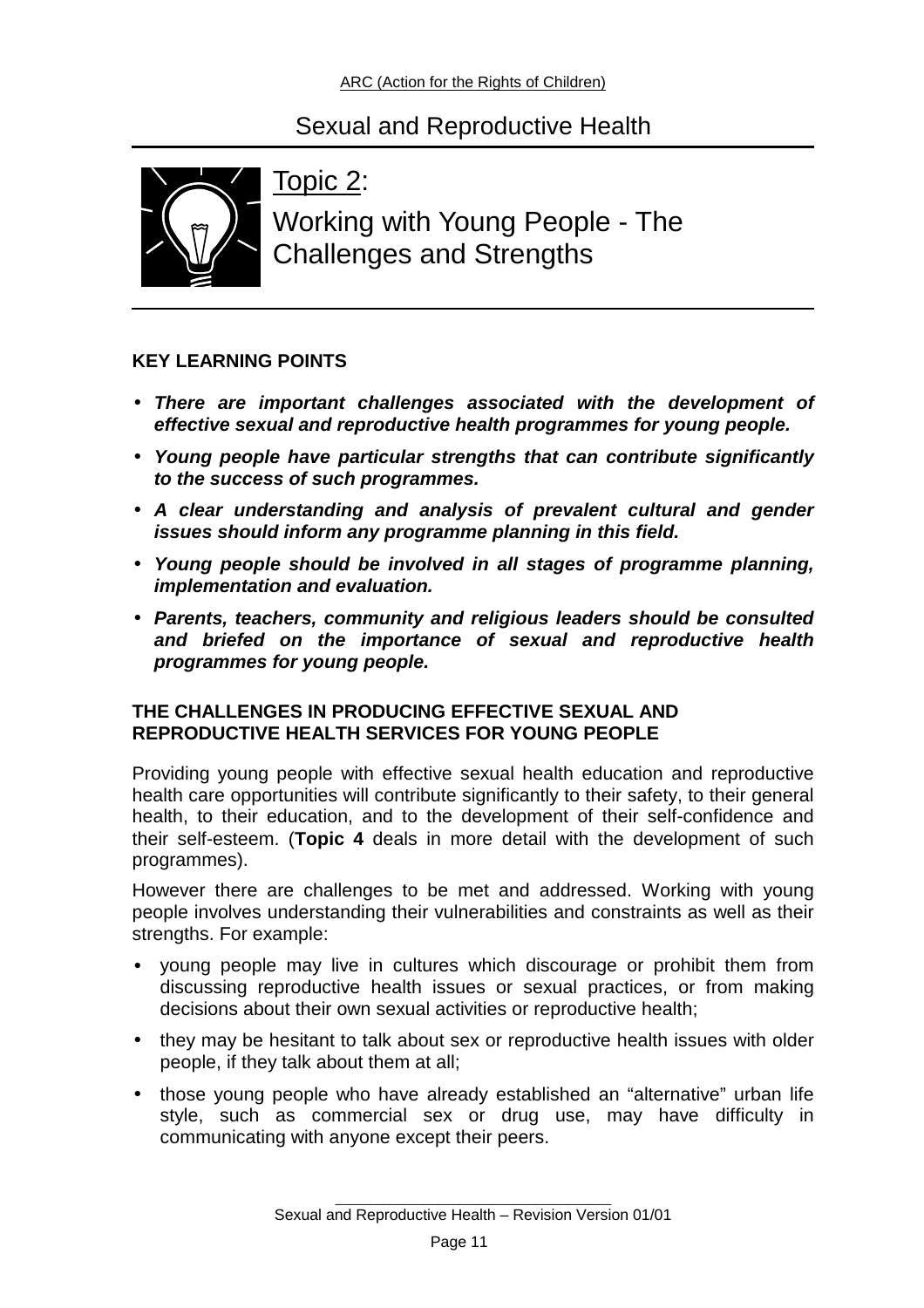Factors which present challenges to the provision of reproductive health services, particularly with respect to young people, were highlighted in the Beijing Conference, 1995:

- *inadequate levels of knowledge about human sexuality;*
- *inappropriate or poor-quality reproductive health information and services;*
- *the prevalence of high-risk sexual behaviour;*
- *discriminatory social practices;*
- *negative attitudes towards women and girls;*
- *the limited power many women and girls have over their sexual and reproductive lives.*

## This list is also presented as **Overhead 2.2**.

But the special strengths that young people can bring to a situation can contribute significantly to countering all these challenges. Consider the following strengths.

- Young people are more flexible and often have an easier time adapting to a new situation than their parents.
- They may also learn more quickly how to "work" within new structures.
- They tend to be more open to new ideas than their older counterparts.
- When motivated, they have huge sources of energy and enthusiasm.
- They can be far better communicators with their peer groups than many adults, especially those who are perceived to be in authority.

This list is also presented as **Overhead 2.3**.

## **CULTURAL CONSIDERATIONS**

In this area of work, perhaps more than many others, cultural considerations and sensitivities are critically important.

Practices that are condoned and encouraged in one culture are banned or punishable in another. Culture reflects the history and the tradition of the society in which a person lives. It describes what s/he thinks, learns and does as an individual, and what her/his society considers to be important, in terms of both religious and social values. Cultural practices may have good or bad effects on different people in the community.

Girls are often influenced by their society to believe that their bodies are shameful, that nice girls do not know about, talk about, or enjoy sex.

Boys too are influenced by prevalent thinking and attitudes in their society:

*"We boys learned about sex from each other. We thought that we should start having sex early otherwise our organs would shrivel and our future wives would laugh at us. I did not want a girlfriend and I was worried about diseases, but I got drunk and tried to catch one".*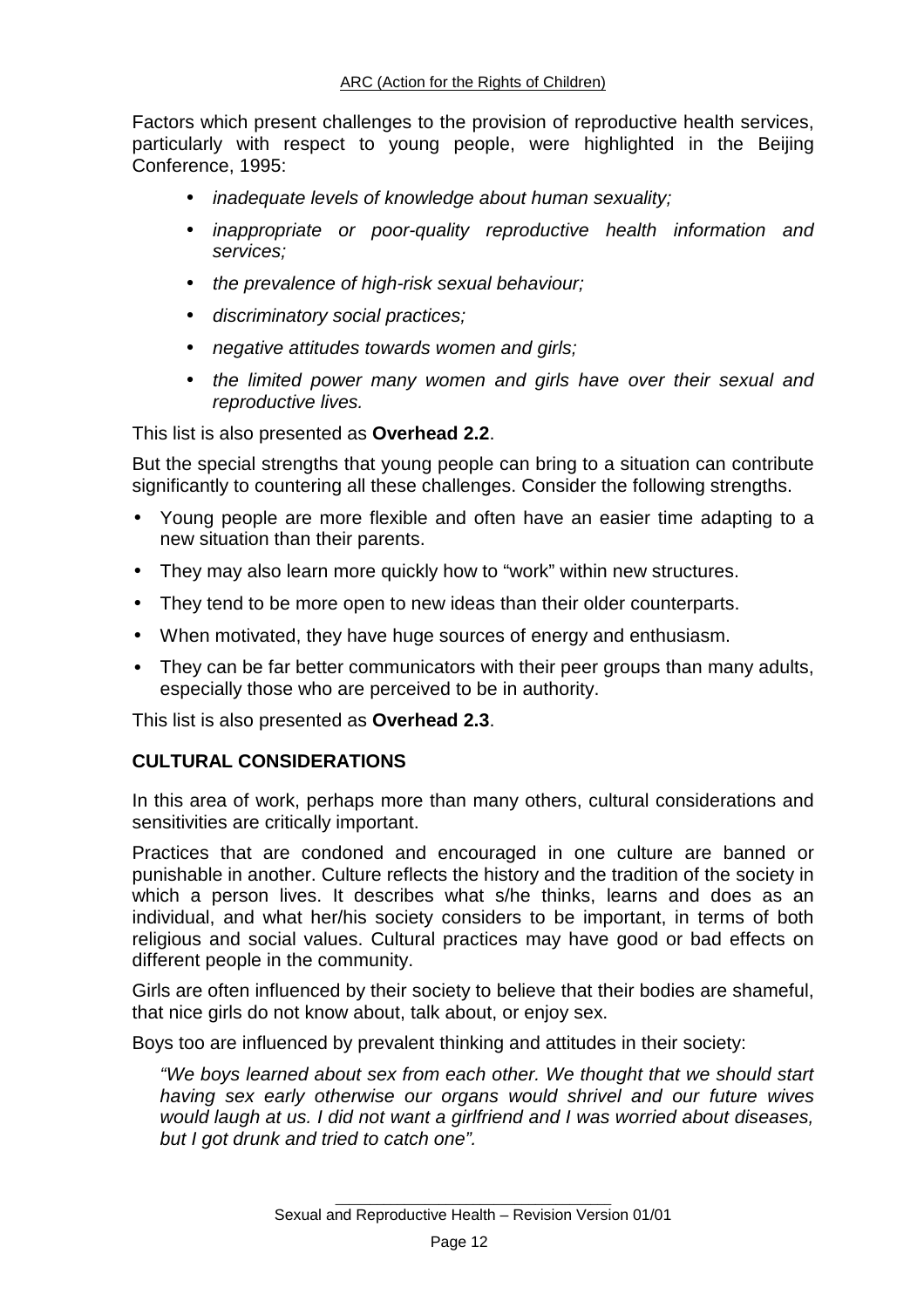In terms of sexual and reproductive health issues, cultural considerations may manifest themselves in different ways:

- young people may have cultural differences from their parents and grandparents;
- refugee or displaced young people may additionally be moving into a culture where religious and social values and cultural practices differ from those that they were brought up with;
- those people who are charged with the responsibility of providing advice and support about reproductive and sexual health to young people may hold different cultural values to those young people.

A positive approach to working with cultural issues in this context was offered by Felix Houphouet-Boigny, former President of Côte d'Ivoire:

*"We should see culture as a river leading us forward, not a stagnant pool where we stay in one place. Culture is a guide that enables us to progress, not a heavy weight that holds us back".*

## **GENDER CONSIDERATIONS**

In many cultures, women are the property of fathers, brothers, husbands or the extended family. Fathers can exchange their young daughters with older husbands or traders, for cows or money. Husbands are entitled to have sex with their wives whenever they feel like it, regardless of the wife's feelings or health. Women or girls may be given nicknames for refusing sex. In the world of paid work, women are often forced to have sex in order to get or keep a job.

In situations where girls are more powerless than boys (through poverty, class, caste or lack of education), they are inevitably more likely to be the victims of sexual harassment or abuse. In situations where they are taught to be subservient and expected to behave passively, it becomes a much greater challenge for them to be able to say "no", or to make the decisions that they want to about their bodies.

For refugee or displaced young people, these issues are likely to affect them even more acutely than when they are living in settled situations.

Effective and sustainable sexual and reproductive health programming must not only address the particular needs and interests of women and girls, but also those of men and boys. A gender sensitive approach, therefore, must ensure the equitable participation of women and girls, men and boys in such a way that all are able to contribute to, and benefit from, improved sexual and reproductive health.

## **HOW TO WORK EFFECTIVELY WITH ISSUES OF SEXUAL AND REPRODUCTIVE HEALTH**

A clear understanding of the cultural values and complexities of a new working situation and analysis of the sexual and reproductive health issues that are pertinent to young people will form the foundation of any effective work in this field. The importance of involving the community leaders, family and young people themselves in this process as well as planning and implementation of sexual and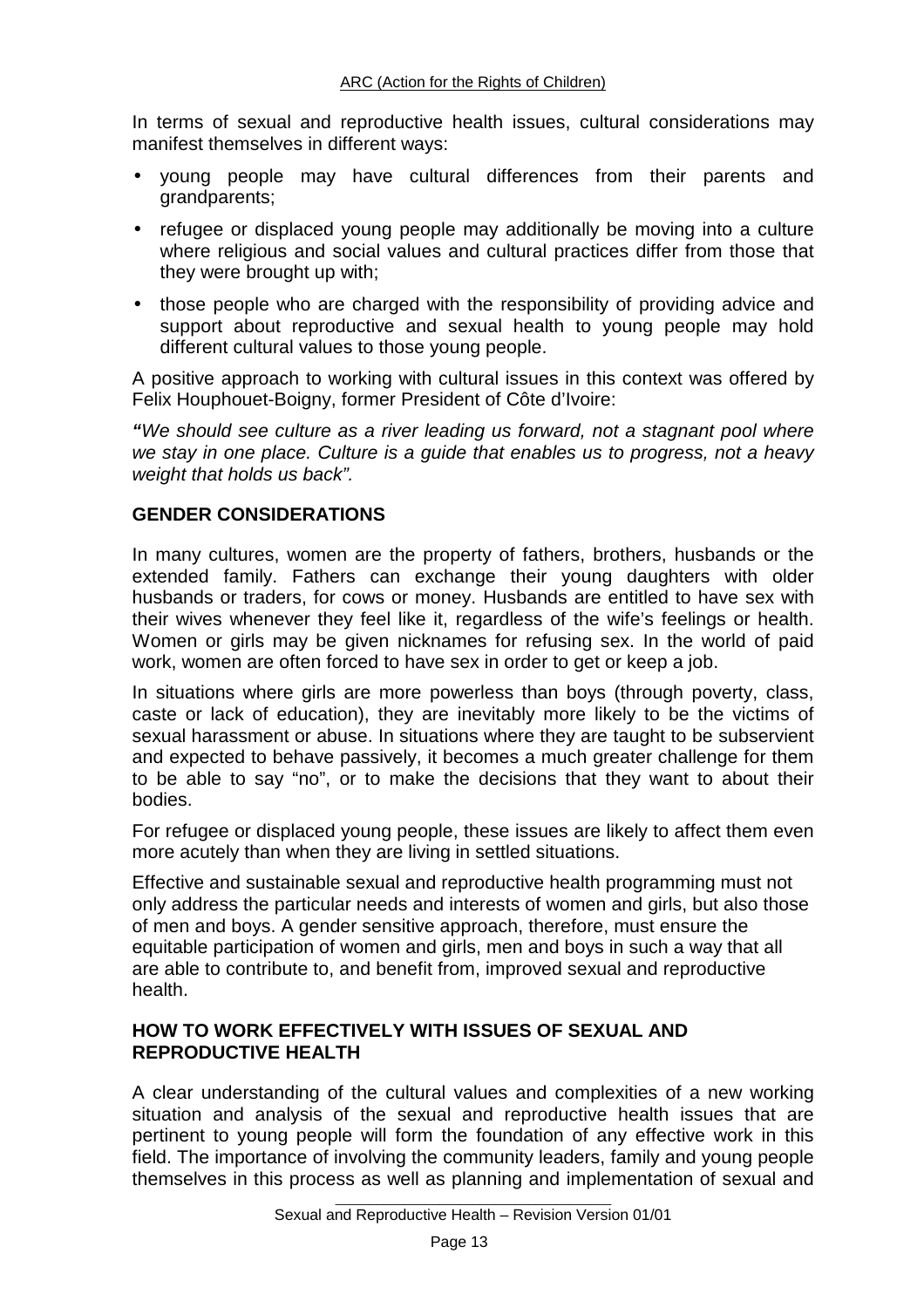reproductive health programmes should not be under-estimated. An active effort to ensure that girls, women and mothers are represented in this process must be made.

It is also worth bearing the following points in mind. According to global surveys, young people everywhere feel that they are ruled by adults who tell them how to behave but then refuse to give them control over their own bodies and their own sexuality. Nor do they protect them from exploitation. While the religious leaders, the media and governments decry the fact the kids are having sex and "family values" are breaking down, they fail to protect these "kids" from the dangers of unwanted and unsafe sex. Adult attitudes to young people's sexuality can be both condescending and contradictory:

*"You can't feel me up when I am ten and then come back when I am nineteen and tell me not to have sex with my boyfriend"*.

The aim of this Resource Pack is to encourage those working in the sensitive field of reproductive health to acknowledge both the importance and the challenges involved in providing effective programmes for young people which will ensure their sexual and reproductive health; to harness the special strengths and creativity of these young people; and to involve them at all stages of programme development.

| Overhead 2.1: Key Learning Points for Topic 2                                          | Key Learning Points for Topic 2                                                                                                                                                    |
|----------------------------------------------------------------------------------------|------------------------------------------------------------------------------------------------------------------------------------------------------------------------------------|
| Overhead 2.2: Challenges in the Provision of<br><b>Reproductive Health Services</b>    | Factors which present challenges to the<br>provision of reproductive health services,<br>particularly with respect to young people,<br>highlighted in the Beijing Conference, 1995 |
| Overhead 2.3: Potential Strengths in Young<br>People                                   | Positive strengths of young people                                                                                                                                                 |
| Exercise 2.1: Assessing the Strengths and<br>Challenges when Working with Young People | A SWOC analysis exercise                                                                                                                                                           |

## **TRAINING MATERIALS FOR TOPIC 2**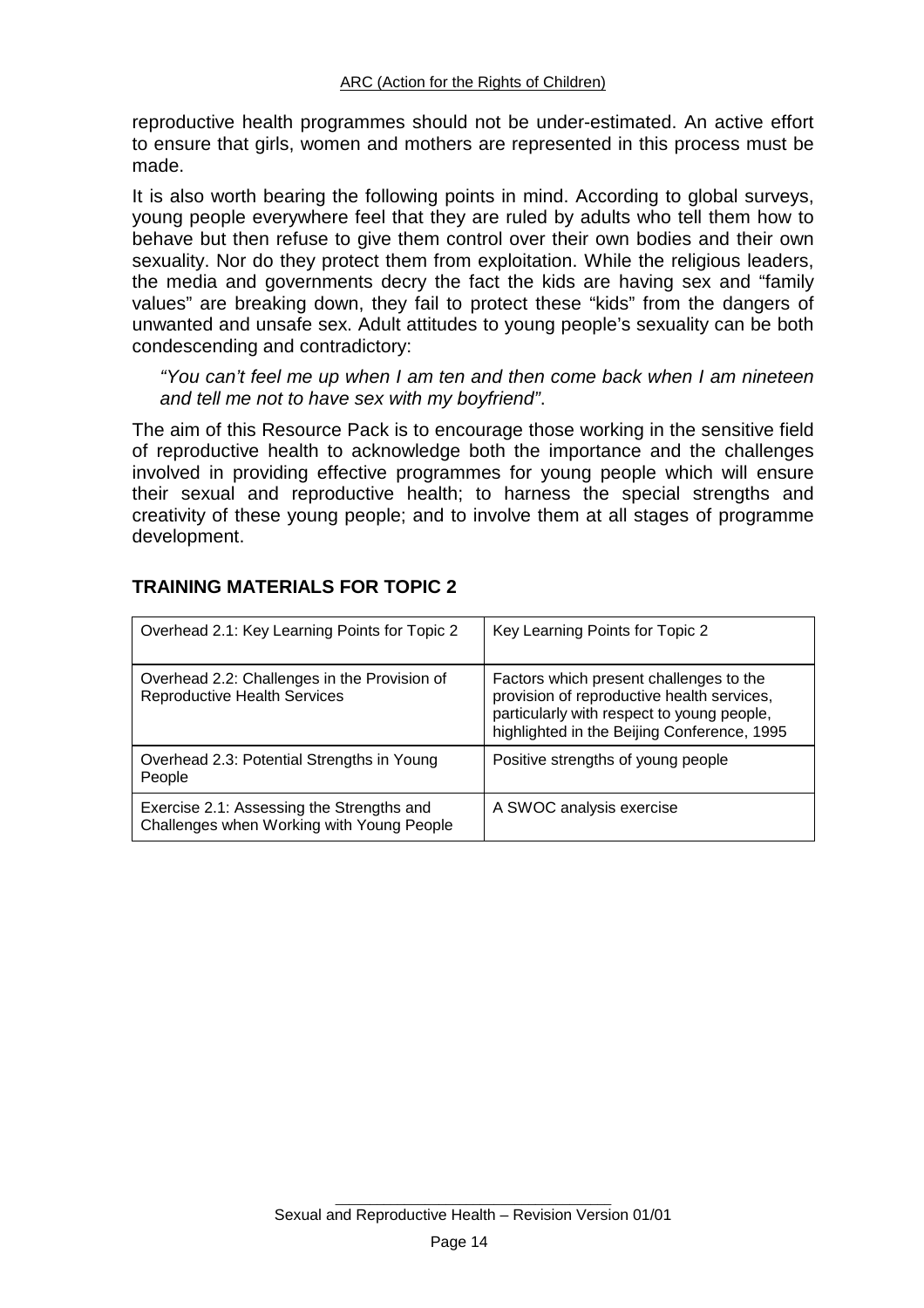## Sexual and Reproductive Health

<span id="page-14-0"></span>

Topic 3:

Relevant Legal Standards and Programme Planning

## **KEY LEARNING POINTS**

- *There are a number of legal instruments which relate to sexual and reproductive health issues. These can be used effectively for advocacy and promotion of the reproductive, and sexual, rights of young people.*
- *An understanding of sexual and reproductive rights issues as they relate to young people can serve to influence policy makers and programme planners to develop programmes which better address young people's needs.*

Working to improve the sexual and reproductive health and well-being of children and young people has to be tackled at all levels, from advocacy and influence with international bodies, to working to counsel individuals who are immediately vulnerable. As with all issues of this sensitive nature, working on only one level may result in minor changes and improvements, but without a clear understanding of the whole spectrum of the issues, these changes are not likely to be effective in the long term. In refugee situations, a lack of awareness in protecting and promoting sexual and reproductive health by service providers as well as the local community may result in a large increase in risky sexual activity and reproductive ill-health.

This topic is devoted to giving an overview of legal standards that could be used in promotion or advocacy for reproductive (and sexual) rights for young people, and providing pointers to ways in which policies and programmes might better serve the sexual and reproductive health needs and rights of young people.

## **ADVANCING REPRODUCTIVE HEALTH RIGHTS THROUGH LEGAL STANDARDS**

There are a number of instruments that establish not only the right to health but also relate directly to reproductive health issues. These can be used effectively for advocacy and promotion of the reproductive, and sexual, rights of young people. In addition, staff working in a region should always be aware of the regional instruments and their provisions, such as the African Charter on Human and Peoples' Rights, the African Charter on the Rights and Welfare of the Child, the European Convention on Human Rights and the American Convention on Human Rights.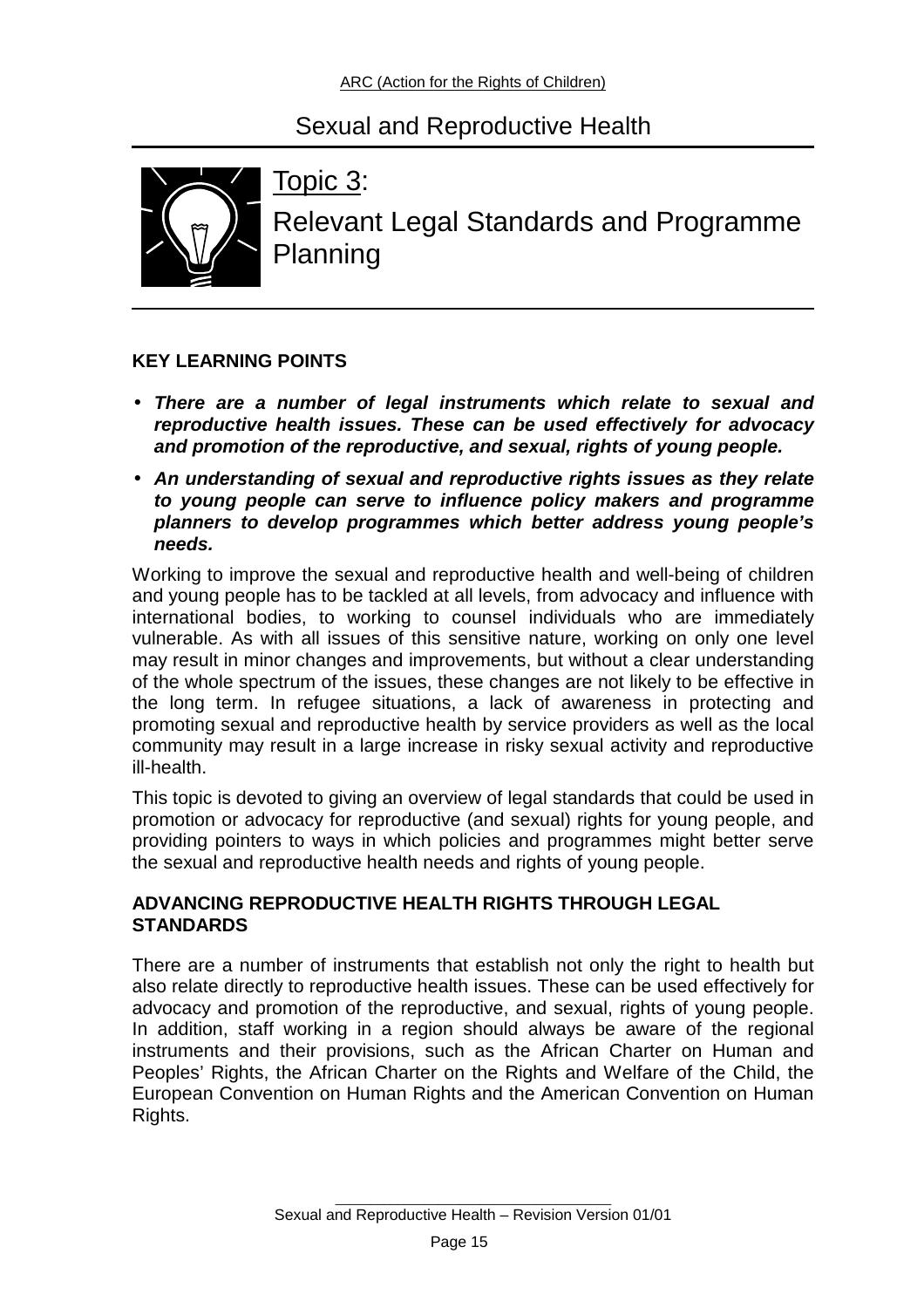Reproductive health rights embrace certain human rights as recognised in various instruments and documents reflecting international consensus. It is important to recall that reproductive health rights may also be ensured by national laws.

The instruments presented in this topic differ in their nature and importance. Treaties, also called conventions or covenants, are formal legal texts to which States become parties. They are considered as "hard law", because they create legal binding obligations. Other instruments, such as declarations, principles or rules, are non-binding on States, and are often referred to as "soft law*"*. The provisions they set out are often more detailed than those found in treaties, and can therefore complement hard law. These instruments are authoritative standards because States participated in their elaboration and they reflect international consensus, i.e. States did not object to the provisions they contain. An example of soft law is the Beijing Declaration and Platform of Action of the Fourth World Conference on Women of 1995. This topic also refers to a number of UNHCR guidelines which provide practical operational guidance to staff and are not legally binding.

## **The Right to Health**

The right to health is directly linked to the inherent right to life of the child (CRC, article 6). The right to health is recognised by article 24 of the CRC for all children without any discrimination. Under Article 24.1, "State Parties recognise the right of the child to the enjoyment of the highest attainable standard of health and to facilities for the treatment of illness and rehabilitation of health…". Similarly, **the International Covenant on Economic, Social and Cultural Rights (ICESCR)** recognised the right of everyone to the enjoyment of the highest attainable standards of physical and mental health (article 12).

The CRC article 24.2 develops further the texts of the International Bill of Human Rights (UDHR, ICESCR and ICCPR) in establishing a right of access to health care services: "States Parties shall strive to ensure that no child is deprived of his or her right of access to such health care services". The article details a list of measures that States Parties must take to fully implement the right to health: this list is non-exclusive, i.e. other measures may be required to implement this right.

**The UNHCR Refugee Children Guidelines on Protection and Care** (page 62) state that refugee children should have access to the national health services of the host country. Appropriate health care must be available to all refugee children. **The UNHCR Guidelines on the Protection of the Refugee Women** state that access to health care services is important both for the woman's own health and the health of the family. The guidelines note that access to health services also serve an important protection function.

## **Sexual and Reproductive Health Rights**

Sexual and reproductive health are essential elements of the right to health. According to the Programme of Action of the Cairo International Conference on Population and Development (ICPD) Programme of Action of 1994 (paragraph 7.2) and the Beijing Fourth World Conference on Women of 1995, *reproductive health* is a state of complete physical, mental and social well-being and not merely the absence of disease or infirmity, in all matters relating to the reproductive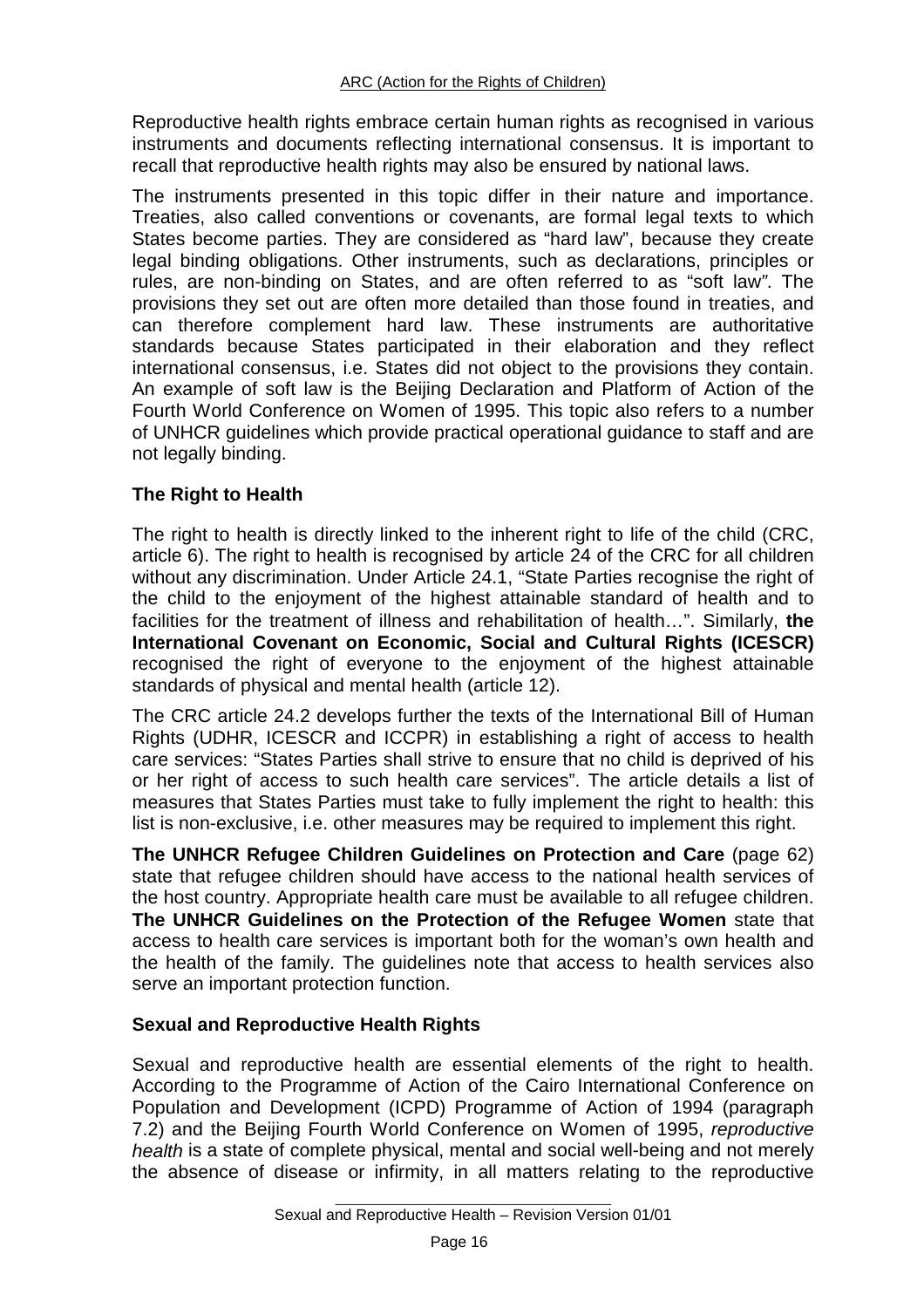system. Reproductive health therefore implies that people are able to have a satisfying and safe sex life and that they have the capability to reproduce and the freedom to decide if, when and how often to do so. *Sexual health* is the integration of somatic, emotional, intellectual and social aspects of sexual being, in ways that are positively enriching and that enhance personality, communication and love, and thus the notion of sexual health implies a positive approach to human sexuality.

The right to sexual and reproductive health includes various elements:

- **Reproductive choice:** all couples and individuals have the basic right to decide freely and responsibly the number, spacing and timing of their children and to have the information and means to do so; the respect for security of the person and physical integrity of the human body, and the right of couples and individuals to make decisions concerning reproduction free of discrimination, coercion and violence (Cairo ICPD, Programme of Action, paragraph. 7.2). Under article 34 of the CRC, States Parties undertake to protect the child from all forms of sexual exploitation and abuse, notably to prevent the inducement and coercion of a child to engage in any unlawful sexual activity.
- **Family planning:** measures must be taken in order to develop family planning education and services (CRC article 24.2(f), and Convention on the Elimination of All Forms of Discrimination Against Women of 1979 (CEDAW article 12.1).
- **Marriage:** men and women have the equal right to marry, with a free and full consent and to found a family according to the Universal Declaration on Human Rights (UDHR article 16.1), CEDAW article 16.1, and the Convention on Consent to Marriage, Minimum Age and Registration of Marriages (article 1.1). Marriage under the minimum age is specifically prohibited (article 2 of the Convention on Consent to Marriage, Minimum Age and Registration of Marriages). This right also includes special protection of the family as a fundamental unit of society (ICCPR, article 23.1).
- **Safe motherhood**: appropriate pre-natal and post-natal health care for mothers must be ensured by the Sates Parties (article 24.2(d) of the CRC). Health care for mothers is also emphasised in other human rights instruments, notably in the CEDAW under article 12.2 and in the ICESCR, article 25.2.
- **Reduction of infant and child mortality:** appropriate measures to reduce infant and child mortality must be taken (article 24.2(a) of the CRC and IESCR article 12.2(a)). States Parties shall also place a special emphasis on the provision of primary and preventive health care i.e. among others, infections and STIs (CRC article 24.2(b) and (f))
- **Protection from HIV/AIDS:** the International Guidelines on HIV/AIDS and Human Rights adopted in collaboration of UNAIDS and the Office of the High Commissioner for Human Rights (OHCHR) in 1996 declare that States, in collaboration with and through the community, should promote a supportive and enabling environment for women, children and other vulnerable groups by addressing underlying prejudices and inequalities through community dialogue, specially designed social and health services and support to community groups (Guideline No.8). The Guidelines also declare that States should enact legislation to provide for the regulation of HIV-related information so as to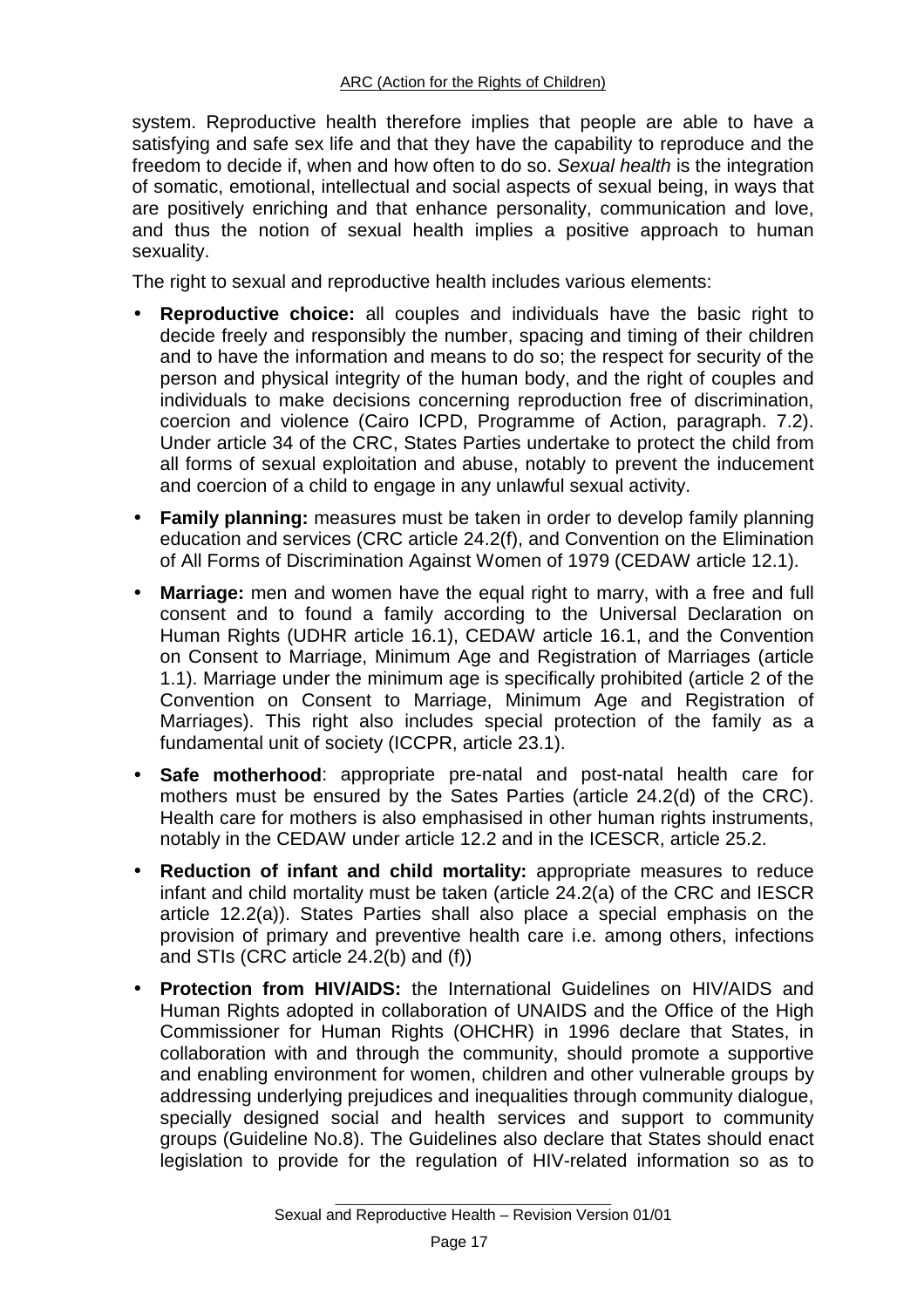ensure wide-spread availability of qualitative preventive measures and services and adequate HIV prevention and care information (guideline No. 6). UNHCR has set its own Policy and Guidelines regarding Refugee Protection and Assistance and AIDS, through IOM/FOM/21/20 of 1988, and an up-date issued through a policy statement made in 1998 (IOM/FOM/78/84).

- **Nutrition:** Special attention should be given to child nutrition (article 24.2(c) of the CRC), to women during pregnancy and lactation (CEDAW article 12.2), and to the girl child because of existing discrimination in her access to nutrition (Platform of Action of the Fourth World Conference on Women, Beijing, 1995, paragraph 93).
- **Education:** Access to education under article 24 of the CRC requires States Parties to develop preventive health care, guidance for parents and family planning education. Inadequate levels of knowledge about human sexuality and inappropriate or poor-quality reproductive health information can lead to early pregnancies, unsafe abortions, unhealthy sexual relations, and STIs, notably HIV/AIDS. Health education is also highlighted for safe motherhood and childhood (article 24.2(e) of the CRC): "States parties shall ensure that parents and children are informed and have access to education and are supported in the use of basic knowledge of child health and nutrition, the advantages of breast feeding, and hygiene…"
- **Protection from Harmful Traditional Practices:** all effective and appropriate measures with the view to abolishing traditional practices prejudicial to the health of children should be taken by the States Parties (article 24.3 of the CRC). Practices which should be reviewed under the light of the Convention include: all forms of genital mutilations and circumcision; scarring, burning, branding, tattooing and piercing; harmful initiation ceremonies; deliberate discriminatory treatment of children involving violence and/or prejudicial to health, like preferential feeding and/or care of male children, or lack of care of disabled children; traditional harmful beliefs; and early marriages and dowries.

Other international instruments such as article 5 of CEDAW, the **Vienna Declaration** adopted in 1993 by the World Conference on Human Rights, the **Cairo ICPD Programme of Action** of 1994, the **Beijing Declaration and Platform of Action** of 1995 and **UNHCR Policy on Traditional Harmful Practices** detailed in IOM/FOM 83/97 call for the suppression of harmful traditional practices prejudicial to the health of the child.

• **Abortion:** international human rights do not explicitly address the right to have an abortion. The right to health, however, includes the right to treatment of complications resulting from unsafe abortion. Whether a refugee woman may undergo a legal abortion will depend on the national laws of the host country. Abortion of a pregnancy that results from rape is legal in some countries where abortion of any other pregnancy is not.

(The above legal instruments on sexual and reproductive health are presented in **Handout 3.1**)

The **Reproductive Health in Refugee Situations Inter-agency Field Manual** takes as a principle that "reproductive health care should be available in all situations and be based on the needs and expressed demands of refugees,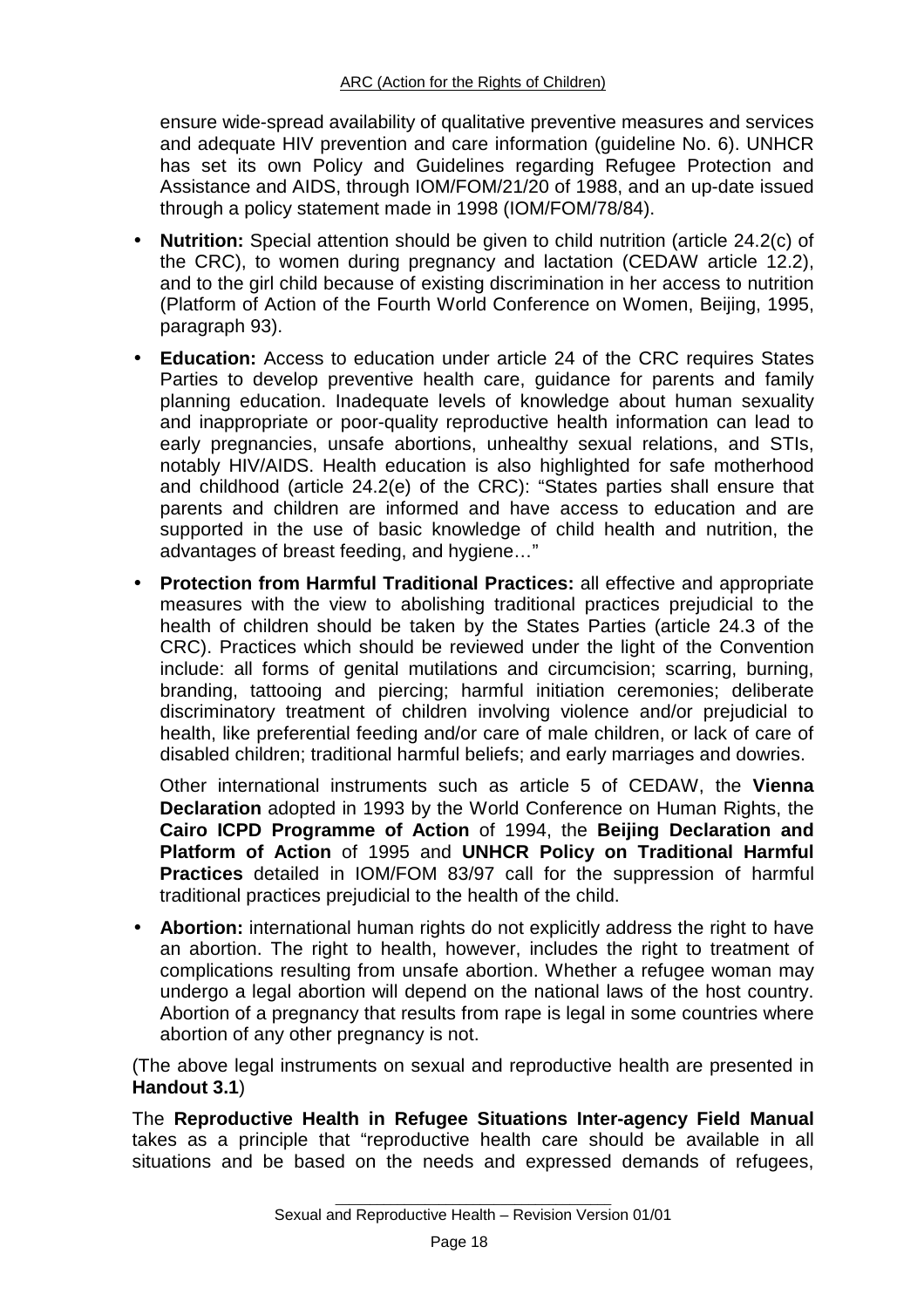particularly women, with full respect for the various religious and ethical values and cultural backgrounds of the refugees, while also conforming with universally recognised international human rights".

## **The Importance of Recent International Conferences for Reproductive Health Rights of Young People**

The reproductive rights of young people remains a controversial subject. For many societies, adolescents' sexuality is a sensitive, if not controversial, issue. Nevertheless, recent international conferences brought increased attention to the subject of sexual and reproductive health needs and concerns of young people.

The main objective of the Cairo ICPD of 1994 was to emphasise the direct links between reproductive health and human rights, while placing the concerns of women and the girl child at the centre of the Conference theme. The following year, the Beijing Fourth World Conference on Women called for the evaluation of policies and programmes from a gender perspective and highlighted the special needs of adolescent girls to access health and nutrition services.

The consensus documents agreed at the ICPD and at the Beijing Conference explicitly recognise that everyone has the right to the enjoyment of the highest attainable standard of physical and mental health which includes the right to reproductive health.

Both Conferences stressed the importance of men's shared responsibilities and active involvement in sexual and reproductive health, including in family planning, motherhood, child health, prevention of STIs including HIV and prevention of unwanted/high risk pregnancies (Beijing Platform of Action, paragraph 93, ICPD paragraph 4.26 and 4.27).

Moreover, the Report of the ICPD (A/CONF.171/13/Add.1) stated that youth should be actively involved in planning, implementation and evaluation of programmes. This is especially relevant with respect to information, education and communication activities and services concerning reproductive and sexual health, including the prevention of early pregnancies, sex education and the prevention of HIV/AIDS and other STIs. Access to, as well as confidentiality and privacy of, these services must be ensured with the support and guidance of parents and in line with the CRC. In addition, there is need for educational programmes in favour of life planning skills, healthy lifestyles and the active discouragement of substance abuse.

The promotion of the responsible exercise of these rights for all people should be the fundamental basis for government and community-supported policies and programmes in the area of sexual and reproductive health, including family planning. As part of their commitment, full attention should be given to the promotion of mutually respectful and equitable gender relations and particularly to meeting the educational and service needs of adolescents to enable them to deal in a positive and responsible way with their sexuality.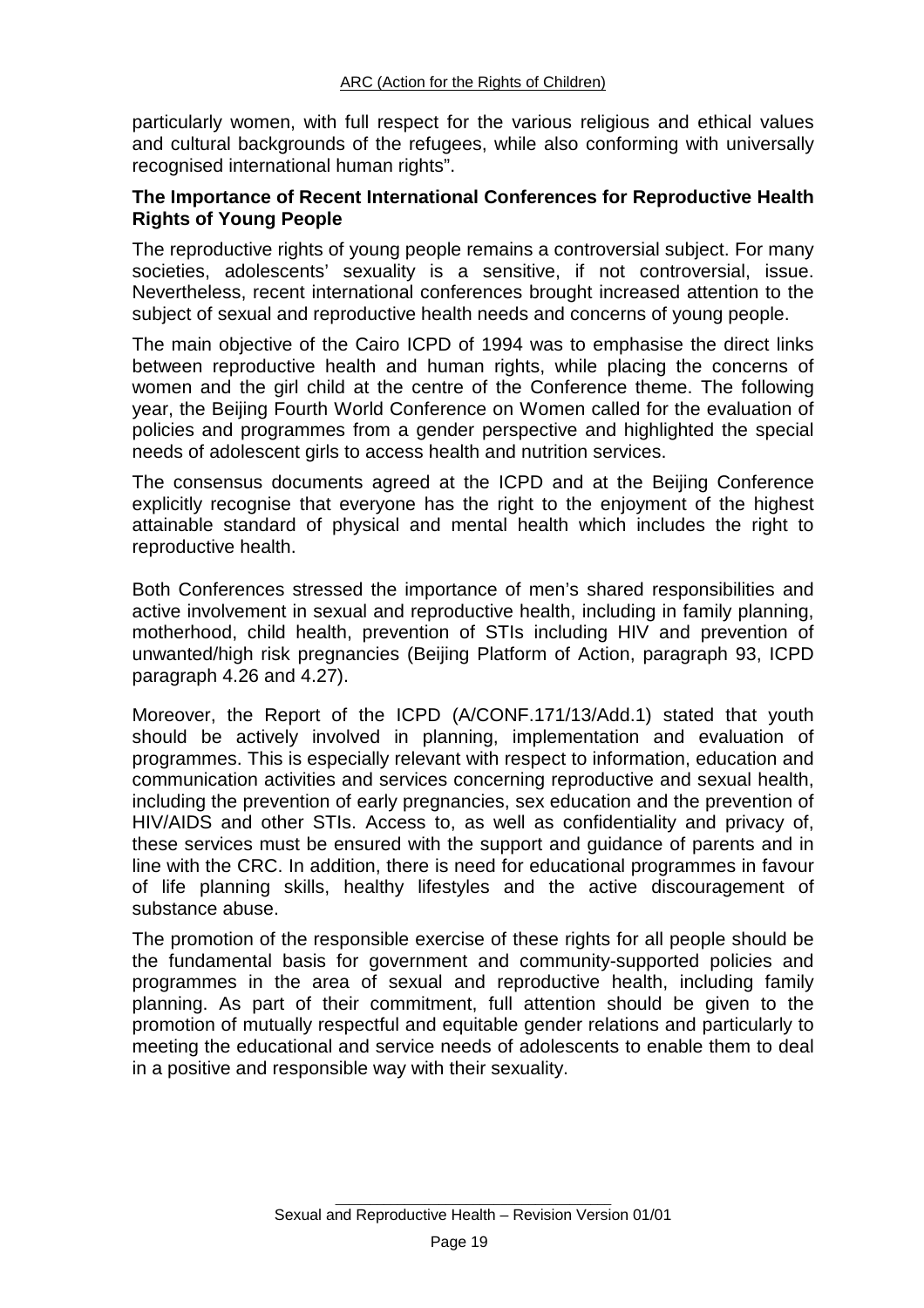## **HOW POLICIES AND PROGRAMMES CAN BEST RESPOND TO THE SEXUAL AND REPRODUCTIVE HEALTH NEEDS OF CHILDREN AND YOUNG PEOPLE IN REFUGEE AND DISPLACED SITUATIONS**

Policies and programmes that aim to reduce levels of adolescents' marriage and childbearing need to address the underlying social, cultural and economic factors that contribute to these patterns. While the principal focus should remain on addressing the health consequences of adolescents' sexuality and reproduction and target problems such as lack of knowledge about reproduction and contraception and access to services, programmes should extend their focus to address longer term variables including:

- physical autonomy;
- schooling;
- skill-building opportunities;
- the development of self-esteem;
- access to income and other resources:
- social status of girls in comparison to male peers.

It is only through expanded opportunities and the development of social and marketable skills that young women will be able to make full use of their potential in a variety of roles. The following pointers and suggestions for action can be considered in terms of advocacy and programme development.

## **Encourage family and community support for delayed marriage and childbearing.**

- Mass media campaigns and other efforts that address the importance of investing in girls' education and health must be strengthened. These efforts need to target issues such as early marriage and childbearing, as well as heavy domestic responsibilities, which limit opportunities for young girls.
- Government may wish to consider providing support and/or incentives to families and communities in making progress toward these goals.

## **Expand girls' access to higher quality education and training**

• Educational and training opportunities should be expanded for young women and adapted to reflect their physical and social needs. Initiatives need to be tailored to the communities they intend to serve, and may involve separate (but equal) classes for boys and girls, creating educational alternatives for pregnant girls and adolescent mothers, and developing gender-sensitive curricula.

#### **Expand income-generating opportunities for adolescent girls and women**

• Expanding income-generating opportunities for adolescent girls and women will improve their ability to provide for their own needs as well as that of their families, and will empower them to contribute more equally in household, community, and possibly national level decision making.

*A study of the garment manufacturing industry in Bangladesh suggests that providing opportunities for young women to work for income outside of the*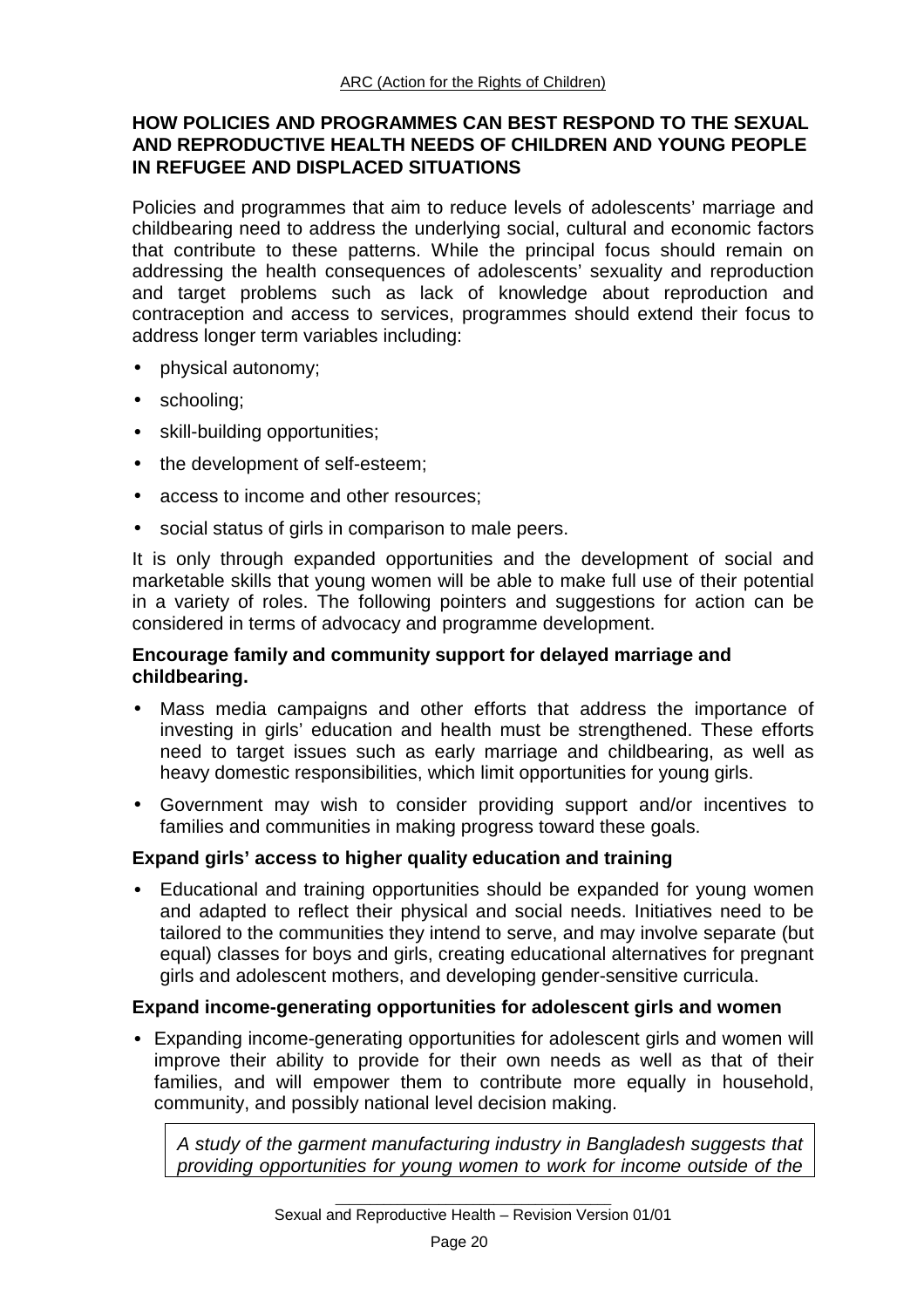*home can lead to significant social change. In 1996, almost one million women worked in Bangladesh's garment sector; 70% of these women were between 15 and 19 years of age. Study results show that garment workers marry later than women of similar social class who do not work and that many workers are able to save a substantial amount of money by the time they do marry.*

## **Enable adolescent girls and boys to take responsibility for and protect their sexual and reproductive health**

Legal, regulatory, cultural and social-economic barriers to sexual and reproductive health information and services for young people must be removed. Sex education, or family life education, has been shown to result in higher levels of abstinence, later initiation of sexual activity, greater use of contraception and fewer sexual partners. Governments should adopt national strategies to ensure that all young people are accurately informed about sexuality and reproductive health.

- All young people married and unmarried should have access to sensitive, respectful and confidential reproductive health counselling and services. These services should emphasise the prevention of unwanted pregnancy, unsafe abortion and STIs. Programmes also need to help equip young people with life skills that enable them to make informed decisions about sexuality and to negotiate abstinence or safe sex. Research and programme planning should focus on the roles and responsibilities of men in the prevention of early and unwanted pregnancy.
- Services should be designed specifically to meet the needs of young people, which may vary according to age, sex, marital status, level of sexual activity, religion, ethnicity, culture, school status, geographic location, socio-economic status, and vulnerability to sexual coercion or abuse.
- To identify and address obstacles to young people' use of services and appropriate steps for making services more "youth-friendly", young people should be involved in the planning, implementation and evaluation of health programmes.

| Overhead 3.1: Key Learning Points for Topic 3                                                                                                 | Key Learning Points for Topic 3                                                         |
|-----------------------------------------------------------------------------------------------------------------------------------------------|-----------------------------------------------------------------------------------------|
| Overhead 3.2: Critical Actions to Improve                                                                                                     | Three key strategies for improving                                                      |
| Reproductive Health Rights                                                                                                                    | reproductive health rights.                                                             |
| Exercise 3.1: Related Reproductive Health                                                                                                     | Exercise offers an opportunity to gain a better                                         |
| <b>Rights and Their Effectiveness</b>                                                                                                         | understanding of relevant legal instruments                                             |
| Exercise 3.2: Developing Policies and<br>Programmes which will Contribute to Reducing<br>Levels of Adolescents' Child-Bearing and<br>Marriage | Exercise provides a forum for thinking about<br>improvements to policies and programmes |
| Handout 3.1: A Summary of Reproductive Health                                                                                                 | A summary of the main legal instruments that                                            |
| Rights                                                                                                                                        | make reference to reproductive health.                                                  |

## **TRAINING MATERIALS FOR TOPIC 3**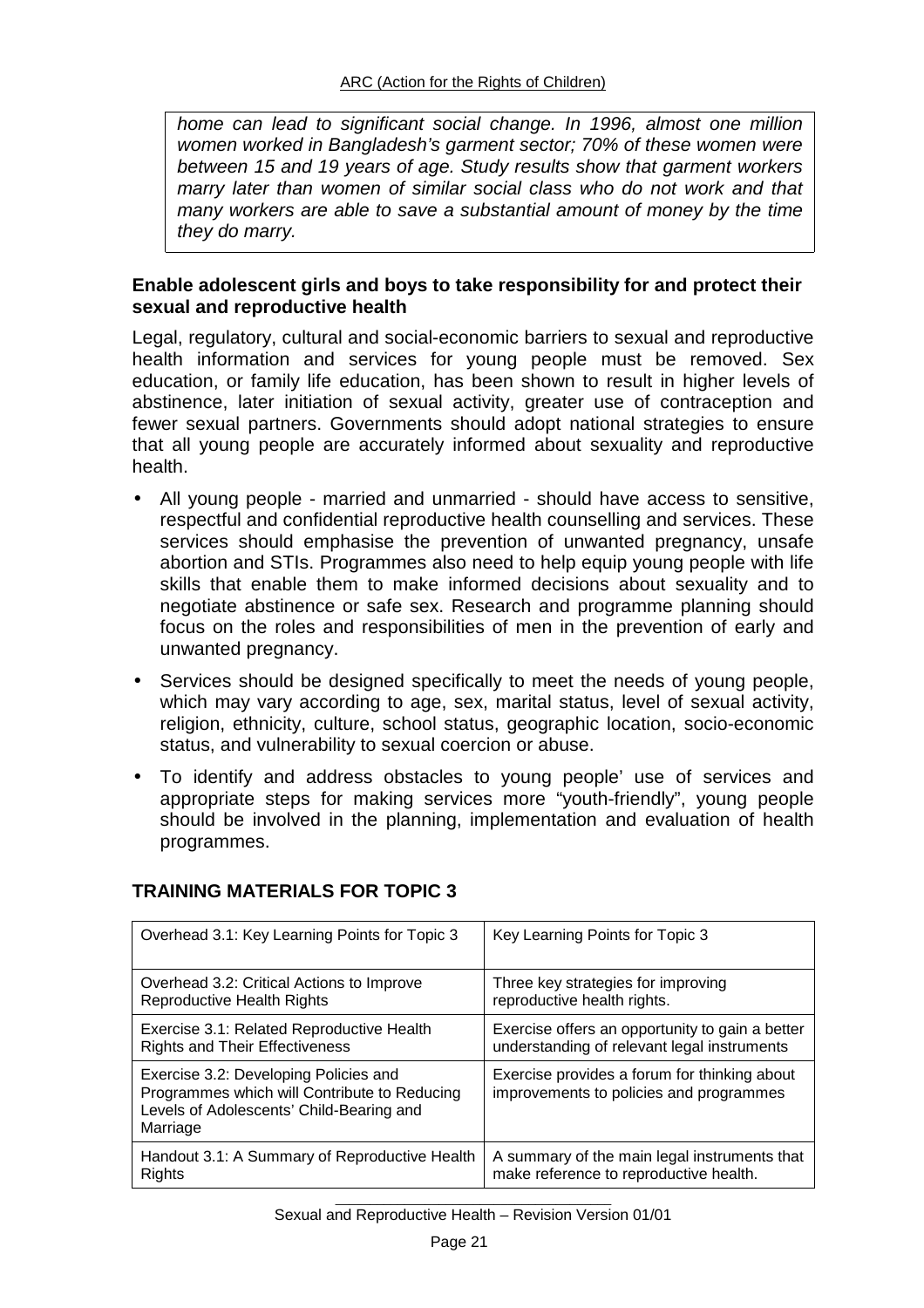ARC (Action for the Rights of Children)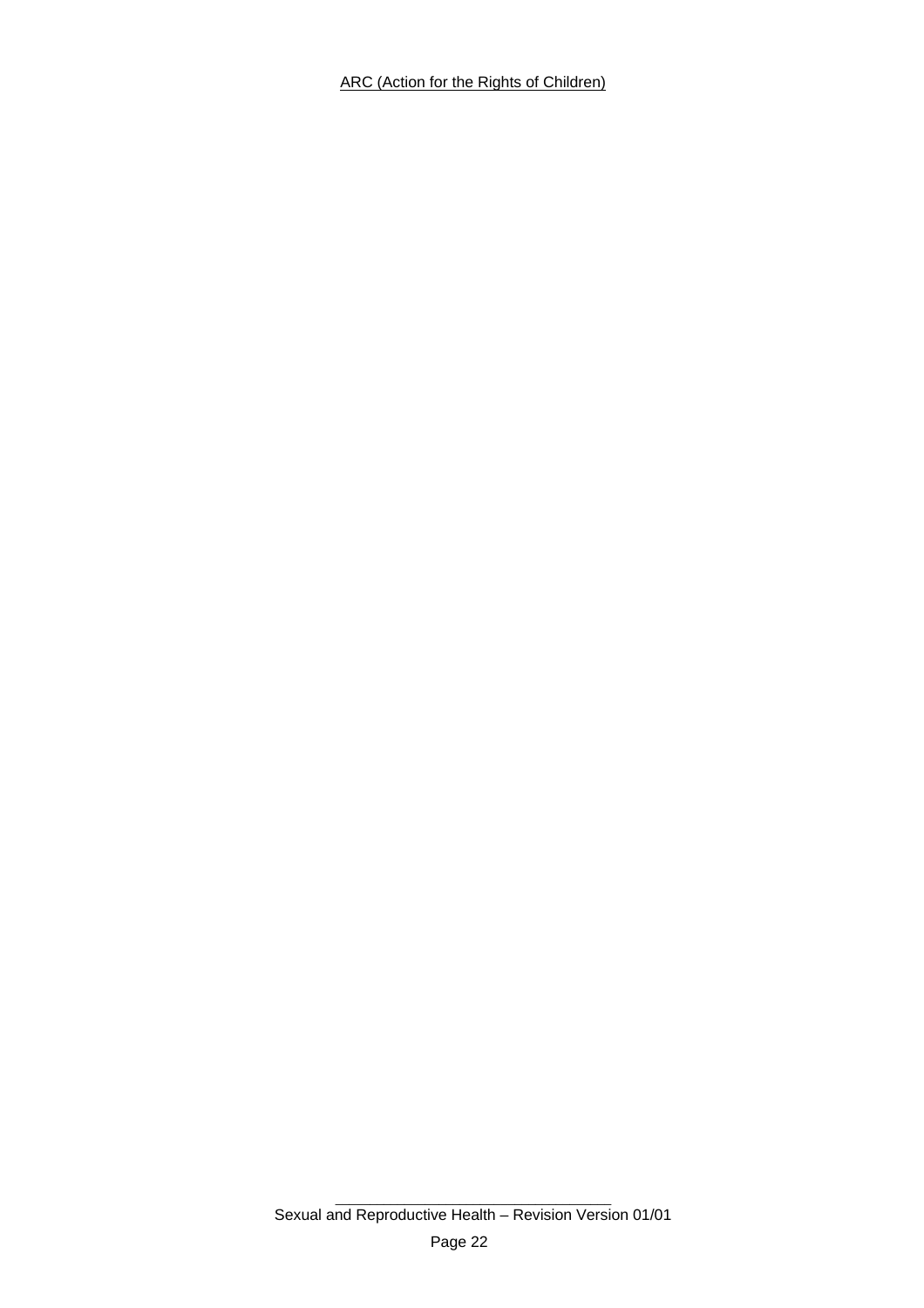## Sexual and Reproductive Health

<span id="page-22-0"></span>

Topic 4:

Effective Sexual and Reproductive Health Promotion & Prevention

## **KEY LEARNING POINTS**

- *Sexual and reproductive health programmes require a multi-sectoral approach in order to be effective.*
- *Co-ordination, both between and within implementing agencies, with respect to this work is essential.*
- *Information, Education and Communication (IEC programmes) can provide useful and appropriate information, counselling and advocacy as well as developing community participation and individual commitment to change.*
- *Successful IEC programmes often share similar features (see below).*
- *There are a number of important principles to adhere to when working with young people.*

## **A MULTI-SECTORAL APPROACH**

There are a number of key issues to consider when setting up or improving sexual and reproductive health programmes for young people. Firstly, issues around this subject cross many sectors. The sexual and reproductive health of young people will influence how they access the services and opportunities that might be available to them and, vice versa, their access to educational opportunities, health and nutrition services, opportunities to earn a living, social and cultural opportunities, and protection services will have a bearing on their sexual and reproductive health. A young female refugee who is continually being forced to have sex with an older member of the family, for example, will probably not be in a position to access any of these services. Similarly, all sectors working in a given area, should contain within their programmes strategies for targeting and including young people who are likely to be at risk.

Co-ordination of various types is needed: between sectors (health, community services, protection), between implementing agencies (government, NGOs, UN agencies) and between levels of service provision (doctor, midwife, TBA (traditional birth attendant), health assistant). In a refugee context, it is recommended that **a single individual is identified** to assume the overall organisation and supervision of sexual and reproductive health activities.

Co-ordination between implementing agencies requires that, although each agency has its own expertise and range of qualified staff, there should be a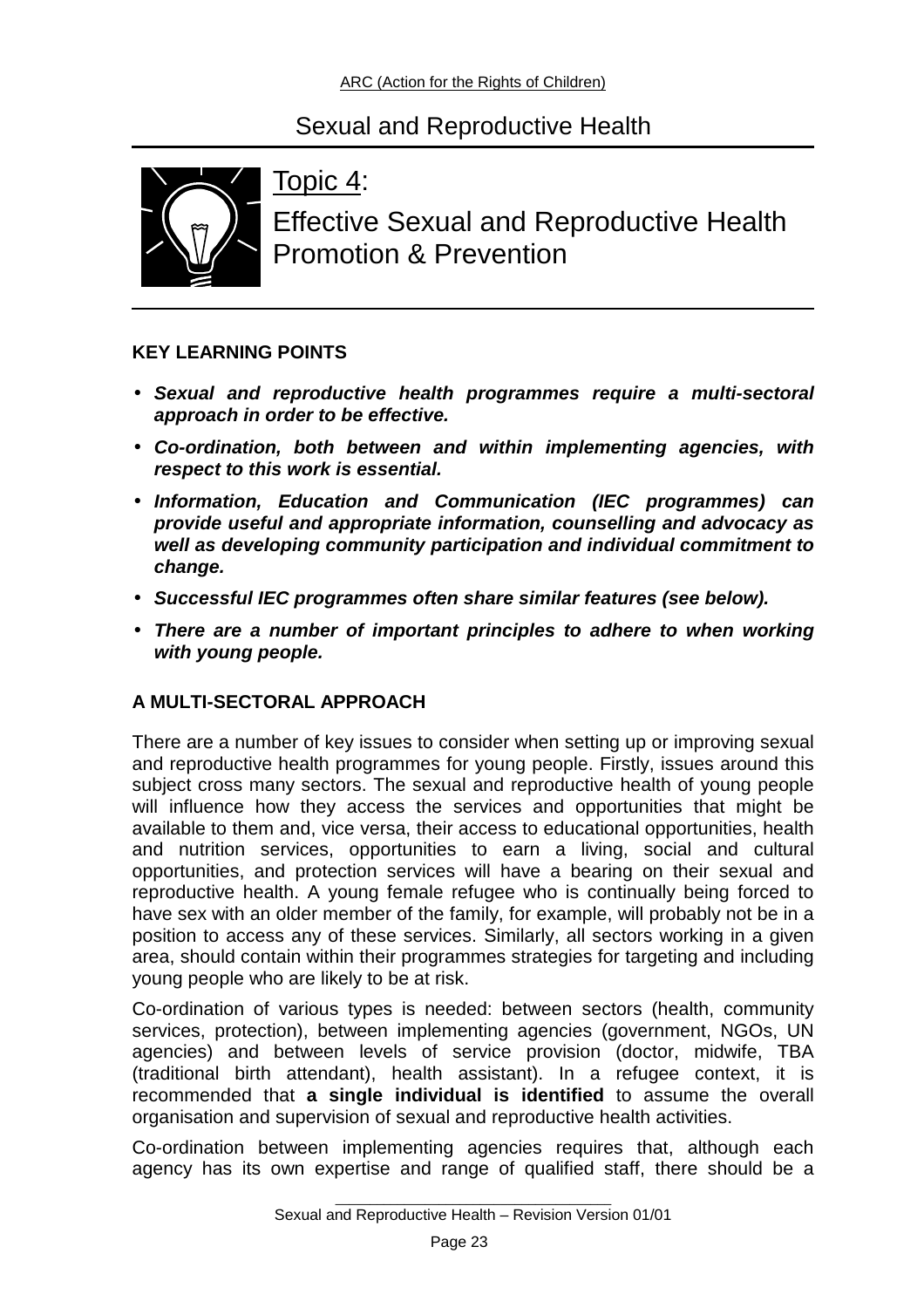standardisation of approach across all agencies involved. Even while each one may not provide a full range of services, co-ordination between them should ensure that the final service provision is complementary and comprehensive in nature.

The following diagram has been prepared by UNHCR, and suggests a strategic framework across sectors for working with young people to lead productive and safe sexual and reproductive lives.



Strategic Framework for Enabling Refugee Young People to Lead Productive and Safe Sexual and Reproductive Lives: The What and the Where/Who

This diagram is also presented as **Overhead 4.2**.

Participants on ARC training courses on this topic, could be encouraged to consider how, within their own sector, they might be able to improve services to meet the needs of young people more effectively.

## **INFORMATION, EDUCATION AND COMMUNICATION (IEC)**

Lack of knowledge and understanding about human sexuality and inappropriate, inadequate or inaccessible information are factors which contribute to young people being more likely to damage their health and chances in life as a result of engaging in risky sexual behaviour.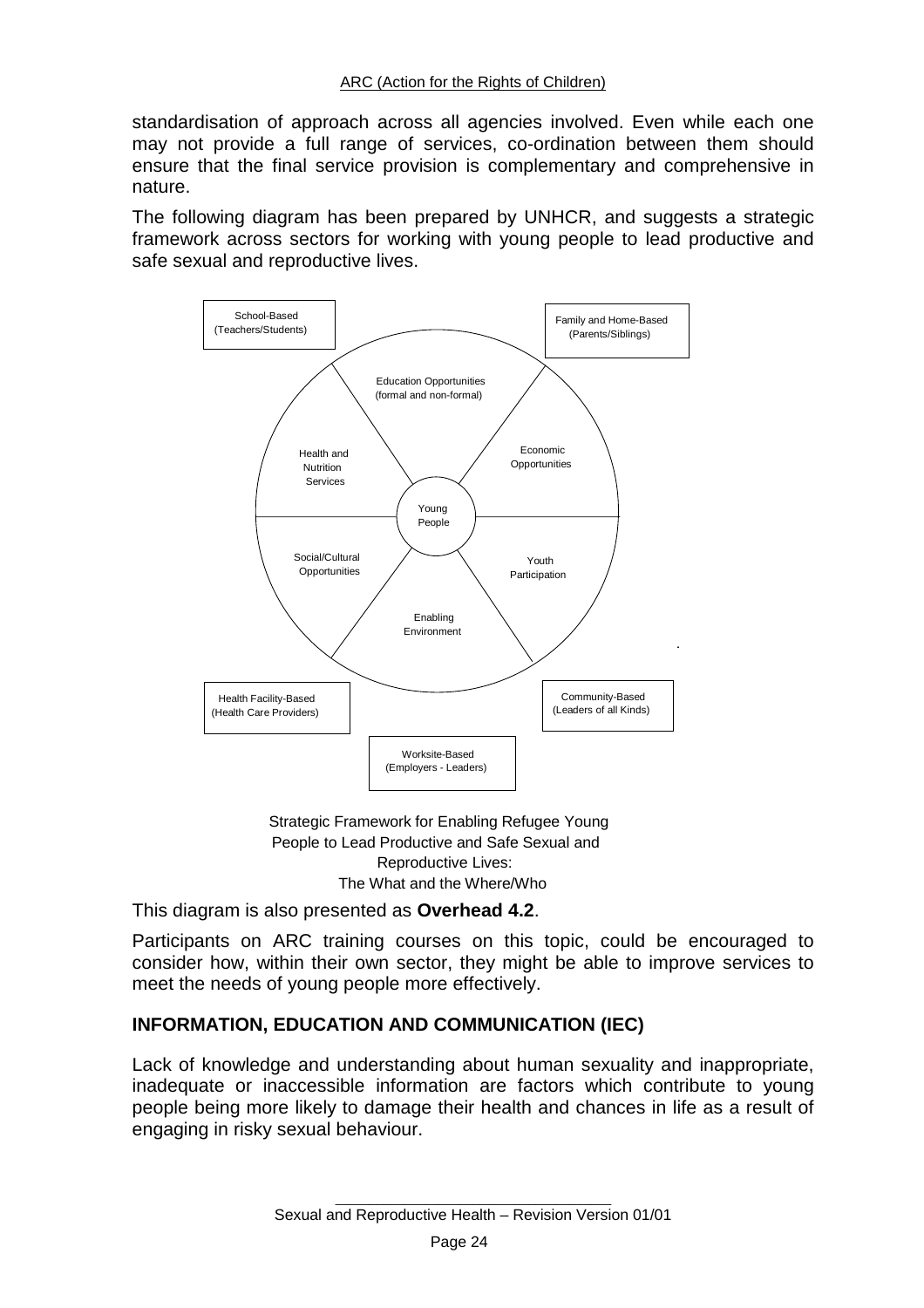Young people, as well as more mature women and men, should understand how their bodies work and how they can maintain good reproductive health. Scientifically validated knowledge, which is clear and presented in an appropriate way, should be shared in order to promote access to free and informed choice and counter the side-effects of harmful practices.

*"Problems we identified together included an over-emphasis on the biomedical aspects of the (HIV/AIDS) epidemic, which left many young people thinking of HIV/AIDS as a battle between white blood cells and a spiky invader instead of something of relevance to their own everyday lives".* (Winskell Kate, (1999), Scenarios from the Sahel Replication Guide. New York, UNDP).

IEC activities are an essential means of sharing this knowledge. Such activities range from "one-to-one" conversations between service providers and refugees, to highly developed formal campaigns.

There are also effective IEC strategies for promoting community participation and individual commitment to making changes in environments where young people have been forcibly displaced which, in turn, can also feed into the development and change of the services which are being provided.

## **FEATURES OF A SUCCESSFUL IEC PROGRAMME**

A recent UNAIDS review found that effective HIV/AIDS prevention programmes for young people share certain features:

- they have as specific aims, both delayed first intercourse, and protected intercourse;
- they encourage the learning of life skills (and the same skills that also build self-confidence and avoid unwanted pregnancy, sexual abuse and substance abuse);
- they discuss clearly the results of unprotected sex and the way to avoid it: they help young people "personalise" the risk through role playing;
- they reinforce group values against unsafe behaviour both at school and in the community.

These features are obviously relevant to all areas of sexual and reproductive health.

UNAIDS also lists the following important life skills for young people in relation to HIV/AIDS (most of which are relevant to all areas of sexual and reproductive health):

- how to make sound decisions about relationships and sexual intercourse, and stand up for those decisions;
- how to deal with the pressures of unwanted sex or drugs;
- how to recognise a situation which might be risky or dangerous;
- how and where to ask for help or support;
- when ready to have sexual relationships, how to negotiate protected sex or other forms of safer sex;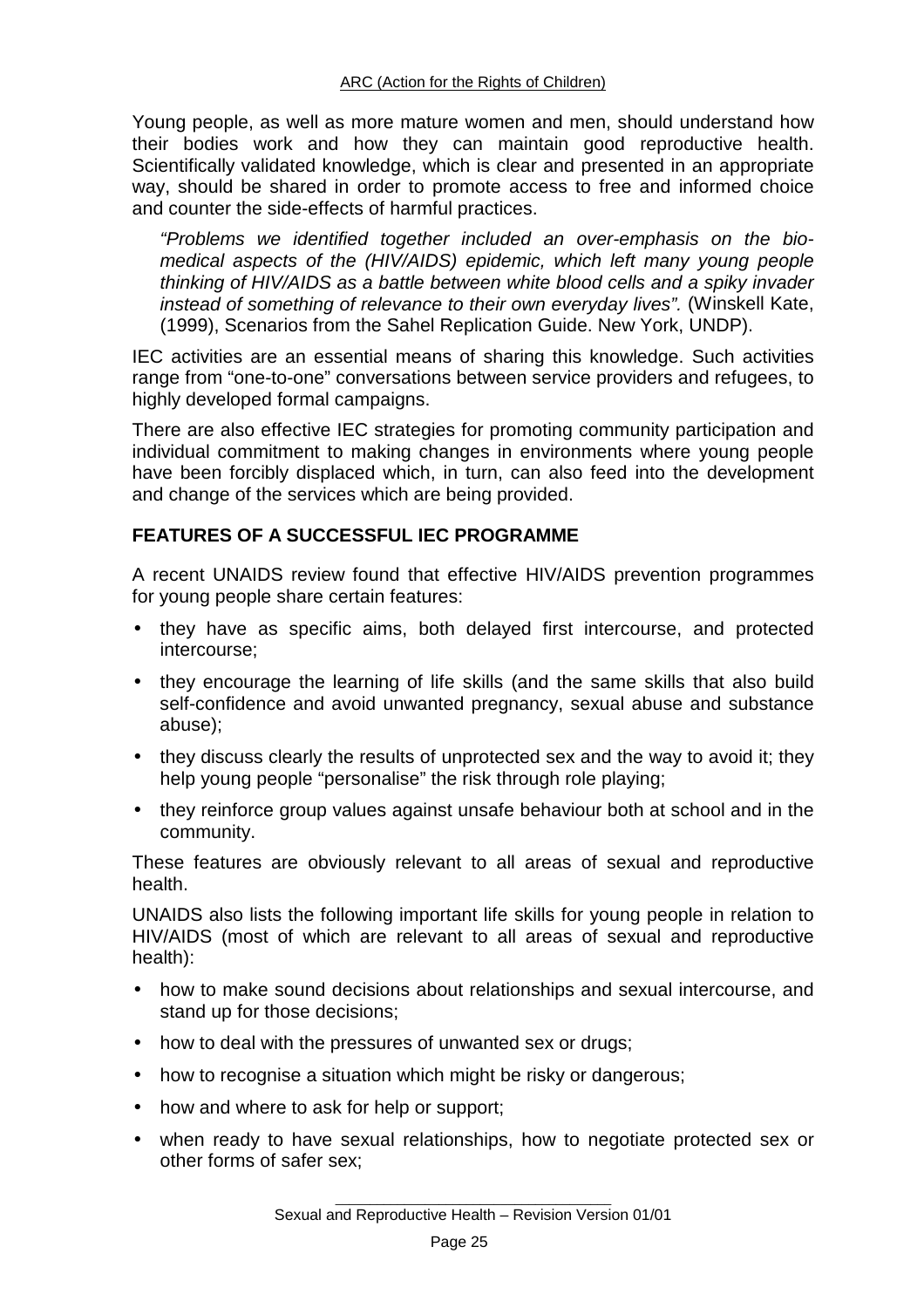- how to show compassion or solidarity towards people with HIV/AIDS;
- how to care for people with AIDS in the family or the community.

More detailed information about setting up IEC programmes are presented as **Handout 4.1** and details about specific messages to address different sexual and reproductive health issues appear in **Topic 5**.

#### **PRINCIPLES FOR WORKING WITH YOUNG PEOPLE**

In working with young people in any capacity, certain principles should be adhered to. In the context of setting up sexual and reproductive health programmes, they are particularly pertinent.

• Community participation at all stages is essential to ensure the acceptability, appropriateness and sustainability of sexual and reproductive health projects, and is a concrete strategy for empowering refugee and displaced young people to have a greater degree of control over their own lives and the services which are provided to them. This means the active participation and support from parents, teachers, religious and community leaders, health care providers, as well as young people themselves.

**Handout 4.4** provides more information on the importance of community participation.

- Additionally, young people must be involved in the actual design, implementation and evaluation of sexual and reproductive health programmes. They are the ones who understand the problems and fears that they and their peers are facing, and they are better equipped to identify successful strategies for addressing these issues.
- Programmes should also identify and encourage peer leadership and communication. Peers are usually perceived as the more trustworthy sources of information than adults: from a young person's point of view, "heavyhandedness, brainwashing and moralising" will not stop the young from engaging in sexual activity.

**Exercise 4.3** provides more information and a chart that indicates ways in which peers can work as educators.

- Linkages between health, protection and community services are necessary, not only for prevention of problems (see above) but also to ensure that young people get the appropriate treatment for problems which might surface through one service but require additional assistance from another (e.g. sexual violence, unsafe abortion etc.).
- Young people have a strong need for privacy. It is usually problems that bring them to a service provider and these are often problems that may cause them to feel ashamed, embarrassed or confused. Though space may be at a premium in a camp setting, it is important for providers to try to create the most private space possible in which to talk to young people.
- Service providers need to maintain confidentiality in their dealings with young people and to be honest and open with them when there may be a need to break this confidentiality.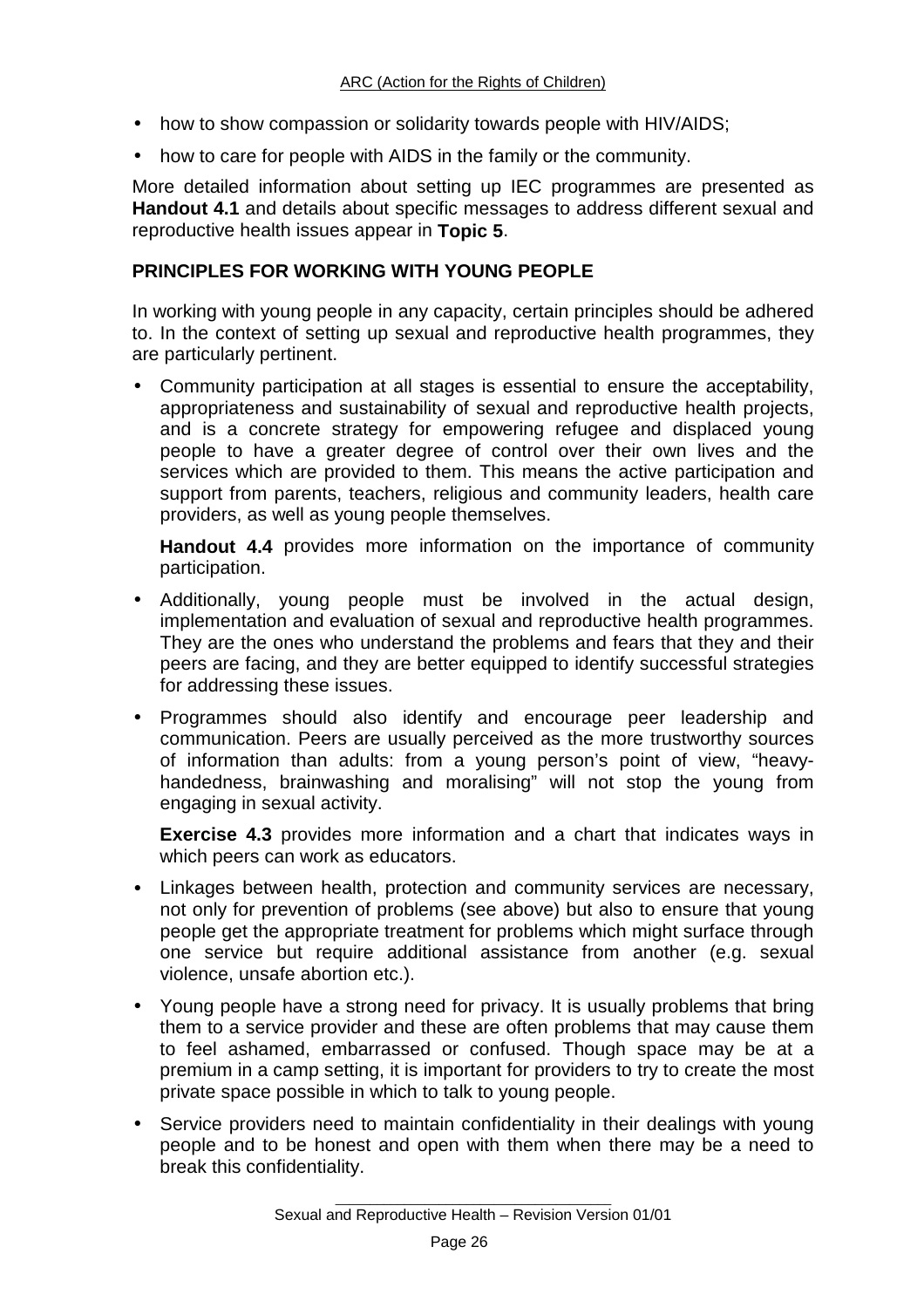• In many cultures, the sex of the service provider is important and preference should be given to a provider of the same sex.

## **LINKS TO SERVICE PROVISION AND FOLLOW UP**

For IEC of any kind to be effective, there must be a clear and coherent link to the services provided. Young people must be able to act on the advice that is contained with the IEC messages and materials. It would be pointless, for example, for all young people to be encouraged to use condoms and then for them to find that other service providers do not condone the provision of condoms to young girls under the age of fifteen, or that there is a shortage in the supply of condoms.

"Reproductive Health in Refugee Situations: An Inter-Agency Field Manual" (1999. Geneva, UNHCR) is a recommended reading in any work connected with these issues. In particular, Chapter 2 "Minimum Initial Service Package" describes a set of activities which should be implemented in a co-ordinated manner during the early phase of a refugee situation (which may or may not be an emergency). This chapter is included at the end of this Resource Pack as **Reading 4.1**.

| Overhead 4.1 Key Learning Points for Topic 4                                                                                | Key Learning Points for Topic 4                                                                                                   |
|-----------------------------------------------------------------------------------------------------------------------------|-----------------------------------------------------------------------------------------------------------------------------------|
| Overhead 4.2: Strategic Framework for Enabling<br>Young People to Lead Productive and Safe<br>Sexual and Reproductive Lives | Strategic Framework for Enabling Young<br>People to Lead Productive and Safe Sexual<br>and Reproductive Lives.                    |
| Exercise 4.1: Promoting Reproductive Health<br>Rights for Refugee and Displaced Young People                                | Exercise designed to further thinking about<br>the development of relevant programmes.                                            |
| Exercise 4.2: The Importance of Community<br>Participation                                                                  | Exercise which underlines the importance of<br>community participation and provides an<br>opportunity to consider who to involve. |
| Exercise 4.3: Working with Peer Groups                                                                                      | Exercise develops understanding of the<br>different ways in which participants might<br>work with peer groups.                    |
| Exercise 4.4: Let's get Creative!                                                                                           | An opportunity to develop key messages in a<br>culturally sensitive way.                                                          |
| Handout 4.1: Setting up Information and<br><b>Communication Programmes</b>                                                  | Guidelines for setting up information and<br>communication programmes.                                                            |
| Handout 4.2: The Importance of Community<br>Participation                                                                   | Guidance on positively harnessing the<br>participation of opinion leaders.                                                        |
| Reading 4.1: Minimum Initial Service Package                                                                                | Reproductive Health in Refugee Situations:<br>An Inter-Agency Field Manual                                                        |
| Reading 4.2: The International Rescue<br>Committee's Reproductive Health Programme                                          | Extract taken from: How To Guide:<br>Reproductive Health in Refugee Situations,<br>IRC N'zerekore, Guinea, February 1998          |

## **TRAINING MATERIALS FOR TOPIC 4**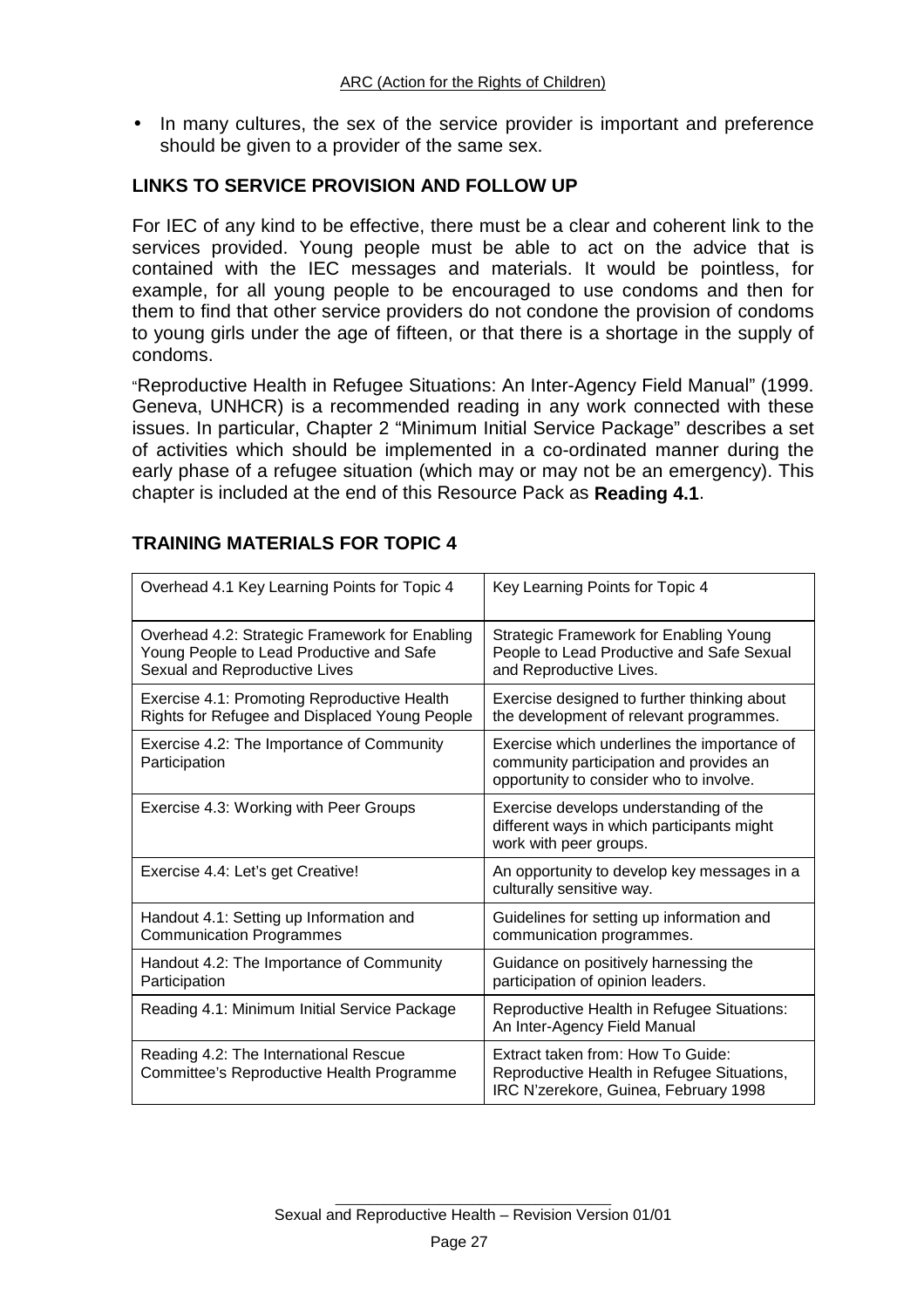## Sexual and Reproductive Health

<span id="page-27-0"></span>

Topic 5:

Specific Issues and Key Messages for Young People

**KEY LEARNING POINTS** for this Topic are covered under each sub-section.

In addition to general messages that relate to the promotion of good sexual and reproductive health, there are specific and important health messages that relate to particular sexual health issues that should be communicated to young people.

This topic provides information and suggested messages for young people about some of the key sexual and reproductive health issues that they are likely to have to deal with. They are covered under the following sub-sections. Key learning points for each are also found under these sub-sections:

- 5.1: Sexually Transmitted Infections, including HIV/AIDS
- 5.2: Early/Unplanned Pregnancies
- 5.3: Unsafe Abortions
- 5.4: Female Genital Mutilations (FGM)
- 5.5: Substance Abuse
- 5.6: Nutrition

Although sexual and gender-based violence is not referred to in this Topic it constitutes one of the major reproductive health issues for young people. It is covered comprehensively in the ARC Resource Pack on **Exploitation and Abuse**.

## **5.1 SEXUALLY TRANSMITTED INFECTIONS, INCLUDING HIV/AIDS**

## **Key Learning Points**

- *Young people in general lack knowledge about sexuality and some of the negative consequences of sexual intercourse.*
- *Adolescent girls are more susceptible to STIs, including HIV, than older women.*

Sexually transmitted infections (STIs) are diseases than can transmitted from one person to another by sexual contact. STIs can cause pain, and some cause infertility and death if not treated. Some common curable STIs are gonorrhea, trichomoniasis, chlamydial infection, and syphilis.

AIDS refers to Acquired Immune Deficiency Syndrome. AIDS is caused by the Human Immunodeficiency Virus (HIV). HIV can be transmitted by sexual contact, by blood (through unsafe practices such as unclean syringes, the giving of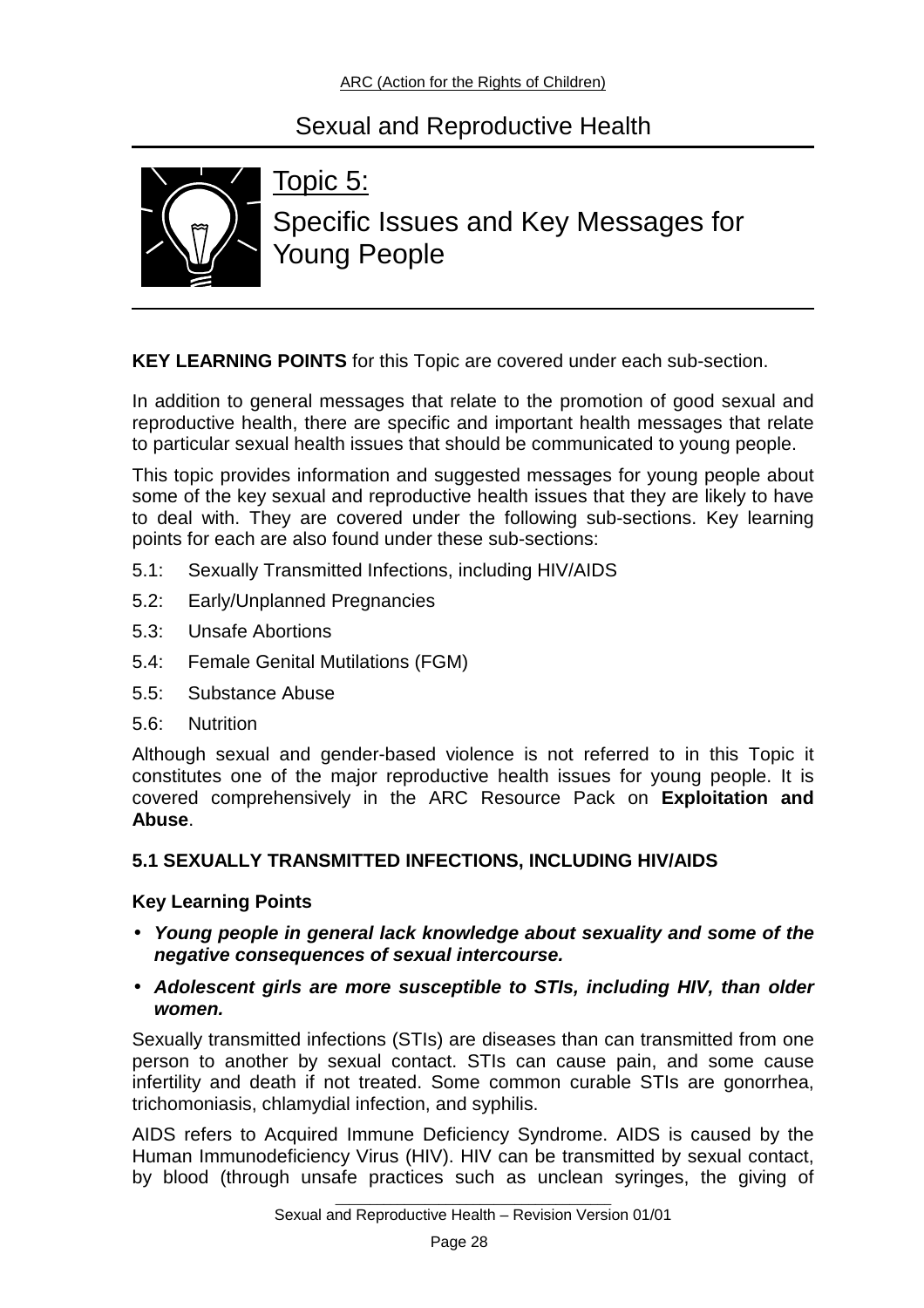untested blood in transfusions etc.) and from a pregnant woman to her child during pregnancy, childbirth, or, occasionally, by breastfeeding. As of 2000, AIDS has no definite cure. However, treatments have improved the quality and length of life for people with HIV/AIDS, and there is a vast amount of research going into the development of new treatments including anti-retroviral drugs.

UNHCR has set its own Policy and Guidelines regarding Refugee Protection and Assistance and AIDS, through IOM/FOM/21/20 of 1988, and an up-date issued through a policy statement made in 1998 (IOM/FOM/78/84). Also IOM/FOM/47/48 of 1999 provides information on Post Exposure Preventive (PEP) Treatment Starter Kits.

Each year there are more than 333 million new cases of curable STIs. STIs are more common than malaria in many parts of the world. Daily, more than 8,500 children become infected with HIV. During 1998 alone, more than 3 million children and young people became infected (Source: HIV Development Programme, UNDP).

Young people in general lack knowledge about STIs and their prevention. They face substantial barriers to sexual and reproductive health services that may not be open or known to them. This includes the provision - or lack of it - of contraception and advice on contraception that could help them reduce their exposure to STIs and unplanned pregnancy. There may also be a lack of skilled health care providers who understand the issues that relate particularly to young people.

Young people may also lack skills to negotiate no sex or safe sex. When an adolescent girl's sexual partner is older, which is often the case, there may be an even greater imbalance of power in the relationship that further reduces her ability to negotiate safe sexual activity.

Adolescent girls are physiologically more susceptible to STIs than older women. The cervix and vagina of an adolescent is different from that of an older woman and makes her more vulnerable to contracting STIs when exposed. Increased likelihood of tearing the vagina during sex further augments this risk. Many adolescent girls do not recognise the symptoms of an STI or do not know where to seek treatment. Additionally, many STIs in women are asymptomatic, making it difficult for them to know when they may have an STI.

If left untreated, STIs can lead to pelvic inflammatory disease, ectopic pregnancy (abnormal or misplaced pregnancy) and infertility, and if present during pregnancy, can lead to health problems for both the child and the mother.

More information about HIV/AIDS is presented in **Handout 5.1**.

## **Key Messages for Young People on Sexually Transmitted Infections**

- Sexual behaviour is a personal issue, it may be difficult to convince persons at risk to come forward.
- STI prevention interventions should be sustainable in order to achieve positive results.
- Talking about sex can be uncomfortable and may be taboo in many societies. It is important to understand cultural interpretations and to work with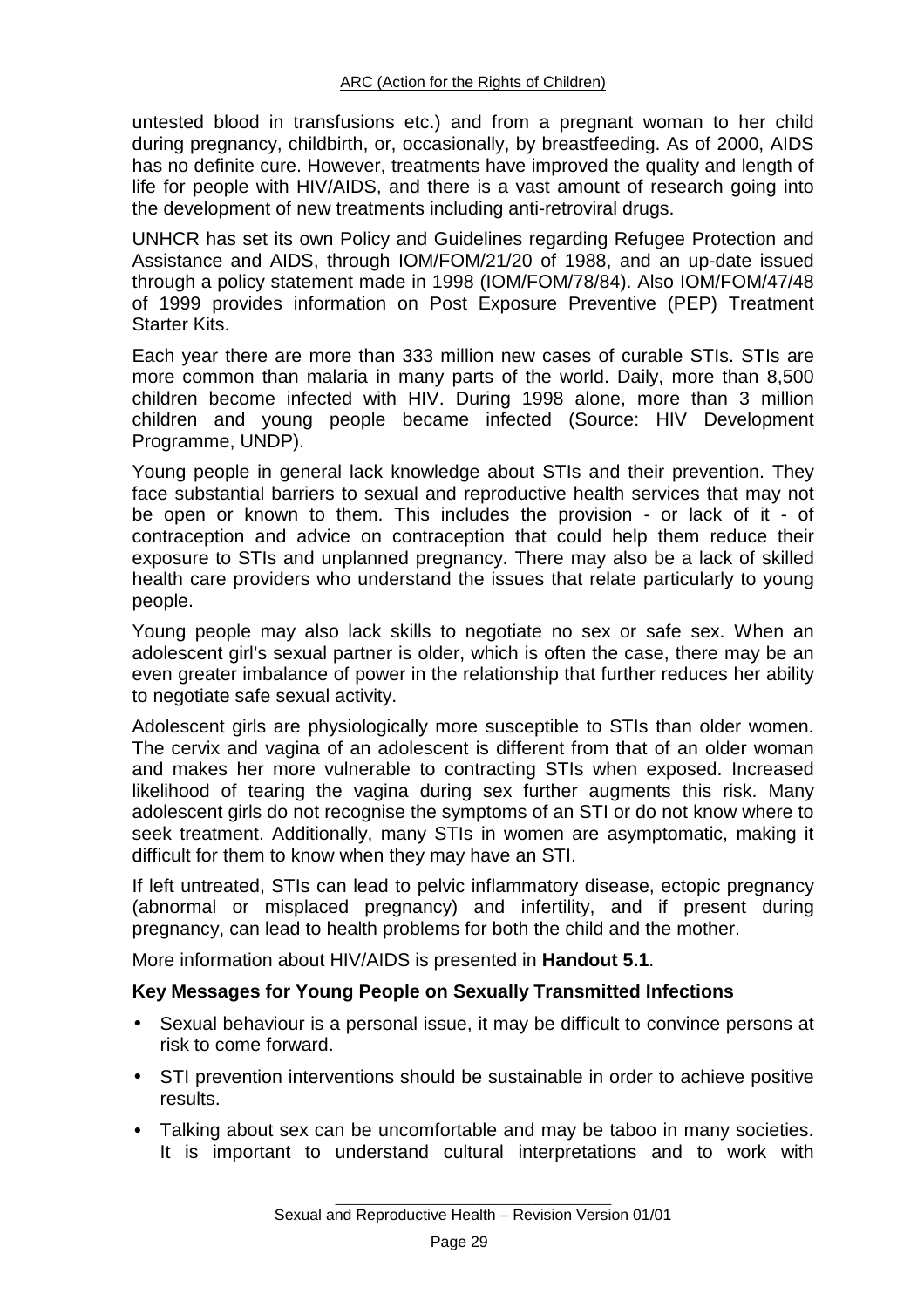community leaders, family and young people to develop appropriate approaches.

- Advice on control and prevention of STIs in young people must include referral for treatment.
- Education on the prevention of STIs and HIV/AIDS must include dangers of high risk behaviour and raise awareness of low risk behaviour (non-penetrative sex, use of condoms, avoidance of drug abuse).
- If one has an STI, both partners to seek treatment and complete the course of treatment.
- Messages on the prevention of STIs should take into consideration that young people may be questioning themselves and their sexual orientation, and this should be dealt with in a friendly way without creating a sense of guilt.

**Reading 5.1** provides an extract taken from a UNAIDS document entitled Learning and Teaching about AIDS in School, October 1997.

## **5.2 EARLY OR UNPLANNED PREGNANCIES**

## **Key Learning Points**

- *Education levels strongly influence adolescent child-bearing.*
- *There are significant health risks attached to early pregnancies.*
- *There are significant social and economic risks attached to early childbearing.*

Adolescent girls in traditional societies are often bound by cultural norms that equate marriage and motherhood with female status and worth. Even the youngest brides and grooms often face enormous pressure to prove their fertility soon after marriage through the birth of a child. In other cases, cultural traditions encourage young women to prove their fertility before marriage.

In some refugee and returnee situations, land/living space is allocated on the basis of numbers of families. This situation can result in adolescent girls being pushed into early child-bearing and/or marriage in order to secure more living space, or to replace the losses that the family has experienced due to conflict or war.

## **Health Risks of Adolescents' Sexual Activity and Childbearing**

Although adolescent girls are mature enough to have sexual intercourse, their young bodies are not necessarily sufficiently developed to be able to carry a pregnancy safely through nine months to the birth of the child. Both the mother and the child are more at risk than they would be if pregnancy was delayed for some years.

Children born to adolescent mothers often experience higher risks of death during the first five years of life.

## **Social and Economic Risks of Early Childbearing**

While the health consequences of adolescent childbearing in developing countries are relatively well known, there is much less information on the economic and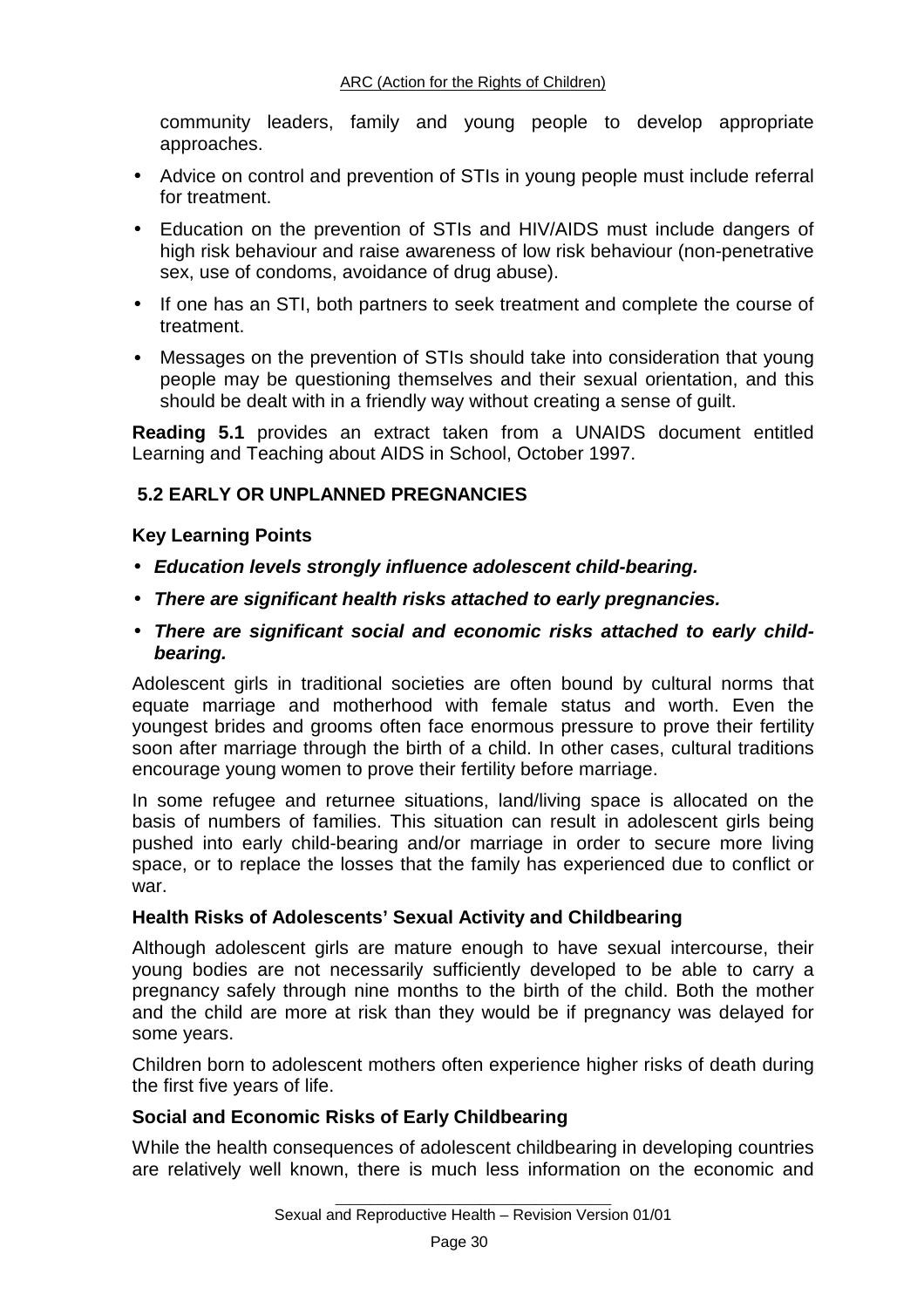social consequences. Despite the lack of data, the following premises are generally accepted:

• **Early/unplanned pregnancy and childbearing limit educational opportunity and achievement.**

Adolescent girls are often expelled from school if they become pregnant, and few ever return. A national study in Botswana showed than one in seven girls who dropped out of school did so because of pregnancy and only one in five pregnant dropouts returned to school. In Kenya, 10,000 girls leave school each year due to pregnancy.

• **Early pregnancy compromises a woman's ability to support herself and her children financially.**

The responsibility of caring for a young child, as well as lack of education, can limit a woman's access to income-generating opportunities.

- **A young woman's opportunities are severely constrained when she becomes a mother and as such her quality of life can be threatened.** Limited access to education and income-generating opportunities, in conjunction with traditional societal norms, serve to perpetuate the devaluation of girls and women. A young woman's ability to negotiate and safeguard her own needs and those of her children, both within a relationship and within society at large may be jeopardised.
- **In some situations the stigma of being an unmarried parent can result in rejection by the family and/or the community.**

(This information is also presented as **Overhead 5.2)**.

## **Key information and skills for young people about early/unplanned pregnancies include:**

- an understanding of the consequences of early and unplanned pregnancy;
- decision making, communication, negotiating skills required to resist pressure to have sex;
- information on how to access STI/HIV prevention:
- information on available health and social services;
- the importance of seeking pre-natal services when pregnant.

## **5.3 UNSAFE ABORTIONS**

## **Key Learning Point**

## • *There are many reasons why adolescent girls may resort to abortion.*

An unsafe abortion is an abortion that has not been carried out in a safe environment by a health professional. Unsafe abortions include taking of poisons or other potentially harmful substances; or inserting twigs or sharp objects into the womb. Deaths from complications resulting from unsafe abortion account for a significant percentage of all maternal deaths, although accurate data are difficult to obtain.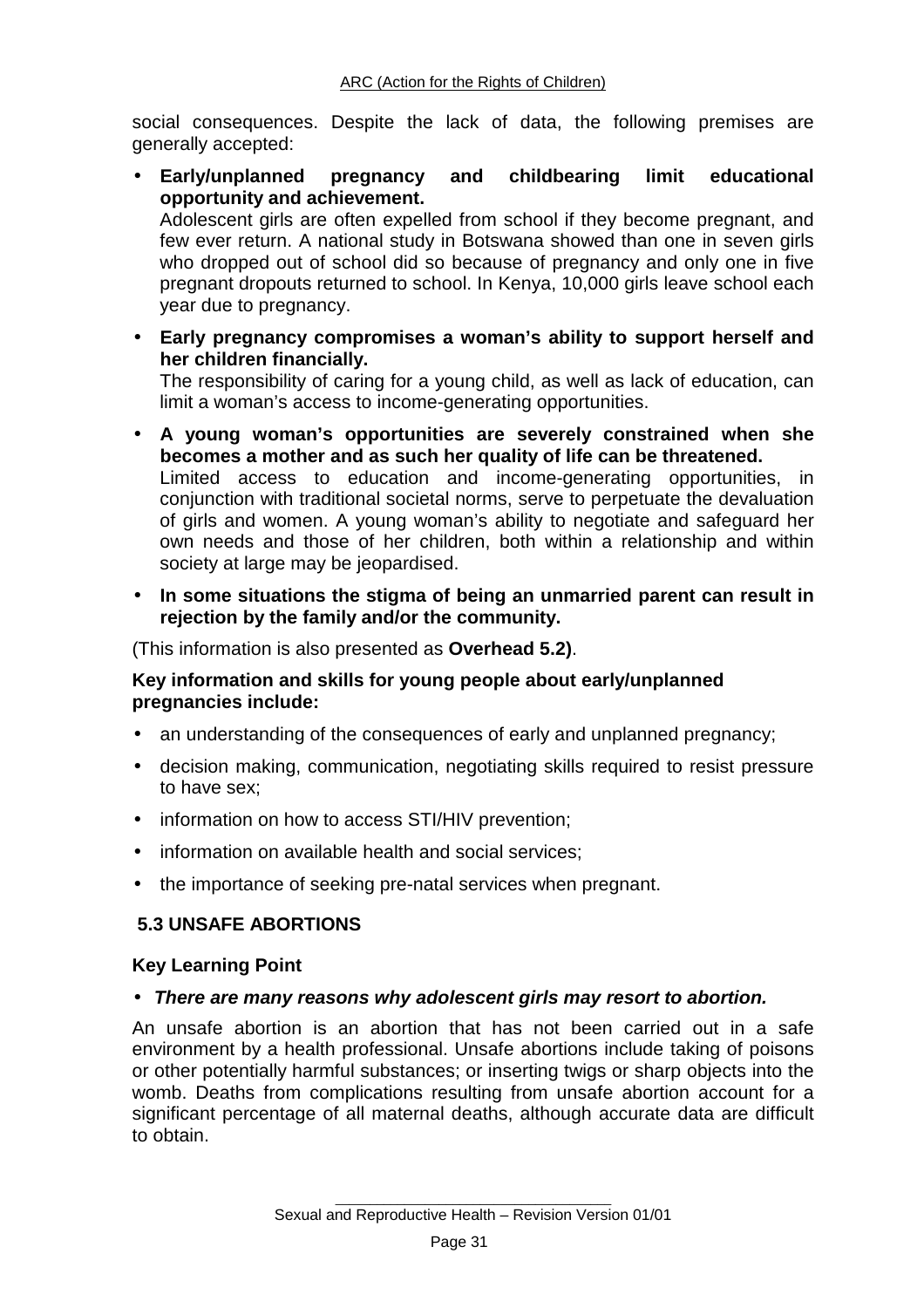Adolescent girls are often the victims of rape, one of the serious consequences of which is unwanted pregnancy. As many women and girls find little support and limited options in dealing with this problem, many resort to unsafe abortions. As mentioned at the beginning of this topic, sexual and gender-based violence, including rape, is one of the major sexual and reproductive health issues for young people and is covered in-depth in the **ARC Resource Pack on Exploitation and Abuse**.

Young people often state the following reasons for resorting to abortion:

- the girl is determined not to bring shame on her family. In many communities pregnancy before marriage is greeted with disdain and as evidence of poor parenting, a judgement with which many mothers and fathers cannot live;
- the girl may be a victim of rape or incest and does not want to prolong her agony by carrying the pregnancy to term;
- the girl has been let down by her boyfriend who had previously promised marriage upon demonstration of fertility;
- if in school, the girl wants to continue with her education and resorts to abortion for fear of getting expelled from school if discovered.

## **Key preventive information**

- Provide a safe and supportive environment.
- Advise to seek help from a health facility.
- Discourage substance abuse (e.g. drugs, alcohol) as these often lead to risk taking behaviour.
- Provide appropriate sexual and reproductive health messages to young people.
- Involve the communities (young people included) in discussions of the issues related to unwanted pregnancy, abortion and its consequences.
- Involve the community in the prevention of unwanted pregnancy and abortion and in helping young people to cope with these situations when they arise.

## **5.4 FEMALE GENITAL MUTILATION**

## **Key Learning Points**

- *Refugees for whom female genital mutilation was a custom in the country of origin tend to continue the practice when in exile.*
- *Extreme risks accompany the practice of female genital mutilation; repercussions are likely to continue throughout a woman's entire life.*
- *It is vital to understand reasons for the practice of female genital mutilation before embarking on information campaigns.*

Sexual and reproductive health programmes should encompass strategies to discourage female genital mutilation, emphasising the link between the practice and poor reproductive and sexual health and general health in women and girls. It is vital to understand the reasons for the practice before embarking on information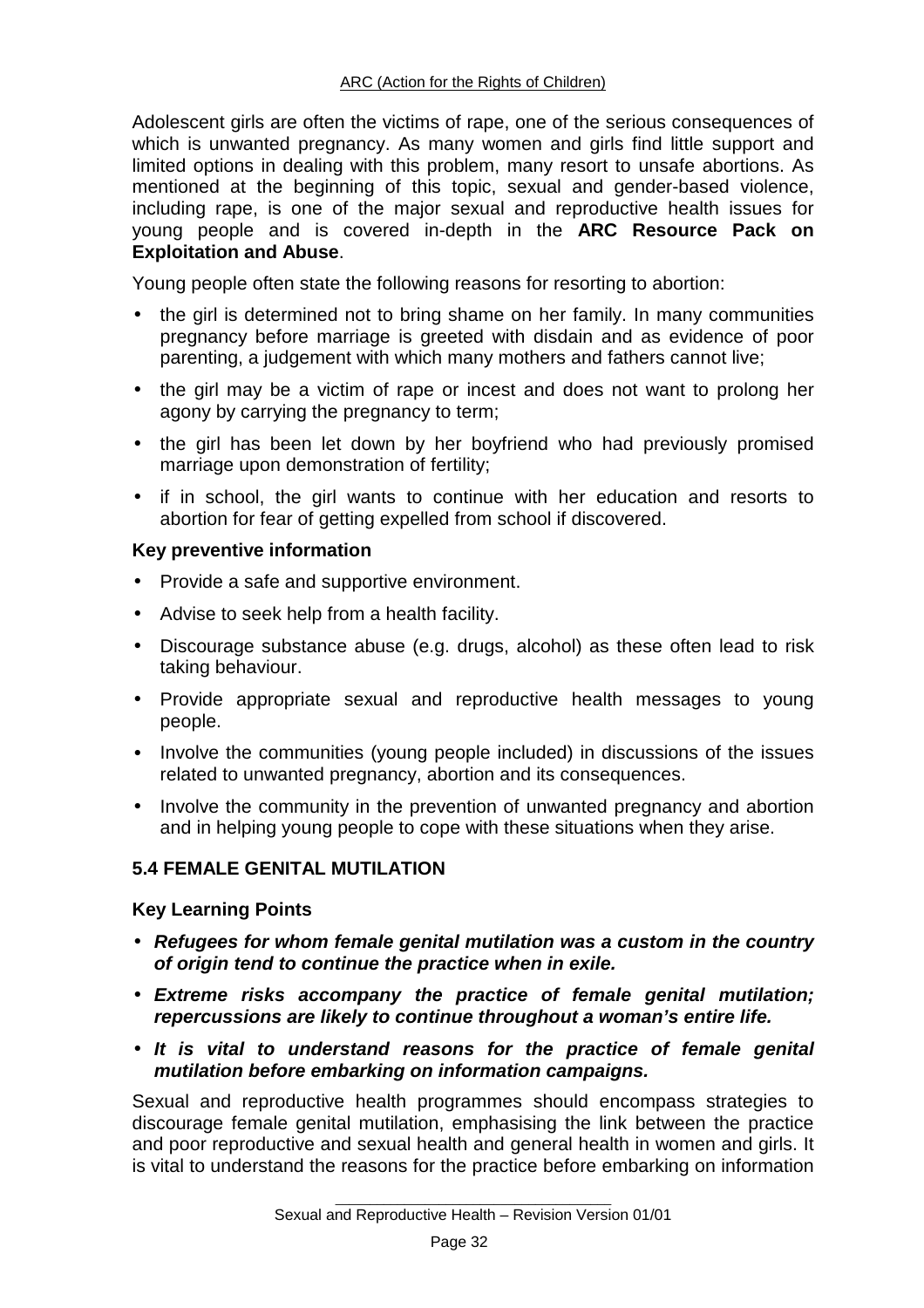campaigns. Efforts by health workers for the elimination of female genital mutilation can be greatly enhanced by enlisting the support of responsible community members for its elimination.

Elaborate guidance on Harmful Traditional Practices is contained in the UNHCR IOM/FOM 83/97 entitled "UNHCR Policy on Harmful Traditional Practices". It not only sets out UNHCR's policy on HTPs, but also provides suggestions for their eradication. It should be read in conjunction with UNHCR's existing policies and guidelines in respect to refugee children and refugee women.

Definitions and Classification of Female Genital Mutilation **Handout 5.2** provides definition, classification and description of FGM from the WHO: "Female Genital Mutilation", Information Kit, 1994. **Overhead 5.3** summarises the definitions and classifications.

## **Prevention and Response in Refugee Settings**

Elements of a WHO-recommended strategy include:

- establishing contact with government representatives, professionals and NGOs in the host country who are concerned with discouraging female genital mutilation;
- including information and education on the harmful effects of female genital mutilation, particularly in programmes for women and children, such as family planning, immunisation and the control of diarrhoeal diseases;
- enlisting the participation of men, so that as women's attitudes begin to change they find support among brothers, fathers, friends and partners;
- targeting young people who are often in the vanguard of creating new social norms;
- identifying alternative income sources for practitioners of female genital mutilation for whom it provides a livelihood, including promotion of alternative puberty rites (e.g. giving of gifts) which promote traditional values.

## **5.5 SUBSTANCE ABUSE**

## **Key Learning Point**

## • *When people misuse substances like alcohol and drugs, they lose control over the way they behave. They don't make sensible and informed decisions.*

The issue of substance abuse should be covered in programmes which focus on sexual, and reproductive health, as it obviously relates to a young person's ability to make informed decisions about their behaviour. Substance abuse is a major factor often linked to unwanted/unplanned pregnancies and associate consequences. The issue of substance abuse is covered briefly in the **ARC Resource Pack on Education Topic 6**. Further readings are suggested at the end of this Resource Pack.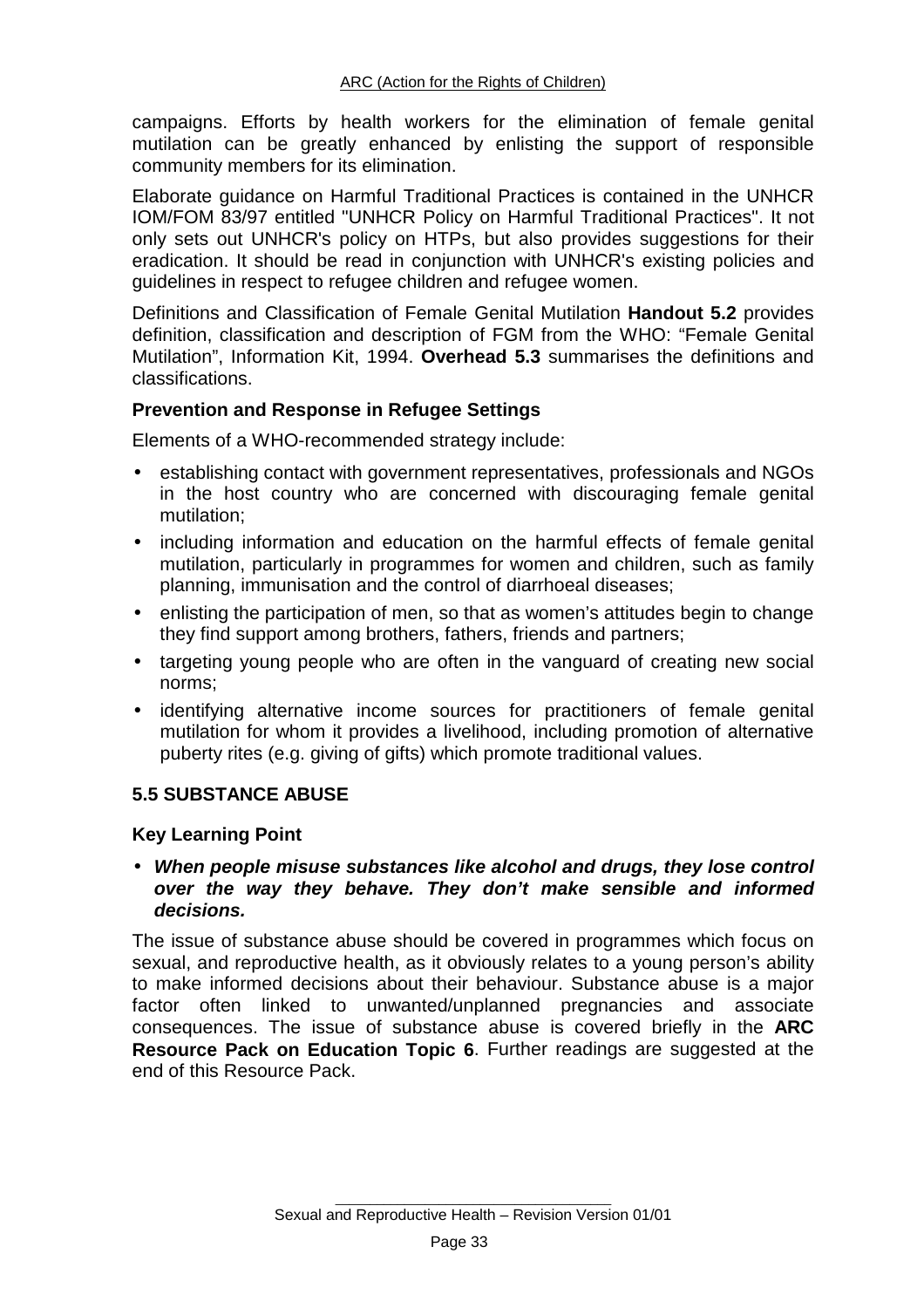## **5.6 NUTRITION**

#### **Key Learning Point**

## • *It is especially important that adolescent girls are sufficiently well nourished.*

All young people benefit from good nutrition. For young people, when they are changing and growing at a very fast rate, good nutrition is especially important. Additionally, for adolescent girls, it is during this period that their bones are growing and forming. Under-nourished girls may develop very narrow pelvises so that child-bearing will become difficult or dangerous for themselves or for their children.

Adolescent girls who are either pregnant or breast-feeding need to eat well.

Appropriate information about nutrition, exercise and rest should be included in a sexual and reproductive health programme.

| Overhead 5.1: Key Learning Points for Topic 5                                       | Key Learning Points for Topic 5                                                                       |
|-------------------------------------------------------------------------------------|-------------------------------------------------------------------------------------------------------|
| Overhead 5.2: Social and Economic Risks of<br>Early Child-Bearing.                  | Four main risks associated with early child-<br>bearing.                                              |
| Overhead 5.3: Definitions and Classification of<br><b>Female Genital Mutilation</b> | WHO classification of the main types of FGM.                                                          |
| Exercise 5.1: Case Study - Unsafe Abortions                                         | Exercise facilitating discussion of issues<br>around unsafe abortions                                 |
| Exercise 5.2: STIs/HIV/AIDS: Features of a<br>Successful Education Programme        | Exercise provides key information and<br>provokes discussion about education issues                   |
| Exercise 5.3: Early/unplanned Pregnancies;<br>Group work                            | Develops understanding of dangers of early<br>pregnancies and considers key preventive<br>information |
| Handout 5.1: What are HIV and AIDS?                                                 | Provides some basic information on HIV and<br><b>AIDS</b>                                             |
| Handout 5.2: What is Female Genital Mutilation?                                     | Extract from WHO Information kit on FGM,<br>1994.                                                     |
| Reading 5.1: Learning and Teaching about AIDS<br>at School                          | Extract from UNAIDS Technical Update,<br>October 1997                                                 |

## **TRAINING MATERIALS FOR TOPIC 5**

## **FURTHER SUGGESTIONS FOR TRAINING**

Facilitators may like to use video materials as a stimulus for some of the more sensitive topics. There is a list of videos in the section on **Further Readings, Videos and Websites.**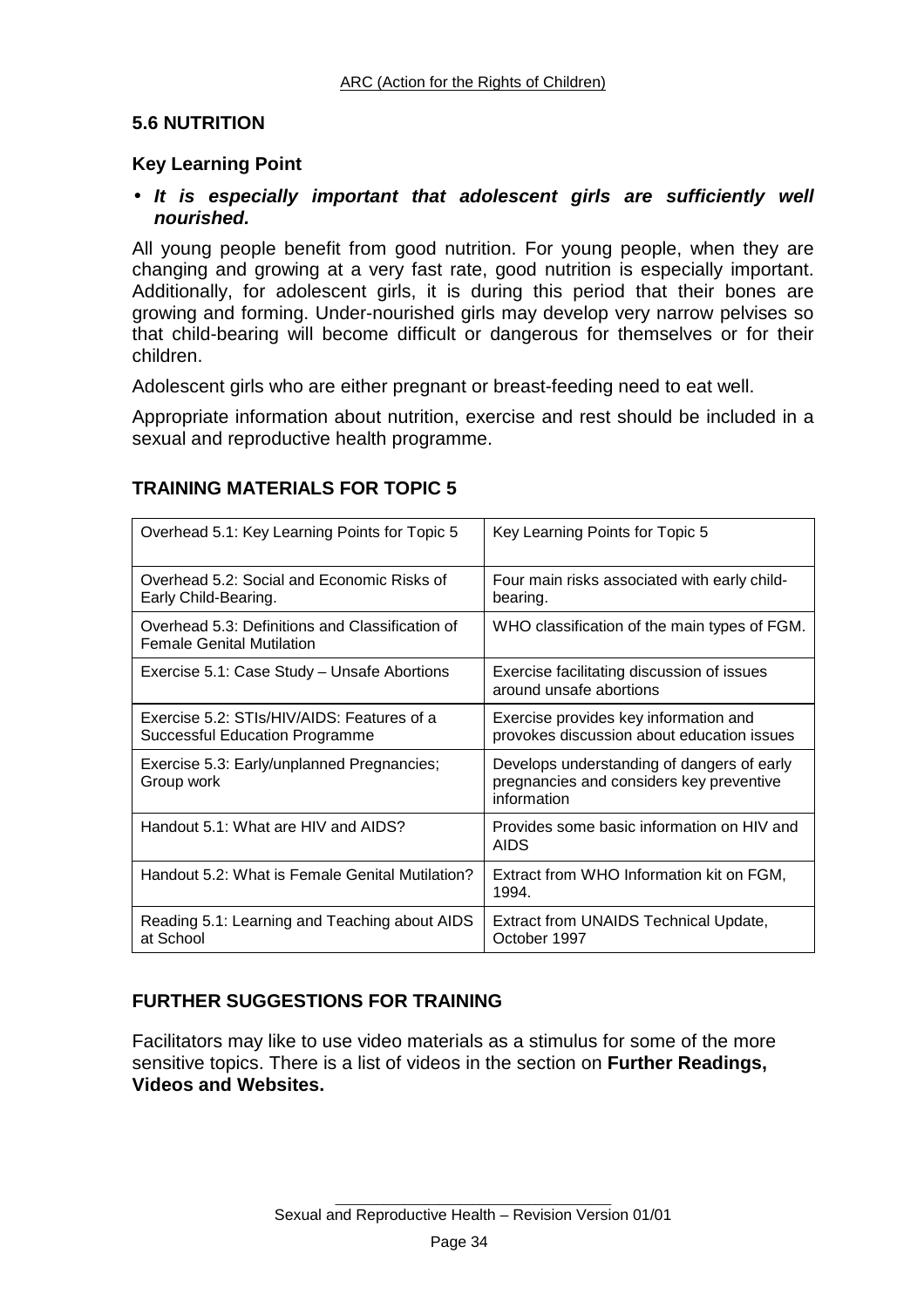## Sexual and Reproductive Health

<span id="page-34-0"></span>

Different participants are likely to have different learning needs and priorities. We have divided participants into three broad groups: senior managers, sector coordinators and field staff.

**Senior managers** are those people who have key responsibility for an NGO's operations in a country or region or a UNHCR Section. They will have overall responsibility for strategy and resource allocation within the organisation's policy framework. Senior managers' needs are likely to be best served through briefings.

**Sector co-ordinators** comprise those people who have responsibility for a particular aspect of their agency's work in a country or region or who have a responsibility for a particular function within an operation, such as for example UNHCR programme, protection or community services officers. Sector coordinators are those responsible for translating policy into practice and ensuring that programme budgets reflect the necessary resources to support good practice.

**Field staff** are those people working in the field who are responsible for implementing the programme activities. They often have considerable front-line experience. Field staff may value the opportunity to develop and practise new skills as well as develop their knowledge and understanding.

Training programmes should be designed with the responsibilities and learning needs of these different groups in mind. If possible, participants from different groups should be trained separately but if this is not possible exercises and input should be selected which will meet the needs of all groups. It may be possible to use different small group exercises to address the needs of each type of participant in a mixed group workshop.

Two types of programme are included in this Resource Pack. The first describes a half day awareness-raising workshop. The programme makes detailed reference to materials from the Resource Pack and describes how a facilitator might use these materials to conduct a session lasting three hours.

The second example is for a full day workshop. It is written in the form of a Session Plan that covers:

- the overall aim of the training session;
- specific learning objectives;
- a description of what will be covered and the sequence to be followed;
- the timing for each part of the session;
- who will take responsibility for the different parts of the programme;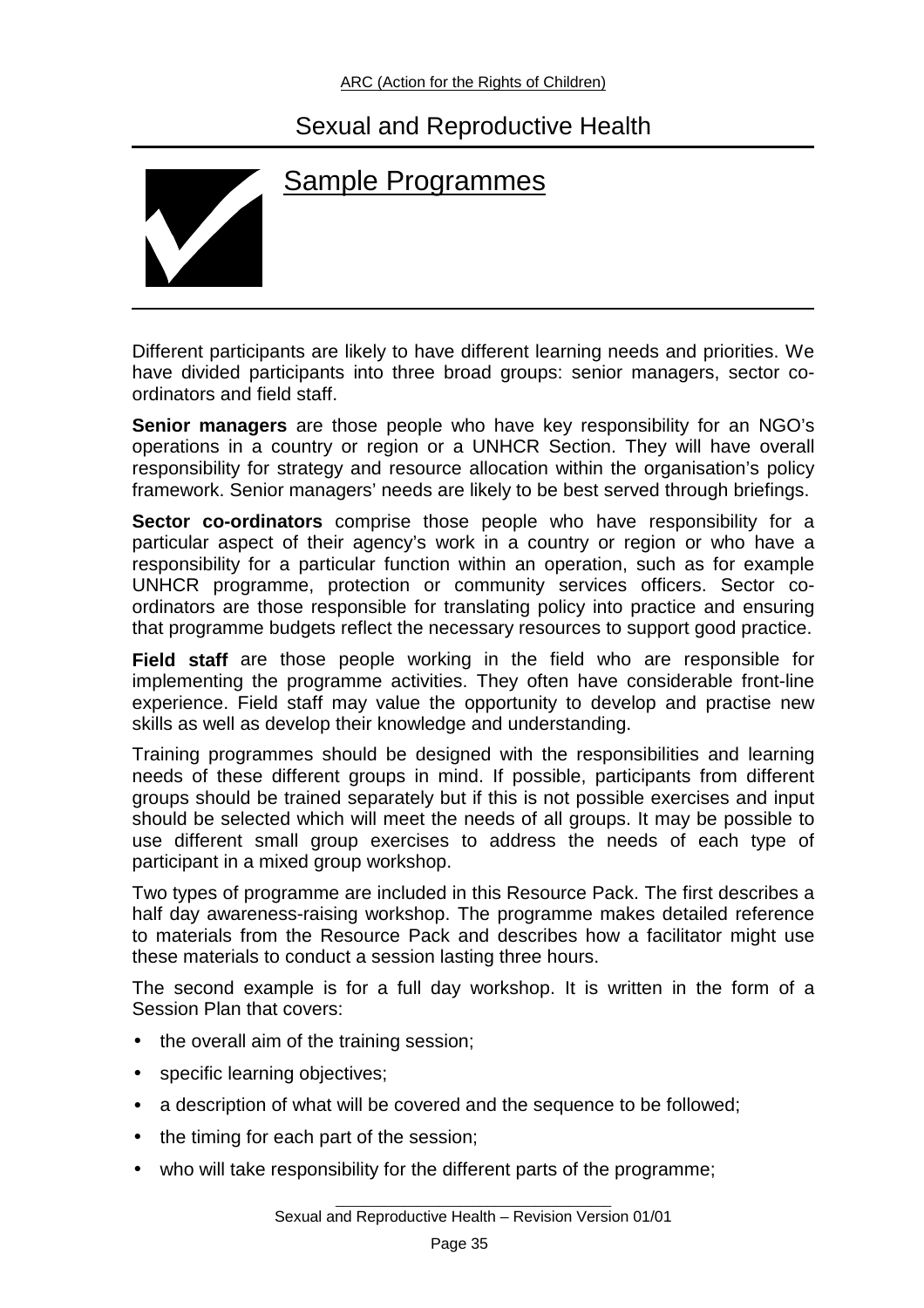- what inputs and exercises will be used;
- what materials (e.g. handouts, overheads, briefing papers, index cards) will be required;
- what equipment (e.g. flipchart, overhead projector, blackboard, video) is needed.

The purpose and development of session plans are described in detail in the **ARC Facilitator's Toolkit**.

Both programmes are intended as guidance examples only. It is very important that the facilitator should think carefully about the group of participants with whom he or she will be working and devise a programme that takes into account:

- the role and responsibilities of the participants;
- the learning needs of the participants;
- their existing level of knowledge;
- their interest in the subject;
- their willingness to share experience and admit to gaps in their knowledge / skills;
- current / local issues and priorities for the participants;
- the amount of time they have available;
- their position in their organisation.

Any training programme should be devised, if possible, in consultation with the intended participants. If it is not possible to consult with all participants (for example, by sending out an application form including questions about their expectations for the training), the facilitator should try to speak to a sample of participants before making final decisions about the programme.

The facilitator should also consider:

- the range of Topics to be covered:
- the order in which Topics should be addressed;
- how to encourage the sharing of experience and information between participants;
- who will carry out the training:
- what methods will be most appropriate for the participants.

More detail on the process of training can be found in the **ARC Facilitator's Toolkit**.

Remember to build in a workshop evaluation - you will find ideas for this in the **ARC Facilitator's Toolkit**.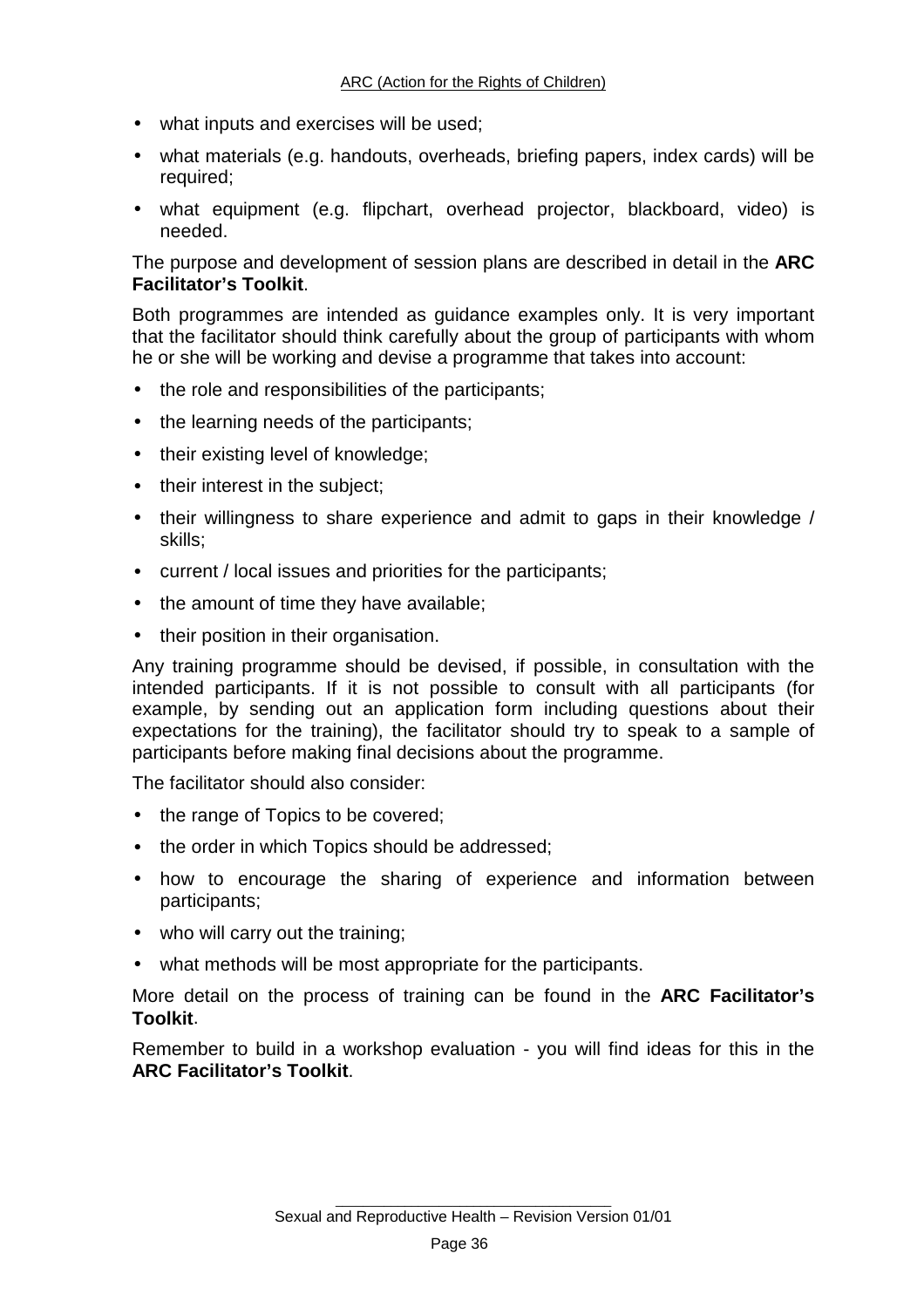## **DETAILED PROGRAMME FOR A HALF DAY AWARENESS WORKSHOP**

This programme comprising two sessions of just under two hours each is designed to provide participants with an overall awareness of the subject and an introduction to some of the key issues.

## **LEARNING OBJECTIVES**

By the end of this workshop, participants will be able to:

- understand what it means for a young person to enjoy sexual and reproductive health;
- appreciate why young people in general are at risk of damaging their sexual and reproductive health; and why refugee and displaced young people are at much greater risk in this respect;
- identify and build on the strengths of young people, so that they can be fully involved in all aspects of project planning and implementation;
- explain what key features might characterise a successful sexual and reproductive health programme;
- understand which articles from the CRC and other legal instruments protect the sexual and reproductive health rights of young people; and appreciate how they might be used in advocacy and informing policy and planning.

## **PREPARATION**

The facilitator should prepare an information pack for the participants which may include:

- copies of the relevant Handouts and Briefing Notes;
- a copy of the Reading List and relevant Readings;
- copies of relevant materials from the region / country / locality (e.g. research papers, monitoring reports).

If possible, this pack should be sent to participants in advance.

The facilitator should gather any locally relevant information on the Topics to be addressed in the training and identify individuals with specific expertise who could act as resource persons. All participants can be asked to bring along relevant material to display / share with others.

The facilitator should study the notes for each Exercise carefully to ensure that all the necessary materials are prepared in advance.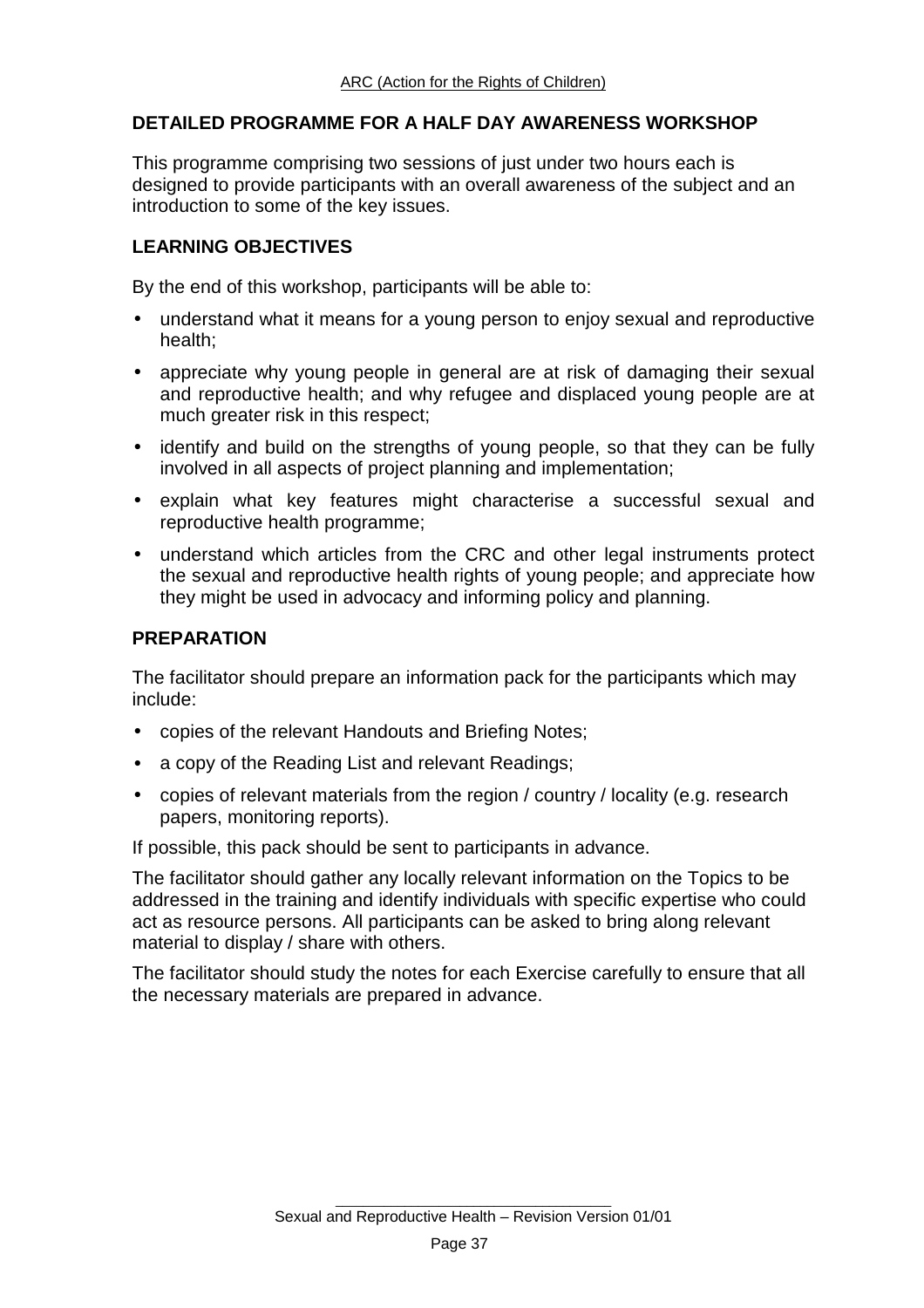\_\_\_\_\_\_\_\_\_\_\_\_\_\_\_\_\_\_\_\_\_\_\_\_\_\_\_\_\_\_\_\_\_\_\_\_\_\_\_\_\_\_\_\_\_\_\_\_\_\_

\_\_\_\_\_\_\_\_\_\_\_\_\_\_\_\_\_\_\_\_\_\_\_\_\_\_\_\_\_\_\_\_\_\_\_\_\_\_\_\_\_\_\_\_\_\_\_\_\_\_

| 10<br>mins | Introduce the agreed aims of the session on Sexual<br>and Reproductive Health on a prepared flipchart.<br>Using Sexual and Reproductive Health Overhead<br>1.0: Key Concepts, introduce the relevant Key<br>Concepts. | Flipchart<br>summarising<br>aims of<br>session.<br>Overhead 1.0 |
|------------|-----------------------------------------------------------------------------------------------------------------------------------------------------------------------------------------------------------------------|-----------------------------------------------------------------|
|------------|-----------------------------------------------------------------------------------------------------------------------------------------------------------------------------------------------------------------------|-----------------------------------------------------------------|

# Sexual Health and Young People

| 20<br>mins | Provide a briefing on this subject, based on the<br>Briefing Notes for Topic 1 and Sexual and<br>Reproductive Health Overheads 1.3 and 1.4<br>covering the following: | Overhead 1.3<br>Overhead 1.4 |
|------------|-----------------------------------------------------------------------------------------------------------------------------------------------------------------------|------------------------------|
|            | What does it mean to be sexually healthy?                                                                                                                             |                              |
|            | Why this might be difficult for a young person to<br>achieve.                                                                                                         |                              |
|            | Why might refugee and displaced young people be<br>at greater risk of sexual and reproductive ill-health                                                              |                              |

Working with Young People – The Strengths and the Challenges

\_\_\_\_\_\_\_\_\_\_\_\_\_\_\_\_\_\_\_\_\_\_\_\_\_\_\_\_\_\_\_\_\_\_\_\_\_\_\_\_\_\_\_\_\_\_\_\_\_\_

| 60<br>mins | Introduction, using Briefing Notes for Topic 2 and<br><b>Sexual and Reproductive Health Overheads 2.2</b> | Overheads<br>2.2, 2.3. |
|------------|-----------------------------------------------------------------------------------------------------------|------------------------|
|            | and 2.3.                                                                                                  | Exercise 2.1           |
|            | Introduce and facilitate Sexual and Reproductive<br><b>Health Exercise 2.1.</b>                           |                        |

Suggested 15 minute break

Relevant Legal Standards and Implications for Advocacy, Policy Making and Planning

30 mins

Using **Briefing Notes from Topic 3** and **Sexual and Reproductive Health Handout 3.1 and Overhead 3.2**, provide a brief overview of relevant

\_\_\_\_\_\_\_\_\_\_\_\_\_\_\_\_\_\_\_\_\_\_\_\_\_\_\_\_\_\_\_\_\_\_\_\_\_\_\_\_\_\_\_\_\_\_\_\_\_\_

Overhead 3.2 and 3.3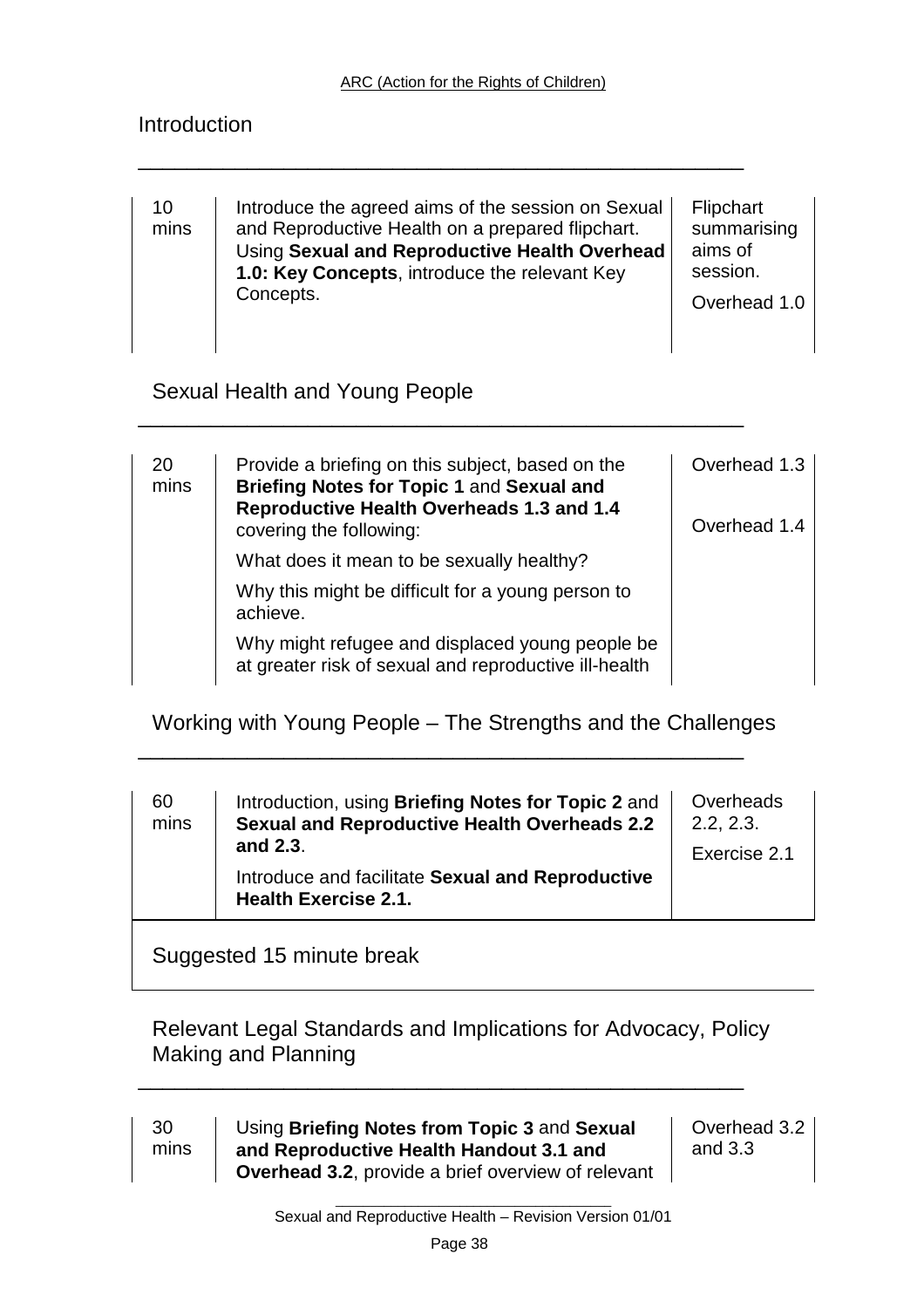|            | legal instruments.<br>Discussion. Questions and answers.                                                                    |              |
|------------|-----------------------------------------------------------------------------------------------------------------------------|--------------|
| 60<br>mins | Invite participants to consider ways in which these<br>legal instruments might be used in advocacy and in<br>policy making. | Exercise 3.2 |
|            | Introduce and facilitate Sexual and Reproductive<br><b>Health Exercise 3.2.</b>                                             |              |

The Components of a Sexual and Reproductive Health Programme

\_\_\_\_\_\_\_\_\_\_\_\_\_\_\_\_\_\_\_\_\_\_\_\_\_\_\_\_\_\_\_\_\_\_\_\_\_\_\_\_\_\_\_\_\_\_\_\_\_\_

| 30<br>mins | Briefing using the <b>Briefing Notes for Topic 4</b> and<br>Sexual and Reproductive Health Overhead 4.2,<br>ensuring that the following headings are covered: | Overhead<br>4.2 |
|------------|---------------------------------------------------------------------------------------------------------------------------------------------------------------|-----------------|
|            | The importance of a multi-sectoral approach                                                                                                                   |                 |
|            | <b>IEC Programmes</b>                                                                                                                                         |                 |
|            | Features of a successful IEC programme                                                                                                                        |                 |
|            | Principles for working with young people                                                                                                                      |                 |
| 45<br>mins | Introduce and facilitate Sexual and Reproductive<br><b>Health Exercise 4.1</b>                                                                                | Exercise<br>4.1 |

# Summary and Evaluation

| 5 mins | Remind participants about the aims of this session<br>on Sexual and Reproductive Health by referring to<br>the aims flipchart. Review the topics covered using<br><b>Sexual and Reproductive Health Overhead 1.0:</b><br><b>Key Concepts</b> | Aims<br>flipchart.<br>Overhead<br>1.0 |  |
|--------|----------------------------------------------------------------------------------------------------------------------------------------------------------------------------------------------------------------------------------------------|---------------------------------------|--|
| 5 mins | Ask participants to identify three action points they<br>intend to follow up.                                                                                                                                                                |                                       |  |
| 5 mins | Conduct a brief evaluation using customised forms<br>from the ARC Facilitator's Toolkit.                                                                                                                                                     | Evaluation<br>forms.                  |  |

\_\_\_\_\_\_\_\_\_\_\_\_\_\_\_\_\_\_\_\_\_\_\_\_\_\_\_\_\_\_\_\_\_\_\_\_\_\_\_\_\_\_\_\_\_\_\_\_\_\_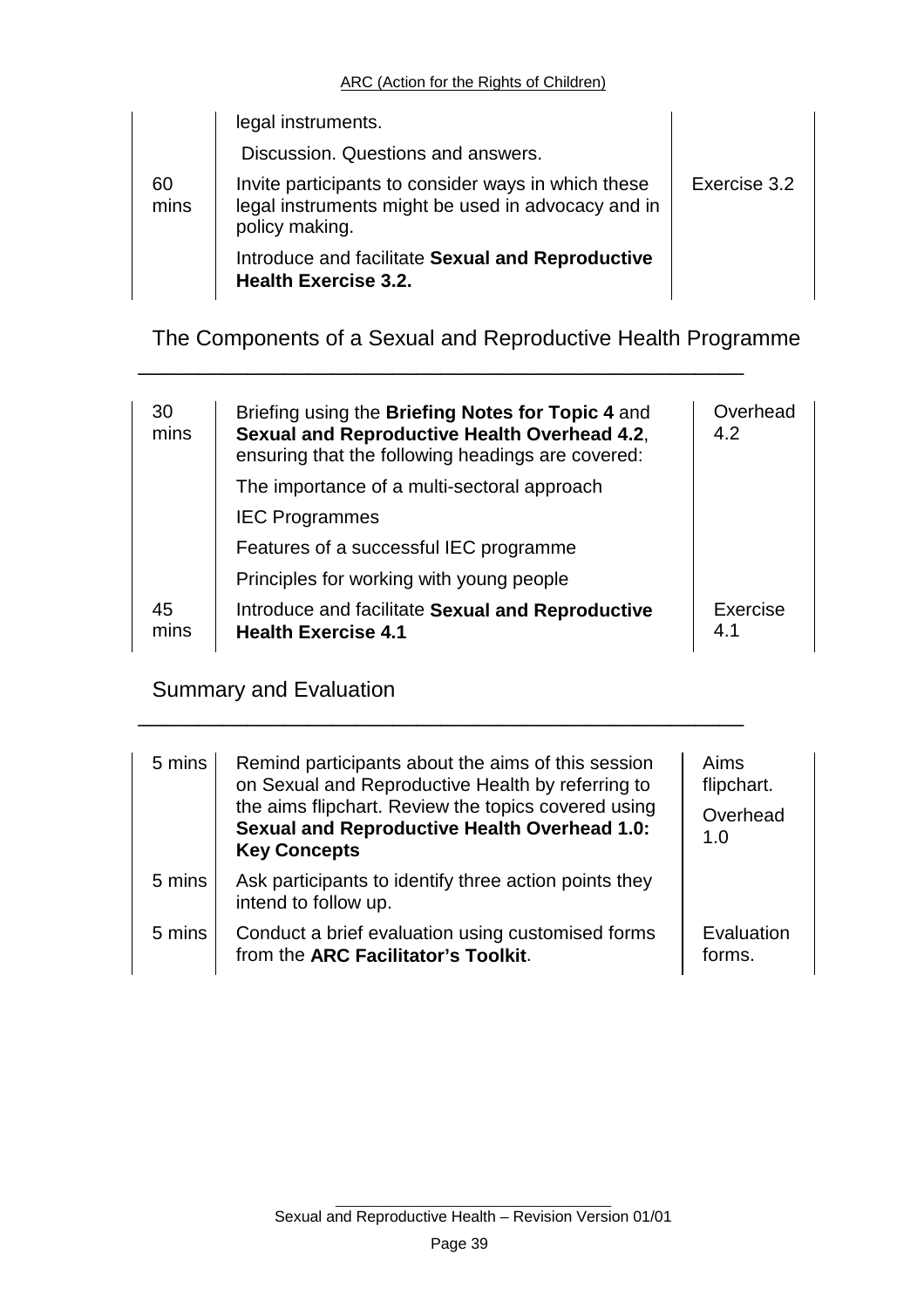### **TRAINING PLAN FOR A DAY WORKSHOP ON SEXUAL AND REPRODUCTIVE HEALTH AND SITUATION ANALYSIS**

This programme has been written as a training plan to demonstrate how materials from more than one Resource Pack can be combined to create a workshop which is customised to the needs of a particular group of participants. It is intended as an example only.

### **Overall Aim**

To raise the awareness of participants about the issue of sexual and reproductive health and to demonstrate how a thorough and appropriate situation analysis can contribute to the development of a sound programme.

### **Learning Objectives**

By the end of this workshop, participants will be able to:

- Understand what it means for a young person to enjoy good sexual health;
- Appreciate why the sexual and reproductive health of young people is often at risk and to appreciate the particular risks faced by refugee and displaced young people;
- Appreciate the importance of conducting a child centred situation analysis as a first step in setting up a sexual and reproductive health programme;
- Use this analysis to develop methods of planning programmes;
- Identify and build on the strengths of young people so that they can be fully involved in the planning, implementation and evaluation processes;
- Describe which components are necessary for a sexual and reproductive health programme;
- Decide how they might best promote sexual and reproductive health for refugee and displaced young people;
- Focus on particular sexual health issues and understand the key messages that should be given to young people who are experiencing these problems;
- List relevant legal instruments that protect the sexual and reproductive health rights of young people and understand how they might apply them to advocacy, policy making or programme planning.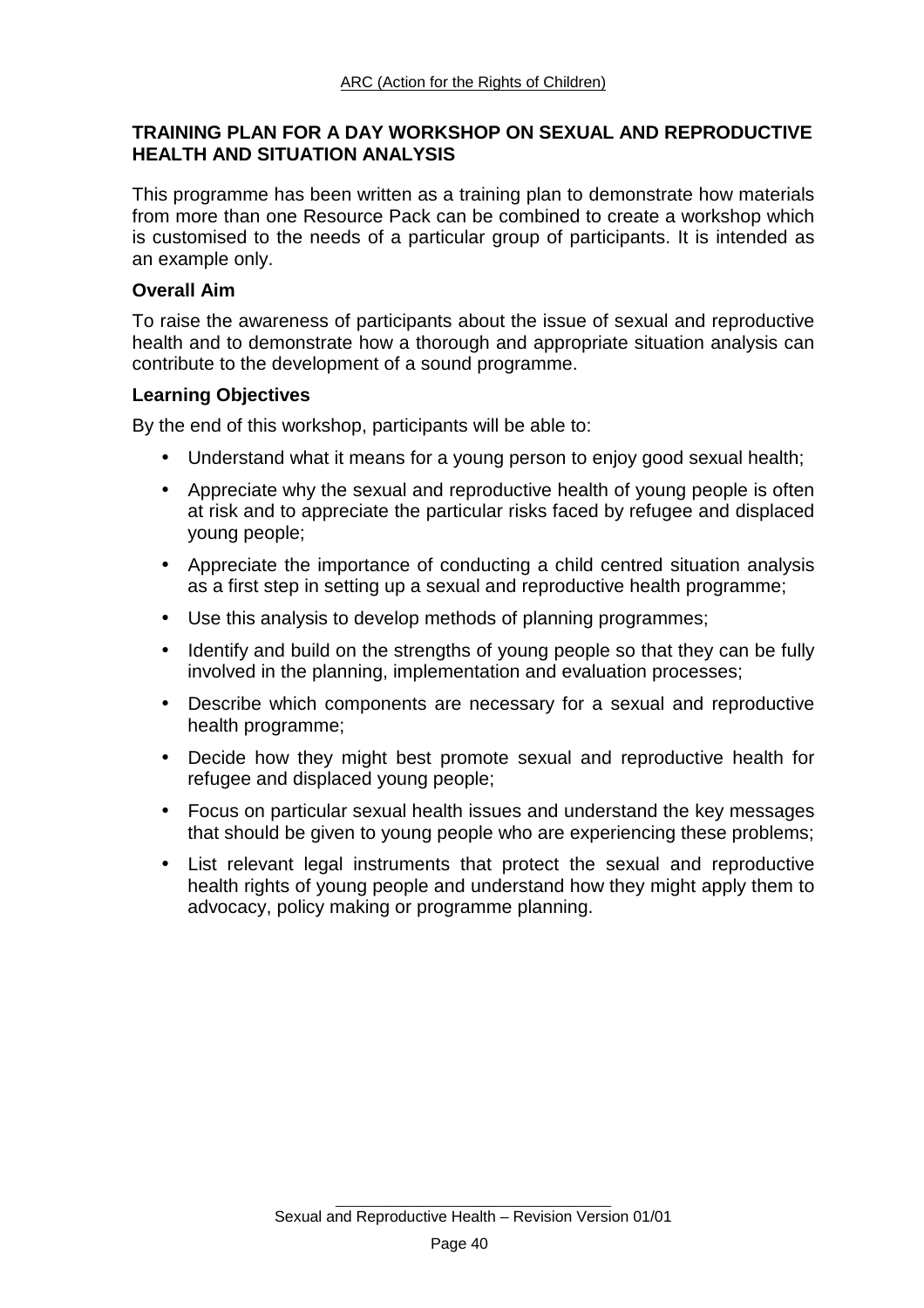| <b>Timing</b> | <b>Content</b>                                                                                                                          | <b>Methods</b>                                                                                                                                     | <b>Materials</b>                                                                                                                       | <b>Resources &amp;</b><br><b>Equipment</b>              | <b>Respon</b><br>sibility |
|---------------|-----------------------------------------------------------------------------------------------------------------------------------------|----------------------------------------------------------------------------------------------------------------------------------------------------|----------------------------------------------------------------------------------------------------------------------------------------|---------------------------------------------------------|---------------------------|
| 30<br>minutes | <b>Welcome and</b><br>introductions<br>Sharing and agreeing of<br>objectives                                                            | Short participatory exercise<br>where participants can get to<br>know each other<br>Sharing and refining of<br>objectives                          | As required in introductory<br>$\bullet$<br>activity                                                                                   | Flipchart and<br>pens.                                  |                           |
| 15<br>minutes | Introduction to the topic                                                                                                               | Short input by facilitator.                                                                                                                        | Overhead 1.0: Key<br>$\bullet$<br>Concepts.                                                                                            | Overhead<br>projector.<br>Flipchart and<br>pens.        |                           |
| 30<br>minutes | <b>Sexual and</b><br>reproductive health,<br>and why some young<br>people are at risk                                                   | Short input by facilitator (based<br>on Briefing Notes for Topic 1).<br>Plenary discussion.                                                        | Briefing Notes for Topic 1.<br>$\bullet$                                                                                               | Flipchart and<br>pens.                                  |                           |
| 30<br>minutes | Importance of a child-<br>centred situation<br>analysis in order to<br>understand the needs<br>of refugee and<br>displaced young people | Short input by facilitator (based<br>on information from Topic 3 and<br>4 of ARC Resource Pack on<br>Situation Analysis).<br>Question and answers. | <b>Briefing Notes Situation</b><br>$\bullet$<br>Analysis Topic 3.<br><b>Briefing Notes Situation</b><br>$\bullet$<br>Analysis Topic 4. | Overhead<br>projector.<br><b>Flipchart and</b><br>pens. |                           |
|               | <b>Suggested Break</b>                                                                                                                  |                                                                                                                                                    |                                                                                                                                        |                                                         |                           |
| 60<br>minutes | <b>Planning on the basis</b><br>of the needs of young<br>people                                                                         | Introduce and facilitate Situation<br>Analysis Exercise 4.1.<br>Plenary discussion.                                                                | <b>Situation Analysis</b><br>$\bullet$<br>Exercise 4.1.                                                                                | Flipchart and<br>pens.                                  |                           |
|               | <b>Suggested Break</b>                                                                                                                  |                                                                                                                                                    |                                                                                                                                        |                                                         |                           |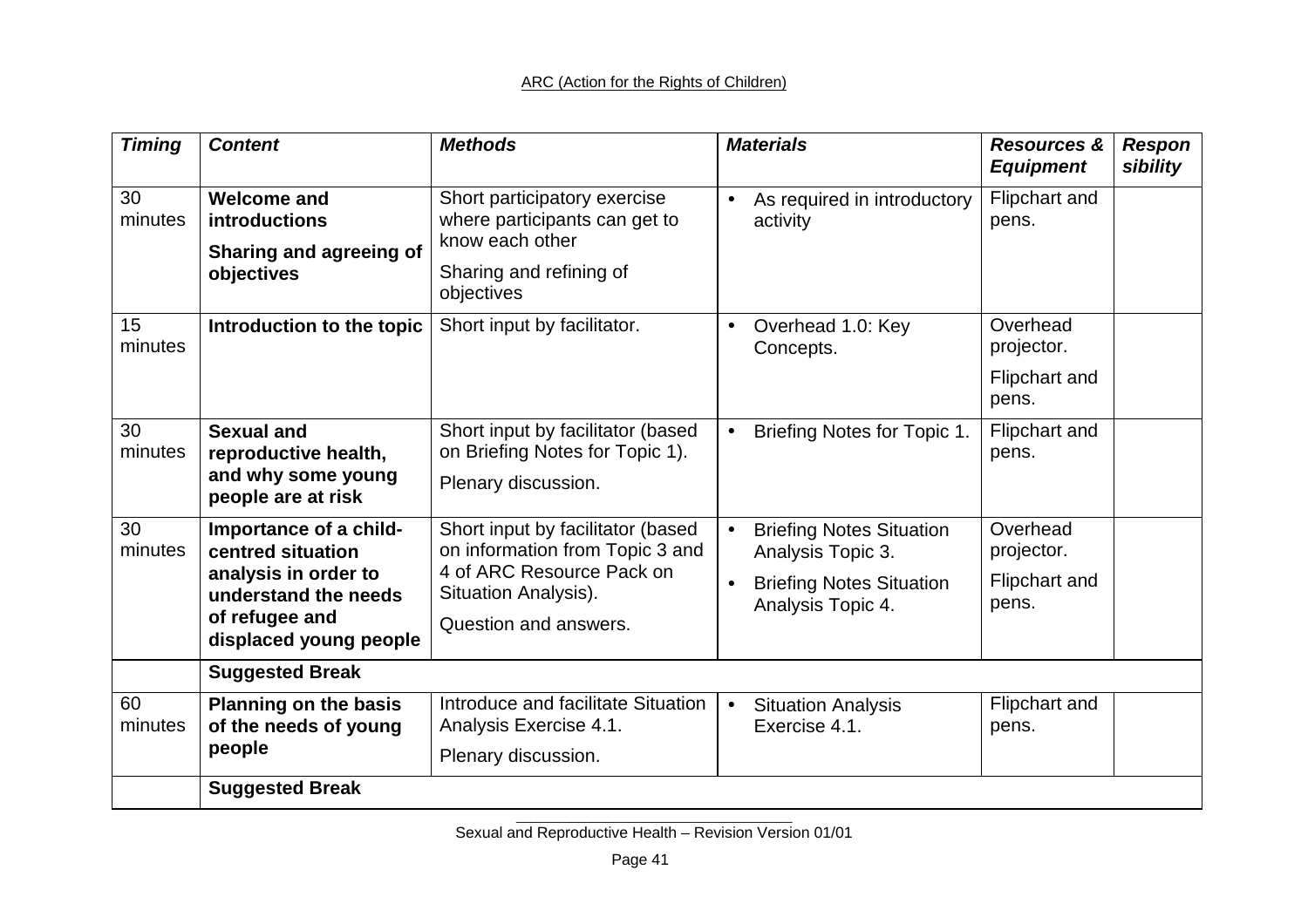| 60<br>minutes | <b>Working with young</b><br>people: the challenges<br>and the strengths                | Introduce and facilitate Sexual<br>and Reproductive Health<br>Exercise 2.1.                                                                                      | Exercise 2.1.<br>$\bullet$                                                     | Flipchart and<br>pens.                          |
|---------------|-----------------------------------------------------------------------------------------|------------------------------------------------------------------------------------------------------------------------------------------------------------------|--------------------------------------------------------------------------------|-------------------------------------------------|
| 45<br>minutes | The components of a<br>sexual and<br>reproductive health<br>programme                   | Briefing based on the<br>information from Topic 4.                                                                                                               | Overhead 4.2.<br>$\bullet$                                                     | Overhead<br>projector<br>Flipchart and<br>pens. |
|               | <b>Suggested Break</b>                                                                  |                                                                                                                                                                  |                                                                                |                                                 |
| 60<br>minutes | <b>Sexual and</b><br>reproductive health:<br><b>Specific issues and key</b><br>messages | Briefing on one or more specific<br>issues that are relevant to the<br>needs/interests of the<br>participants (based on the<br>information provided in Topic 5). | Relevant exercise from<br>$\bullet$<br>the training materials<br>from Topic 5. | Flipchart and<br>pens.                          |
| 25<br>minutes | <b>Summary, action-</b><br>planning and workshop<br>evaluation                          | Short input by facilitator.<br>Small group action-planning<br>exercise.<br>Evaluation exercise.                                                                  | Evaluation form.<br>$\bullet$                                                  | Overhead<br>projector<br>Flipchart and<br>pens. |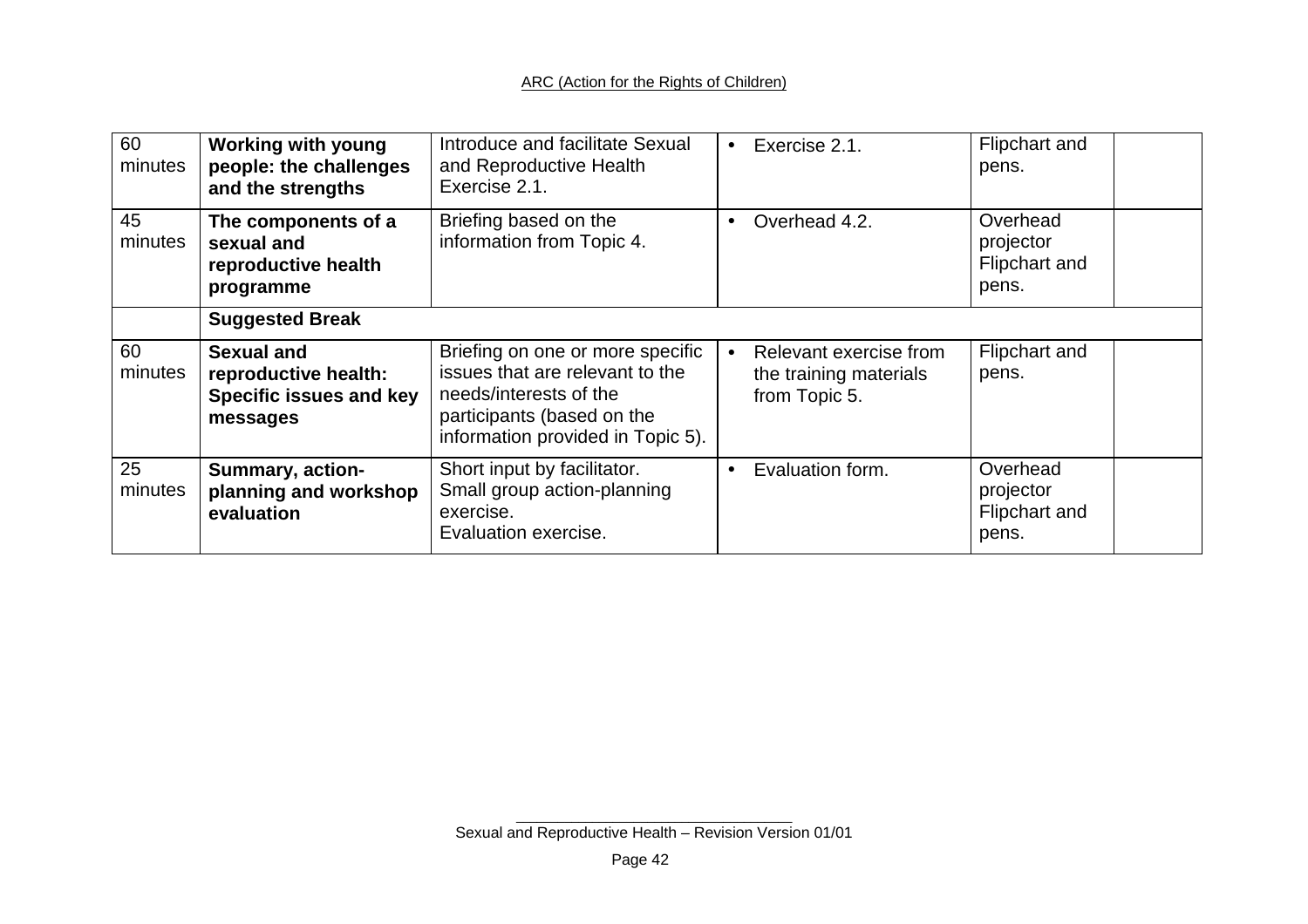

# **Overheads**

| 1.0        | <b>Key Concepts</b>                                                                                                |
|------------|--------------------------------------------------------------------------------------------------------------------|
| 1.1        | Key Learning Points for Topic 1                                                                                    |
| 1.2        | Definition of Reproductive Health                                                                                  |
| 1.3        | Difficulties Faced by Refugee and Displaced Young People                                                           |
| <u>1.4</u> | <b>Characteristics of Young People</b>                                                                             |
| 2.1        | Key Learning Points for Topic 2                                                                                    |
| 2.2        | Challenges to the Provision of Sexual and Reproductive Health Services                                             |
| 2.3        | <b>Potential Strengths in Young People</b>                                                                         |
| 3.1        | Key Learning Points for Topic 3                                                                                    |
| 3.2        | <b>Critical Actions to Improve Reproductive Health Rights</b>                                                      |
| 4.1        | Key Learning Points for Topic 4                                                                                    |
| 4.2        | Strategic Framework for Enabling Refugee Young People to Lead<br>Productive and Safe Sexual and Reproductive Lives |
| 5.1        | Specific SRH Problems Covered in Topic 5                                                                           |
| 5.2        | Social and Economic Risks of Early Child-bearing                                                                   |
| 5.3        | Definitions and Classification of Female Genital Mutilation                                                        |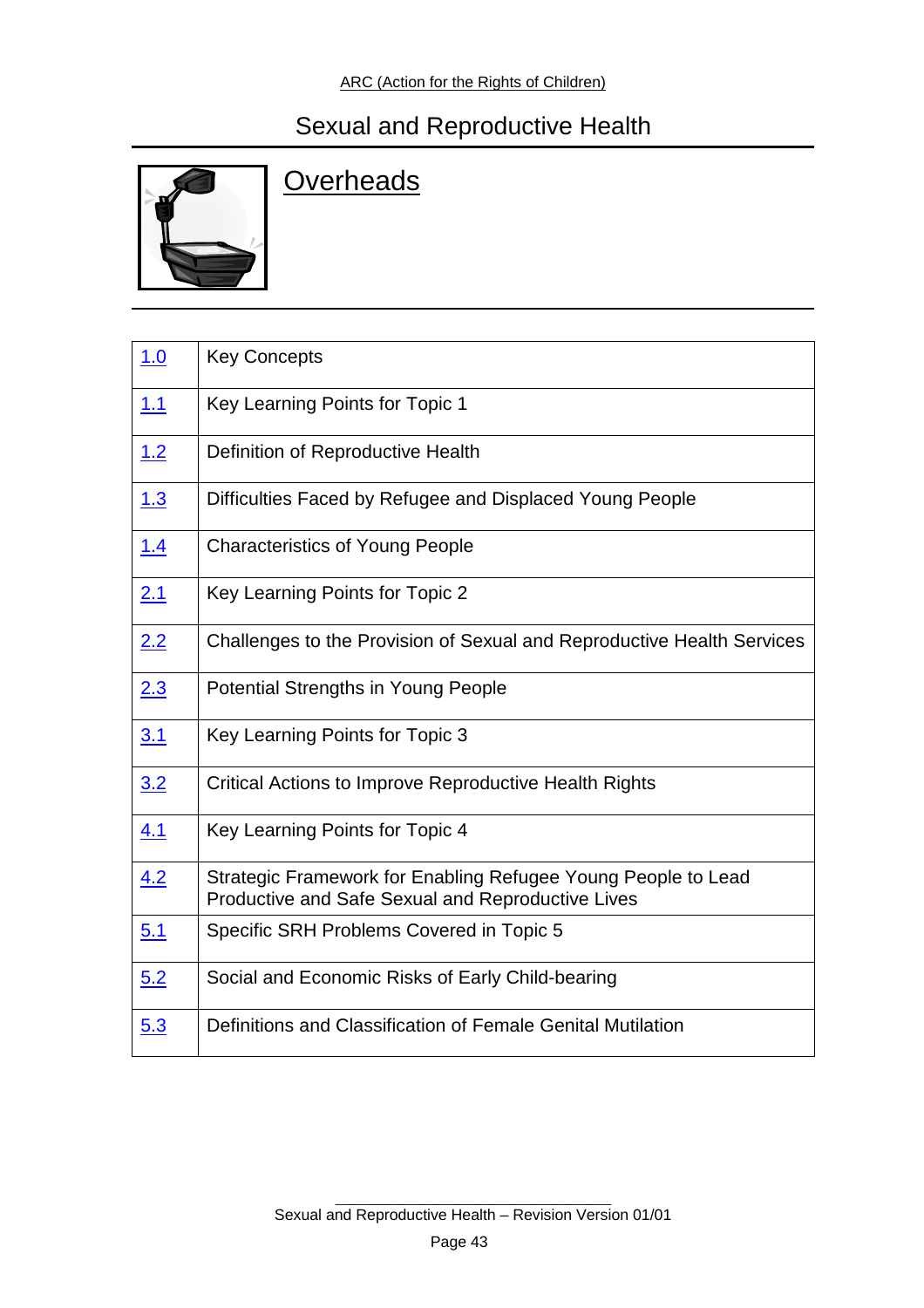<span id="page-43-0"></span>Key Concepts

- 1. SRH is an issue that concerns everyone.
- 2. Effective support and intervention during adolescence can have important and long lasting benefits.
- 3. Refugee and displaced young people are more at risk than settled young people.
- 4. Sexual health problems in young people arise when they are either ill-informed or ill-equipped to deal with the consequences of their sexual activities.
- 5. Working effectively with SRH issues involves working with communities and young people.
- 6. Centrally involve the young people themselves in the process of developing effective self-help strategies.
- 7. Human rights instruments serve to support advocacy in this field.
- 8. Effective SRH programmes require a multisectoral approach and strong co-ordination between and within agencies.
- 9. Successful IEC programmes share many common features.
- 10. There are specific health and prevention messages which relate to individual key issues.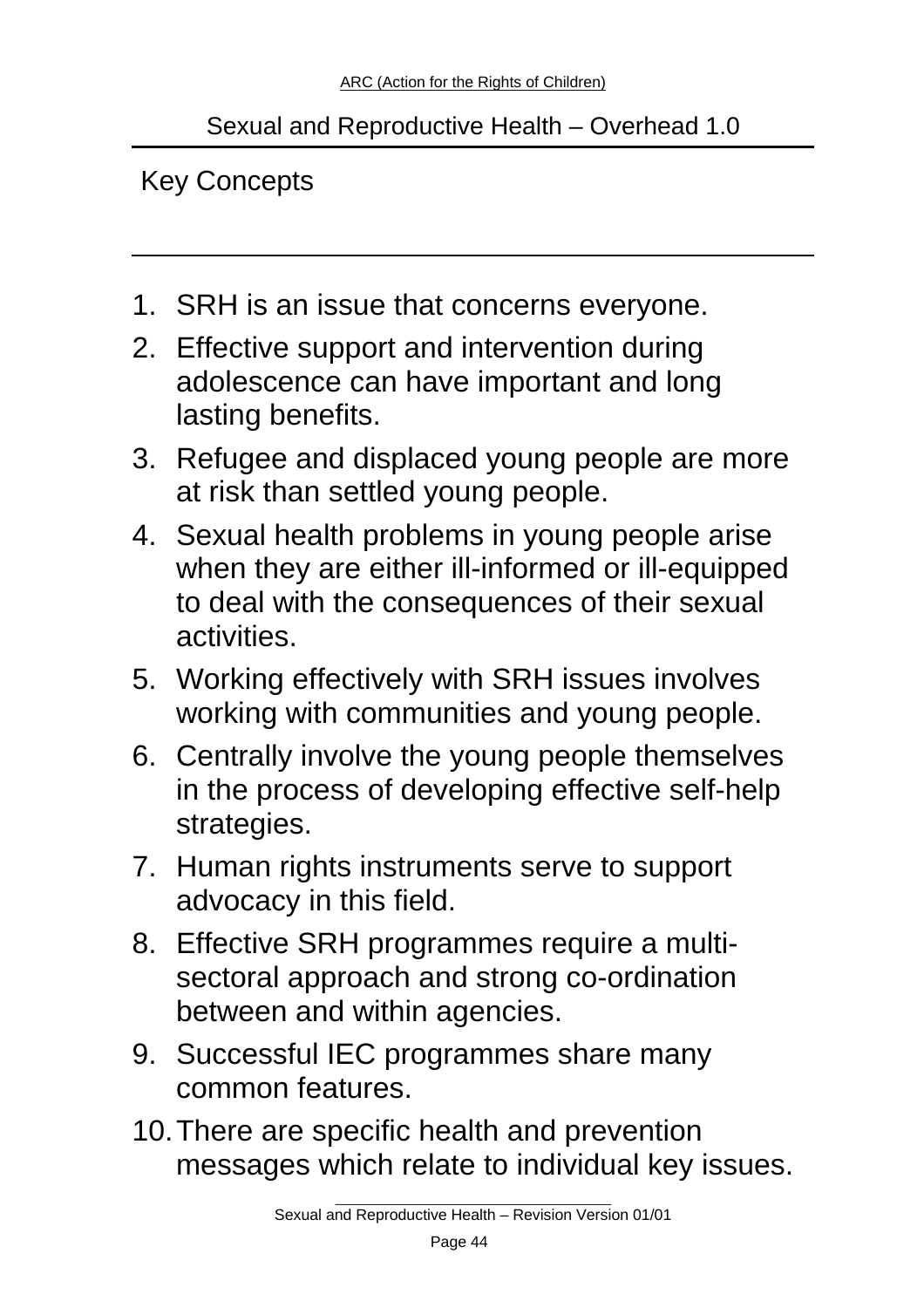<span id="page-44-0"></span>Key Learning Points for Topic 1

- Sexual and reproductive health concerns everyone.
- Effective support and intervention for young people who are about to begin their sexual lives can have lasting and beneficial effects on many aspects of their lives.
- Adolescence marks the beginning of a young person's journey into sexual development and sexuality. It can be an exciting, worrying and/or difficult time.
- Good sexual health involves feeling good in relation to one's sexual behaviour in body, mind and, spirit as well as in the context of the social environment in which one lives.
- Sexual health problems arise when young people do not have control over their sexual lives: they are either ill-informed or ill-equipped to deal with the consequences of sexual activity.
- Due to the unstable nature of their situation, refugee and displaced young people are at increased risk of damaging their sexual and reproductive health than settled young people.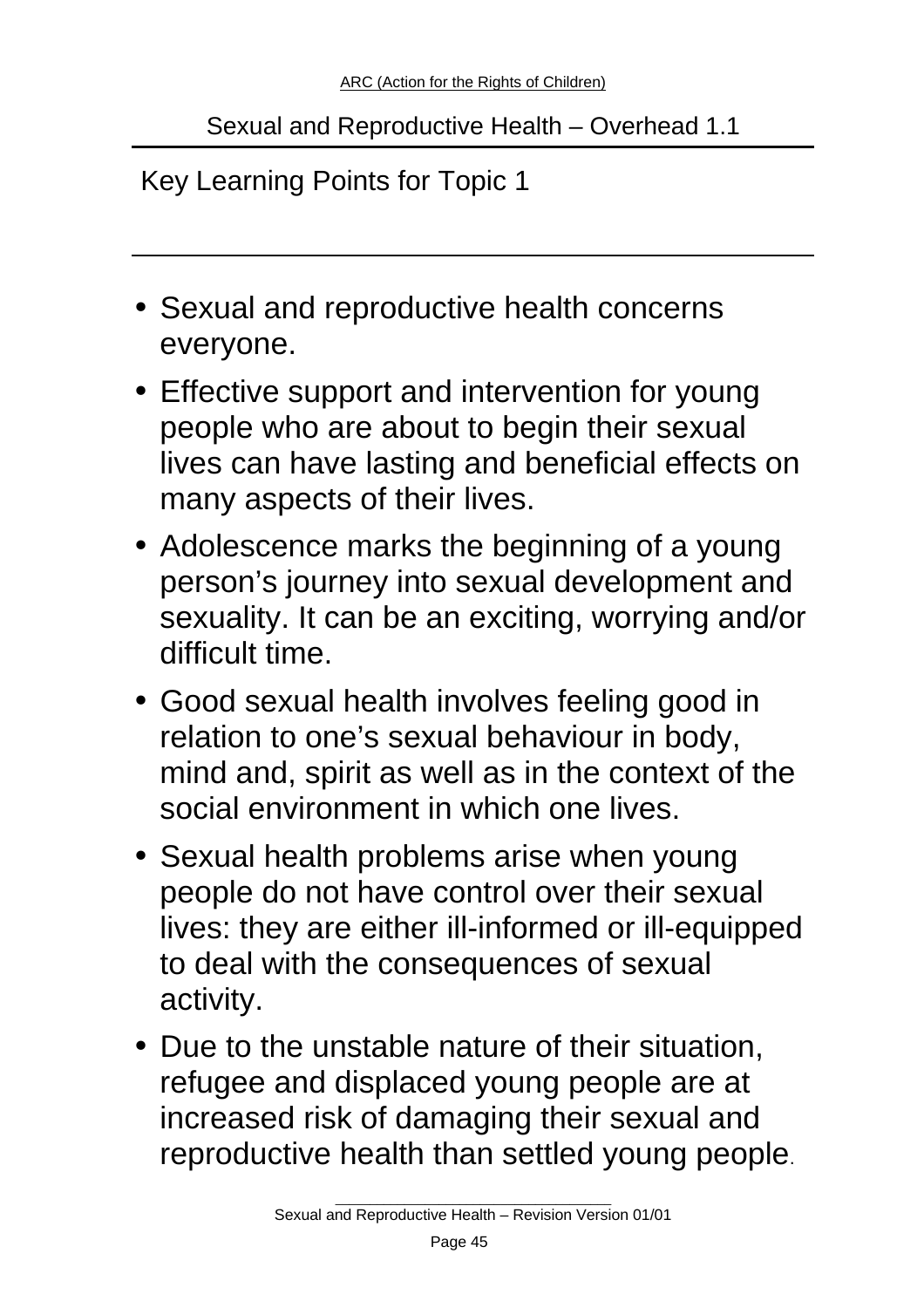<span id="page-45-0"></span>Definition of Sexual and Reproductive Health

Sexual health is the integration of somatic, emotional, intellectual and social aspects of sexual being, in ways that are positively enriching and that enhance personality, communication and love.

Reproductive health is a state of complete, physical, mental and social well-being, and not merely the absence of disease or infirmity, in all matters relating to the reproductive system and to its functions and processes.

 $\overline{a}$ 

<sup>&</sup>lt;sup>1</sup>Cairo Programme of Action of the United Nations International Conference on Population and Development (ICPD) 1994, para.7.2.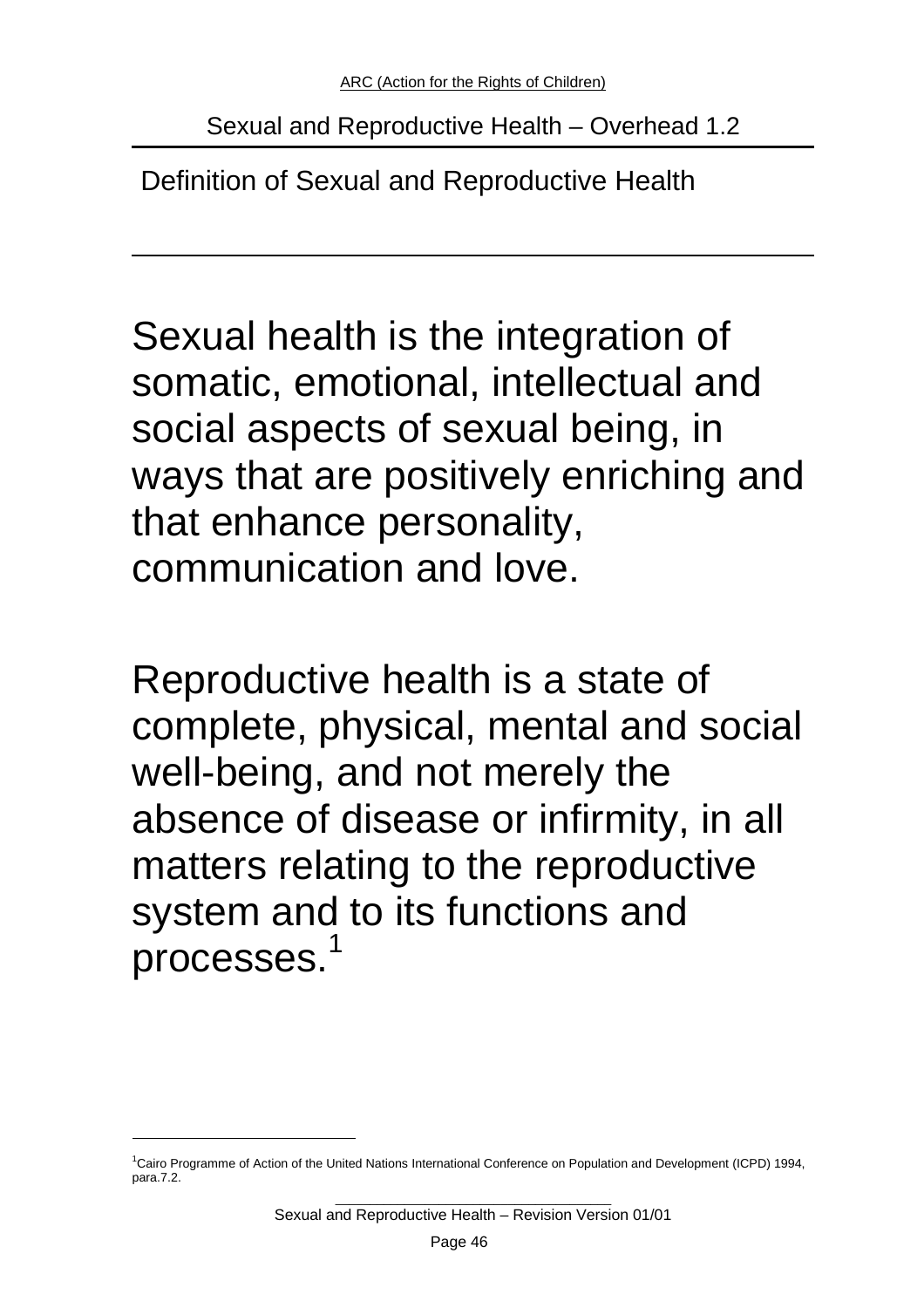<span id="page-46-0"></span>Difficulties Faced by Refugee and Displaced Young People

# Could include:

- the burden of the trauma of exile;
- the uncertainties inherent in their futures;
- trauma arising from experience or witness of rape, torture or killings;
- the breakdown of pre-existing family support networks means that young men and women lose their traditional sources of information, assistance and protection;
- disruption of educational systems which constitute the loss of another source of information, protection and assistance;
- disruption of accepted and understood norms can have a profound effect on young people;
- loss of income sources to refugees reduces their ability to make free choices;
- women, and even children, may be the sole carers for their families. This represents a great emotional and physical burden;
- insufficient priority may be given to reproductive health care.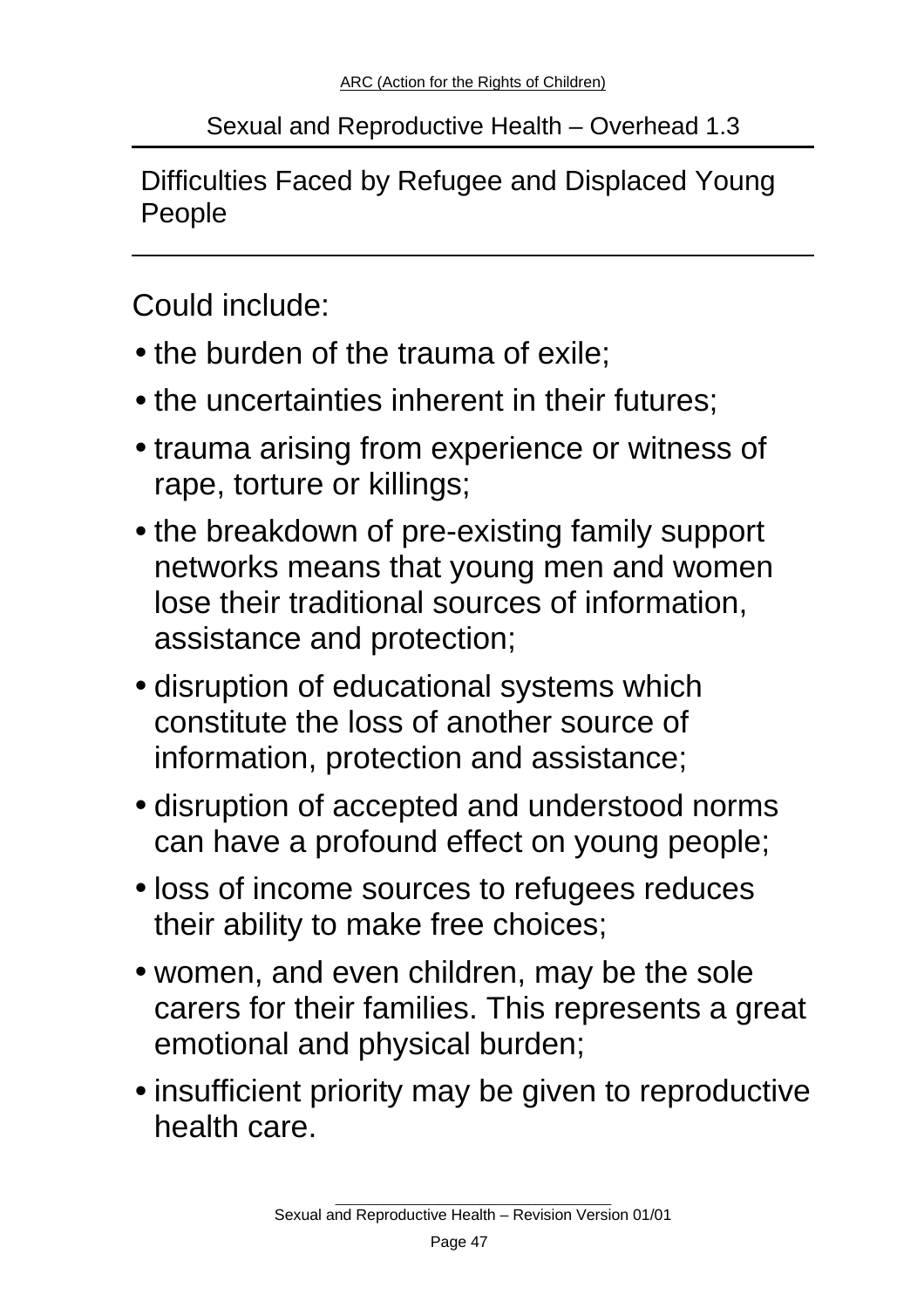# <span id="page-47-0"></span>Characteristics of Young People

- Rapid physical growth and development
- Physical, social and psychological maturity, but not all at the same time
- Trying out experiences for the first time
- A frequent lack of knowledge and skills to make healthy choices
- Patterns of thinking in which immediate needs tend to have priority over longterm implications
- The start of behaviours that may become life-time habits that may result in diseases many years later.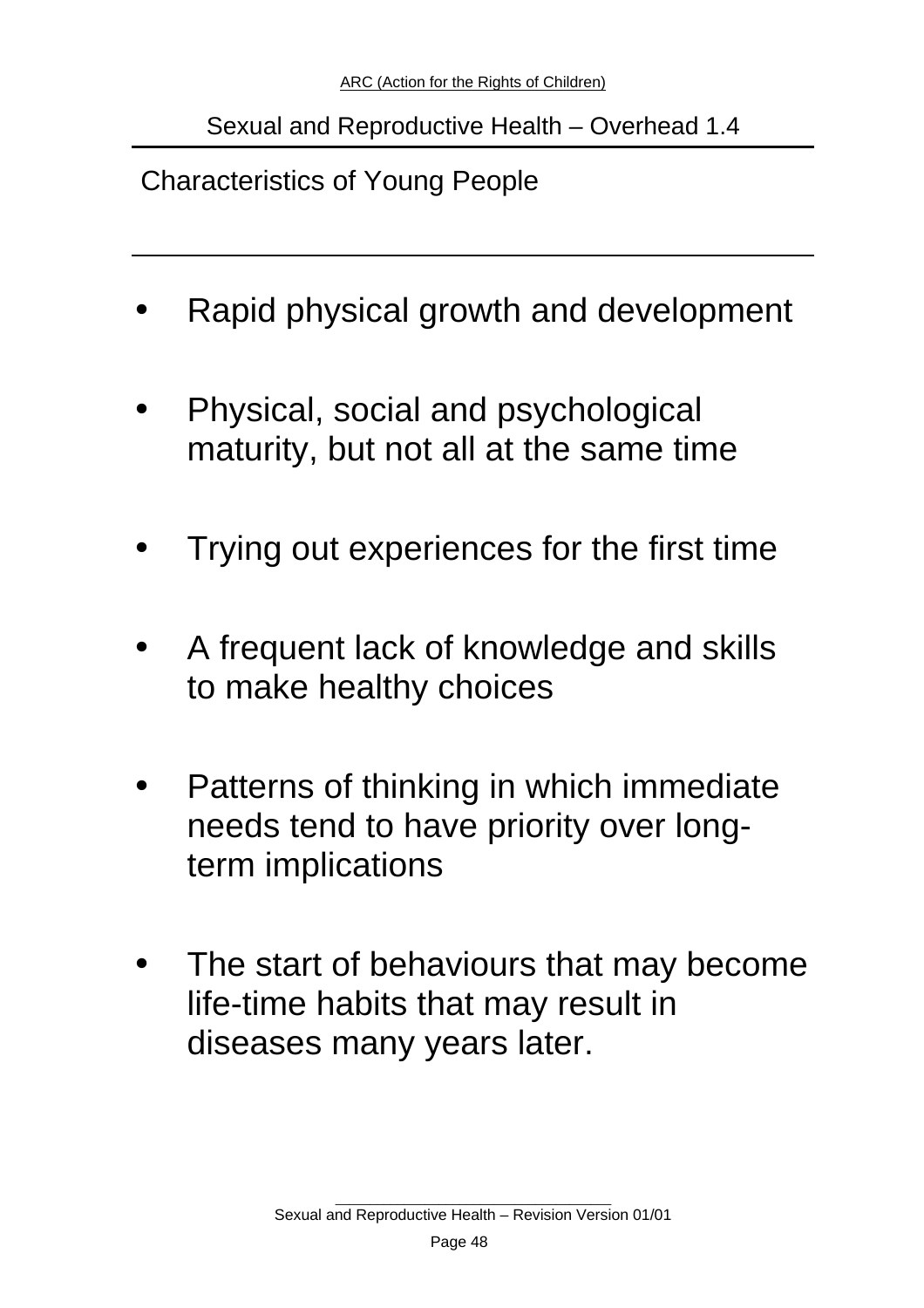<span id="page-48-0"></span>Key Learning Points for Topic 2

- There are important challenges associated with the development of effective sexual and reproductive health programmes for young people.
- Young people have particular strengths which can contribute significantly to the success of such programmes.
- A clear understanding and analysis of prevalent cultural and gender issues should inform any programme planning in this field.
- Young people should be involved in all stages of programme planning, implementation and evaluation.
- Parents, teachers, community and religious leaders should be consulted and briefed on the importance of sexual and reproductive health programmes for young people.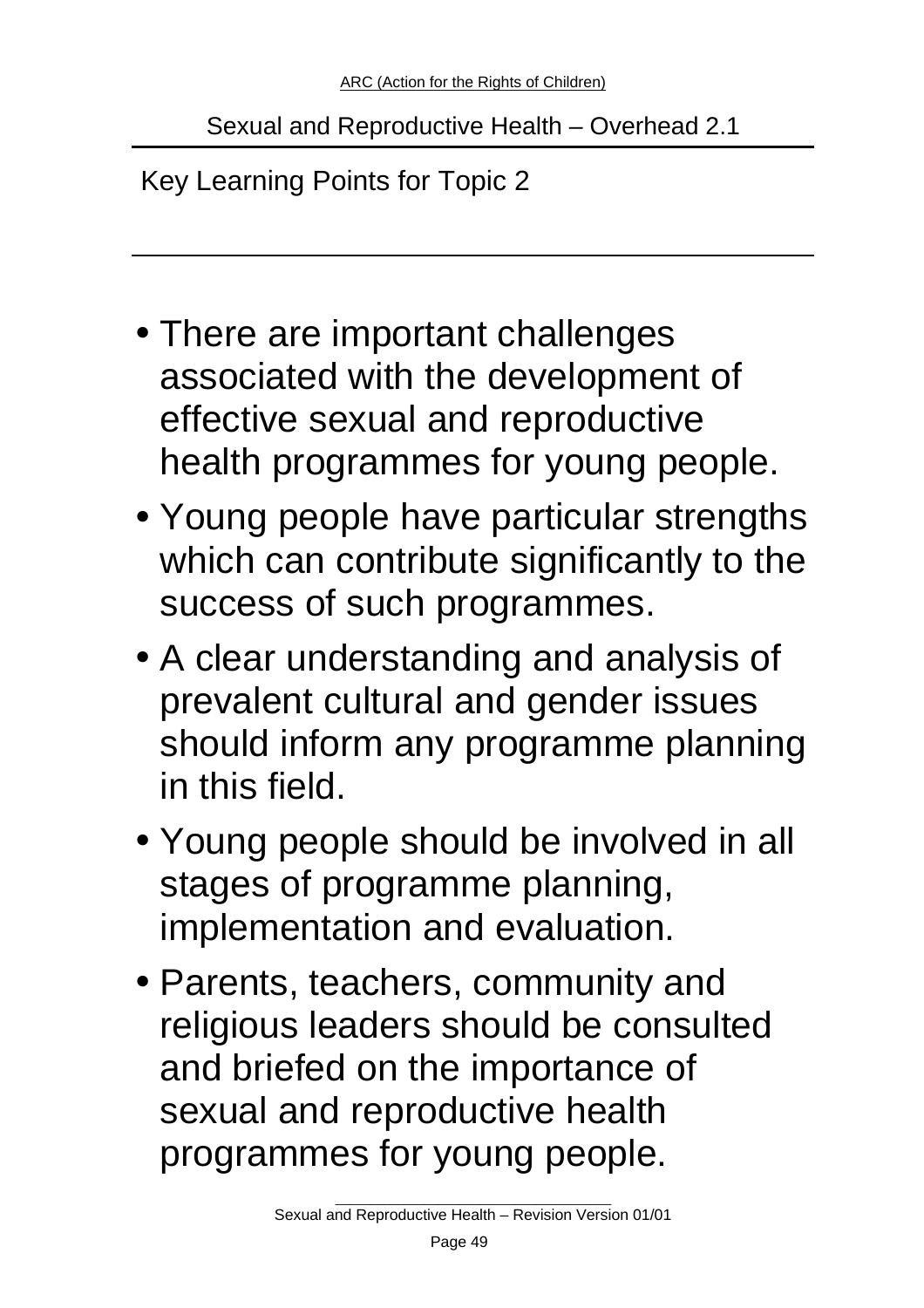<span id="page-49-0"></span>Challenges to the Provision of Sexual and Reproductive Health Services

Factors which present challenges to the provision of reproductive health services, particularly with respect to young people, highlighted in the Beijing Conference, 1995:

- *inadequate levels of knowledge about human sexuality;*
- *inappropriate or poor-quality reproductive health information and services;*
- *the prevalence of high-risk sexual behaviour;*
- • *discriminatory social practices;*
- *negative attitudes towards women and girls;*
- *the limited power many women and girls have over their sexual and reproductive lives.*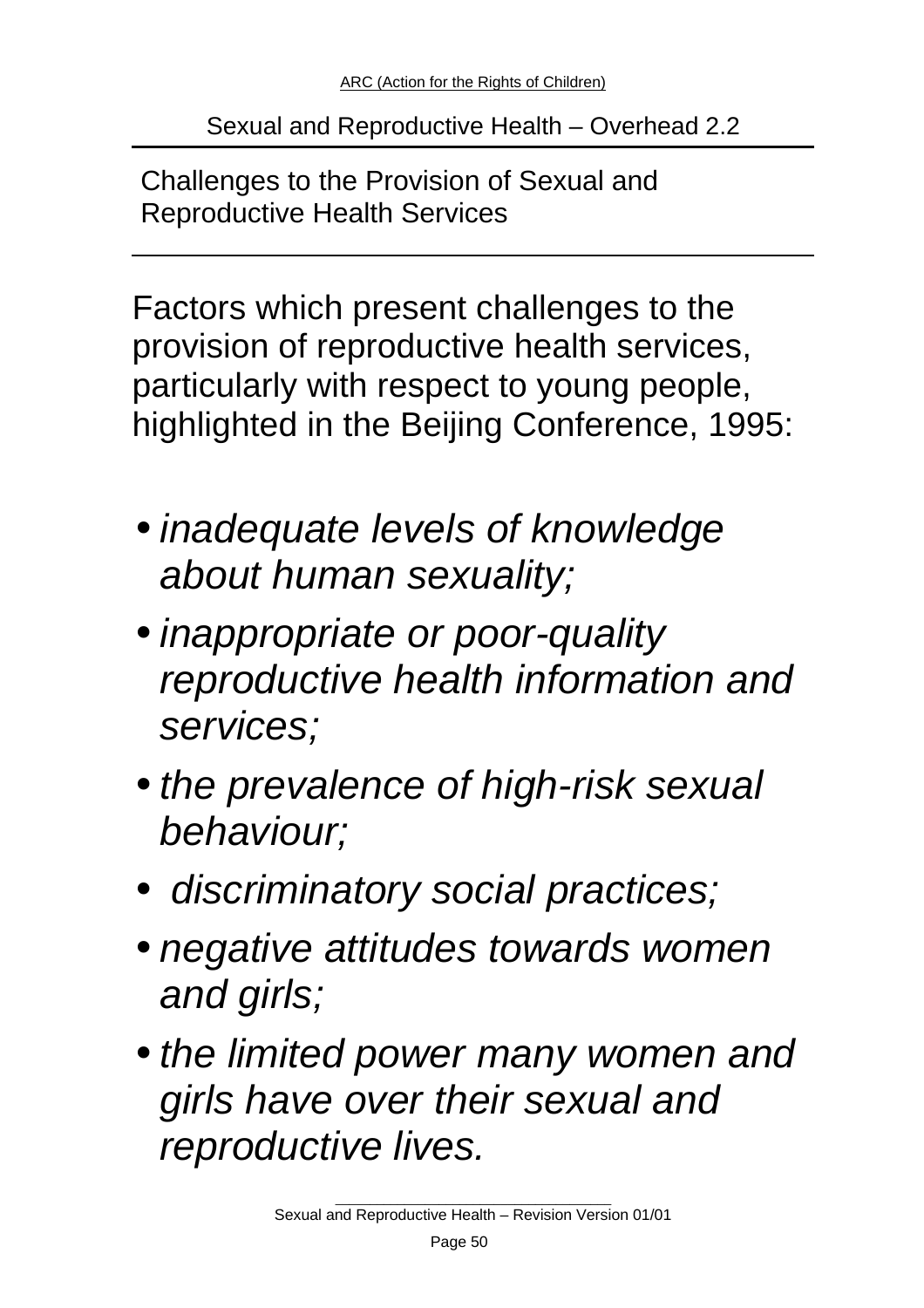<span id="page-50-0"></span>Potential Strengths in Young People

- Young people are more flexible and often have an easier time adapting to a new situation than their parents.
- They may also learn quickly how to "work" within new structures".
- They tend to be more open to new ideas than their older counterparts.
- When motivated, they have huge sources of energy and enthusiasm.
- They can be far better communicators with their peer groups than many adults, especially those who are perceived to be in authority.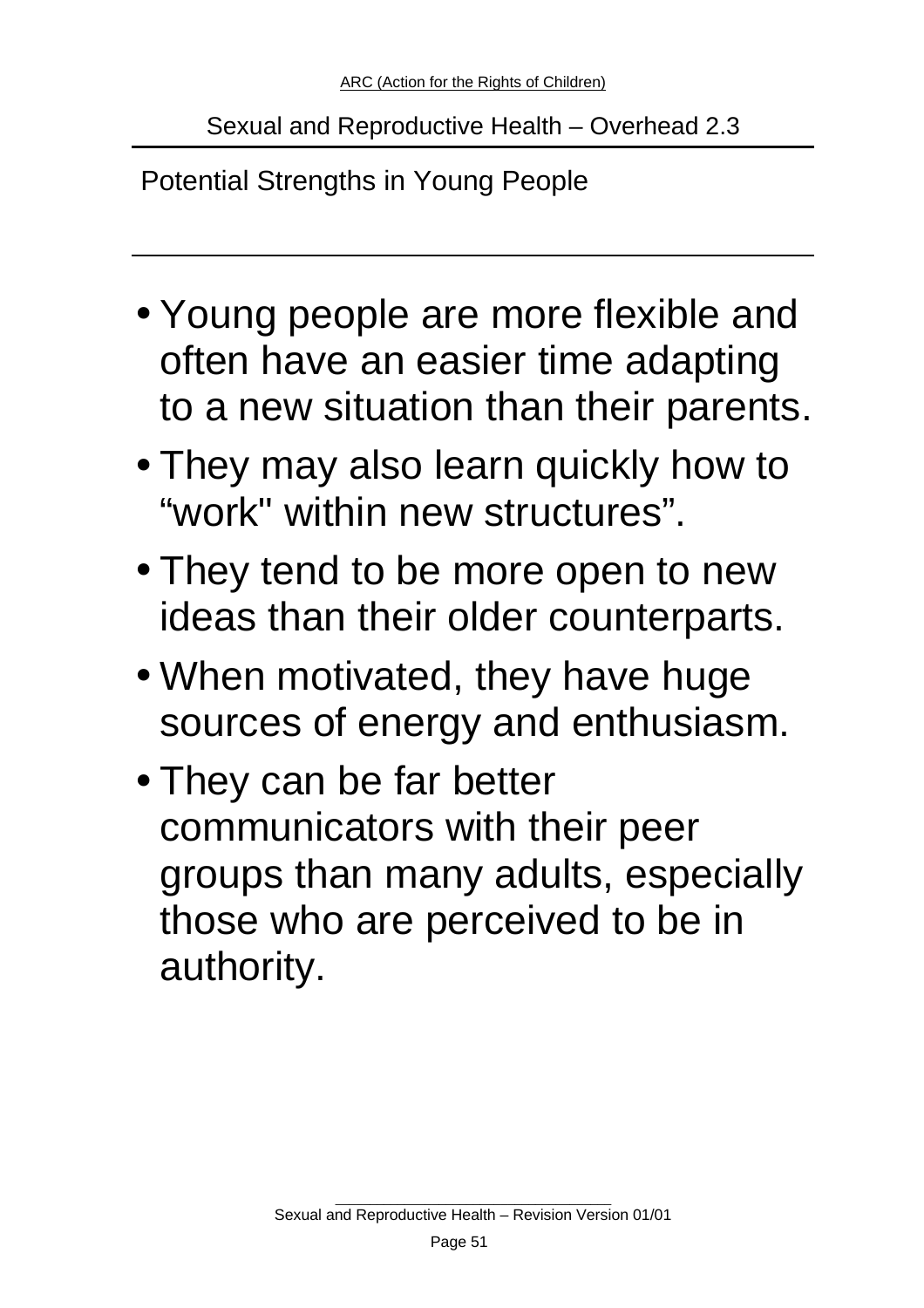<span id="page-51-0"></span>Key Learning Points for Topic 3

- There are a number of legal instruments which relate directly to sexual and reproductive health issues. These can be used effectively for advocacy and promotion of the reproductive, and sexual, rights of young people.
- An understanding of sexual and reproductive rights issues as they relate to young people can serve to influence policy makers and programme planners to develop programmes which better address young people's needs.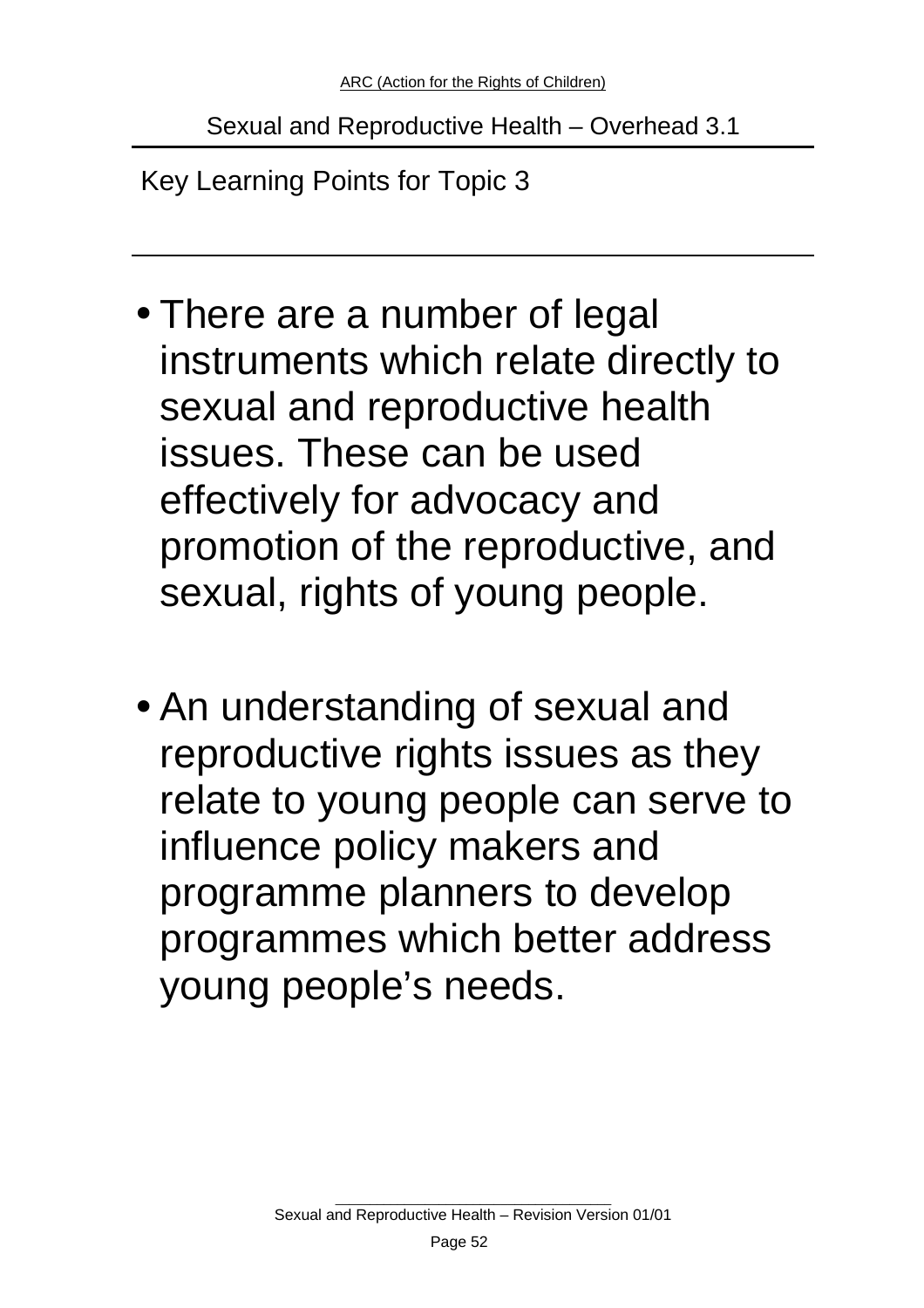<span id="page-52-0"></span>Critical Actions to Improve Reproductive Health **Rights** 

Three critical actions needed now to improve reproductive health rights are:

- reforming laws that contribute to maternal mortality: e.g. laws that require women seeking health services to obtain the authorisation of their husbands, and laws that inhibit access to safe reproductive health services;
- implementing laws that protect women's health interest e.g. laws that prohibit child marriages, female genital mutilation and rape and sexual abuse;
- applying human rights in national constitutions and international conventions to advance safe motherhood e.g. by requiring states to take effective preventive and curative measures to reduce mortality and to treat women with respect and dignity.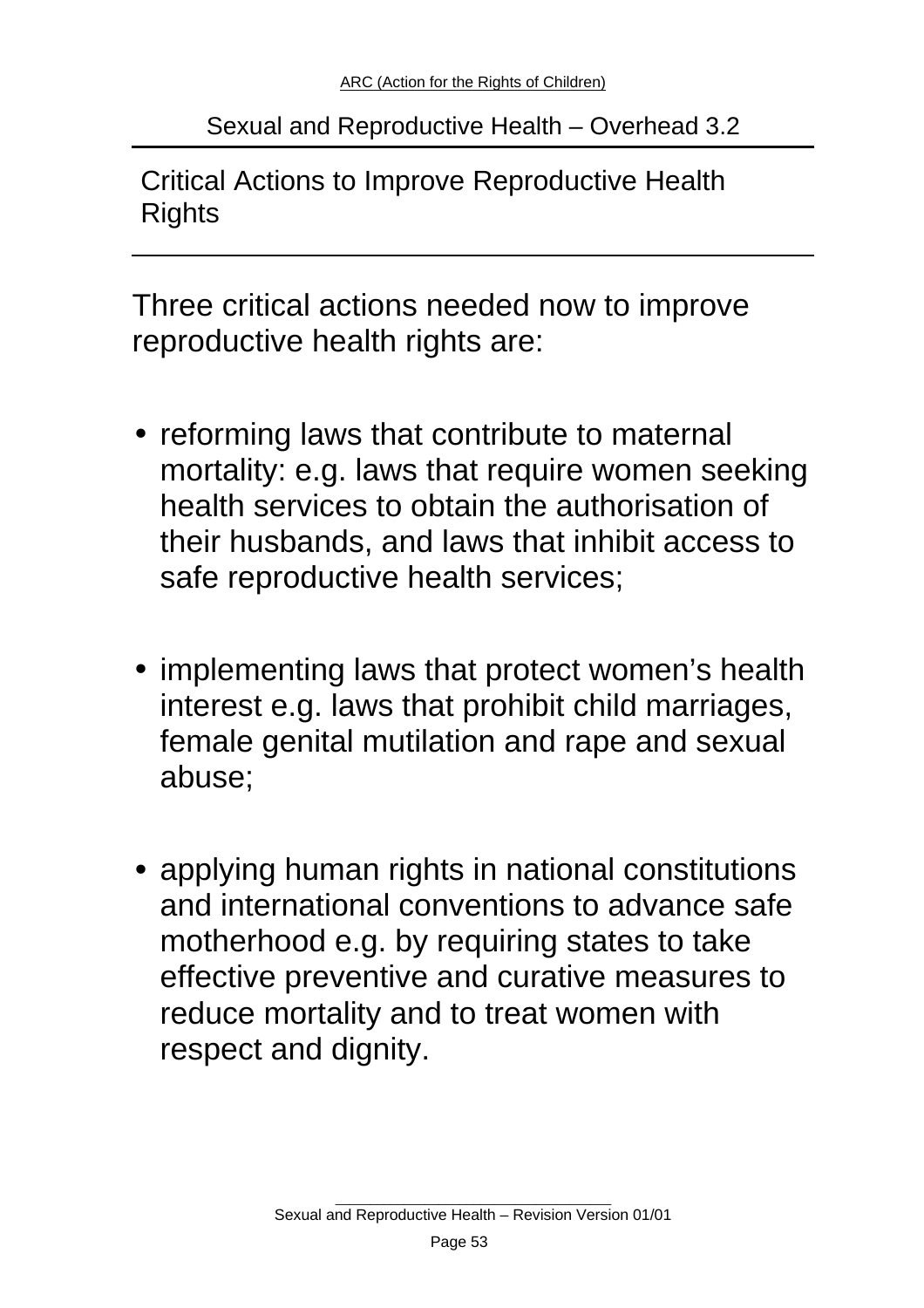<span id="page-53-0"></span>Key Learning Points for Topic 4

- Sexual and reproductive health require a multisectoral approach in order to be effective.
- Co-ordination both between and within implementing agencies with respect to this work is also essential.
- Information, Education and Communication (IEC programmes) can provide useful and appropriate information, counselling and advocacy as well as developing community participation and individual commitment to change.
- Successful IEC programmes often share similar features (see below).
- There are a number of important principles to adhere to when working with young people.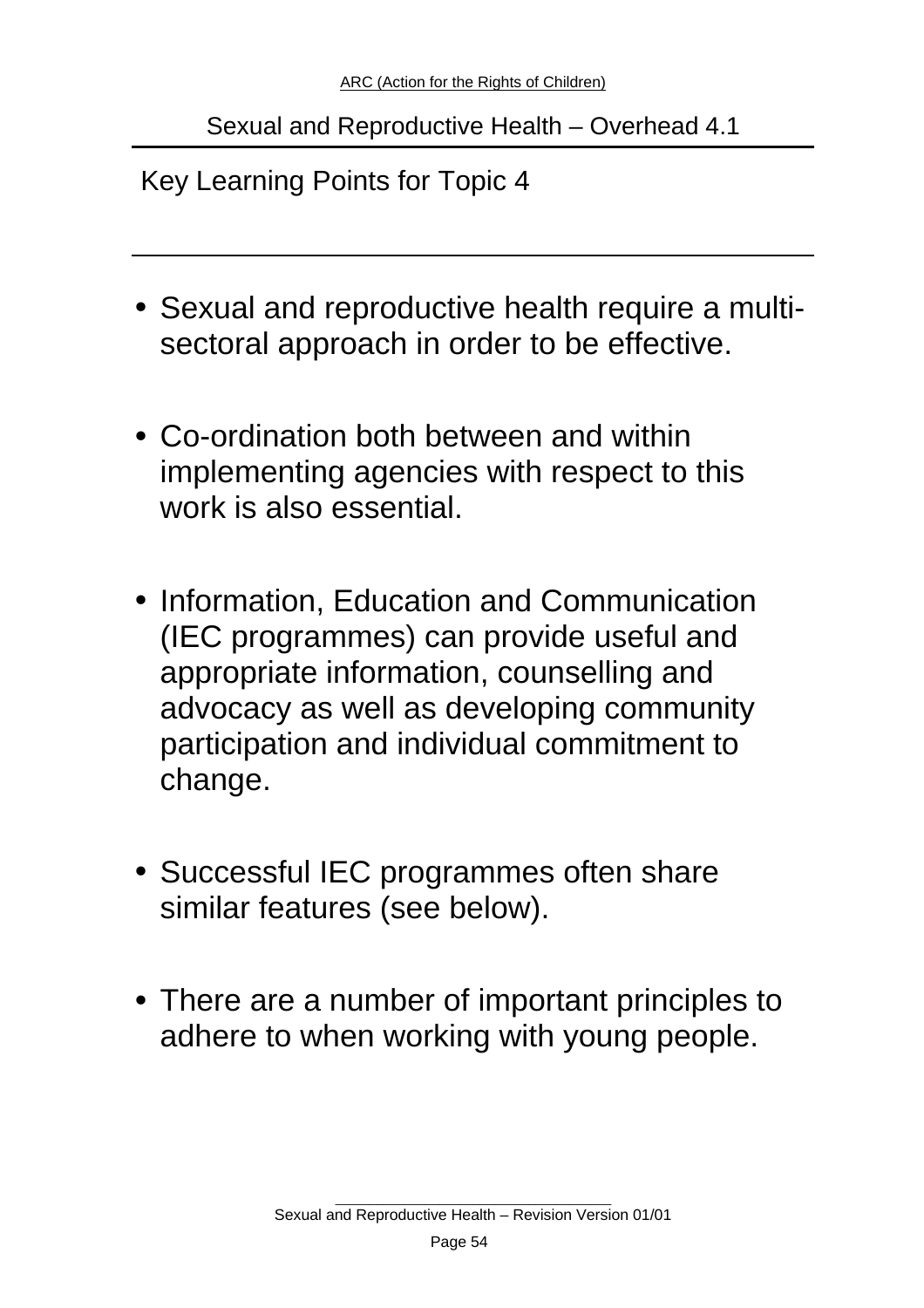# <span id="page-54-0"></span>Strategic Framework for Refugee Young People



# Strategic Framework for Enabling Refugee People to Lead Productive and Safe Sexual and Reproductive Lives: The What and the Where/Who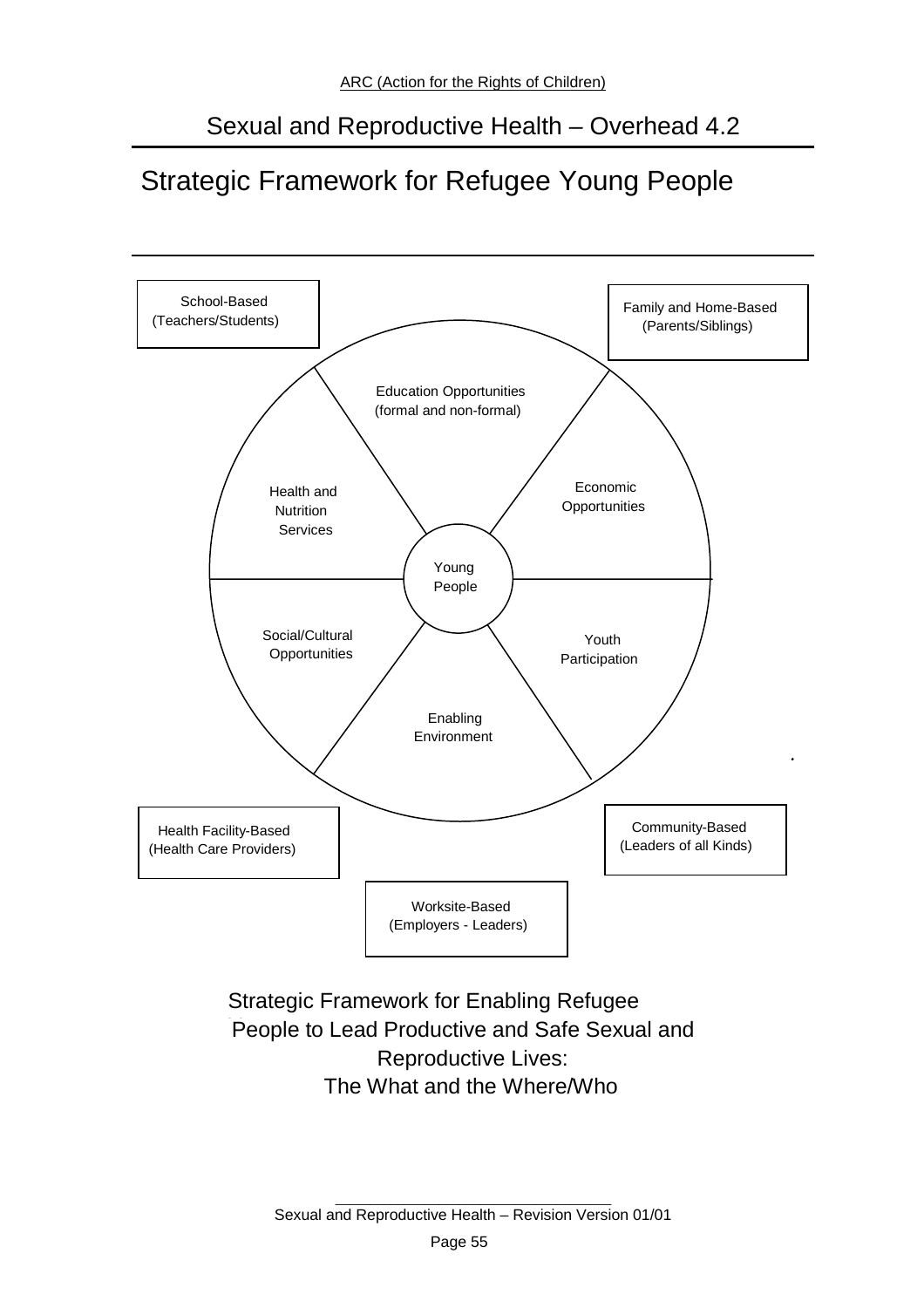<span id="page-55-0"></span>Specific SRH Issues Covered in Topic 5

- 5.1: SEXUALLY TRANSMITTED INFECTIONS, INCLUDING HIV/ AIDS
- 5.2: EARLY/UNPLANNED PREGNANCIES
- 5.3: UNSAFE ABORTIONS
- 5.4: FEMALE GENITAL MUTILATION
- 5.5 SUBSTANCE ABUSE
- 5.6: NUTRITION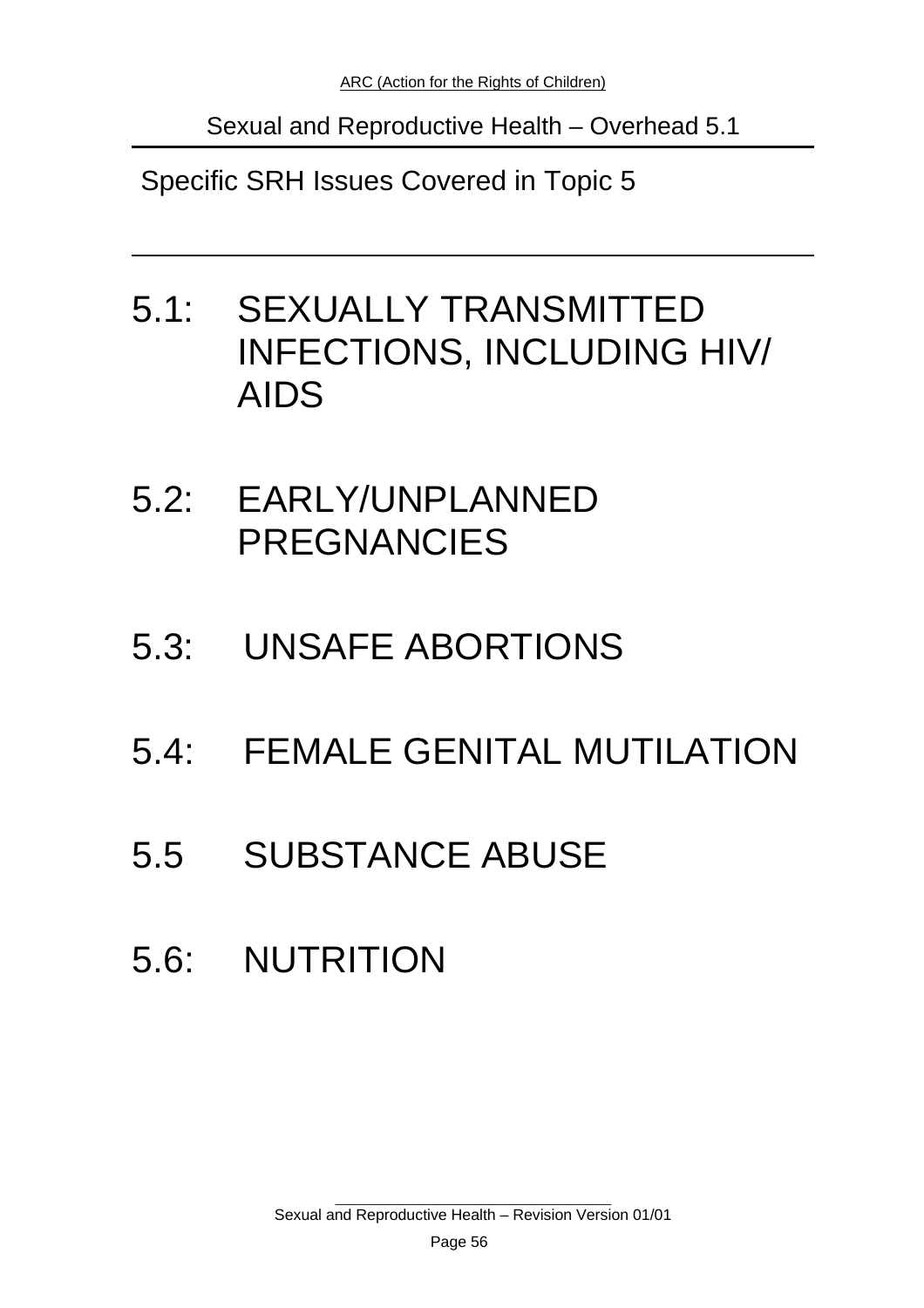<span id="page-56-0"></span>Social and Economic Risks of Early Child-Bearing

- Early pregnancy and childbearing limit educational opportunity and achievement.
- Early pregnancy compromises a woman's ability to support herself and her children financially.
- A young woman's opportunities are severely constrained when she becomes a mother and as such her quality of life is threatened.
- In some situations, the stigma of being an unmarried parent can result in rejection by the family and/or the community.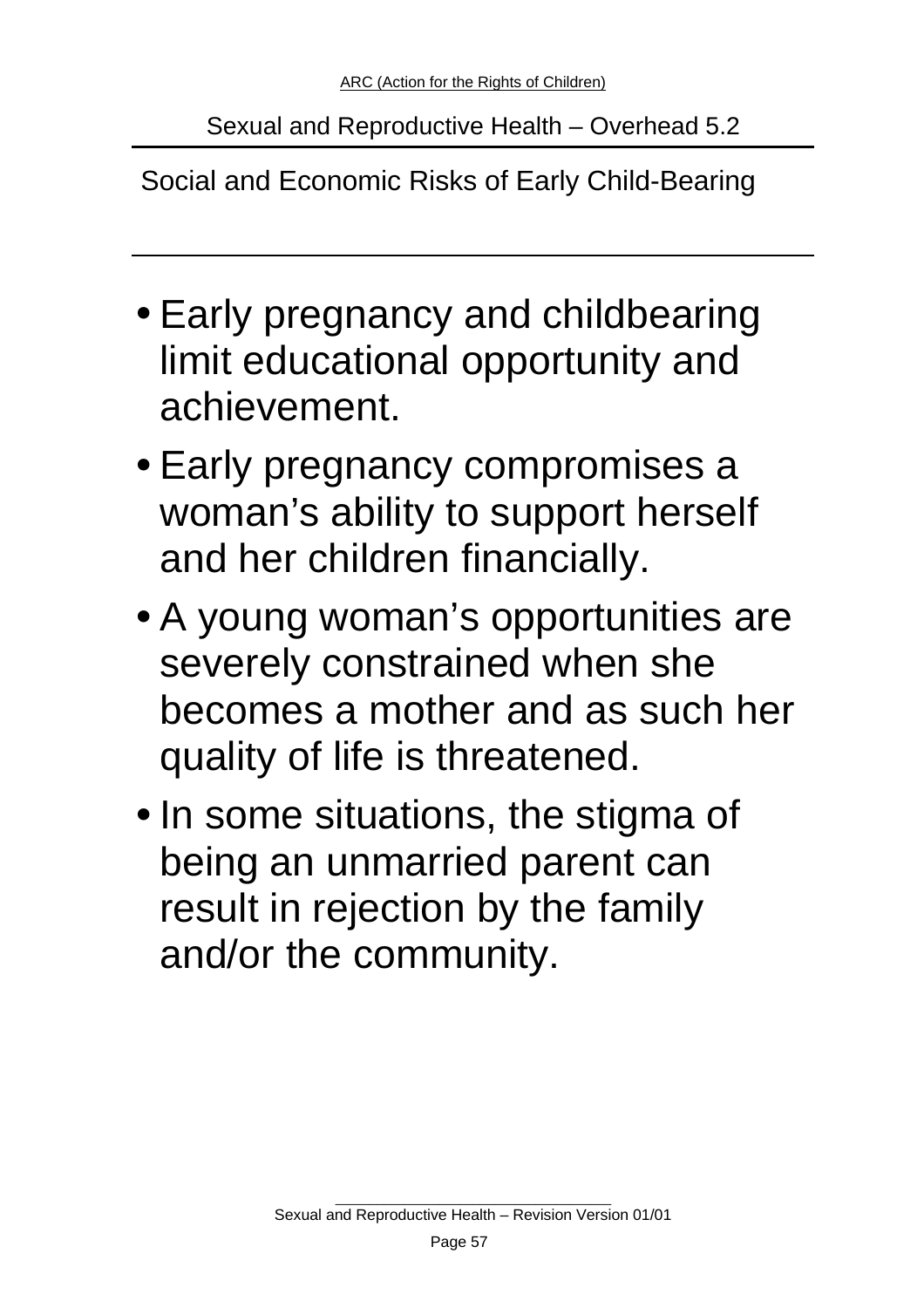# <span id="page-57-0"></span>Definitions and Classification of Female Genital Mutilation

Female genital mutilation comprises all procedures that involve partial or total removal of the female external genitalia and/or injury to the female genital organs for cultural or any other non-therapeutic reasons.

# WHO CLASSIFICATION

Type I: Excision of the prepuce with or without excision of part or all of the clitoris.

Type II: Excision of the clitoris together with partial or total excision of the labia minora.

Type III: Excision of part or all of the external genitalia and stitching/narrowing of the vaginal opening (infibulation).

# TYPE IV: UNCLASSIFIED

- pricking, piercing or incision of the clitoris and/or labia
- stretching of the clitoris and/or labia
- introcision
- scraping (angurya cuts) or cutting (gishiri cuts) of the vagina or surrounding tissue
- introduction of corrosive substances or herbs into the vagina
- any other procedure that falls under the definition of female genital mutilation given above.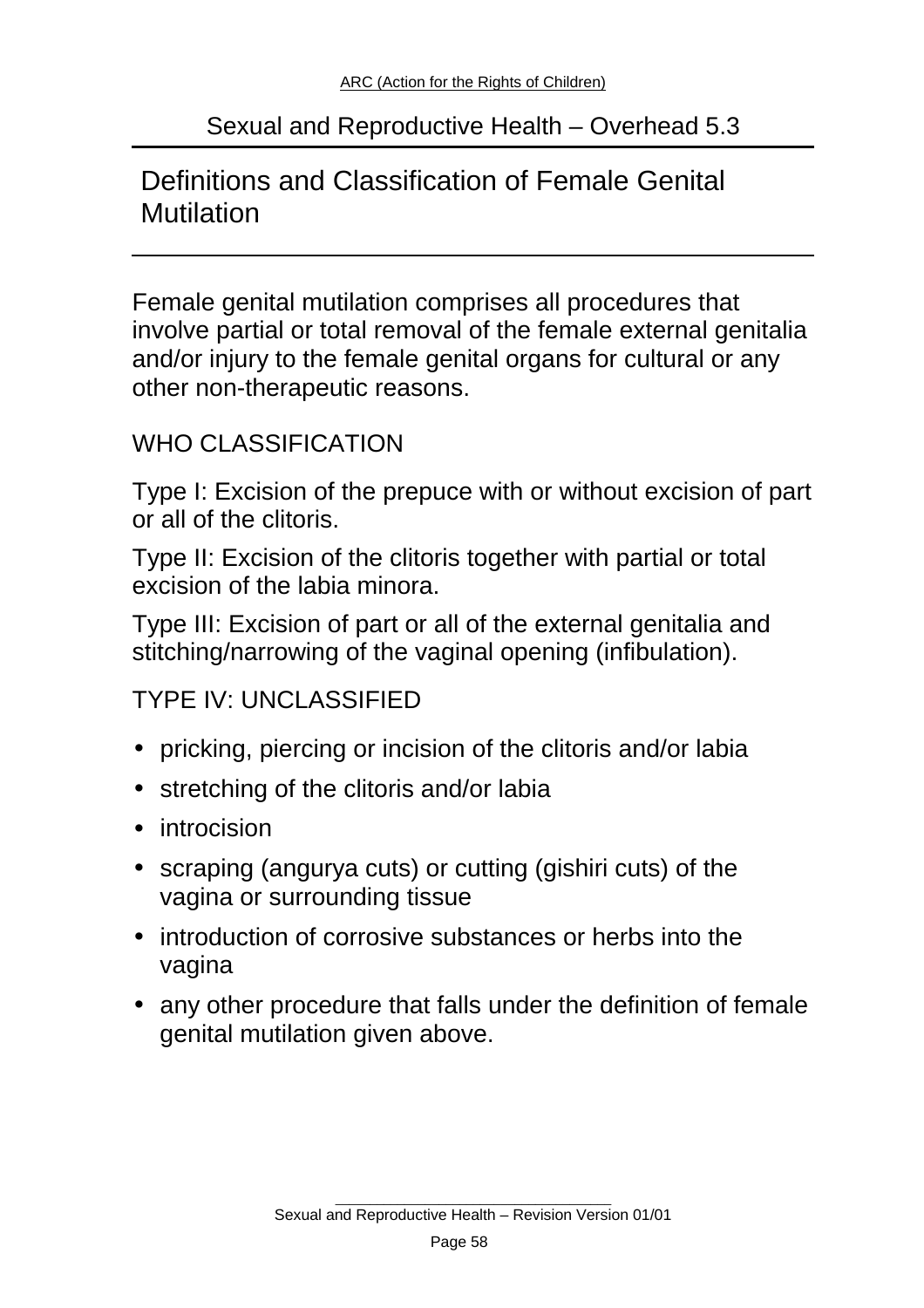

# **Exercises**

| 1.1 | What Did You Do When You Were an<br>Adolescent?                                               | Sector Co-ordinators,<br>Field Staff.                     |
|-----|-----------------------------------------------------------------------------------------------|-----------------------------------------------------------|
| 1.2 | What's Difficult about Being an Adolescent?                                                   | Senior Managers,<br>Sector Co-ordinators,<br>Field Staff. |
| 1.3 | Refugee and Displaced Young People: the Risks                                                 | Senior Managers,<br>Sector Co-ordinators,<br>Field Staff. |
| 2.1 | Assessing the Strengths and Challenges when<br><b>Working with Young People</b>               | Sector Co-ordinators,<br>Field Staff.                     |
| 3.1 | Related Reproductive Health Rights and their<br><b>Effectiveness</b>                          | Senior Managers,<br>Sector Co-ordinators,<br>Field Staff. |
| 3.2 | Policies and Programmes which Contribute to<br>Reducing Adolescent Marriage and Child-bearing | Senior Managers,<br>Sector Co-ordinator.                  |
| 4.1 | Promoting Reproductive Health Rights for<br>Refugee and displaced Young people                | Sector Co-ordinators,<br>Field Staff.                     |
| 4.2 | The Importance of Community Participation                                                     | Sector Co-ordinators,<br>Field Staff.                     |
| 4.3 | Working with Peer Groups - Youth to Youth                                                     | Sector Co-ordinators,<br>Field Staff.                     |
| 4.4 | Let's Get Creative!                                                                           | Field Staff.                                              |
| 5.1 | Case Study: Unsafe Abortions                                                                  | Sector Co-ordinators,<br>Field Staff.                     |
| 5.2 | STIs/HIV/AIDS: Features of a Successful<br><b>Education Programme</b>                         | Senior Managers,<br>Sector Co-ordinators,<br>Field Staff. |
| 5.3 | Early/Unplanned Pregnancies                                                                   | Senior Managers,<br>Sector Co-ordinators,<br>Field Staff. |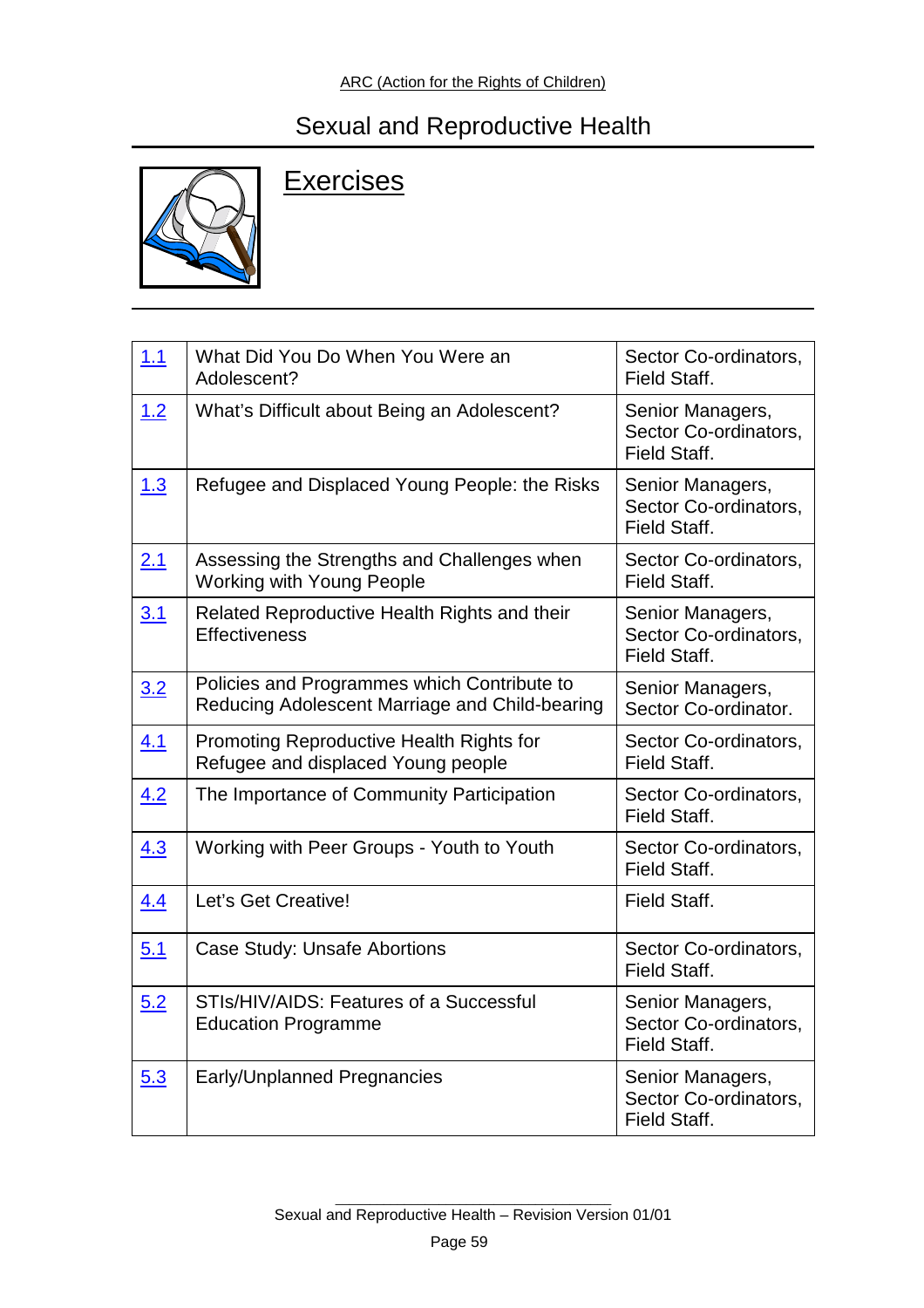<span id="page-59-0"></span>

# Exercise 1.1:

What did you do when you were an adolescent?

### **TARGET GROUP**

Sector Co-ordinators, Field Staff.

### **OBJECTIVE**

By the end of this exercise, participants will be able to:

acknowledge that indulging in risky behaviour as young people is common to all.

### **TIMEFRAME**

10 minutes

#### **METHOD**

Ask participants to think of how they were when they were young people; and to focus on one incident during this period of their own lives where they took a risk (the riskier the examples, the better for the purpose of this exercise). Having focussed on the incident, ask participants to think of the reasons why they did this and to share these reasons with a partner (NB. it is not necessary to share *what* they did).

NOTE: This method may not be appropriate in certain cultural situations where admission of doing "risky things" by certain groups in the society would not be acceptable. If this is the case, the facilitator should adjust the exercise by inviting participants to think of someone they know who took risks when they were young people and what their reasons for doing so might have been.

Plenary: ask participants to share the reasons that they gave. Likely examples:

I wanted to see what it was like Everyone else was doing it For the hell of it - it looked fun My friend persuaded me.

Short discussion.

### **RESOURCES**

Flipchart paper and marker pens.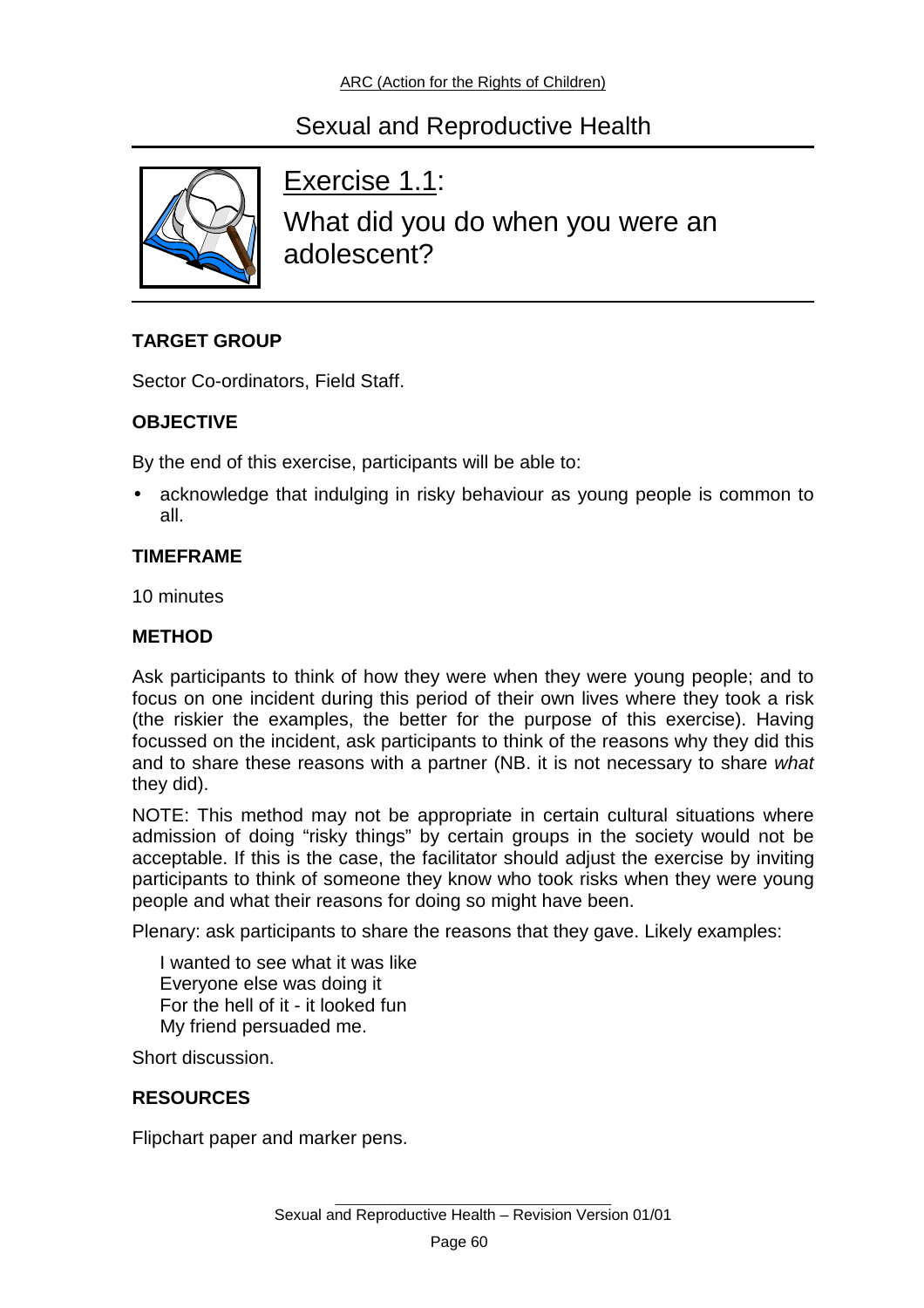<span id="page-60-0"></span>

Exercise 1.2:

What's Difficult About Being an Adolescent?

# **TARGET GROUP**

Senior Managers, Sector Co-ordinators, Field Staff.

# **OBJECTIVE**

By the end of this exercise, participants will be able to:

identify those aspects of adolescence which increase the risks of being abused or engaging in risky behaviour.

### **TIMEFRAME**

20 minutes

### **METHOD**

Participants work in pairs. Using their own experience and/or their experience of their own children and/or their working situation participants to address the question:

"What is difficult about being an adolescent?"

Plenary: facilitator highlights main responses on flip chart and presents **Overhead 1.3.**

## **RESOURCES**

Flipchart paper and marker pens.

**Overhead 1.3.**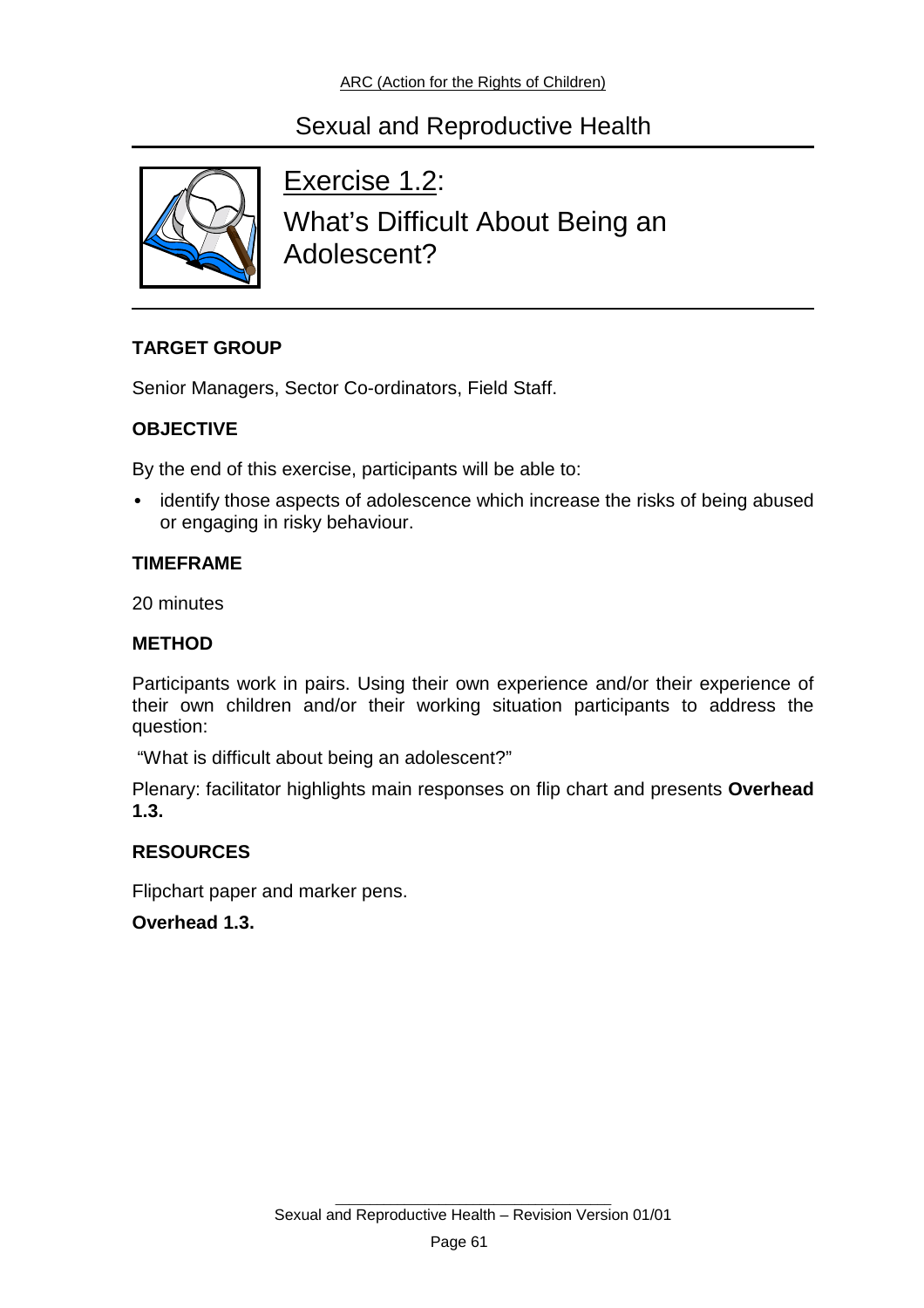<span id="page-61-0"></span>

Exercise 1.3:

Refugee and displaced Young People - The Risks

### **TARGET GROUP**

Senior Managers, Sector Co-ordinators, Field Staff.

### **OBJECTIVES**

By the end of this exercise, participants will be able to:

- describe the scope of risks taken by young people and the possible consequences of these risks;
- apply an understanding of these risks in terms of adolescent refugee populations.

#### **TIMEFRAME**

45 minutes

#### **METHOD**

Divide participants into small groups. Give each group flip chart paper and pens. Ask them to elect a scribe.

Ask participants to brainstorm (in their small groups) risky behaviour that young people are likely to get involved in.

Having completed this task, participants (still working in small groups) draw up a list of possible consequences for each "risky behaviour" listed. For example:

### **Risky behaviour: unprotected sex**

### **Possible consequences:**

- too early/unplanned pregnancy;
- too early childbirth: potential ill-health or death of mother and/or child;
- unsafe abortion: possible ill-health/death;
- STI; HIV/AIDS: ill health, short and/or long term; possible death; passing condition to others.

Plenary: Facilitator will have prepared on flip chart the following points to highlight situations that refugees might find themselves in: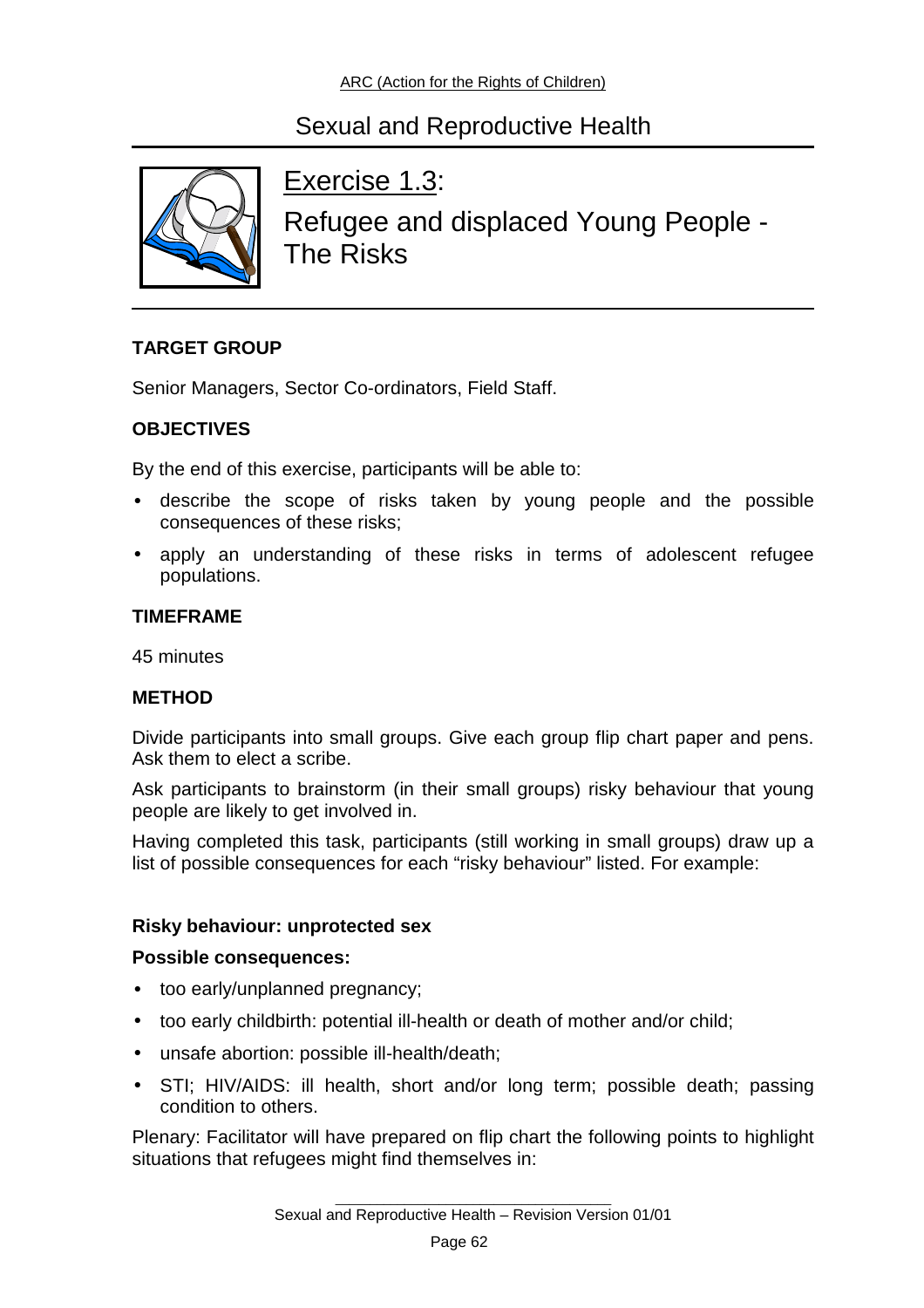- Poverty and dire need for better shelter
- Lack of organised activities
- Breakdown of social structures
- Loss or death of family, relatives and friends
- Loss of traditional role models
- Differing norms of accepted social behaviour
- Peer group pressure.

Lead discussion on how each of these factors may further influence the vulnerability of adolescent refugees.

#### **RESOURCES**

Flipchart paper and marker pens.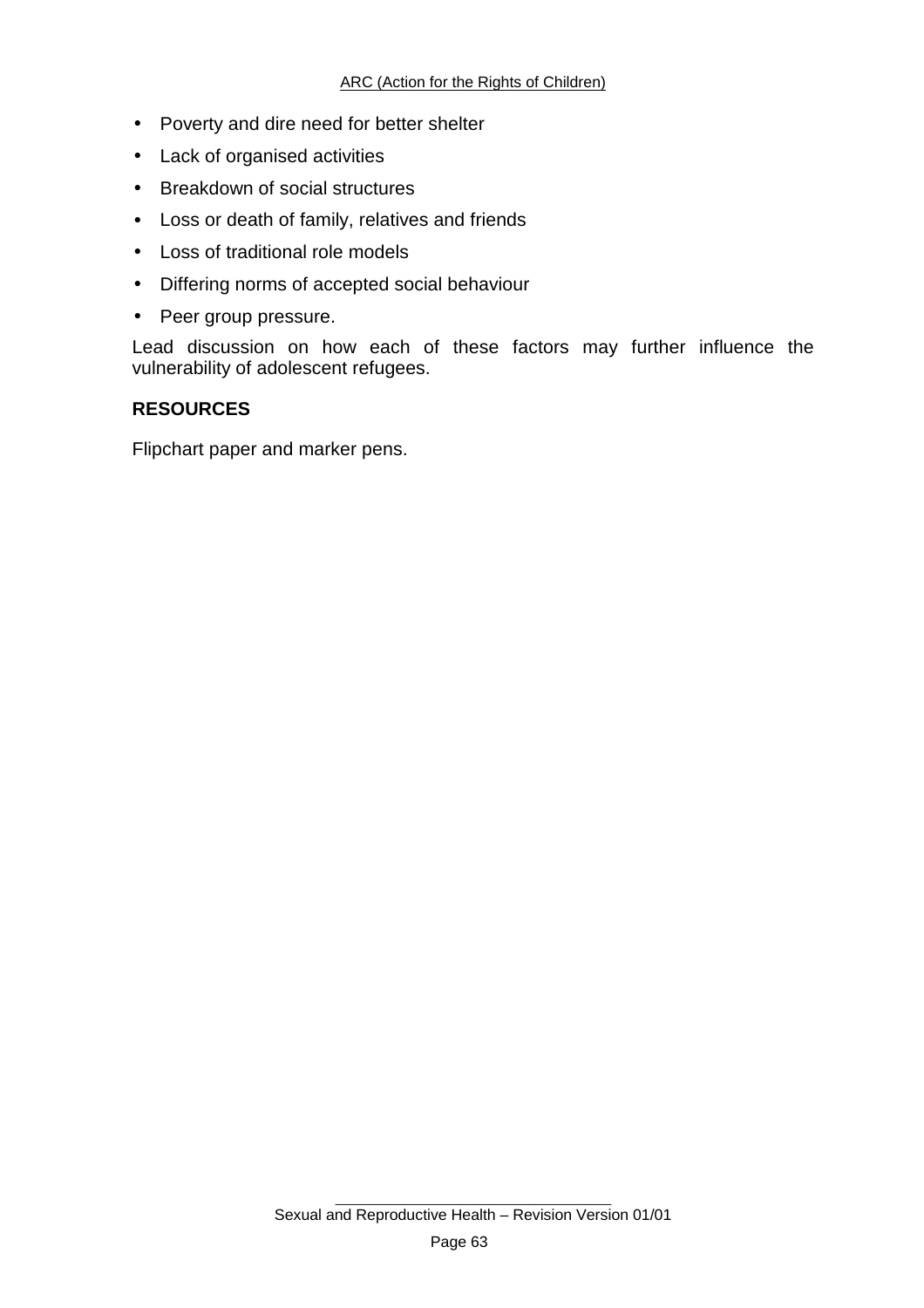<span id="page-63-0"></span>

Exercise 2.1: (Facilitator's notes) Assessing the Strengths and the Challenges when Working with Young People

## **TARGET GROUP**

Sector Co-ordinators, Field Staff.

## **OBJECTIVE**

By the end of this exercise, participants will be able to:

• describe the challenges and the strengths they face in producing effective sexual and reproductive health programmes for young people.

#### **TIMEFRAME**

45 - 60 minutes

#### **METHOD**

Provide a brief introduction of the key challenges that should be addressed when working with young people on sexual and reproductive health issues (using information from Briefing Notes for Topic 2). Point out that working with young people requires special skills and understanding of their strengths and skills, and also understanding the stresses that they face in their lives.

Divide participants into small groups. Ask them to develop a SWOC analysis which describes the strengths, weaknesses, opportunities, and constraints the participants have experienced in working with young people to improve their sexual and reproductive health.

A description of how to run a SWOC analysis appears in the ARC Facilitator's Toolkit. On the following page, there is a pro-forma that can be used for this exercise.

Plenary: Include in the plenary some discussion about how to build on this analysis.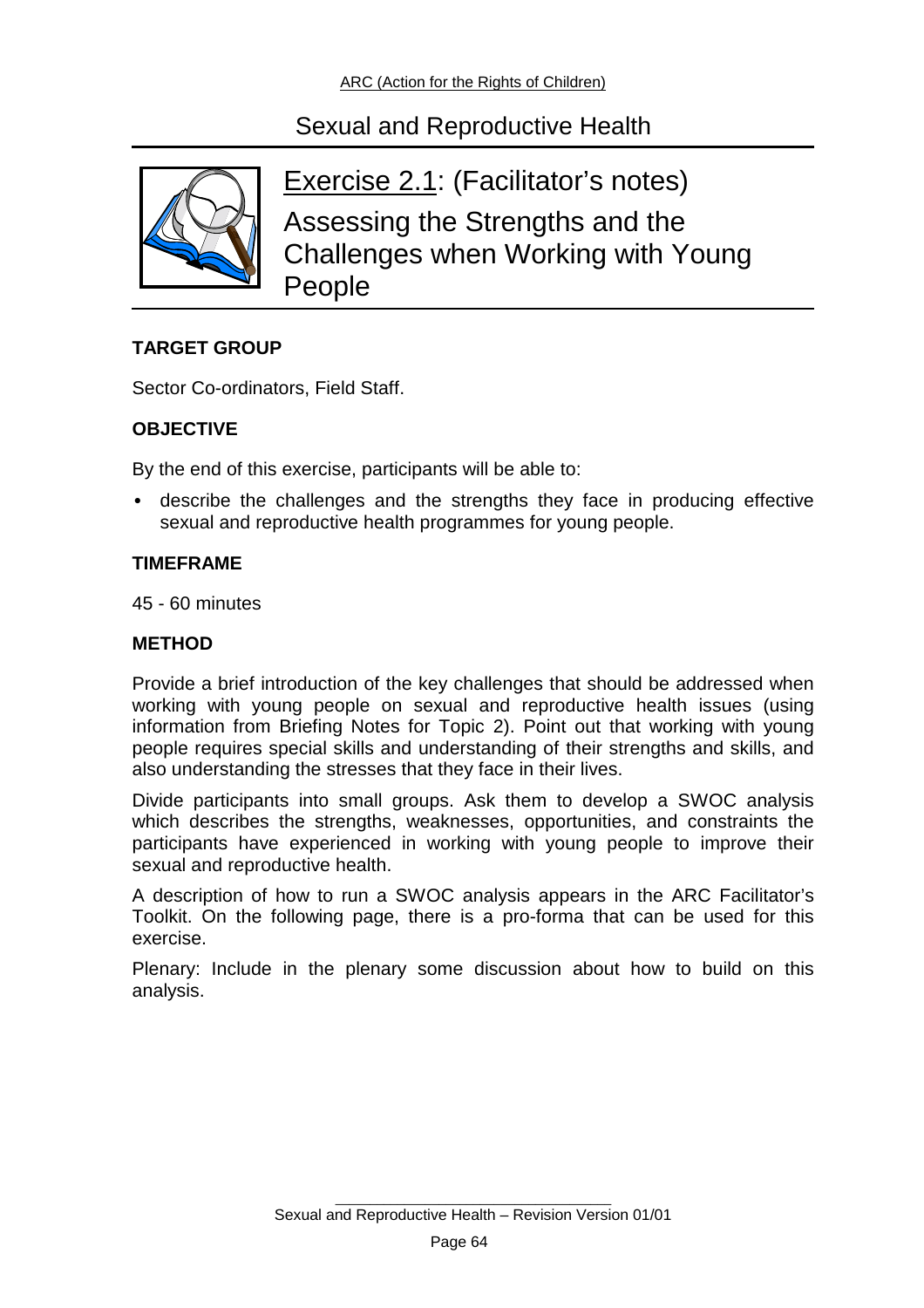

Exercise 2.1: (Participants' Notes) Assessing the Strengths and the Challenges when Working with Young People

# *SWOC Analysis - Working with Young People.*

| <b>Strengths</b>     | <b>Weaknesses</b>  |
|----------------------|--------------------|
| <b>Opportunities</b> | <b>Constraints</b> |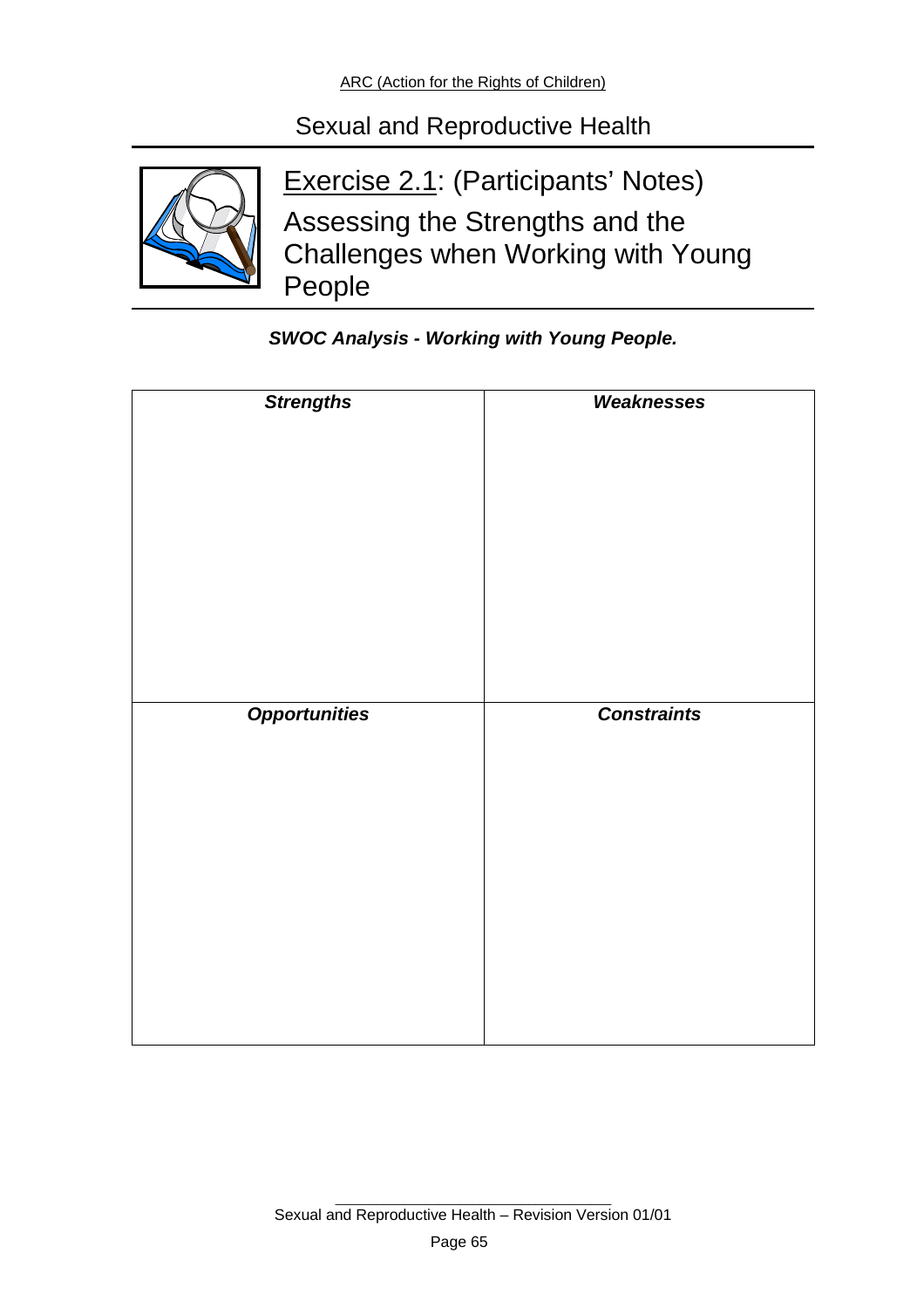<span id="page-65-0"></span>

# Exercise 3.1:

Related Reproductive Health Rights and Their Effectiveness

### **TARGET GROUP**

Senior Managers, Sector Co-ordinators, Field Staff.

### **OBJECTIVES**

By the end of this exercise, participants will be able to:

- describe the legal instruments which could be used to enhance the reproductive health and well-being of children and young people;
- explain ways in which these legal instruments can be used to greatest effect.

### **TIMEFRAME**

45 - 60 minutes

### **METHOD**

Using the participants' own knowledge and experience, brainstorm legal instruments that are pertinent to reproductive health and well-being of young people.

Organise information onto the flip chart.

Using information in **Briefing Notes for Topic 3**, include other instruments that participants are not necessarily familiar with.

Ask participants to work in groups of three to identify the three most crucial instruments (in their own experience) and to consider ways in which they would/could use them (or have used them) to influence other NGOs, governments, other policy makers.

Plenary: summary/presentation from each group.

Use **Overhead 3.2: Critical Actions to Improve Reproductive Health Rights** to stimulate further discussion.

## **RESOURCES**

Flipchart paper and marker pens.

**Overhead 3.2**.

**Handout 3.1**.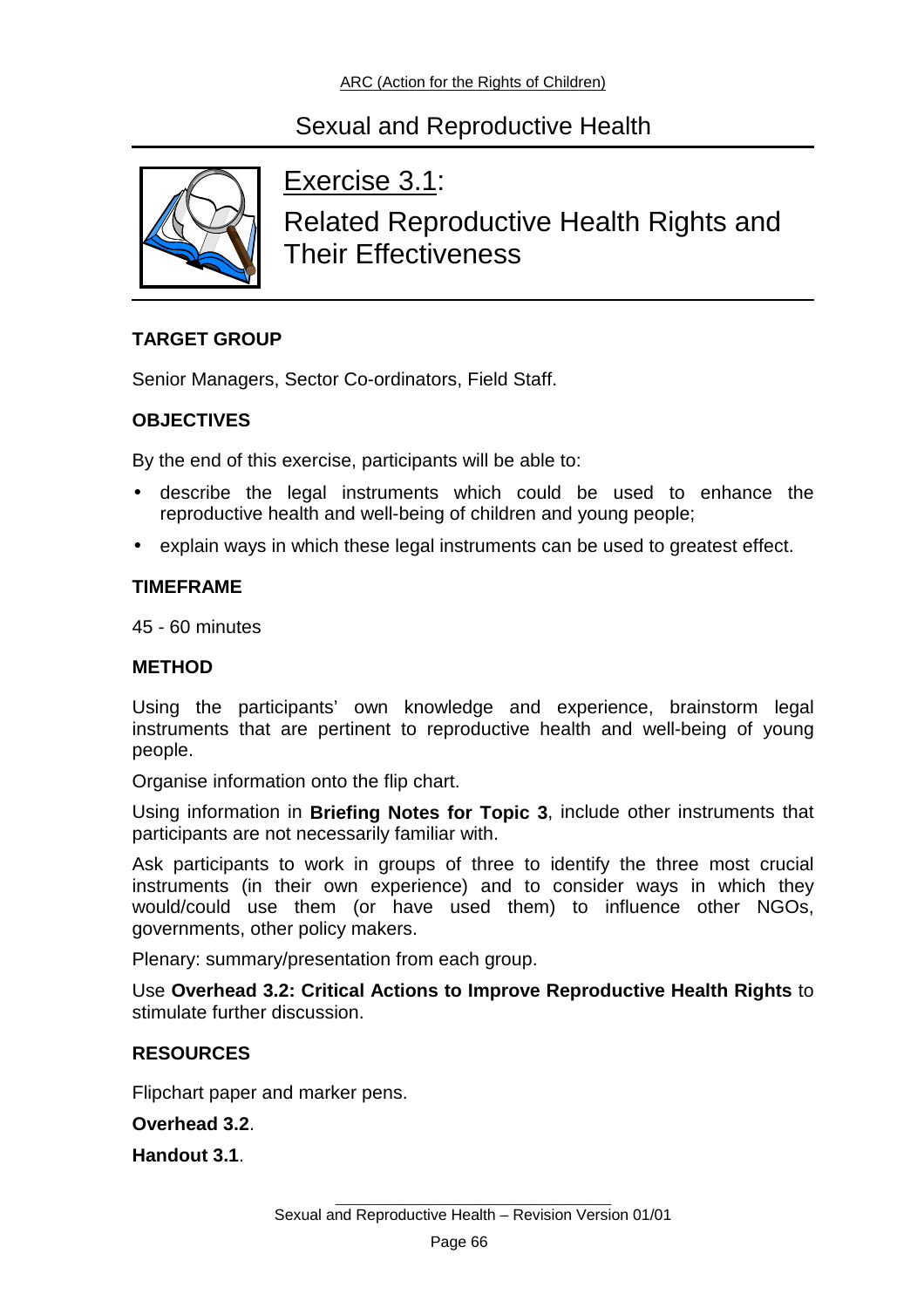<span id="page-66-0"></span>

Exercise 3.2: (Facilitator's notes) Policies and Programmes Which Contribute to Reducing Adolescents' Marriage and Childbearing.

### **TARGET GROUP**

Senior Managers; Sector Co-ordinators.

### **OBJECTIVE**

By the end of this exercise, participants will be able to:

identify or develop policies and programmes that would effectively reduce levels of adolescents' marriage and child-bearing in their own areas of work/influence.

#### **TIMEFRAME**

45 - 60 minutes

### **METHOD**

Group participants as far as possible into working teams.

Introduce the tasks for each group.

In terms of reproductive health in your area/sphere of influence:

- 1. Consider first the policies that are in place and then the main features of programmes that are up and running;
- 2. Identify the strengths of those policies and programmes, and then consider where they are lacking or weak.
- 3. Identify other policies and features of programmes which are not presently in existence in your area but which would enhance the reproductive health and well-being of children and young people.

Plenary: having shared these ideas in a plenary session, distribute and discuss the suggestions on the **Checklist** which follows this exercise.

### **RESOURCES**

Flipchart paper and marker pens

A copy of the following **Checklist** for each participant.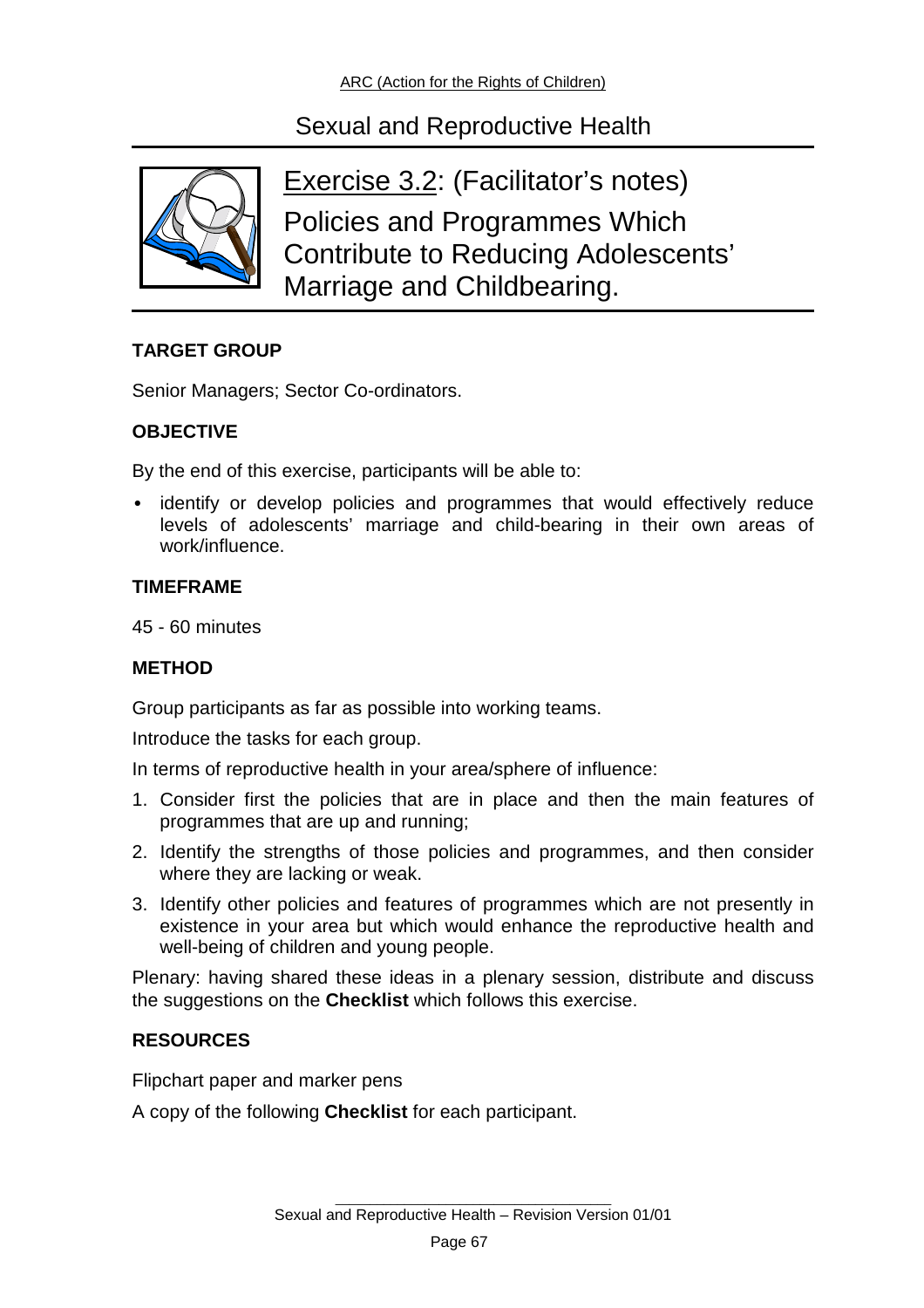### **Checklist:**

### **WHAT CAN BE DONE**

### **Governments, donors, NGOs and service providers need to make changes at the programme level by:**

- Ensuring that all providers of care have the medical supplies, technical skills, information and interpersonal communication skills necessary for offering high quality care.
- Ensuring that all couples and individuals have access to good quality, clientoriented and confidential family planning information and services that offer a wide choice of modern contraceptive methods, including emergency contraception where appropriate. Family Planning counselling should be supportive and responsive to clients' needs to ensure confidence and continuity. Services must be based on the goal of enabling women and men to achieve their reproductive intentions while protecting themselves against STIs. Family planning should be part of a comprehensive sexual and reproductive health programme.
- Informing women and their families through a variety of communication channels about family planning including emergency contraception; the importance of prevention and early treatment of STIs and where STI services are available; when and where a pregnancy may be legally terminated; and other reproductive health issues.
- Ensuring that all young people receive high quality, comprehensive sexual and reproductive health education that offers information on decision-making skills, and gender relations with respect to sexuality, reproduction, contraception and STIs including HIV.
- Providing confidential reproductive health counselling and services to all sexually active people, including young people and unmarried women.
- Offering reliable information and compassionate counselling to all women with an unwanted pregnancy.
- Making high quality, safe abortion services available to the fullest extent allowed by law and ensuring that services are accessible and affordable.
- Ensuring that all women have access to quality services for the management of abortion-related complications, and that post-abortion family planning information and services are offered.

### **Policy-makers need to encourage broader changes within communities and at the national level to:**

- ensure gender-sensitive policy-making;
- address regulatory, social, economic and cultural factors that limit women's control over their sexuality and reproduction;
- take action to stop all forms of sexual violence and to reduce power inequalities between men and women;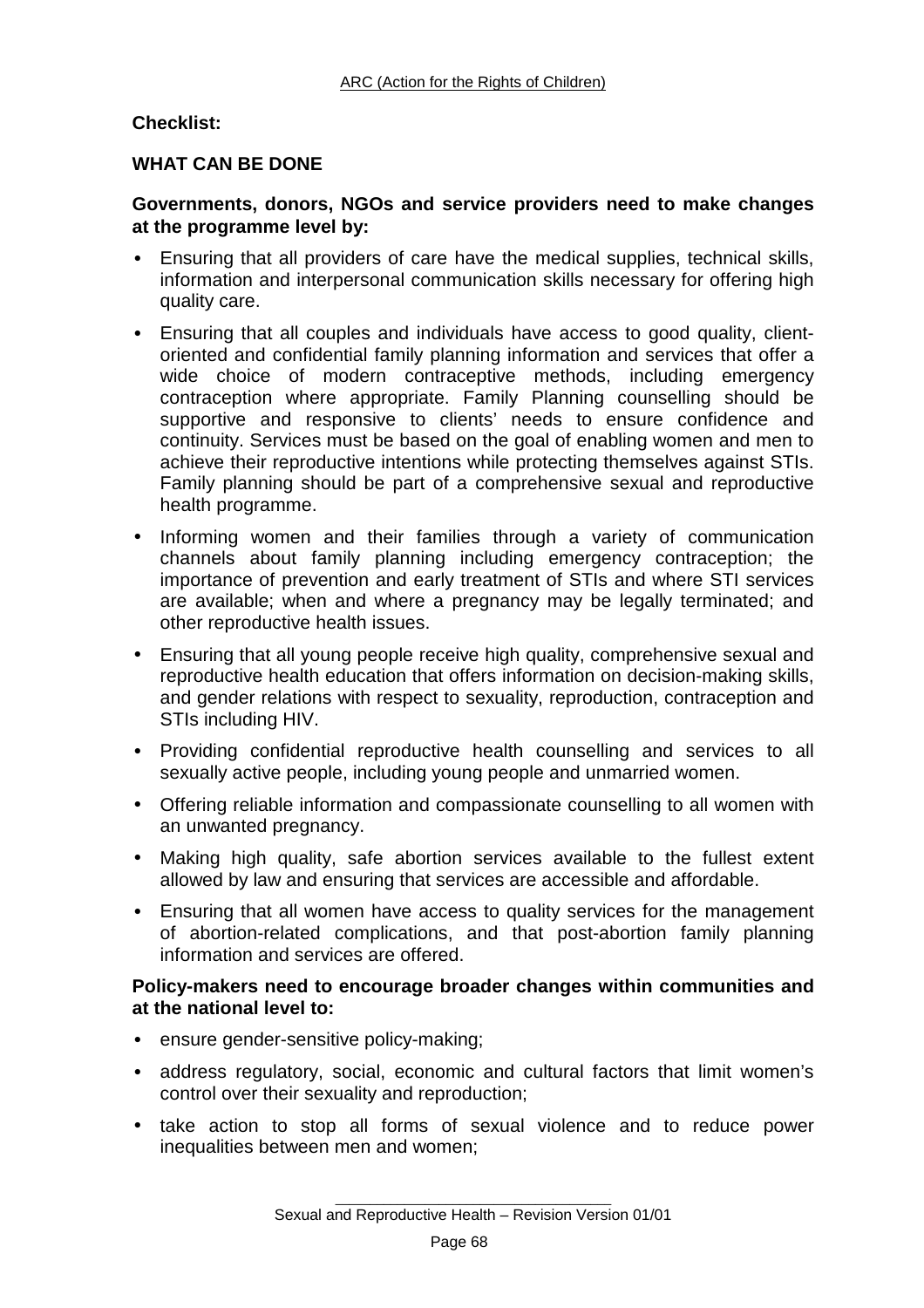- identify specific actions needed to address the problem of unwanted pregnancy among young people, and to modify attitudes that stigmatise and blame young girls who get pregnant;
- foster in men attitudes that promote caring, responsible and equitable action in sexual relations, contraception, pregnancy and child care;
- work to change the power imbalances between women and men and the deep-rooted gender inequalities that foster the neglect of women's health, constrain their choices, and ultimately threaten their lives.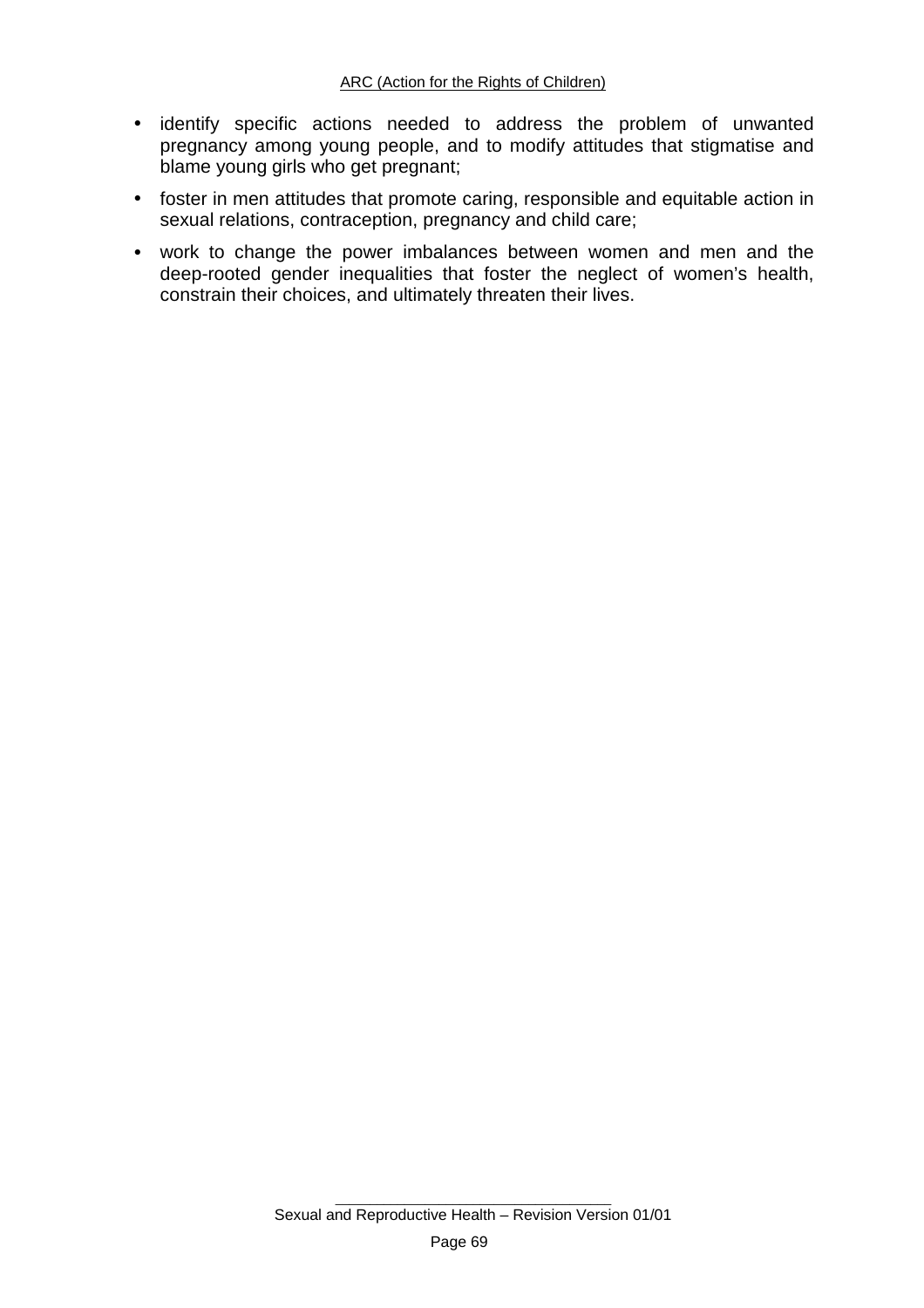<span id="page-69-0"></span>

Exercise 4.1: (Facilitator's notes) Promoting Reproductive Health Rights for Young people in Refugee Situations.

### **TARGET GROUP**

Sector Co-ordinators, Field Staff.

### **OBJECTIVE**

By the end of this exercise, participants will be able to:

• generate practical ideas for the development of programmes in local refugee situations.

#### **TIMEFRAME**

45 minutes

#### **METHOD**

Participants to work in small groups (preferably in working teams).

Ask them to make a list of ways in which they could promote reproductive health for refugee children and young people in their own working situations.

Having made their lists, ask groups to rank their ideas in terms of how effective they consider them to be.

Plenary: summarise these ideas on flip chart.

Distribute copies of **Checklist** that follows this exercise.

Participants may also like to have copies of **Reading 4.2**: **International Rescue Committee Reproductive Health Education Programmes**. Although this programme is bedded within a formal education situation, many of the components are transferable to less formal situations

### **RESOURCES**

Flipchart paper and marker pens.

**Checklist**.

**Reading 4.2.**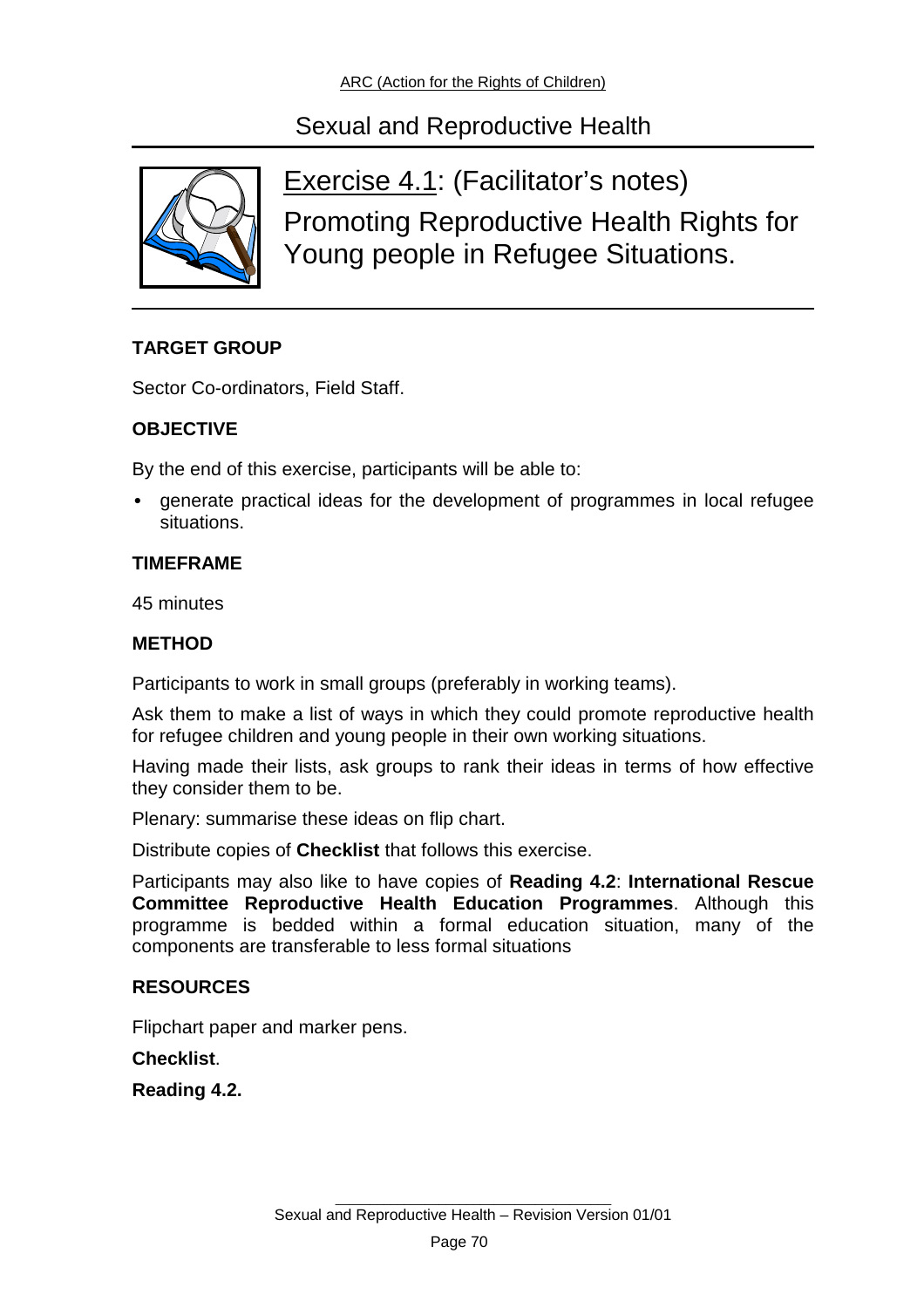#### **Checklist:**

### **ADDRESSING THE REPRODUCTIVE HEALTH NEEDS OF ADOLESCENT REFUGEES**

The following are recommendations on how to address specific reproductive health needs of young people.

- Young people need basic information about **sexuality and reproduction.** In many refugee settlements, formal education stops after primary school. Creative ways must be sought to provide information. Any organised activity for young people (sports, video showings, handicraft clubs) may serve as an opportunity for providing important health information to participants.
- Young people should be informed about STIs and unwanted pregnancy and appropriate advice and supplies should be made available to them.
- Adolescent **girls who do not attend school** and who are destined to marry immediately after the start of menstruation may be particularly difficult to reach. It may be culturally acceptable for them to be visited at home by a TBA (traditional birth attendant) who discusses health education matters focusing on preparation for parenthood.
- A rape experience can be the reason for an adolescent's first encounter with health services. Both boys and girls are likely to be victims of **sexual violence.** Not only does this have implications for treatment services, but great effort should be made to find means to provide adequate protection for young people.
- Among young people who are pregnant, it is important to emphasise **good antenatal care** as they are more prone to pregnancy and delivery complications.
- Messages on the prevention of STIs should take into consideration that young people may be questioning themselves and their sexual orientation, and this should be dealt with in a friendly way without creating a sense of guilt.
- Psychological trauma resulting from refugee experiences may create **resistance to seeking services** related to sexual health. To the extent to which it is possible, young people should be given additional encouragement to seek counselling services.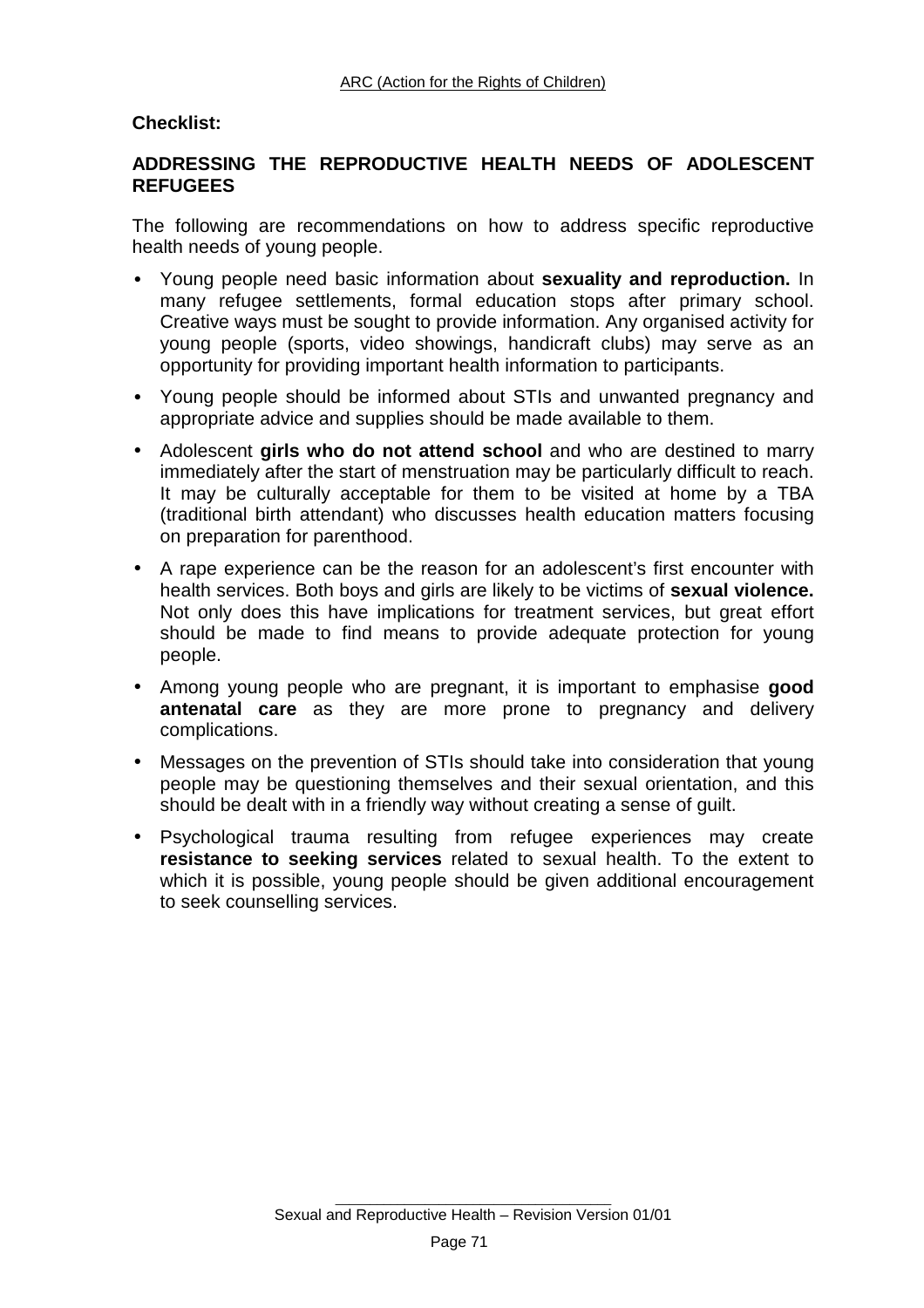<span id="page-71-0"></span>

Exercise 4.2: (Facilitator's notes) The Importance of Community **Participation** 

### **TARGET GROUP**

Sector Co-ordinators, Field Staff.

### **OBJECTIVES**

By the end of this exercise, participants will be able to:

- explain the critical importance of ensuring community participation at all stages of a reproductive health programme;
- identify key people in their own working situations.

### **TIMEFRAME**

45 minutes

#### **METHOD**

Organise participants to work as far as possible in working teams (individual groups should not have more than 5 participants).

Introduce the subject.

Distribute copies of Participants' Notes for this exercise.

Ask the participants to discuss the following questions in the context of their own working situations:

- Within the community where you work, who are the opinion leaders?
- Who do you consider to be the key resource people in this community?
- In what ways might they contribute to organisation, development and success of a reproductive health programme within their community?

### **Ask the participants to use the pro - forma provided in the Participants' Notes**

### **RESOURCES**

Flipchart paper and marker pens.

Participants' Notes **Exercise 4.2.**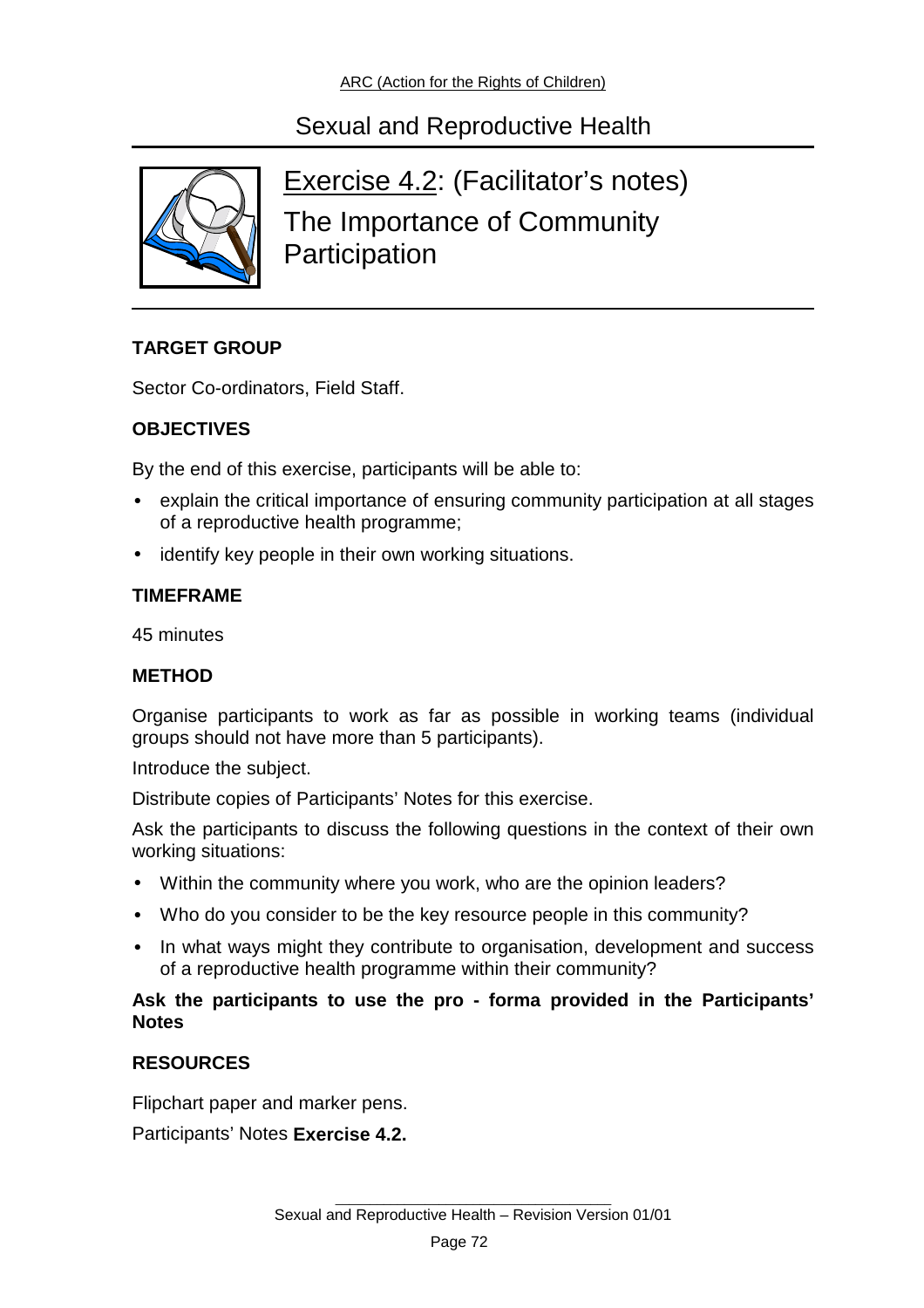

Exercise 4.2: (Participants' notes) The Importance of Community **Participation** 

#### **TARGET GROUP**

Sector Co-ordinators, Field Staff.

#### **OBJECTIVES**

By the end of this exercise, you will be able to:

- explain the critical importance of ensuring community participation at all stages of a reproductive health programme;
- identify key people in your own working situation.

#### **TIMEFRAME**

45 minutes

#### **METHOD**

In your groups, read the following and then consider the questions at the end of the extract:

#### **The Importance of Community Participation**

In any given community there is always a social structure. Within this social structure, there exist opinion leaders who have some influence on the community at large. They are key to information affecting the community and they can hinder or support initiatives affecting them. It is important to recognise them to secure their willingness to participate and ensure access to the community. These people can provide information about:

- problems existing in the camps
- opinion leaders whose ideas are respected
- entry process into the community
- cultural dimensions of the community in the camps
- informal services that are used by young people for their reproductive health concerns
- available resources in terms of human resources especially in formulation of culturally acceptable messages.

#### **The young people themselves**: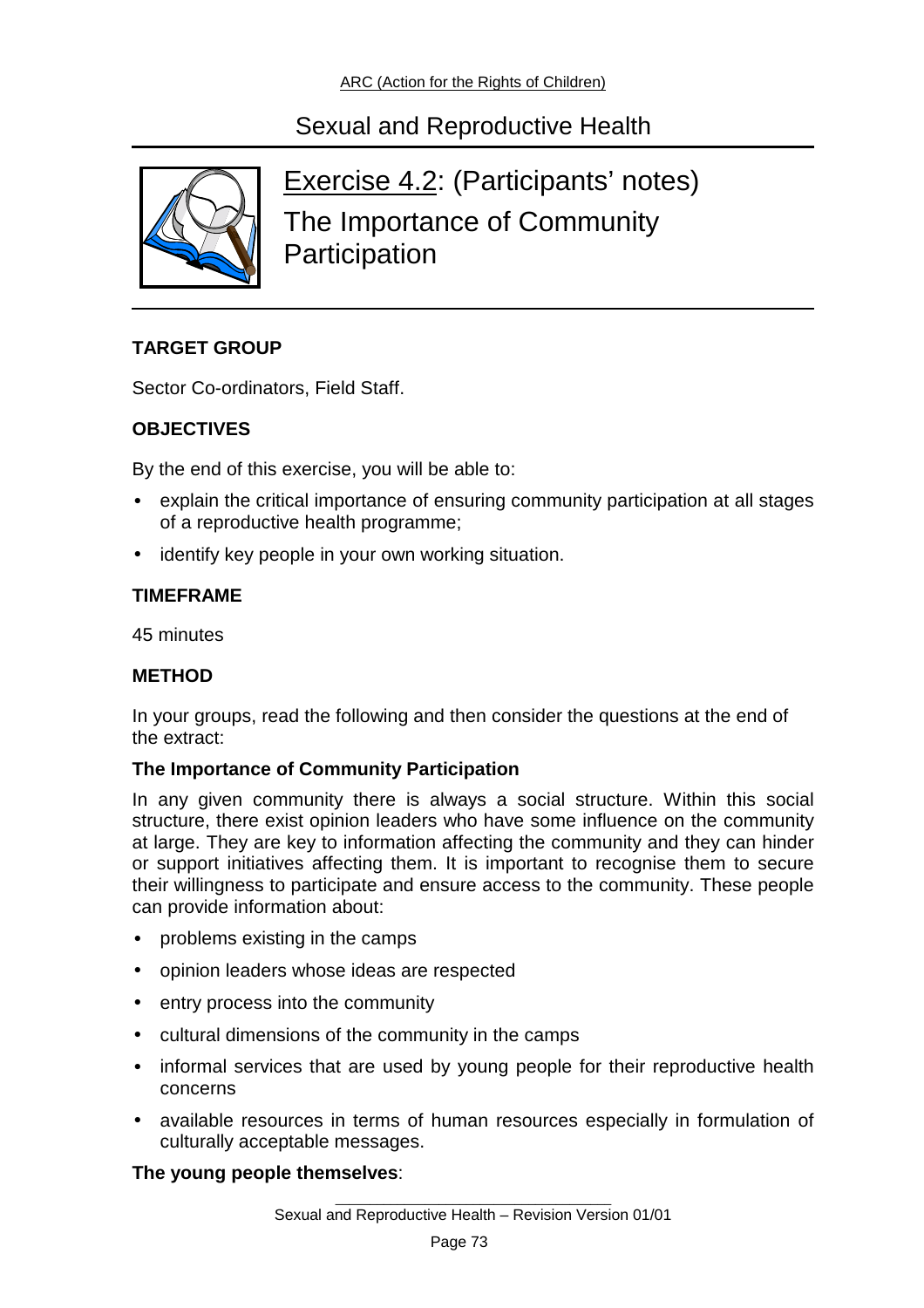A child or adolescent in a refugee camp is not merely a source of problems but a great potential resource if given the support and opportunity. Most young people do not want to be different from others. They do not like attracting attention to themselves by asking for help or getting involved if not asked to do so. For example, they may try to induce a pregnancy or abortion by asking for help from a friend or self-treatment for an STI. It is therefore important to involve them in:

- Planning
- **Implementing**
- **Evaluating**

This can ensure relevance, commitment and cultural specificity of any activity related to reproductive health that affects them. Although young people must be given a greater degree of control over the services provided to them, it is important to realise as well that young people cannot do what is needed alone. They need to do it in partnership with those planning activities for them.

#### **Other organisations**

Initiatives targeting the child and the adolescent must be comprehensive. Various other organisations working in refugee camps can contribute to adolescent and children activities, giving their own specialised assistance wherever possible.

- Within the community that you work, who are the opinion leaders?
- Who do you consider to be the key resource people in this community?
- In what ways might they contribute to organisation, development and success of a reproductive health programme within their community?

Present the answers to these questions on the chart on the following page.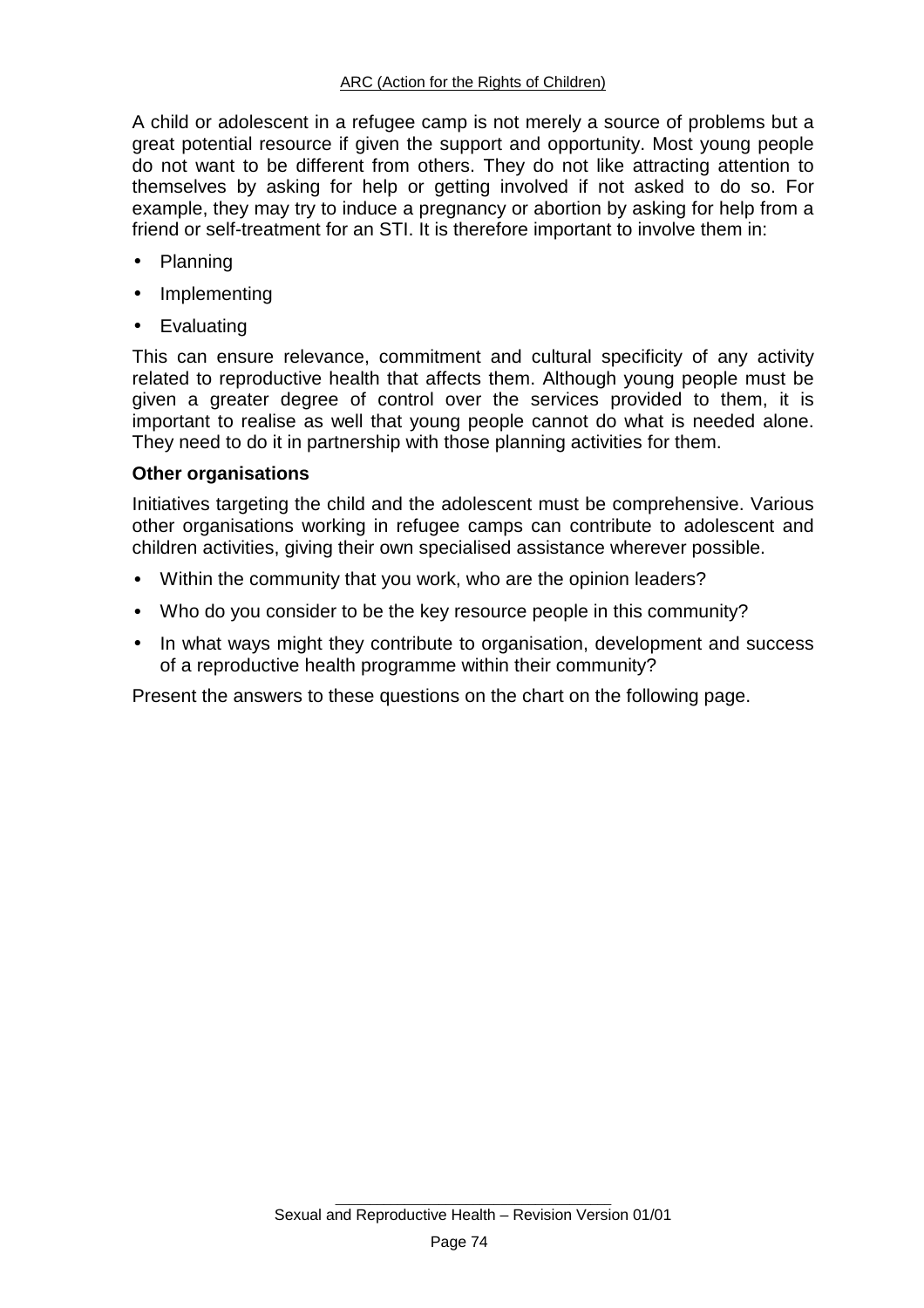| Key opinion leaders within the  | How to work with them to develop |
|---------------------------------|----------------------------------|
| community that you work:        | an RH programme:                 |
|                                 |                                  |
|                                 |                                  |
|                                 |                                  |
|                                 |                                  |
|                                 |                                  |
|                                 |                                  |
|                                 |                                  |
|                                 |                                  |
|                                 |                                  |
|                                 |                                  |
|                                 |                                  |
|                                 |                                  |
|                                 |                                  |
|                                 |                                  |
|                                 |                                  |
|                                 |                                  |
|                                 |                                  |
|                                 |                                  |
|                                 |                                  |
| Key resource persons within the | How they can support the         |
| community that you work:        | development of an RH programme : |
|                                 |                                  |
|                                 |                                  |
|                                 |                                  |
|                                 |                                  |
|                                 |                                  |
|                                 |                                  |
|                                 |                                  |
|                                 |                                  |
|                                 |                                  |
|                                 |                                  |
|                                 |                                  |
|                                 |                                  |
|                                 |                                  |
|                                 |                                  |
|                                 |                                  |
|                                 |                                  |
|                                 |                                  |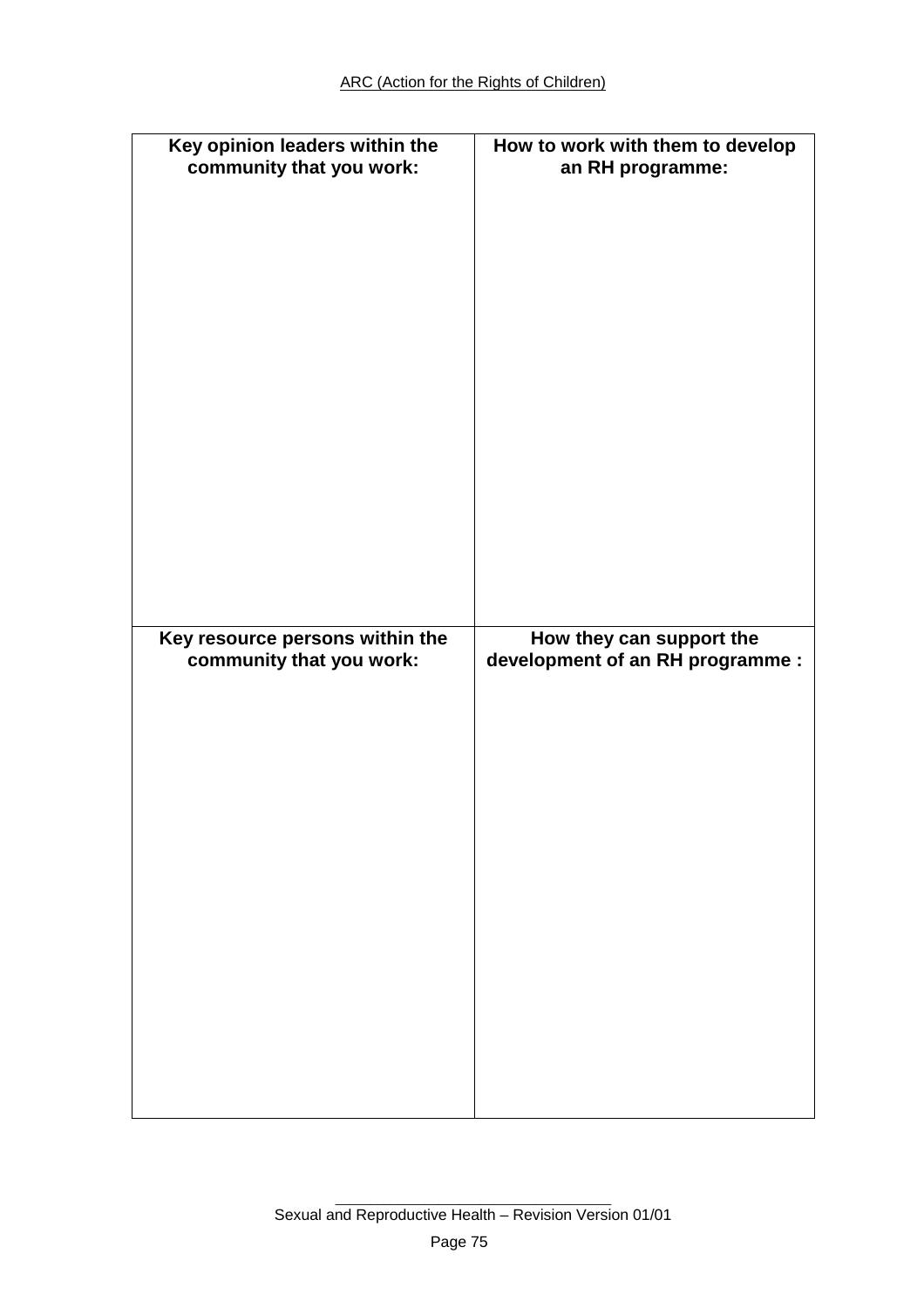

Exercise 4.3: (Facilitator's notes) Working with Peer Groups – Youth to Youth

#### **TARGET GROUP**

Sector Co-ordinators, Field Staff.

#### **OBJECTIVES**

By the end of this exercise, participants will be able to:

- describe the different ways in which peer groups can be used within Reproductive Health programmes for children and young people;
- apply this understanding to the local situation.

#### **TIMEFRAME**

45 - 60 minutes

#### **METHOD**

Divide participants into groups of four or five people.

Distribute copies of Participants' Notes for this exercise.

Ask participants to share their own experiences of working with peer groups and then to consider ways in which they might use peer groups in their own working situations. Participants may wish to develop a chart similar to the one that they will be studying in the **Participants' Notes Exercise 4.3**.

Short plenary.

#### **RESOURCES**

Flip chart paper and marker pens.

**Participants' Notes Exercise 4.3**.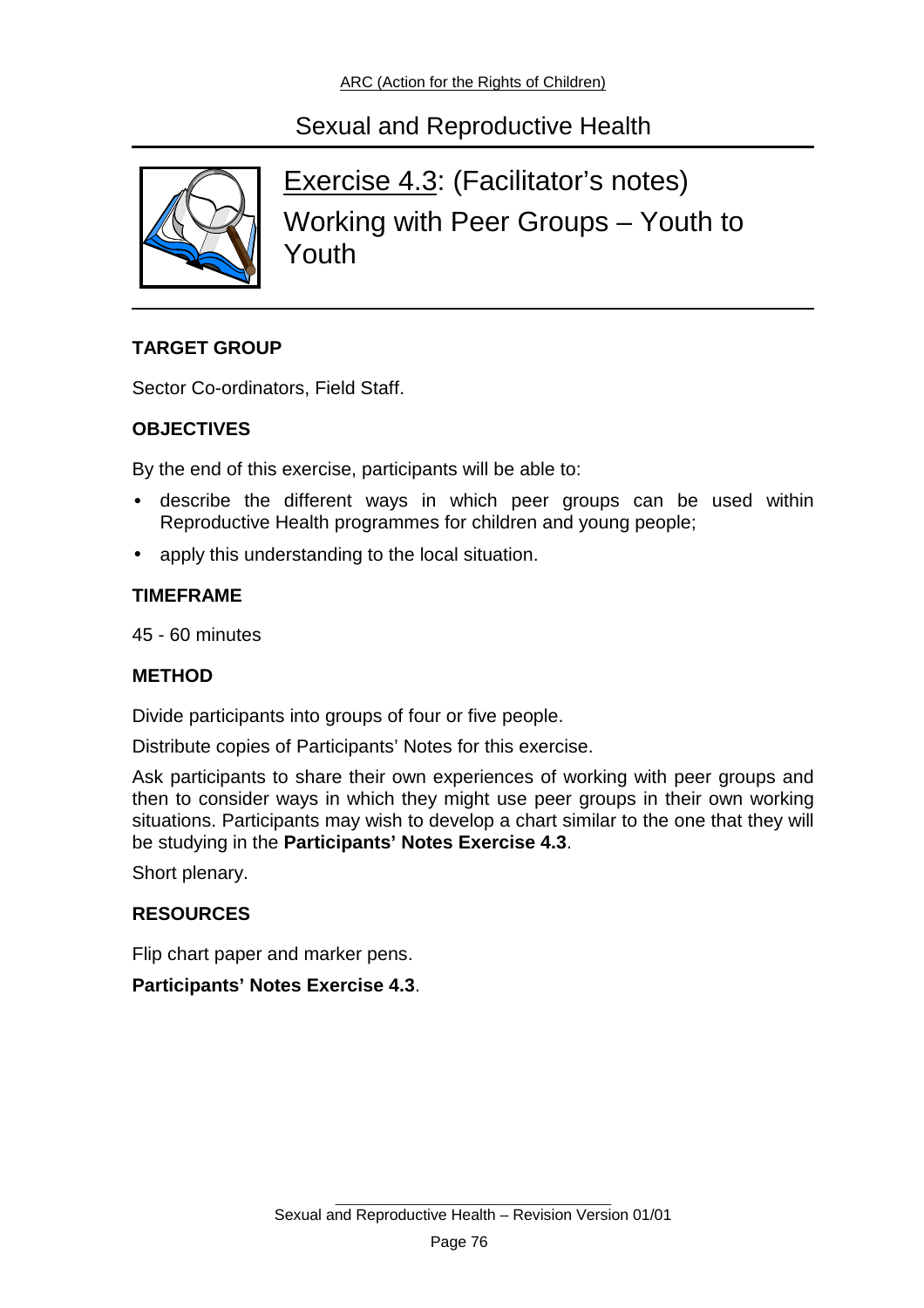

Exercise 4.3: (Participants' notes -1) Working with Peer Groups – Youth to Youth

### **EXAMPLE OF AN ADOLESCENT INTERVENTION**

#### **Peer Approach to Counselling by Teens (PACT) – Botswana**

Results: Major outcome has been action taken by the health and social authorities to ensure that all young people have access to services for counselling, STI diagnosis and treatment, and condom supply for HIV/STI prevention and family planning

#### **Interventions used: skills, counselling and information**

Target population: 13-19 year olds in and out of schools. The programme is now trying to reach parents, communities, and youth who are out of school.

The purpose of this programme is to enable the youth to make healthy decisions about their own sexuality, to avoid unwanted pregnancy and infection by HIV/STI, and specifically to enhance their own confidence and self esteem. The aim is to build understanding and support for peer approach to counselling by teens (PACT) among the education and health authorities, the schools, parents, and the community.

10 peer educators are selected and trained in each school.

Methods used by peer educators to reach other youth include: drama; songs; discussion groups; poster contests; public debates; and information booths in fairs and church events.

This programme is an excellent example of direct involvement of the target group. The success of the action is dependent on the action of the youth themselves. The motivation of these youth is evident not only in their readiness to work during school holidays, but also in their other initiatives. Peer educators are directly involved in designing and implementing the educational activities of the programme and have played an active role in the development of peer educator curricula, guides, and the brochures. Peer educator activities have not only influenced their peers in school, but have also influenced families and community members.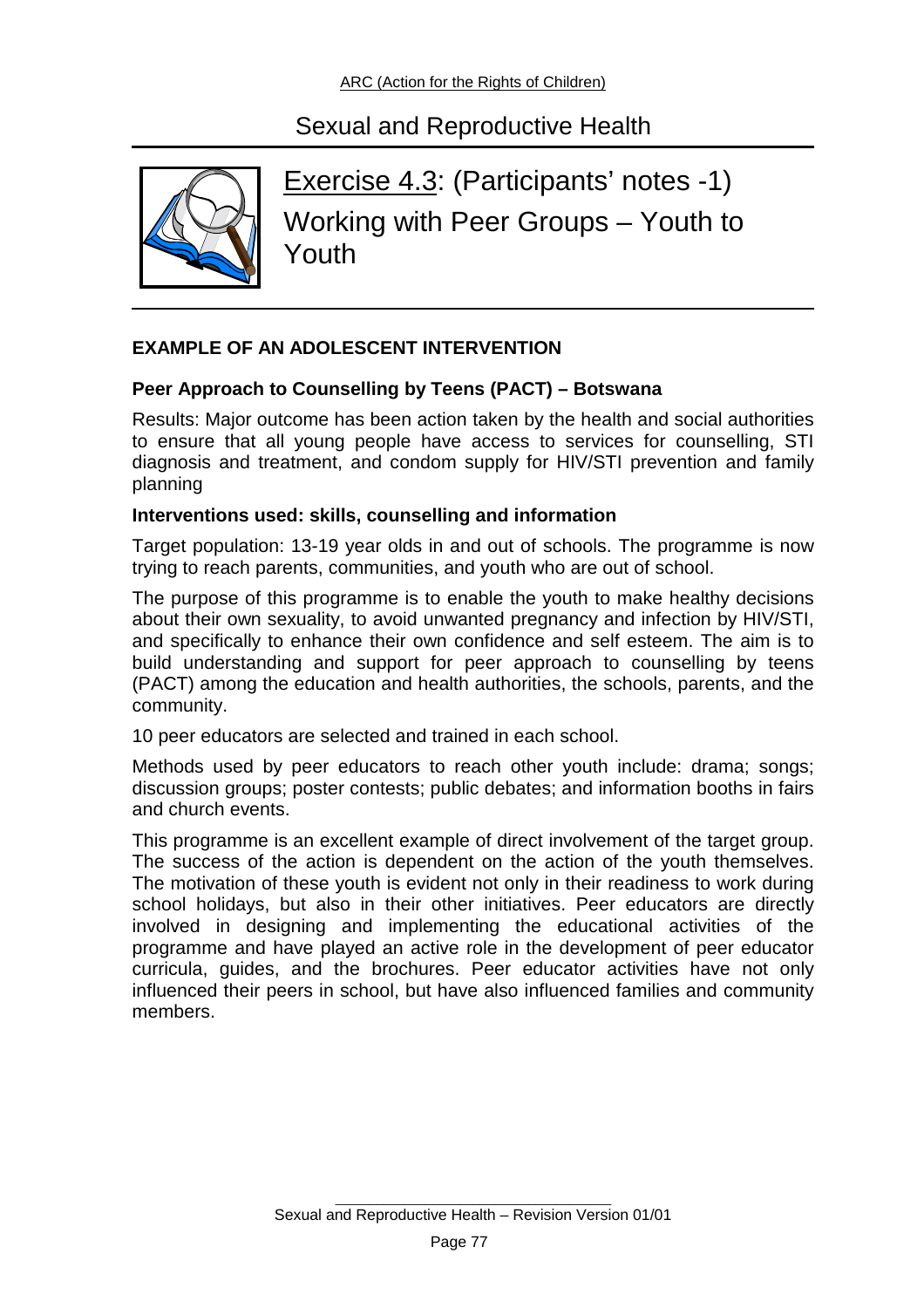

Exercise 4.3: (Participants' notes - 2**)** Working with Peer Groups - Youth to Youth

|                   | <b>Peer communication</b>                                                                                                                                                              | <b>Peer education</b>                                                                                                                                                                                                     | <b>Peer counselling</b>                                                                                                                                                        |
|-------------------|----------------------------------------------------------------------------------------------------------------------------------------------------------------------------------------|---------------------------------------------------------------------------------------------------------------------------------------------------------------------------------------------------------------------------|--------------------------------------------------------------------------------------------------------------------------------------------------------------------------------|
| <b>Objectives</b> | Information building,<br>some attitude change                                                                                                                                          | Information and<br>skills building;<br>attitude change; and<br>social support                                                                                                                                             | Information and<br>skills building,<br>attitude change,<br>problem solving<br>and social support                                                                               |
| Coverage          | High coverage                                                                                                                                                                          | Medium coverage                                                                                                                                                                                                           | Low coverage                                                                                                                                                                   |
| <b>Intensity</b>  | Low intensity                                                                                                                                                                          | Medium/high                                                                                                                                                                                                               | <b>High intensity</b>                                                                                                                                                          |
| <b>Focus</b>      | Community and large<br>groups                                                                                                                                                          | Community and<br>small groups                                                                                                                                                                                             | Individuals                                                                                                                                                                    |
| <b>Examples</b>   | Drama, leaflet<br>distribution, condom<br>distribution                                                                                                                                 | Peer-led group<br>education activities                                                                                                                                                                                    | School, health<br>facility or<br>community based<br>peer counsellors                                                                                                           |
| Role of<br>peers  | Communicators<br>recruited continuously<br>on a voluntary and<br>motivational basis.<br>They have limited<br>roles. Their<br>commitment is usually<br>for brief or sporadic<br>periods | Educators are<br>selected based on<br>specific criteria. 20-<br>30 educators at a<br>time are usually<br>recruited. They<br>have specific tasks<br>to perform. They are<br>committed for short<br>periods (6-8<br>months) | Counsellors are<br>carefully selected.<br>In many cases they<br>are paid. They form<br>a highly skilled<br>task. They are<br>highly committed<br>over a long period<br>of time |
| <b>Training</b>   | Short briefings or<br>motivational sessions<br>are sufficient                                                                                                                          | Short intensive<br>training workshops<br>and refresher<br>courses                                                                                                                                                         | Long duration and<br>intensive training                                                                                                                                        |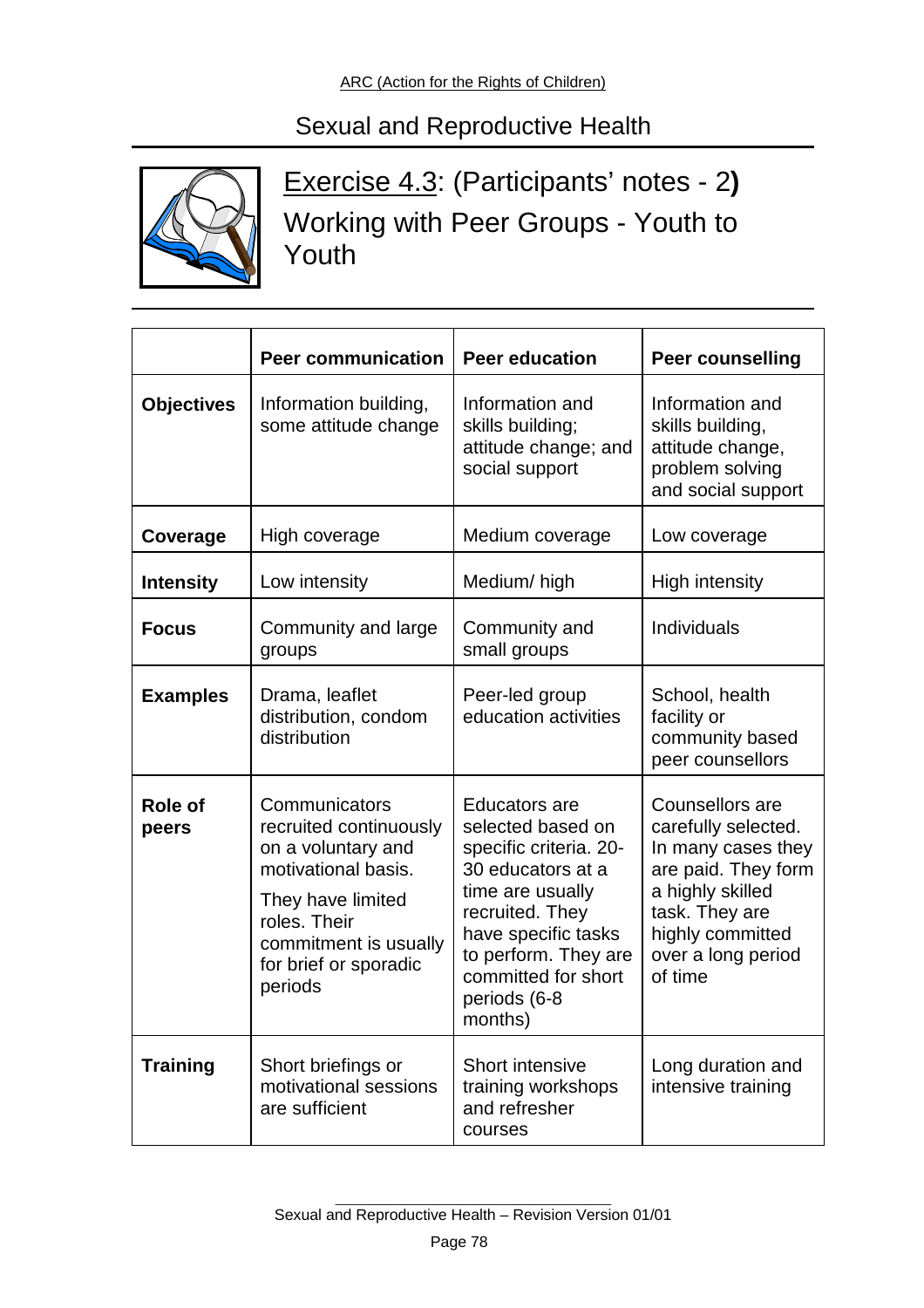

Exercise 4.4: (Facilitator's notes) Let's get Creative!

#### **TARGET GROUP**

Field Staff.

### **OBJECTIVE**

By the end of this exercise, participants will be able to:

• describe the main characteristics of a culturally sensitive IEC message.

#### **TIMEFRAME**

60 -90 minutes depending on numbers of participants.

#### **METHOD**

Divide participants into small groups.

Introduce the topic.

Distribute copies of Participants' Notes for this exercise and allow 45 minutes for groups to prepare their presentations. Each group then presents their message.

Alternatively, this task could be given to participants before a break, e.g. at the end of the morning session, or in the evening if the workshop is continuing the next day.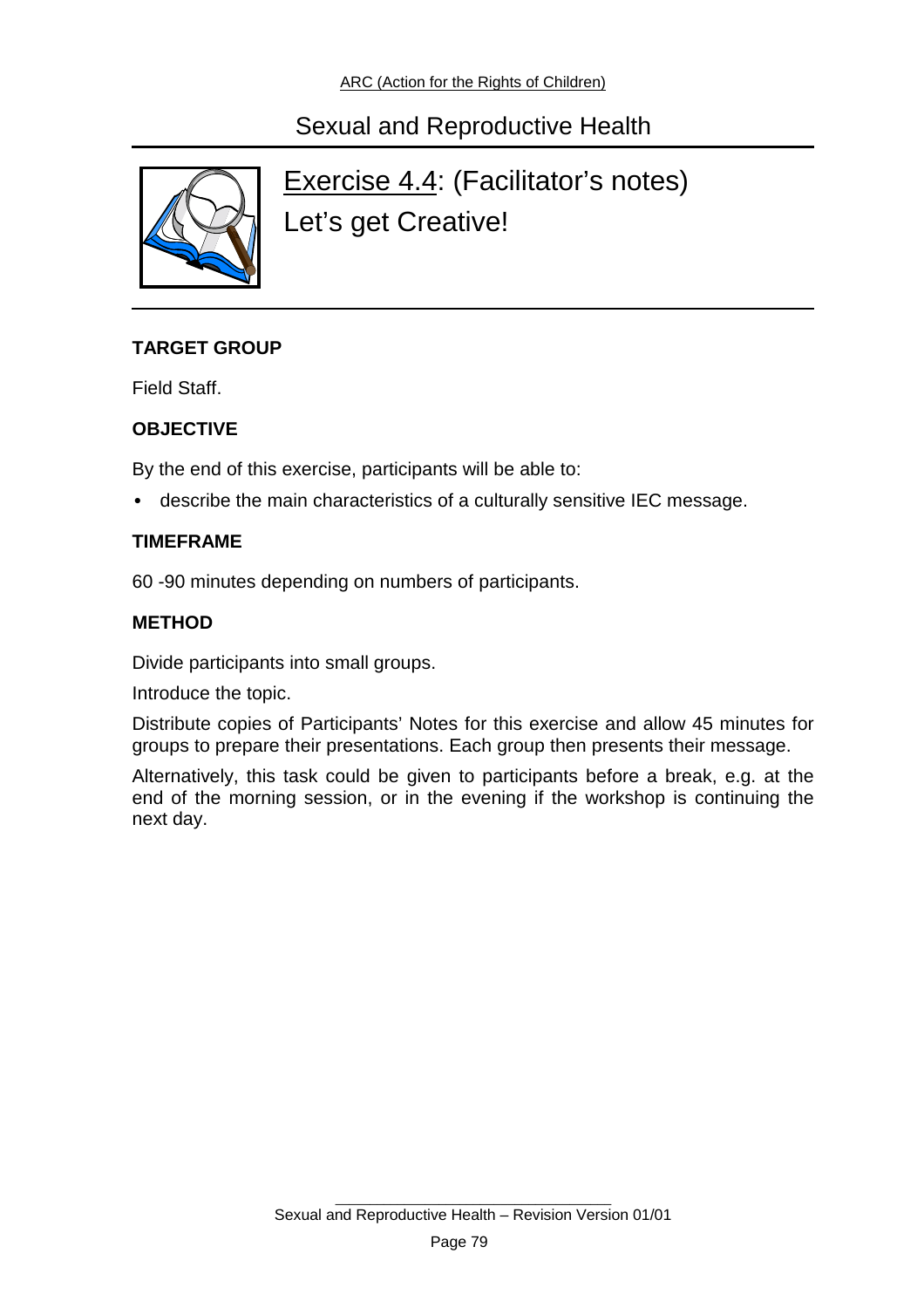

Exercise 4.4: (Participants' notes) Let's Get Creative!

#### **TARGET GROUP**

Field Staff.

#### **OBJECTIVE**

By the end of this exercise, you will be able to:

• describe the main characteristics of a culturally sensitive IEC message.

#### **TIMEFRAME**

60 -90 minutes depending on numbers of participants.

#### **METHOD**

Read the following extract, taken from "Reproductive Health in Refugee Situations - An Inter-Agency Field Manual":

- **Develop IEC messages.** A good message is short, accurate and relevant. It should be disseminated in the language of the Target Groups and should use vocabulary appropriate for that audience. The message tone may be humorous, didactic, authoritative, rational or emotionally appealing. It may be intended as a one-time appeal or as a repetitive reinforcement. It is often necessary to develop several versions of a message depending on the audience to whom it is directed. For example, differing information about contraceptive services will be relevant to women with three or four children already, or young people who are just beginning to be sexually active. Their needs and priorities will differ, so the IEC materials used with each group must also differ. Remember to find out if materials already exist in the host country or country of origin.
- **Determine suitable methods and channels of communication.** Once the audience is identified and researched and the key messages have been chosen, it is time to decide which media and combinations of information channels will reach the target group. Different channels do different jobs and each has its own strengths and weaknesses, depending on the role it will take in the communication programme. The choice of messages and media will be influenced by many factors: cost; literacy levels; artistic style within the community; familiarity with, and extent of penetration of, a particular medium for both service providers and user; and availability.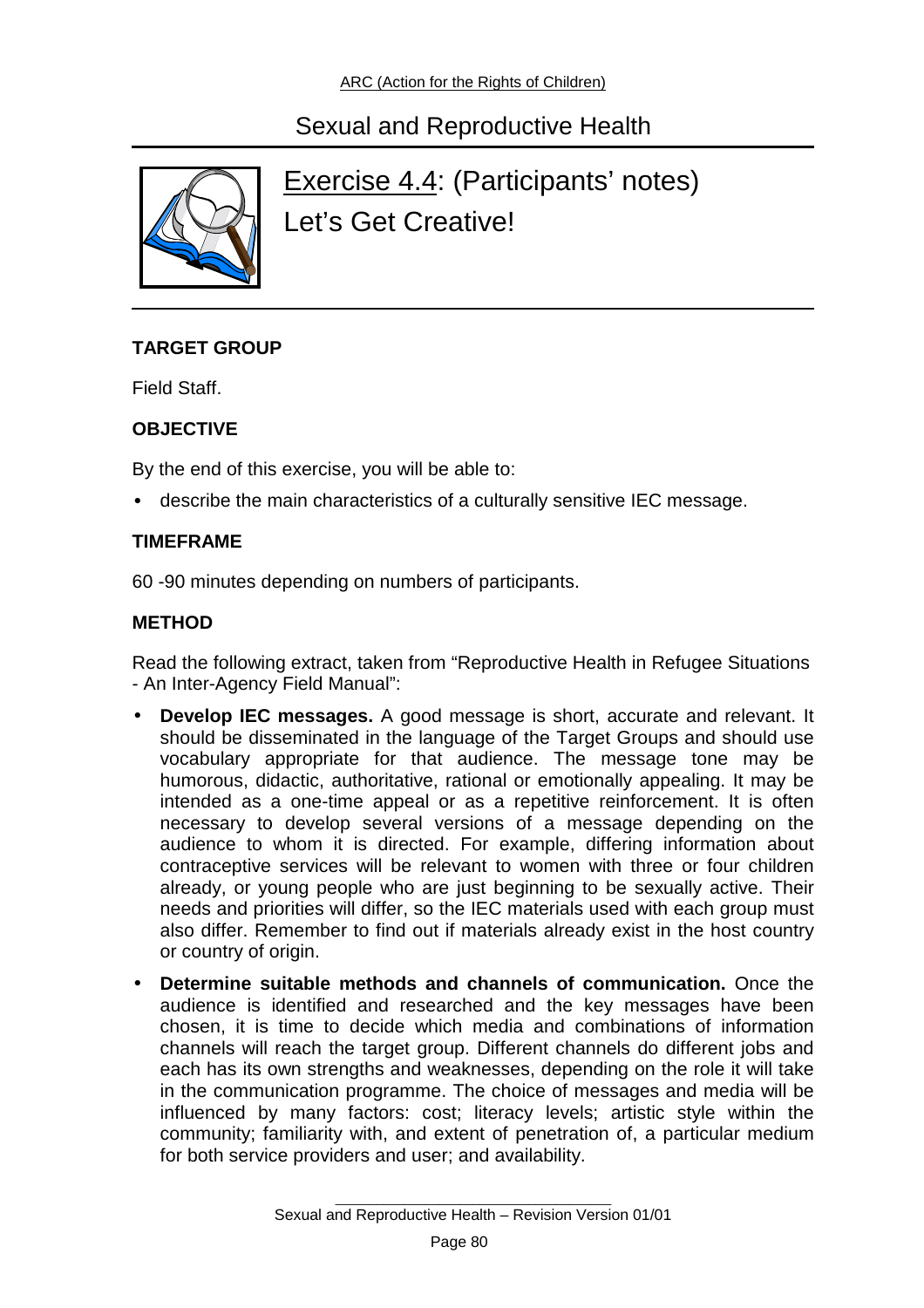The development and refinement of messages and the choice of the communication channel or medium are inseparable. Very different messages will be developed for different media, for example, radio, poster or flip charts, as the nature of the medium affects what messages can be successfully used. The skills of those using the materials must also be considered. It may well be necessary to provide training to those staff who are expected to use the materials. For example, it is one thing to place a single picture or poster on a clinic wall which people may or may not look at; it is quite different to use a series of pictures in the form of a flip chart as an educational tool in a group setting.

#### **BASED ON THE GUIDELINES ABOVE**

- develop a message which will help adolescent girls protect and inform themselves about early or unwanted pregnancies;
- agree your Target Groups;
- decide upon your channel of communication (bearing in mind the constraints of the workshop situation);
- work together to "produce" this message using your chosen channel of communication.

When this task is completed, each group will present their message to the whole group for comment and feedback.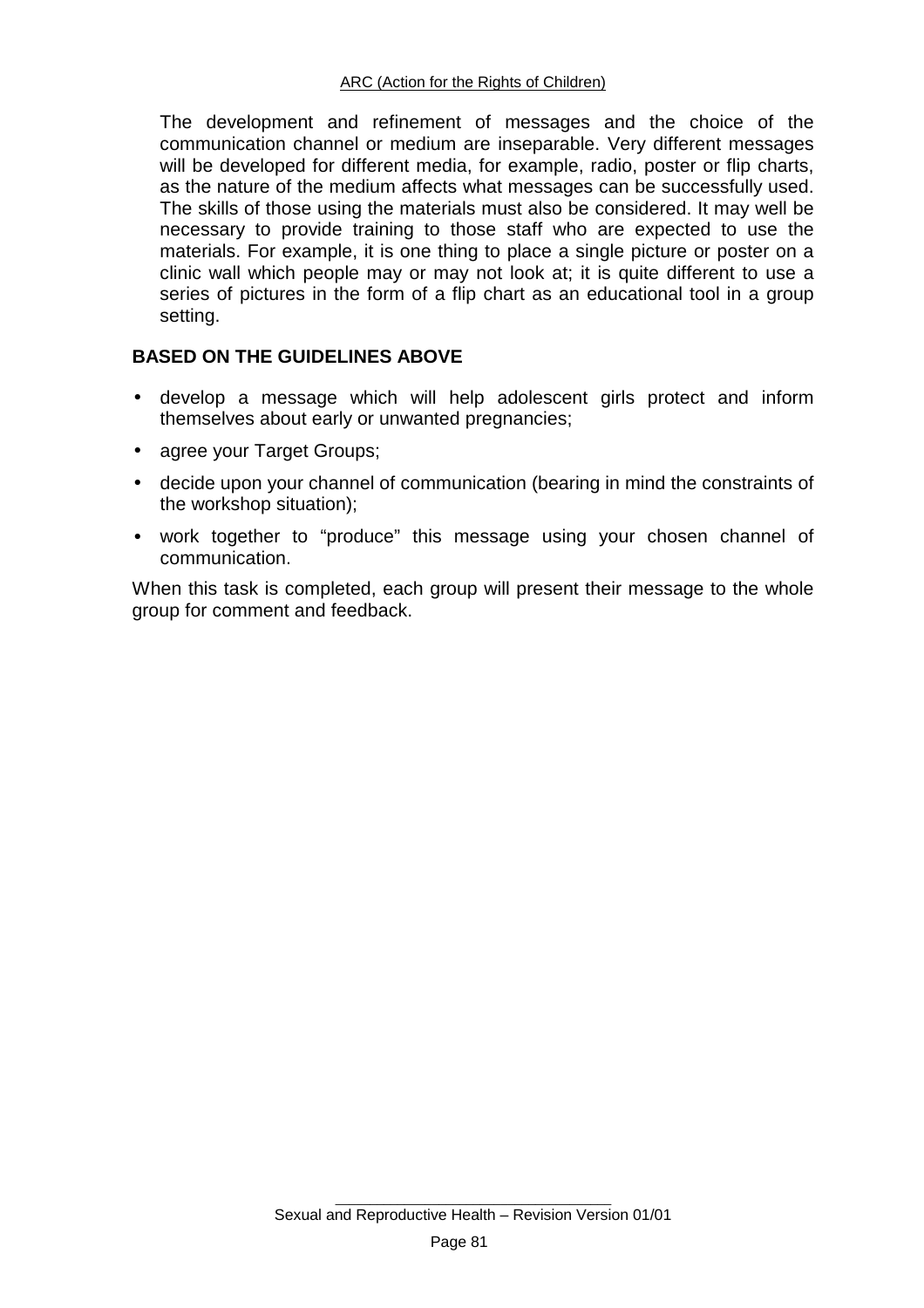

Exercise 5.1: (Facilitator's notes) Case study: Unsafe Abortions

#### **TARGET GROUP**

Sector Co-ordinators, Field Staff.

#### **OBJECTIVES**

By the end of this exercise, participants will be able to:

- explain why adolescent girls might resort to unsafe abortions;
- develop key messages and information that would protect and inform young people on the dangers of unsafe abortions;
- assess different approaches to dealing with young people who may resort to unsafe abortions.

#### **TIMEFRAME**

45 minutes

#### **METHOD**

Divide participants into small groups where, as far as possible, the members of each group have similar working roles and responsibilities.

Distribute copies of Participants' Notes **Exercise 5.1** and ask participants to work through the exercise.

Plenary session using flip chart to summarise key messages that the individual groups have developed.

#### **RESOURCES**

#### **Participants' Notes Exercise 5.1**

Flip chart paper.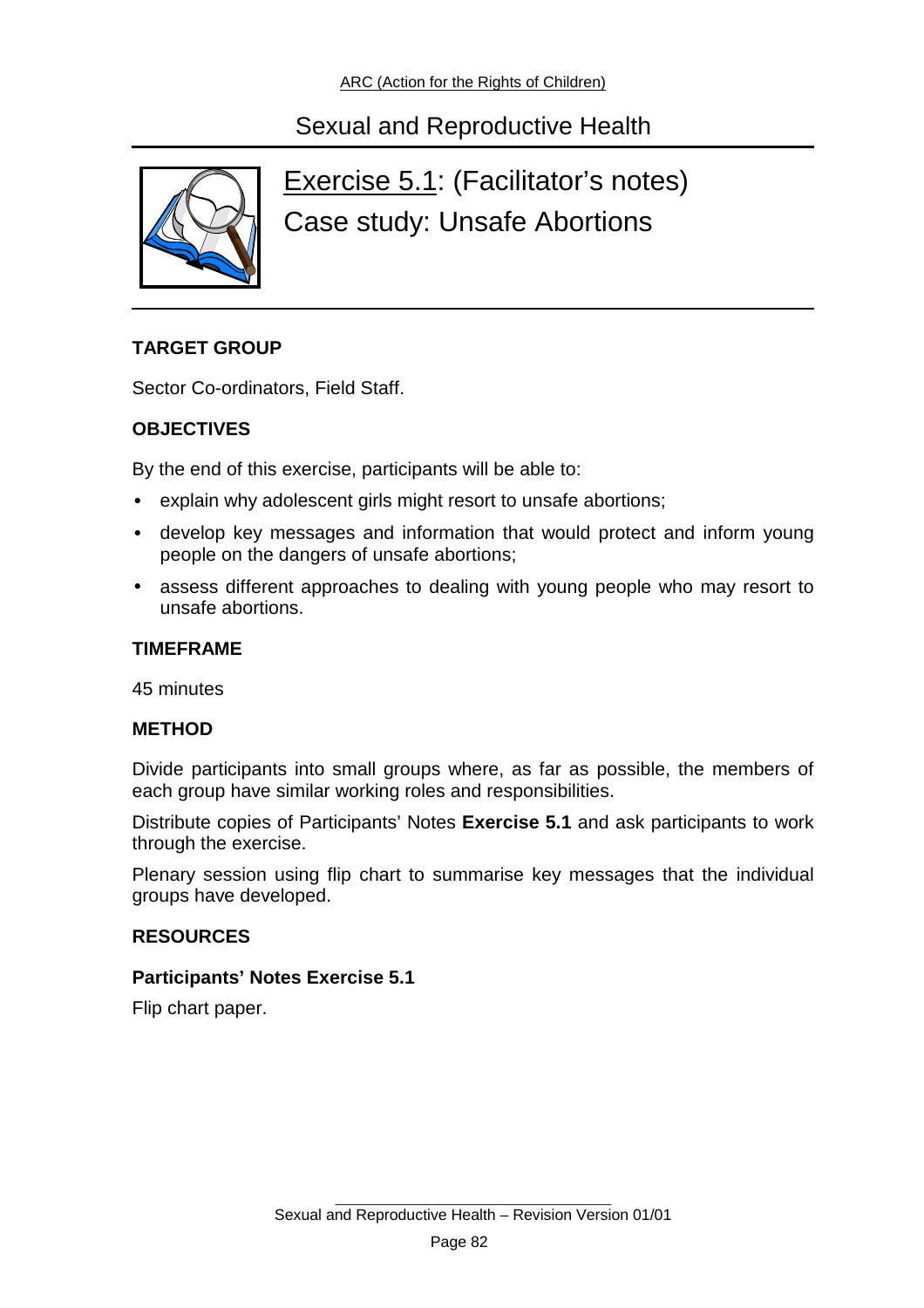

Exercise 5.1: (Participants' notes) Case Study: Unsafe Abortions

#### **TARGET GROUP**

Sector Co-ordinators, Field Staff.

#### **OBJECTIVES**

By the end of this exercise, you will be able to:

- explain why adolescent girls might resort to unsafe abortions;
- develop key messages and information that would protect and inform young people on the dangers of unsafe abortions;
- assess different approaches to dealing with young people who may resort to unsafe abortions.

#### **TIMEFRAME**

45 minutes

#### **METHOD**

You will be working in small groups. Read the following case study and discuss answers to the questions that follow.

You are a field worker in a refugee camp. One day when you are doing your usual activities in the camp, a young female refugee approaches you and asks if you can help her. She tells you that she is very sad and doesn't know what to do. She explains that two months ago she was raped by a gang of young men. You talk at length with her, and she tells you that she has recently taken some medicine that she bought from the local traditional healer. She hoped that this would result in an abortion but she is now feeling very sick and is in some pain.

In your group, discuss:

- In your own experience, how often does this sort of event occur?
- In what other situations might an adolescent girl seek to have an abortion?
- What key messages and information would protect and/or inform young female young people about the dangers of unsafe abortions?
- What would you do for this girl in this situation?

There will be a short plenary where key messages from each group will be shared.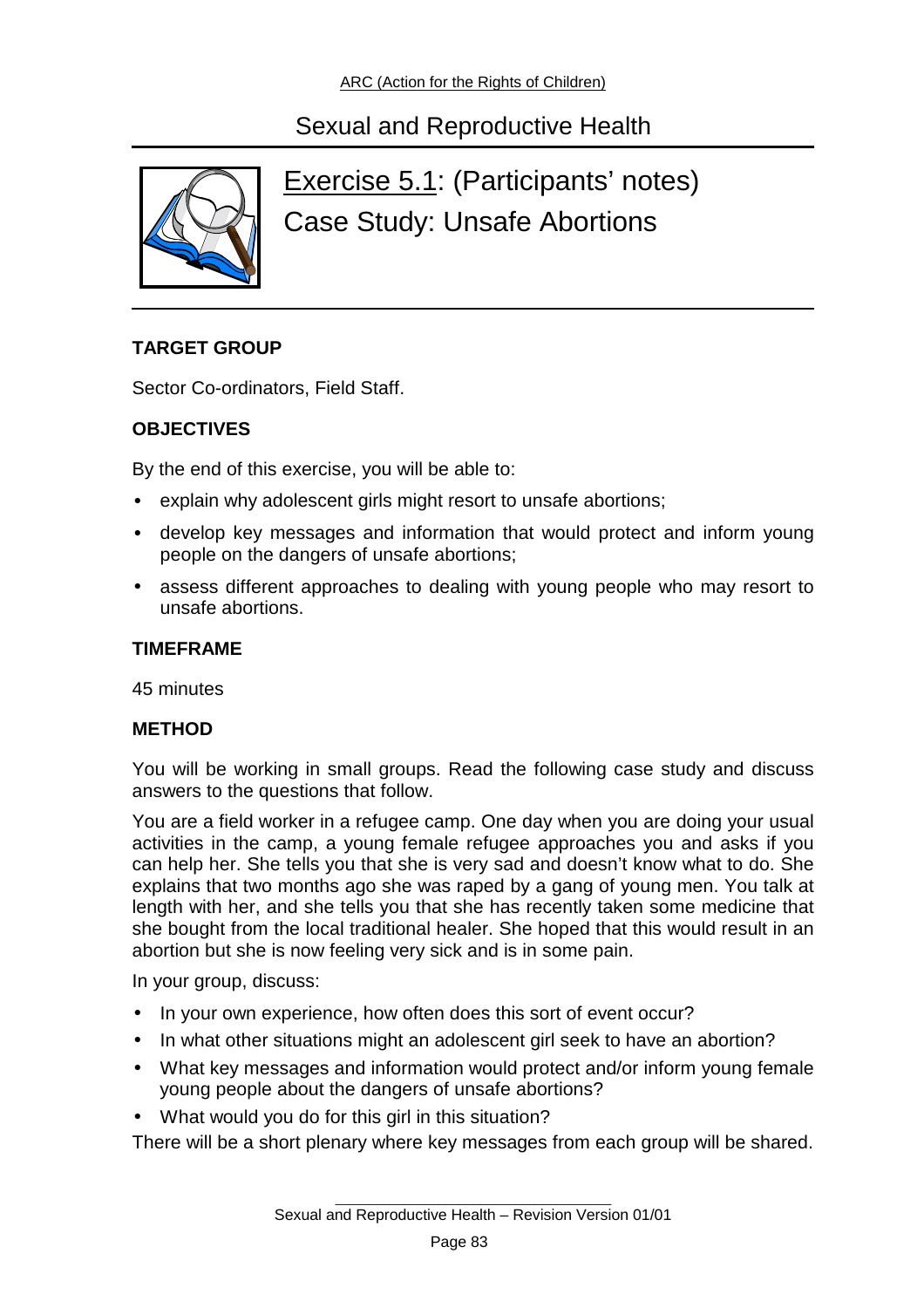

Exercise 5.2: (Facilitator's notes) STIs and HIV/AIDS: Features of a Successful Education Programme

#### **TARGET GROUP**

Senior Managers, Sector Co-ordinators, Field Staff.

#### **OBJECTIVES**

By the end of this exercise, participants will be able to:

- explain key basic information about STIs, including HIV/AIDS;
- identify which features are essential in developing an effective education programme about STIs and HIV/AIDS for children and young people.

#### **TIMEFRAME**

60 minutes

#### **METHOD**

Divide participants into groups of 3 or 4 people. Using the **Briefing Notes for Topic 5, Section 5.1**, introduce the topic of STIs and HIV/AIDS and key messages for children and young people about these conditions.

Introduce the exercise by asking the participants to consider what features would be present in an effective education programme about STIs and HIV/AIDS. Point out that "Effective programmes are those that have a positive influence on behaviour as regards sex, drug use and non-discrimination - and not simply increased knowledge and changed the attitudes of students" (from "Learning and Teaching about AIDS at School", UNAIDS Technical Update October 1997).

Allow 30 minutes for the exercise.

Plenary session.

Distribute the **Checklist** which follows this exercise.

#### **RESOURCES**

Flipchart paper and marker pens.

#### **Participants' Notes Exercise 5.2.**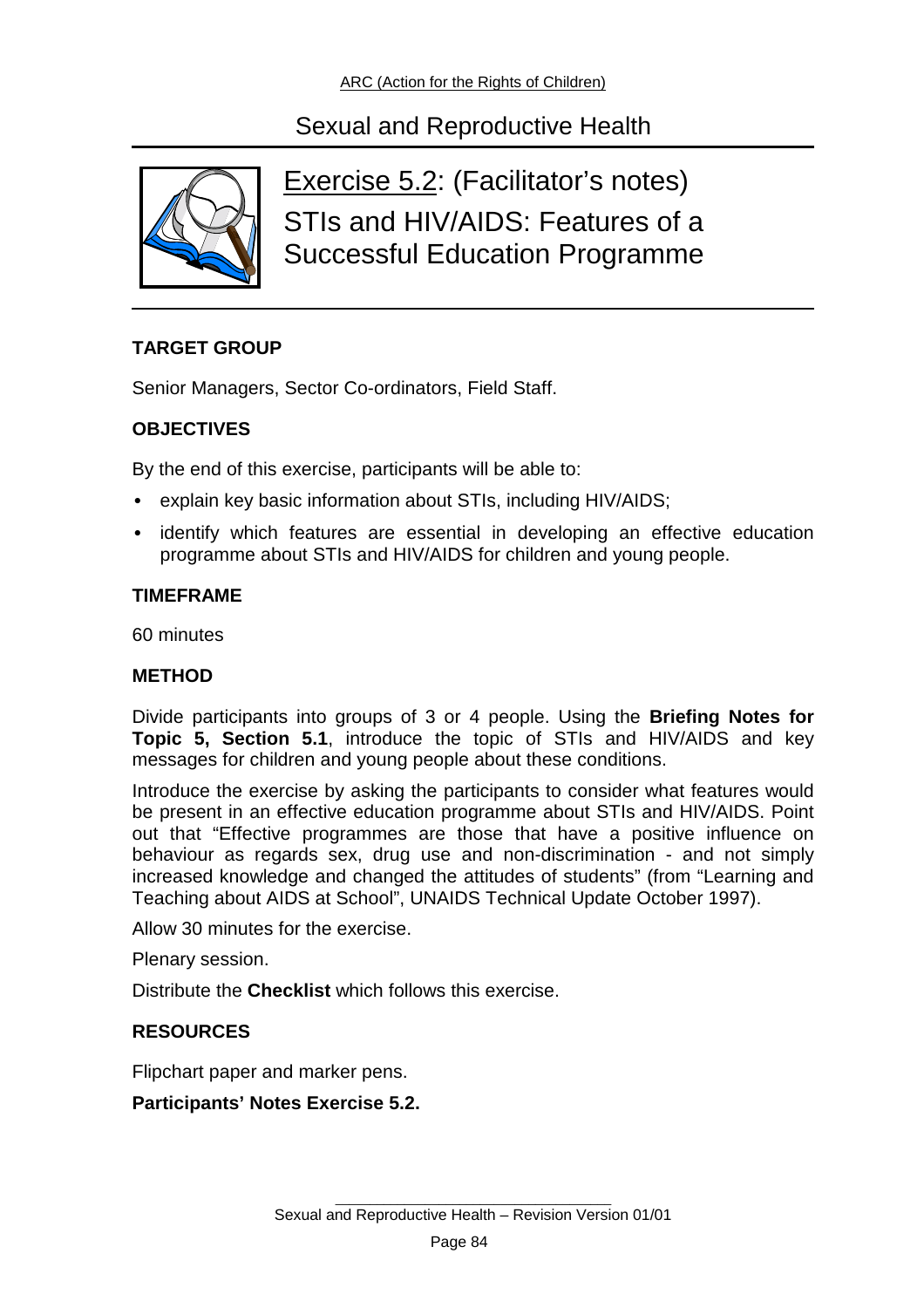#### **Checklist**:

Extract adapted from "Learning and Teaching about AIDS at School". UNAIDS Technical Update, October 1997.

Effective programmes are those that have had a positive influence on behaviour as regards sex, drug use and non-discrimination - and not simply increased knowledge and changed the attitudes of students. It has been shown that effective programmes do all the following things:

- focus on life skills particularly relating to decision-making, negotiation and communication - with the double aim of delaying the first sexual intercourse and encouraging protected intercourse;
- concentrating on personalised risk through appropriate role playing and discussions;
- discuss clearly the possible results of unprotected sex and always in equally clear terms the way to avoid such an outcome;
- explain where to turn for help and support among peers, school staff, community members and outside facilities;
- stress that skills useful for self protection from STIs and HIV also help build self confidence and avoid unwanted pregnancy, sexual abuse and the abuse of drugs (including tobacco and alcohol);
- reinforce values, norms and peer group support for practising and sustaining safe behaviour and resisting unsafe behaviour.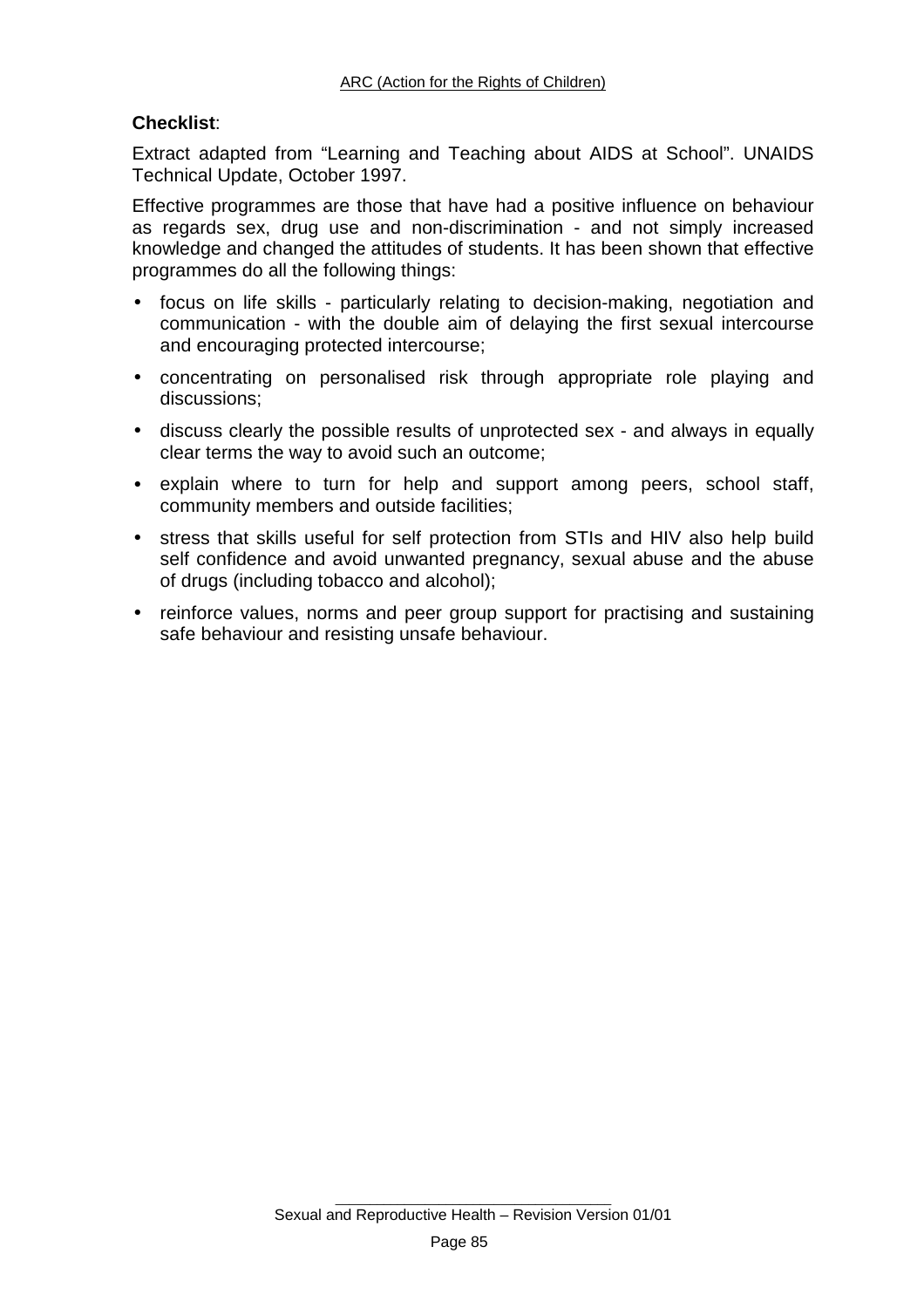

# Exercise 5.3: Early/Unplanned Pregnancies

#### **TARGET GROUP**

Senior Managers, Sector Co-ordinators, Field Staff.

#### **OBJECTIVES**

By the end of this exercise, participants will be able to:

- explain the dangers of early pregnancies for children and young people;
- develop a set of key preventive messages for children and young people about early/unplanned pregnancies.

#### **TIMEFRAME**

45 - 60 minutes

#### **METHOD**

Provide a brief introduction to the topic using **Briefing Notes for Topic 5.**

Divide participants into groups of three/four.

Establish that the goal of the exercise is to develop key messages for children and young people about preventing early pregnancies; and that in order to develop these messages the participants must be clear about both the physical and the social consequences of early pregnancies.

Invite the participants to share their knowledge and experience of the subject in their groups under the following headings:

- Pregnancy Related and Obstetric Complications
- Maternal Mortality
- Infant and Child Mortality
- Social and Economic Risks

Plenary session to collate and summarise this information (refer to Briefing Notes).

In the same groups, ask participants to develop key preventive information/messages for children and young people on a flip chart.

Final plenary where individual group work is shared by the whole group.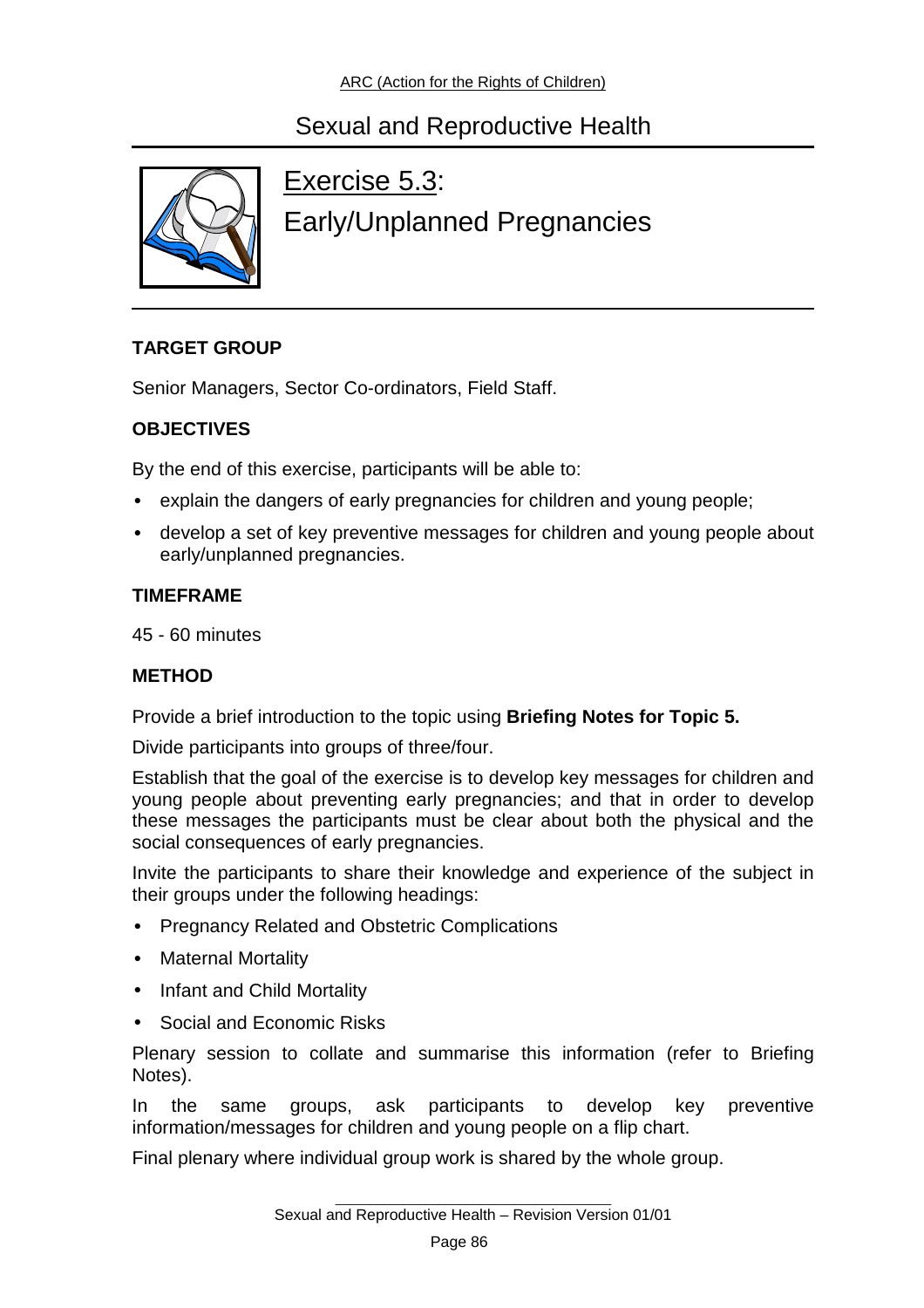#### **RESOURCES**

Flipchart paper and marker pens.

**Overhead 5.2.**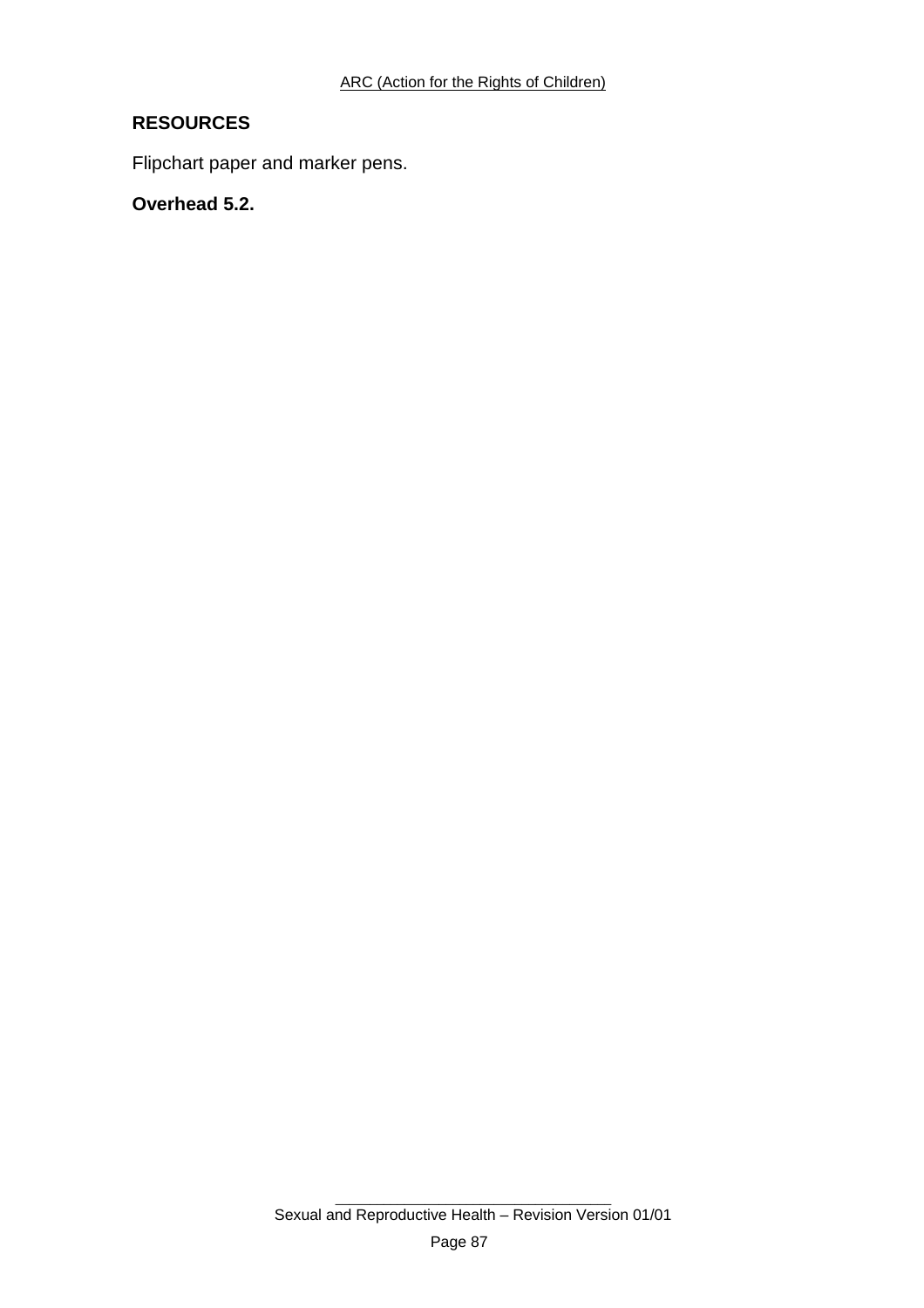

# **Handouts**

| 3.1 | A Summary of Reproductive Health Rights             |
|-----|-----------------------------------------------------|
| 4.1 | Setting Up Information and Communication Programmes |
| 4.2 | The Importance of Community Participation           |
| 5.1 | What are HIV and AIDS?                              |
| 5.2 | <b>What is Female Genital Mutilation?</b>           |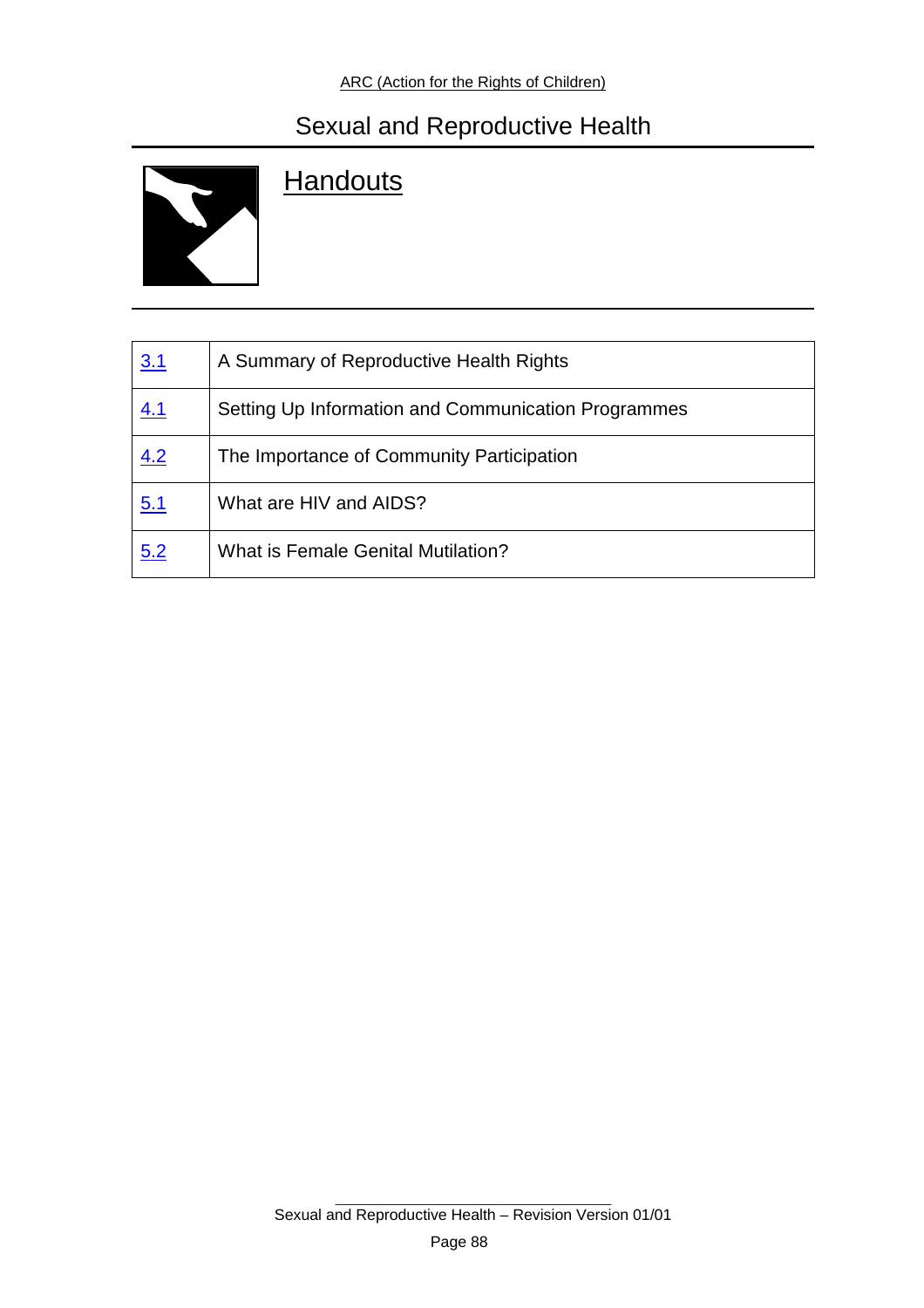<span id="page-88-0"></span>

Handout 3.1:

A Summary of Reproductive Health **Rights** 

#### **UNIVERSAL INSTRUMENTS**

#### **The Right to Health and Health Care Services**

Convention on the Rights of the Child (CRC) of 1989, Article 6.1 States Parties recognise that every child has the inherent right to life.

#### Article 24

1. States Parties recognise the right of the child to the enjoyment of the highest attainable standard of health and to facilities for the treatment of illness and rehabilitation of health. States Parties shall strive to ensure that no child is deprived of his or her right of access to such health care services.

2. States Parties shall pursue full implementation of this right and, in particular, shall take appropriate measures:

(a) To diminish infant and child mortality;

(b) To ensure the provision of necessary medical assistance and health care to all children with emphasis on the development of primary health care;

(c) To combat disease and malnutrition, including within the framework of primary health care, through, *inter alia*, the application of readily available technology and through the provision of adequate nutritious foods and clean drinking-water, taking into consideration the dangers and risks of environmental pollution;

(d) To ensure appropriate pre-natal and post-natal health care for mothers; (e) To ensure that all segments of society, in particular parents and children, are informed, have access to education and are supported in the use of basic knowledge of child health and nutrition, the advantages of breastfeeding, hygiene and environmental sanitation and the prevention of accidents; (f) To develop preventive health care, guidance for parents and family planning education and services.

3. States Parties shall take all effective and appropriate measures with a view to abolishing traditional practices prejudicial to the health of children.

4. States Parties undertake to promote and encourage international co-operation with a view to achieving progressively the full realisation of the right recognised in the present article. In this regard, particular account shall be taken of the needs of developing countries.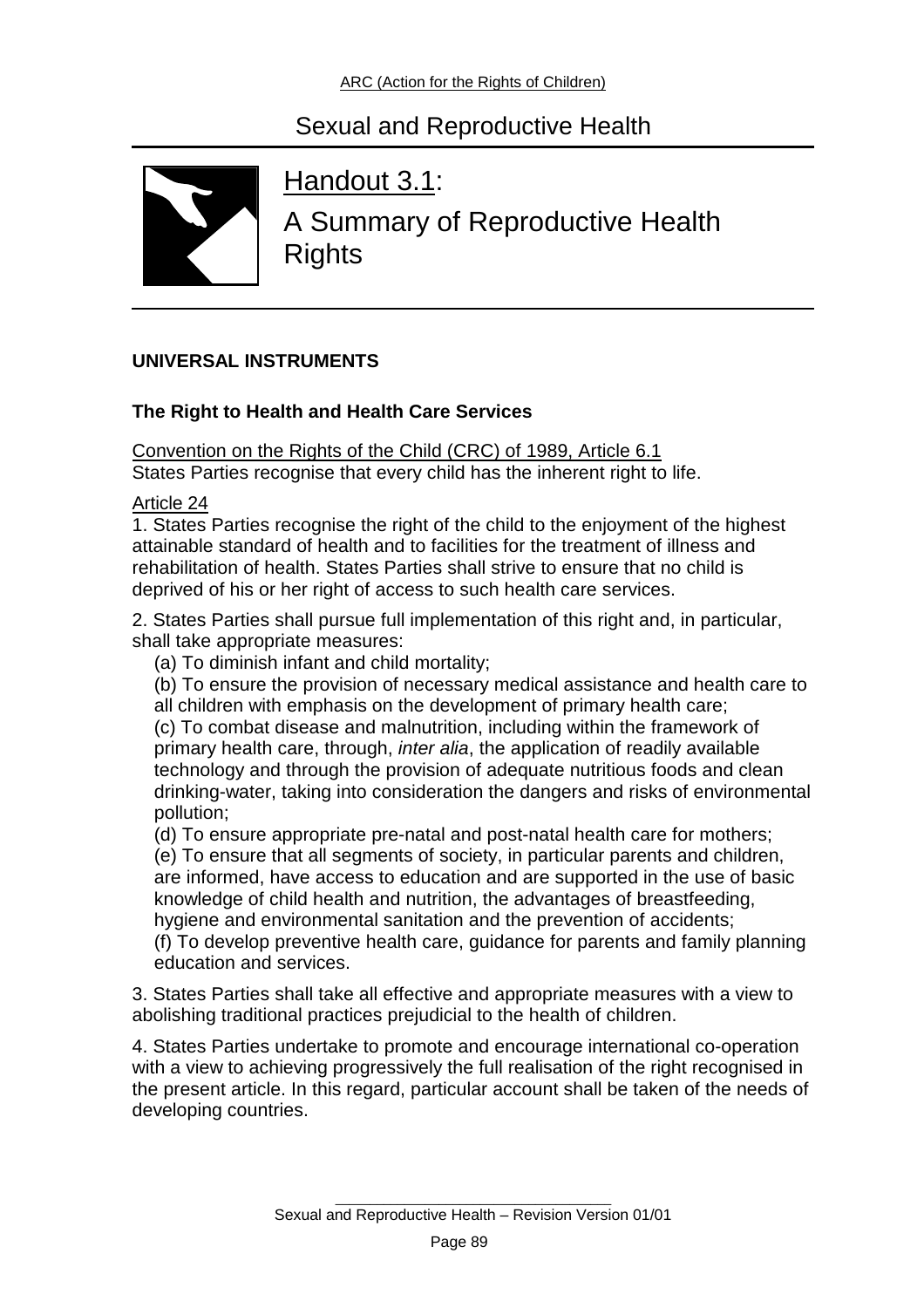Universal Declaration on Human Rights (UDHR) of 1948, Article 25.1

Everyone has the right to a standard of living adequate for the health and wellbeing of himself and of his family, including food, clothing, housing and medical care.

International Covenant on Economic, Social and Cultural Rights (ICESCR) of 1966, Article 12

1. The States Parties to the present Covenant recognize the right of everyone to the enjoyment of the highest attainable standard of physical and mental health.

2. The steps to be taken by the States Parties to the present Covenant to achieve the full realisation of this right shall include those necessary for:

(a) The provision for the reduction of the stillbirth-rate and of infant mortality and for the healthy development of the child;

(b) The improvement of all aspects of environmental and industrial hygiene; (c) The prevention, treatment and control of epidemic, endemic, occupational and other diseases;

(d) The creation of conditions which would assure to all medical service and medical attention in the event of sickness.

#### **Reproductive and Sexual Health Definition**

Cairo ICPD, Programme of Action of 1994, Paragraph 7.1

Reproductive health is a state of complete physical, mental and social well-being and not merely the absence of disease or infirmity, in all matters relating to the reproductive system Sexual health is the integration of somatic, emotional, intellectual and social aspects of sexual being, in ways that are positively enriching and that enhance personality, communication and love, and thus the notion of sexual health implies a positive approach to human sexuality…

#### **Reproductive Choice**

Cairo ICPD, Programme of Action of 1994, Paragraph 7.2

The cornerstone of [sexual and reproductive health] rests on the recognition of the basic right of all couples and individuals to decide freely and responsibly the number, spacing and timing of their children and to have the information and means to do so, [and the right to the enjoyment of the highest attainable standard of sexual and reproductive health]. It also includes respect for [ human body as expressed in human rights documents, and the right of couples and individuals to make decisions concerning reproduction free of discrimination, coercion and violence.

Convention on the Rights of the Child (CRC) of 1989, Article 34 (a) States Parties undertake to protect the child from all forms of sexual exploitation and sexual abuse. For these purposes, States Parties shall in particular take all appropriate national, bilateral and multilateral measures to prevent:

(a) the inducement or coercion of a child to engage in any unlawful sexual activity;…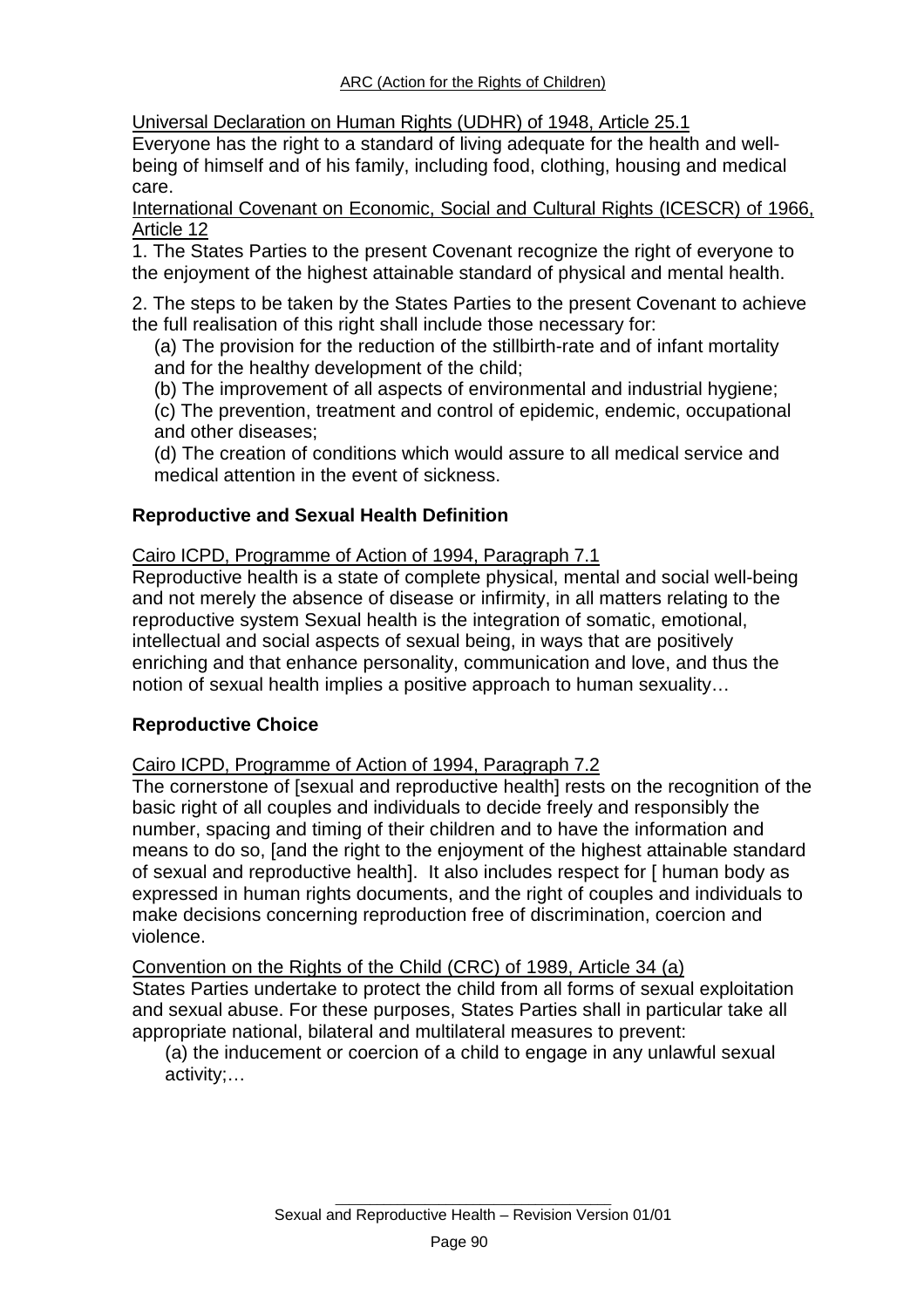#### **Family Planning**

Convention on the Rights of the Child (CRC) of 1989, Article 24.2 (f)

Convention on the Elimination of All Forms of Discrimination Against Women (CEDAW) of 1979, Article 12.1

1. States Parties shall take all appropriate measures to eliminate discrimination against women in the field of health care in order to ensure, on a basis of equality of men and women, access to health care services, including those related to family planning.

#### **Marriage**

Universal Declaration on Human Rights (UDHR) of 1948, Article 16 1

1. Men and women of full age, without any limitation due to race, nationality or religion, have the right to marry and to found a family. They are entitled to equal rights as to marriage, during marriage and at its dissolution.

Convention on the Elimination of All Forms Of Discrimination Against Women (CEDAW) of 1979, Article 16 (1)

States Parties shall take all appropriate measures to eliminate discrimination against women in all matters relating to marriage and family relations and in particular shall ensure, on a basis of equality of men and women:

(a) The same right to enter into marriage;

(b) The same right freely to choose a spouse and to enter into marriage only with their free and full consent:...

Convention on Consent to Marriage, Minimum Age and Registration of Marriages of 1962, Article 1

1. No marriage shall be legally entered into without the full and free consent of both parties, such consent to be expressed by them in person after due publicity and in the presence of the authority competent to solemnise the marriage and of witnesses, as prescribed by law.

#### Article 2

States Parties to the present Convention shall take legislative action to specify a minimum age for marriage. No marriage shall be legally entered into by any person under this age, except where a competent authority has granted a dispensation as to age, for serious reasons, in the interest of the intending spouses.

#### **The Right to Family Protection**

International Covenant on Civil and Political Rights (ICCPR) of 1966, Article 23.1 The family is the natural and fundamental group unit of society and is entitled to protection by society and the State.

#### **Safe Motherhood**

Convention on the Rights of the Child (CRC) of 1989, Article 24.2 (d)

International Covenant on Economic, Social and Cultural Rights (ICESCR) of 1966, Article 25.2

Motherhood and childhood are entitled to special care and assistance.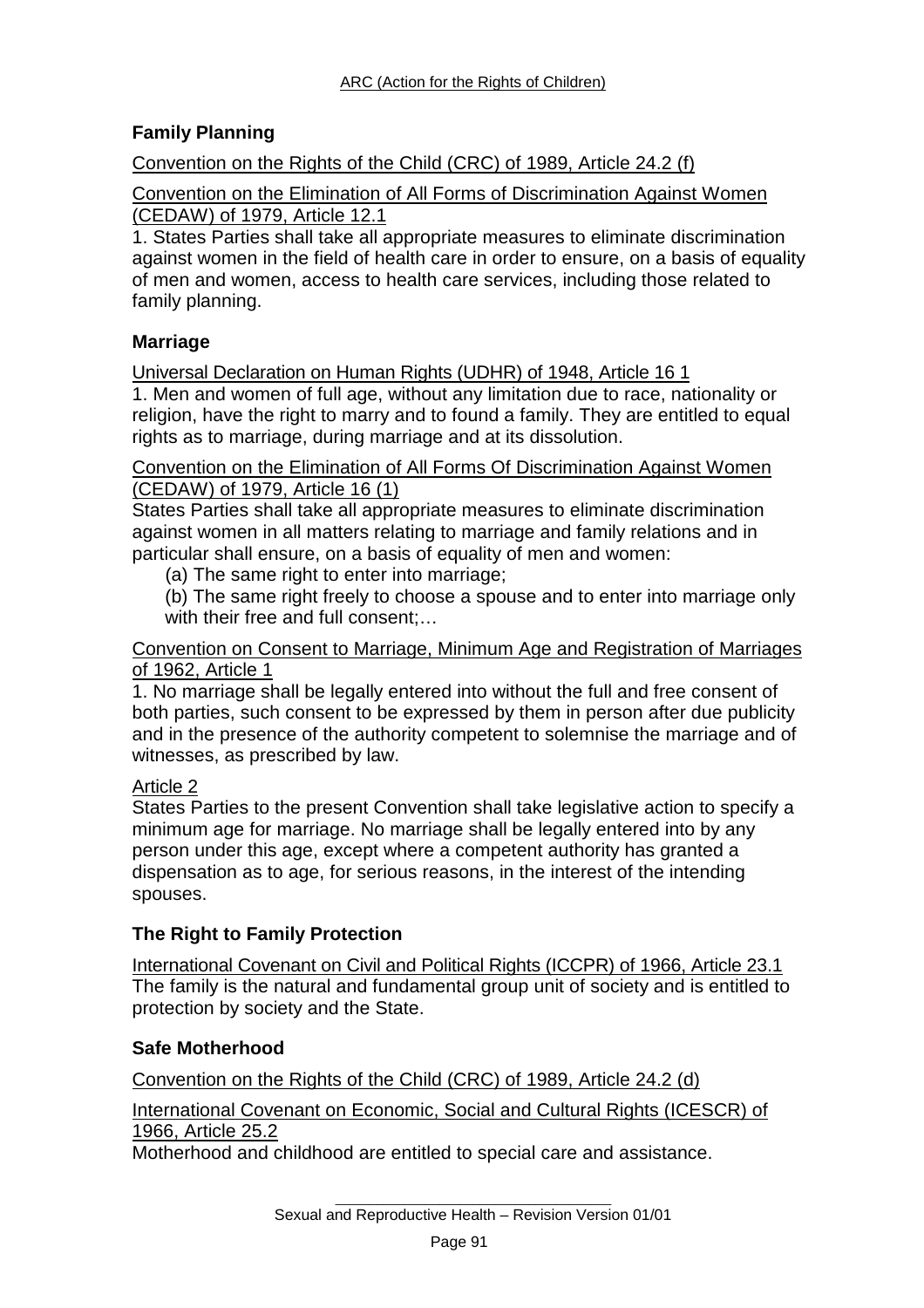#### Convention on the Elimination of All Forms of Discrimination Against Women (CEDAW) of 1979, Article 12.2

Notwithstanding the provisions of paragraph I of this article, States Parties shall ensure to women appropriate services in connection with pregnancy, confinement and the post-natal period, granting free services where necessary, as well as adequate nutrition during pregnancy and lactation.

#### **Reduction of Child and Infant Mortality**

Convention on the Rights of the Child (CRC) of 1989, Article 24.2 (a)

International Covenant on Economic, Social and Cultural Rights (ICESCR) of 1966, Article 12.2 (a)

#### **Protection from HIV/AIDS**

The International Guidelines on HIV/AIDS and Human Rights, 1996 Guideline No. 6

States should enact legislation to provide for the regulation of …HIV-related information so as to ensure wide-spread availability of qualitative preventive measures and services and adequate HIV prevention and care information… Guideline No. 8

States, in collaboration with and through the community, should promote a supportive and enabling environment for women, children and other vulnerable groups by addressing underlying prejudices and inequalities through community dialogue, specially designed social and health services and support to community groups.

#### **Nutrition**

Convention on the Rights of the Child (CRC) of 1989, Article 24.2.(c)

Convention on the Elimination of All Forms of Discrimination Against Women (CEDAW) of 1979, Article 12.2

Platform of Action, Beijing Conference, 1995

#### Paragraph 93

Discrimination against girls, often resulting from son preference, in access to nutrition and health-care services endangers their current and future health and well-being.

#### **Education**

Convention on the Rights of the Child (CRC) of 1989, Article 24.2 (e)

#### **Protection from Harmful Traditional Practices**

Convention on the Rights of the Child (CRC) of 1989, Article 24.3

Convention on the Elimination of All Forms of Discrimination Against Women (CEDAW) of 1979, Article 5 (a)

States Parties shall take all appropriate measures: (a) To modify the social and cultural patterns of conduct of men and women, with a view to achieving the elimination of prejudices and customary and all other practices which are based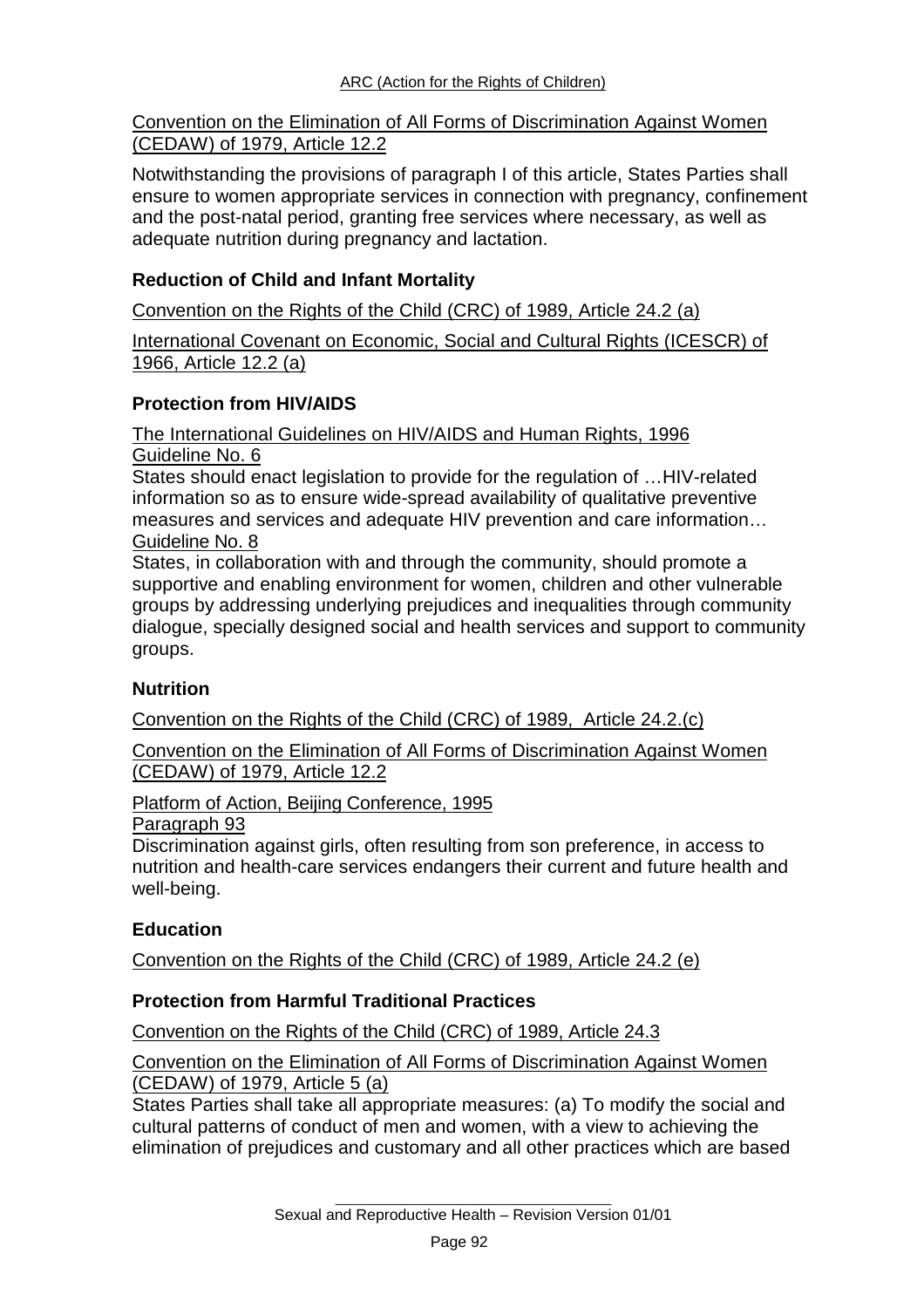#### ARC (Action for the Rights of Children)

on the idea of the inferiority or the superiority of either of the sexes or on stereotyped roles for men and women;..

#### **REGIONAL INSTRUMENTS**

African Charter on Human and Peoples' Rights of 1981, OAU

#### Article 16

1. Every individual shall have the right to enjoy the best attainable state of physical and mental health.

2. States parties to the present Charter shall take the necessary measures to protect the health of their people and to ensure that they receive medical attention when they are sick.

#### Article 18.1

1. The family shall be the natural unit and basis of society. It shall be protected by the State which shall take care of its physical health and moral.

African Charter on the Rights and Welfare of the Child of 1990, OAU Article 14: Health and Health Services

1. Every child shall have the right to enjoy the best attainable state of physical, mental and spiritual health.

2. States Parties to the present Charter shall undertake to pursue the full implementation of this right and in particular shall take measures:

(a) to reduce infant and child morality rate;

 (b) to ensure the provision of necessary medical assistance and health care to all children with emphasis on the development of primary health care;

(c) to ensure the provision of adequate nutrition and safe drinking water;

 (d) to combat disease and malnutrition within the framework of primary health care through the application of appropriate technology;

(e) to ensure appropriate health care for expectant and nursing mothers;

 (f) to develop preventive health care and family life education and provision of service;

 (g) to integrate basic health service programmes in national development plans;

 (h) to ensure that all sectors of the society, in particular, parents, children, community leaders and community workers are informed and supported in the use of basic knowledge of child health and nutrition, the advantages of breastfeeding, hygiene and environmental sanitation and the prevention of domestic and other accidents;

 (i) to ensure the meaningful participation of non-governmental organisations, local communities and the beneficiary population in the planning and management of a basic service programme for children;

 (j) to support through technical and financial means, the mobilisation of local community resources in the development of primary health care for children.

European Convention for the Protection of Human Rights and Fundamental Freedoms, 1950

Article 8 – Right to Respect for Private and Family Life

1. Everyone has the right to respect for his private and family life, his home and his correspondence.

Article 12 – Right to Marry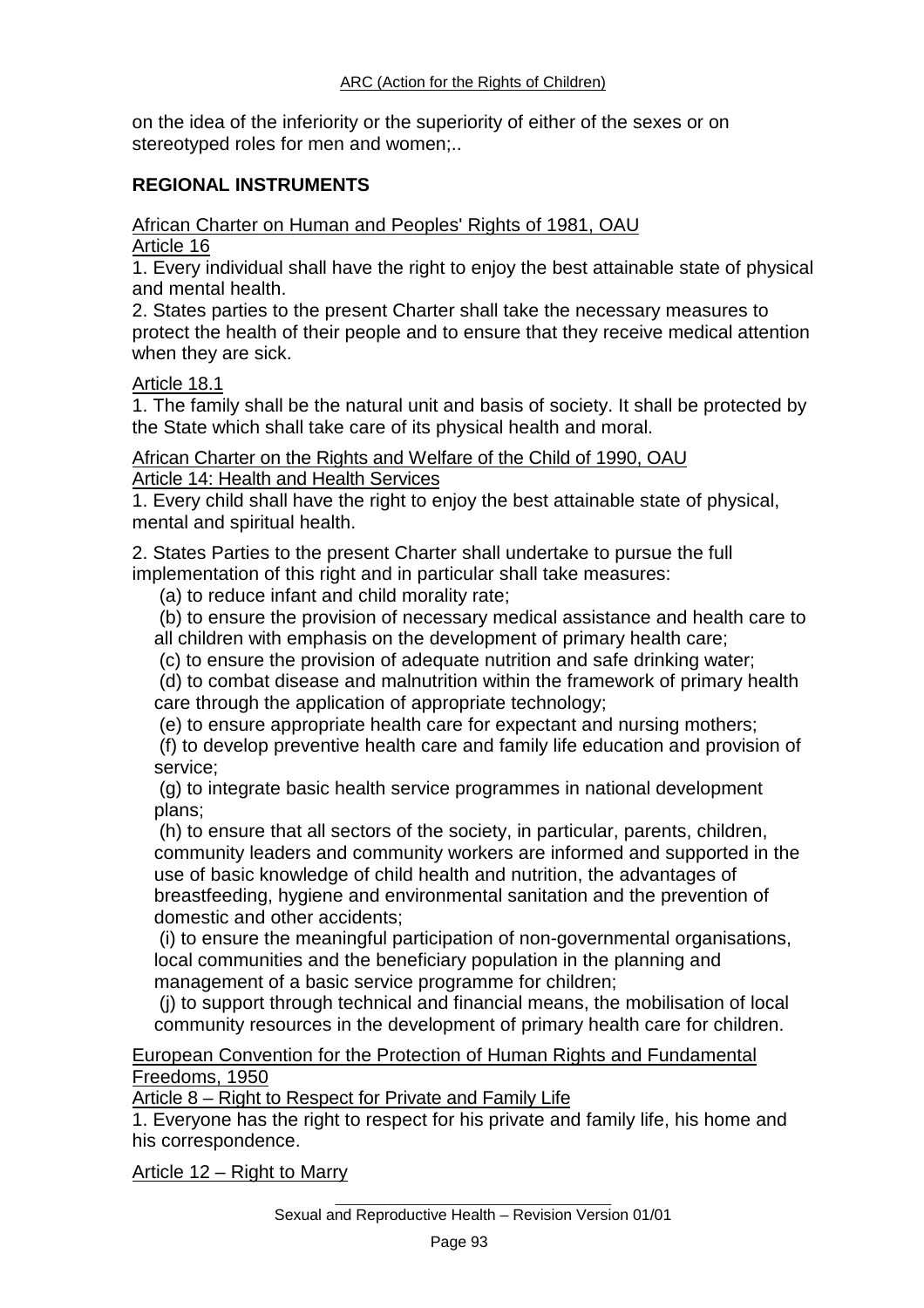Men and women of marriageable age have the right to marry and to found a family, according to the national laws governing the exercise of this right.

American Convention on Human Rights, Pact of San Jose of 1969

Article 17. Rights of the Family

1. The family is the natural and fundamental group unit of society and is entitled to protection by society and the state.

2. The right of men and women of marriageable age to marry and to raise a family shall be recognised, if they meet the conditions required by domestic laws, insofar as such conditions do not affect the principle of non-discrimination established in this Convention.

3. No marriage shall be entered into without the free and full consent of the intending spouses.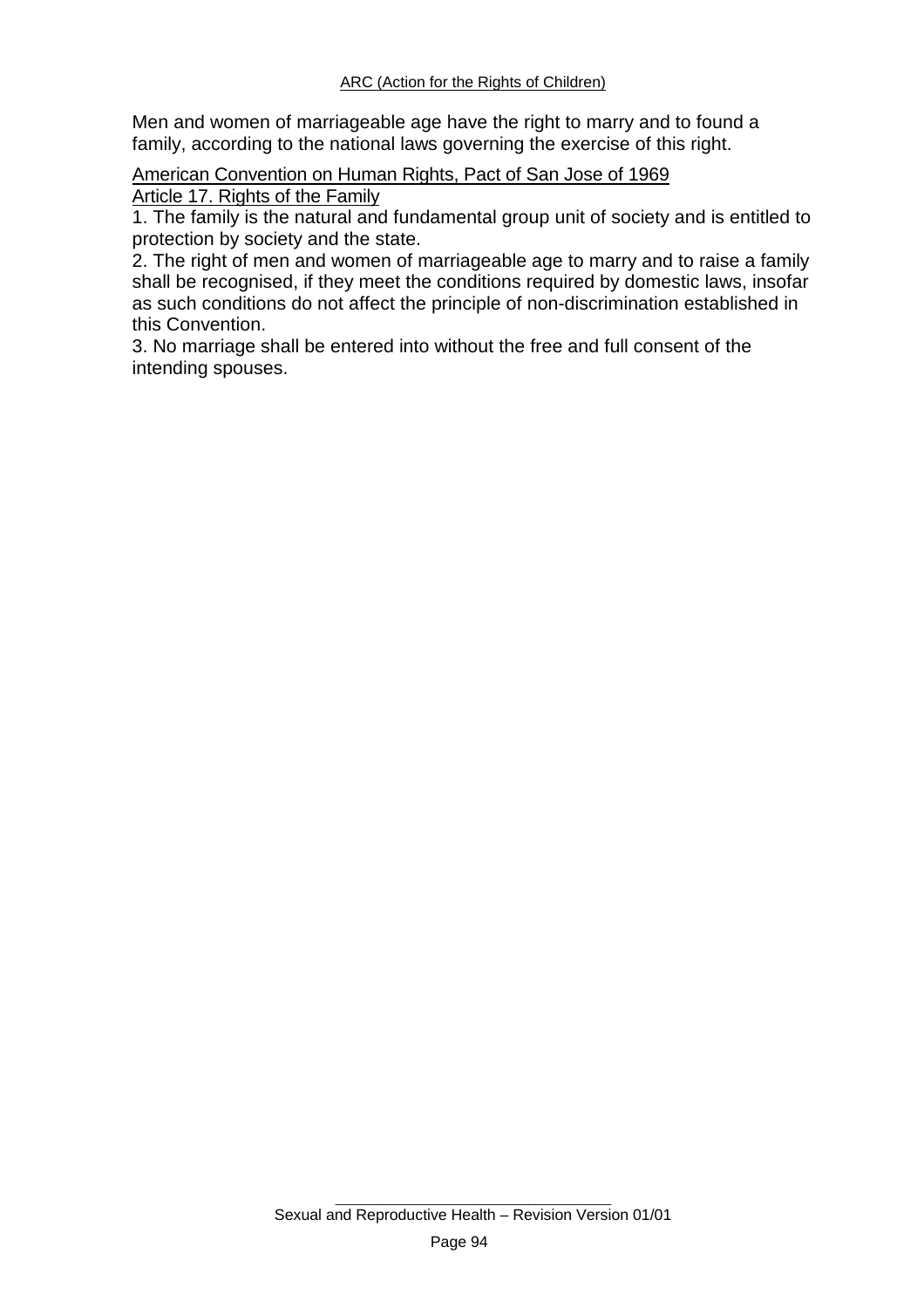<span id="page-94-0"></span>

Handout 4.1:

Setting Up Information and Communication Programmes

The first, and crucial, step involves undertaking a needs assessment.

Optimally, a person with experience of adolescent reproductive health service provision and refugee situations should participate in the needs assessment and the planning of the programmes. Young people should be identified, as quickly as possible, to participate in the design of programmes, and eventually take a leadership role. Information should be gathered regarding:

- cultural norms related to sexual relationships and rites of passage into adulthood;
- current adolescent norms/practices/perceptions/attitudes related to sex;
- typical patterns of adult authority over adolescents' behaviour within the camp;
- description of services available to young people (and applicable restrictions) and the degree to which this availability is understood by young people and adults in the camp;
- perceptions of camp staff/service providers related to providing RH services to young people;
- young peoples' perceptions of their RH needs.

This information can be gathered through camp records, interviews and focus group discussions and possibly through survey techniques, PRA etc.

However, it is usually necessary to use more formal methods in undertaking a thorough needs assessment. Focus groups, individual interview of Knowledge, Attitude, Behaviour and Practice (KABP) surveys can be valuable ways to gather information and help with the development of materials or messages to support an IEC intervention. Only after there is an accurate picture of the refugee community's knowledge, attitude and behaviours surrounding reproductive health can you determine what programme and messages might be best suited to its needs.

IEC activities and materials should be based on relevant research conducted through use of quantitative (how many) and qualitative (why and how) methods. Research and discussions should be seen as an integral and ongoing part of IEC planning and implementation.

#### **QUANTITATIVE:**

• Use available incidence or prevalence of targeted problems.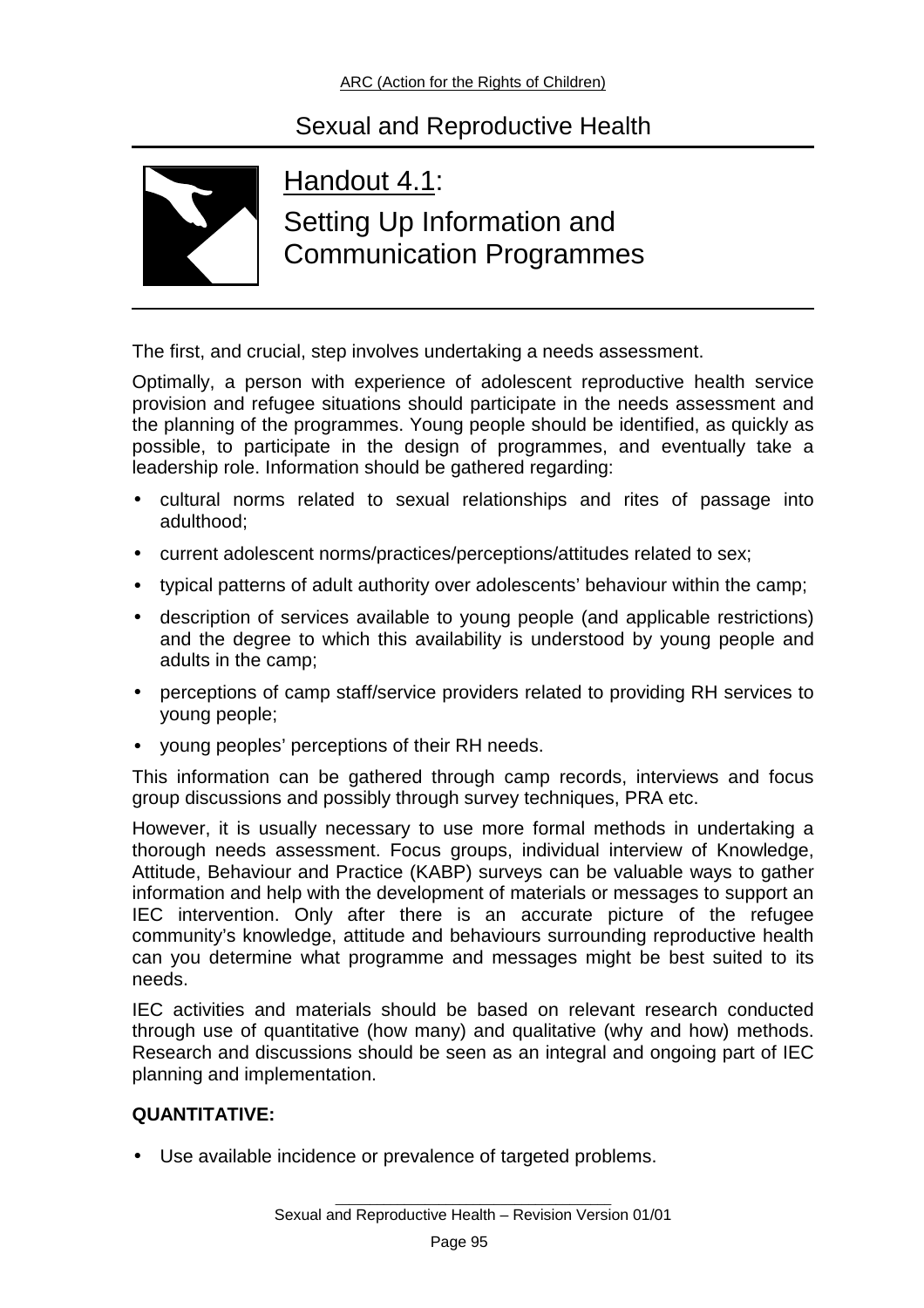• Knowledge, Attitude, Behaviour and Practice (KABP) Surveys use a series of close- and open-ended questions to determine what people in a community know, think, believe or do in relation to their reproductive health. Findings are presented in the form of percentages of people who think or do a certain thing. These surveys require many respondents that are randomly selected from throughout the community. Interviewers are needed to implement the survey and they need to be trained. Generally considered an expensive and timeconsuming method.

### **QUALITATIVE**

- **Individual interviews** allow the researcher to get deeper insight into a person's thoughts and feelings. Using an interview guide, interviewer and respondent talk at length about respondent's feelings in relation to a specific service or issue.
- **Focus groups** are in-depth discussions, usually of 1 to 2 hours in length, with a small group of people. Members of the Focus Group should have something in common (age, sex, experience) in the expectation that this will make it easier for them to talk together. They are representatives of the target group in that they are deliberately chosen. The intention is to make sure different groups within the community are represented within the Focus Group, or that several Focus Groups are held with members drawn from various sectors within the community. Discussions are led by a facilitator who follows a prepared guide which allows the facilitator to probe into the thoughts and feelings of group members. Usually considered cost-effective, as many people are involved in expressing their opinions at a single point in time. Findings are presented in the form of comments, or extracts from interviews, which illustrate how people think about their behaviour, or why they engage in a particular activity.

The information gathered through your needs assessment provides the framework for the development of a suitable IEC activity. Any materials and activities must always be culturally sensitive and appropriate. If the materials produced in the country of origin or host country are available then these could be used. These are the major steps you should follow when designing a project:

- **Set the goal.** This is a broad statement of what you want to accomplish.
- **Set the objectives.** These will contribute to achieving the goal.
- **Develop the activities.** These will make up the IEC programme which, after successful implementation, will achieve your objectives and contribute to the goal.
- **Establish an evaluation plan.** This will include indicators of success that determine the level of achievement of the objectives. The more focused the objectives are, the easier it is to establish indicators.
- When the indicators are established, the evaluation and monitoring of the project is straightforward.
- **Develop IEC messages.** A good message is short, accurate and relevant. It should be disseminated in the language of the Target Groups and should use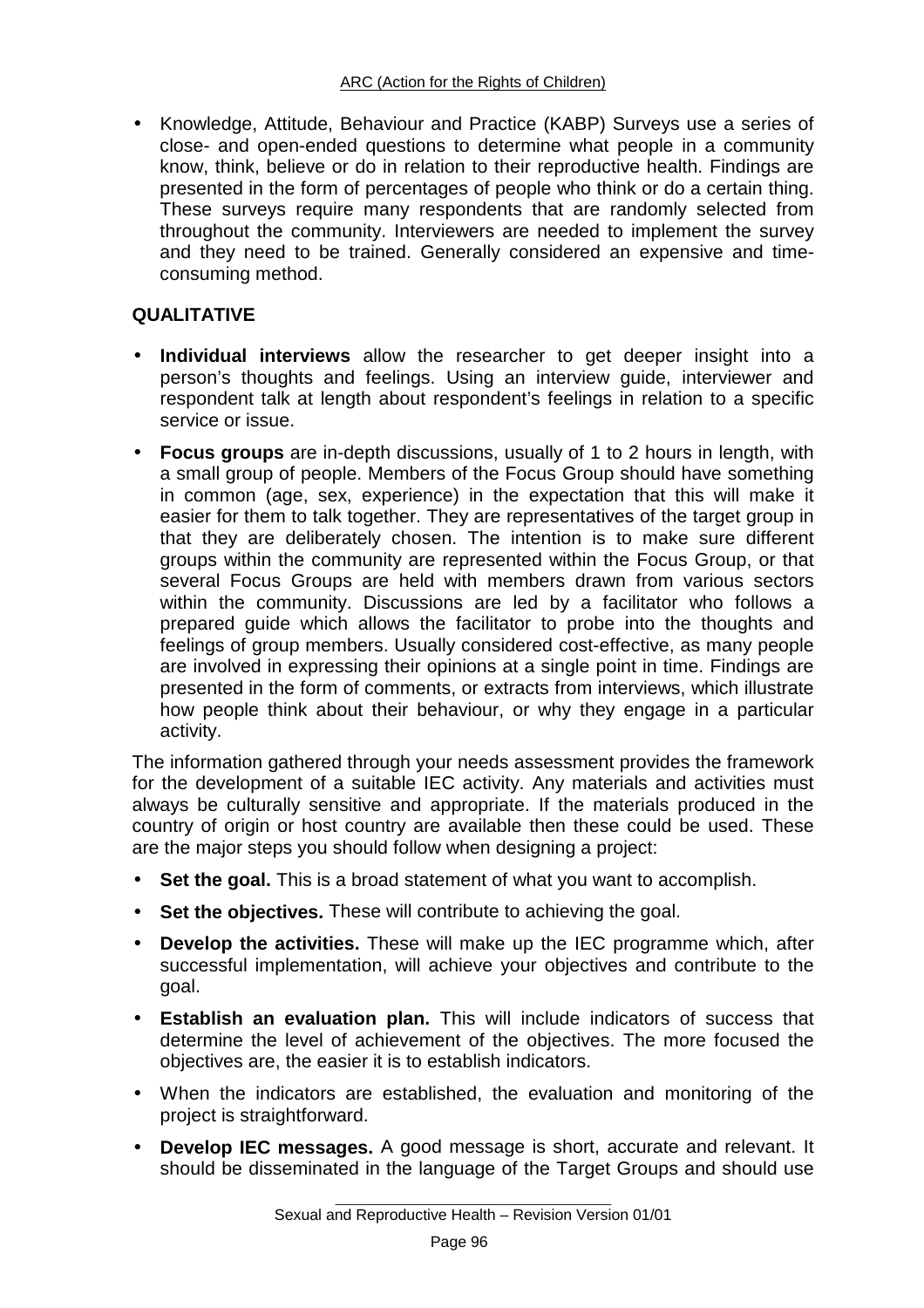vocabulary appropriate for that audience. The message tone may be humorous, didactic, authoritative, rational or emotionally appealing. It may be intended as a one-time appeal or as a repetitive reinforcement. It is often necessary to develop several versions of a message depending on the audience to whom it is directed. For example, differing information about contraceptive services will be relevant to women with three or four children already, or young people who are just beginning to be sexually active. Their needs and priorities will differ, so the IEC materials used with each group must also differ. Remember to find out if materials already exist in the host country or country of origin.

- **Pre-testing,** often repeated, is an essential part of developing messages. It is through pre-testing that you will ensure that people understand the message as intended.
- **Determine suitable methods and channels of communication.** Once the audience is identified and researched and the key messages have been chosen, it is time to decide which media and combinations of information channels will reach the target group. Different channels do different jobs and each has its own strengths and weaknesses, depending on the role it will take in the communication programme. The choice of messages and media will be influenced by many factors: cost; literacy levels; artistic style within the community; familiarity with, and extent of penetration of, a particular medium for both service providers and user; and availability.

The development and refinement of messages and the choice of the communication channel or medium are inseparable. Very different messages will be developed for different media, for example radio, poster or flip charts, as the nature of the medium affects what messages can be successfully used. The skills of those using the materials must also be considered. It may well be necessary to provide training to those staff who are expected to use the materials. For example, it is one thing to place a single picture or poster on a clinic wall which people may or may not look at; it is quite different to use a series of pictures in the form of a clip chart as an educational tool in a group setting.

• **Evaluate.** An impact evaluation will be necessary to measure the effectiveness of the materials being used and distributed. Evaluations can be conducted using interviews, group discussions, or observation.

#### **OTHER INDIVIDUALS AND COMMUNITY GROUPS**

Beyond the communication with service users, it is necessary to open a dialogue with influential individuals and groups within the community. Such individuals and groups will need to be identified as early as possible. The nature and intention of service provision should be explained to them and their concerns and priorities discovered. Never assume that all refugees (even those that "come from" the same place) are alike. Some pointers for identifying such individuals and groups follow:

• **familiarise yourself with the community** with the help of someone who lives in the environment of the refugees and who provides them with some service, advice or protection;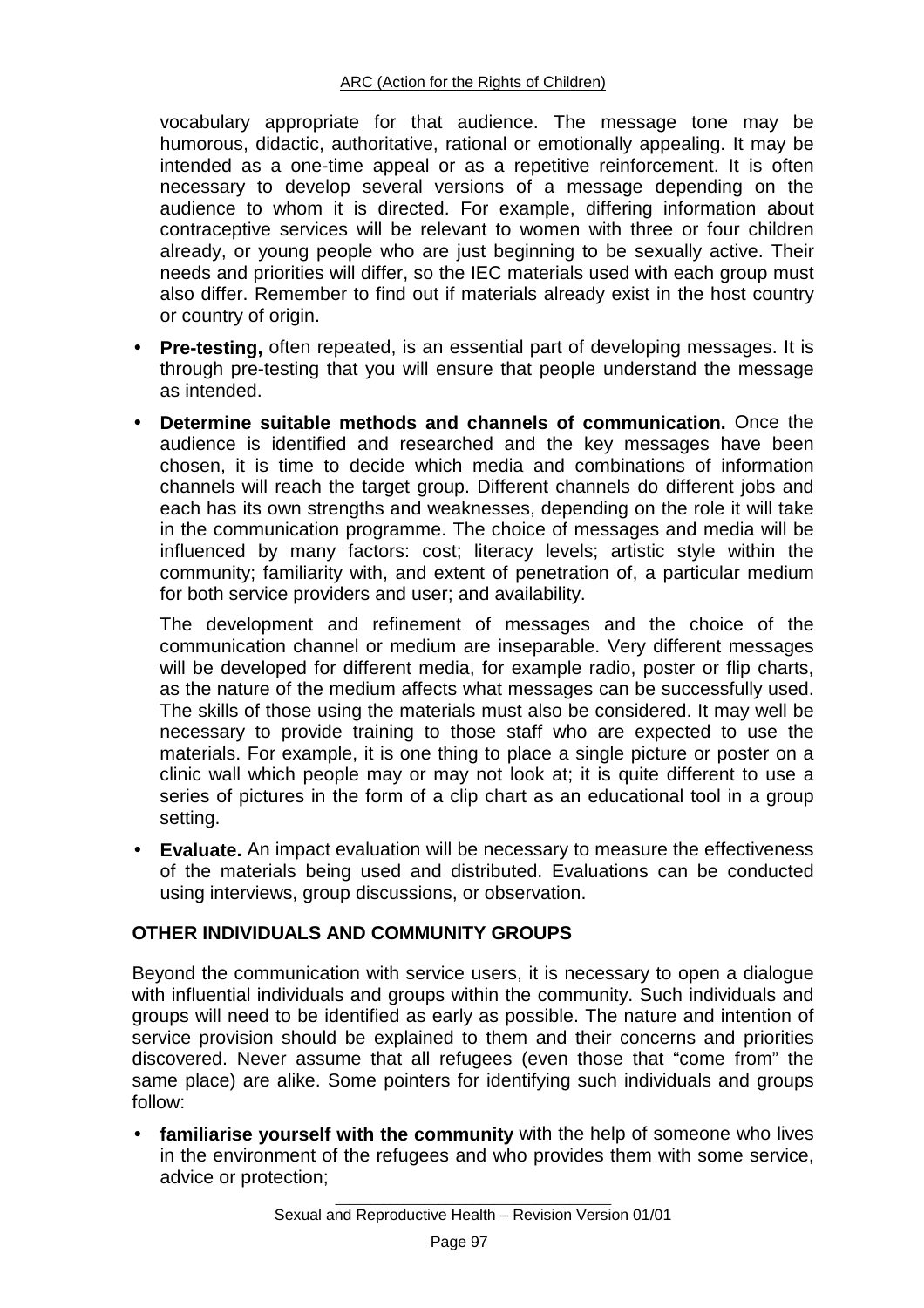- **identify individuals who are most important** in the social structure of the community you are working with. They can be existing formal leaders (elected or appointed), but, more often than not, are informal leaders;
- **identify individuals who have some influence within the community** people whose opinions are respected. They will make suggestions on how to approach people and work effectively with them;
- **provide these individuals with very clear information** about what your intentions are and what you plan to do. Be specific about what they will gain from participating and allowing you access to the community;
- **provide them with input about your plans** before you proceed, and secure their willingness to participate.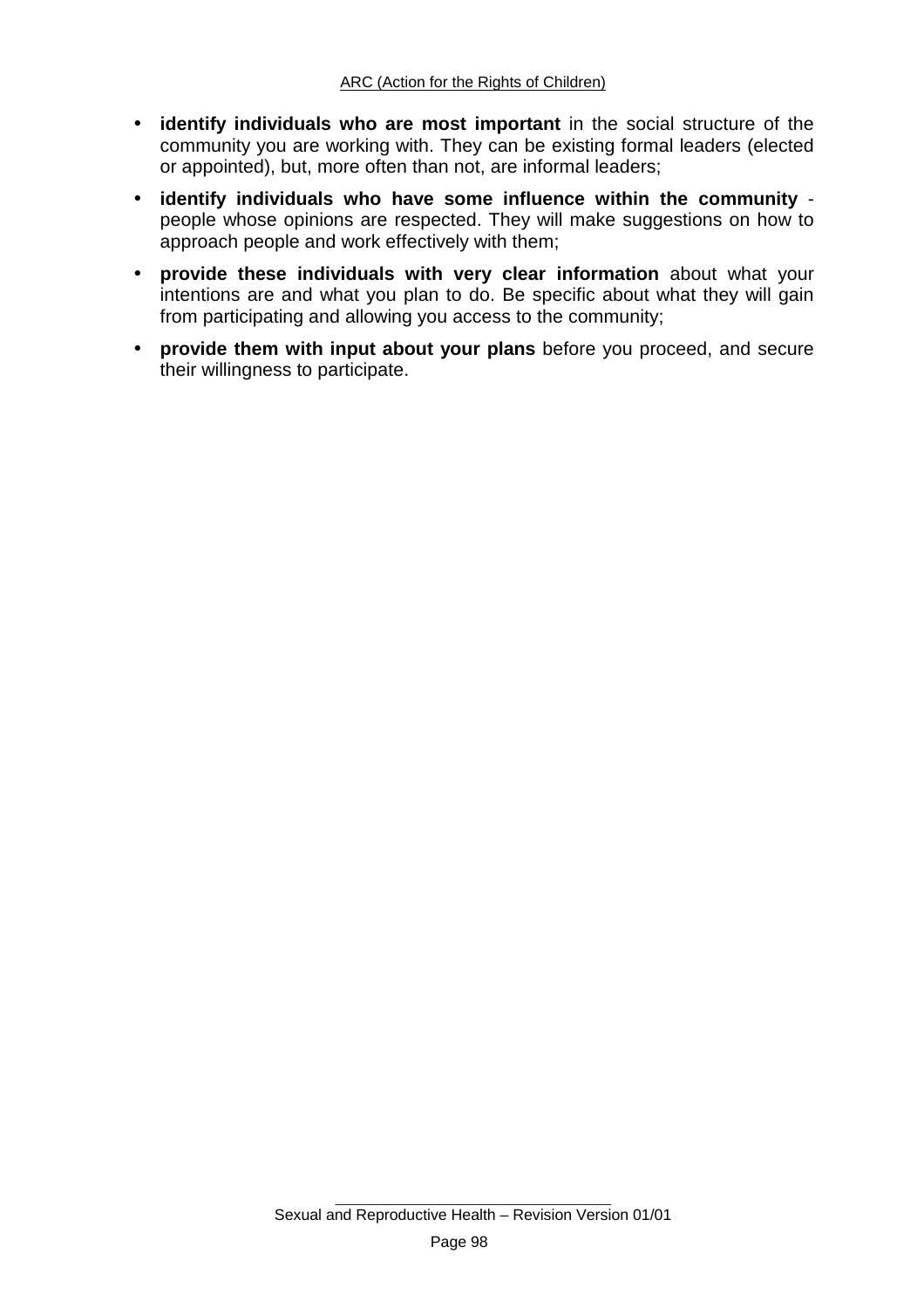<span id="page-98-0"></span>

### Handout 4.2:

The Importance of Community **Participation** 

In any given community there is always a social structure. Within this social structure, there exist opinion leaders who have some influence on the community at large. They are key to information affecting the community and they can hinder or support initiatives affecting them. It is important to recognise them, to secure their willingness to participate and ensure access to the community. These people can provide information about:

- problems existing in the camps;
- opinion leaders whose ideas are respected;
- entry process into the community;
- cultural dimensions of the community in the camps;
- informal services that are used by young people for their reproductive health concerns;
- available resources in terms of human resources especially in formulation of culturally acceptable messages.

#### **The young people themselves:**

A young person in a refugee camp is not merely a source of problems, but a great potential resource if given the support and opportunity necessary. Most young people do not want to be different from others. They do not like attracting attention to themselves by asking for help or getting involved if not asked to do so. For example, they may try to induce a pregnancy or abortion by asking for help from a friend or self-treatment for an STI. It is therefore important to involve them in:

- planning
- implementing
- evaluating.

This can ensure relevance, commitment and cultural specificity of any activity related to reproductive health that affects them. Although young people must be given a greater degree of control over the services provided to them, it is important to realise as well that young people cannot do what is needed alone. They need to do it in partnership with those planning activities for them.

#### **Other organisations**

Initiatives targeting young people. Various other organisations working in refugee camps can contribute to adolescent and children activities, giving their own specialised assistance wherever possible.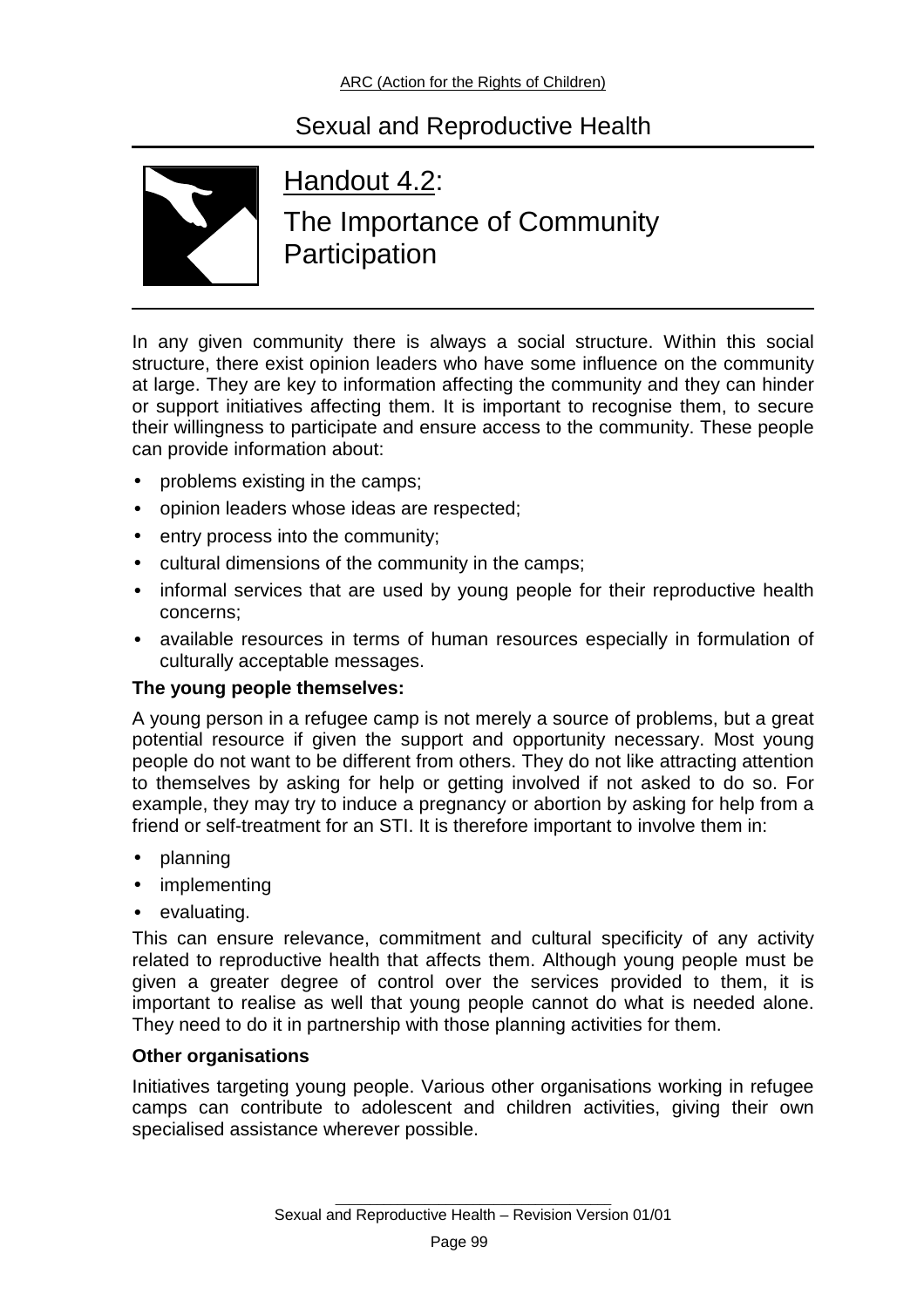<span id="page-99-0"></span>

Handout 5.1: What are HIV and AIDS?

**HIV is the virus that causes AIDS.** AIDS reduces the body's ability to fight other diseases. People with HIV/AIDS get sick very easily with certain diseases, such as pneumonia, tuberculosis, and diarrhoea. Most people with AIDS die from diseases that their bodies can no longer fight.

#### **A PERSON WHO DOES NOT LOOK SICK CAN STILL PASS HIV TO OTHERS**

A person may have HIV for years before any symptoms appear.

Other STIs increase a person's chances of getting HIV or transmitting it to others. People with STIs need to seek treatment and, if possible, to be tested for HIV and counselled.

#### **HOW IS HIV CARRIED AND TRANSMITTED?**

HIV is carried in body fluids. The most important are:

- semen,
- blood,
- vaginal fluid.

HIV can be transmitted through:

- vaginal sexual intercourse,
- anal intercourse.
- sharing intravenous hypodermic needles with an infected person,
- transfusions of infected blood.
- other activities that allow semen, blood, or vaginal fluid to enter the mouth, anus, or vagina or to touch an open cut or sore.
- the virus may be transmitted during pregnancy, childbirth or breastfeeding. In the absence of preventive measures, where no drugs are administered and the baby is predominantly breastfed for about 24 months by its HIV-positive mother, the risk of infection is generally around 30-35%. The risk of HIV transmission through breastfeeding depends of its duration and could be up to 20 % (if the mother breastfeeds for more than 24 months and/or has a very high viral load and/or is in a very advanced stage of AIDS). Where it's safe and feasible, replacement feeding should be recommended but for HIV- positive women who do not have an alternative to breastfeeding, it is recommended to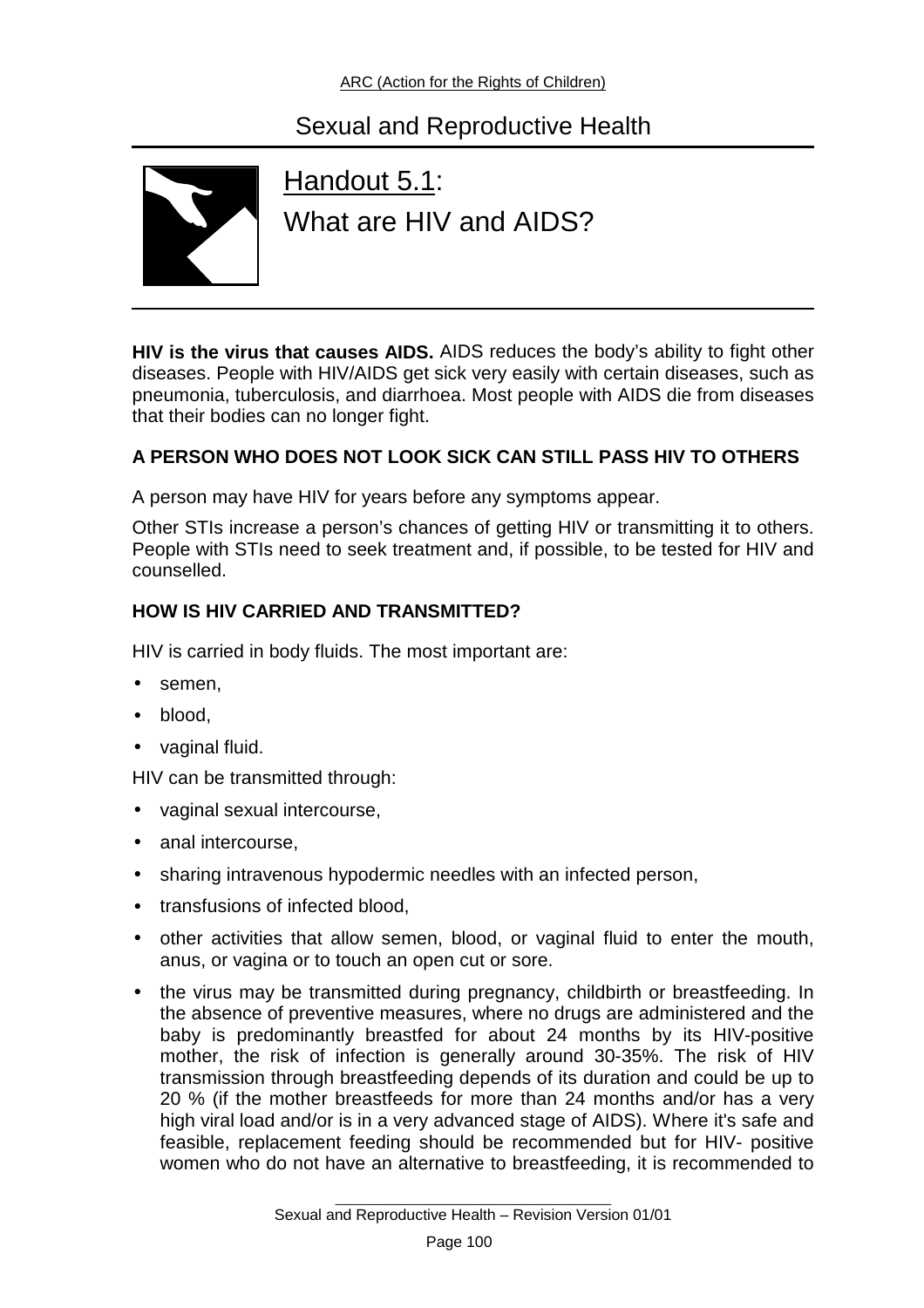use exclusive breastfeeding during the first months of life. It is essential to stop the exclusive breastfeeding rapidly when introducing weaning food.

HIV is **not** transmitted by kissing, shaking hands, or sharing food, clothing, or toilets.

#### **HOW CAN HIV/AIDS BE PREVENTED?**

HIV/AIDS can be prevented in the same way that other STIs are prevented. Follow the ABCDs

- **A A**bstain from sex if not protected.
- **B** Be informed on how to protect yourself.
- **C** Consult someone you trust on the risks involved.
- **D** Do not use a hypodermic needle that has not been sterilised or soaked in bleach.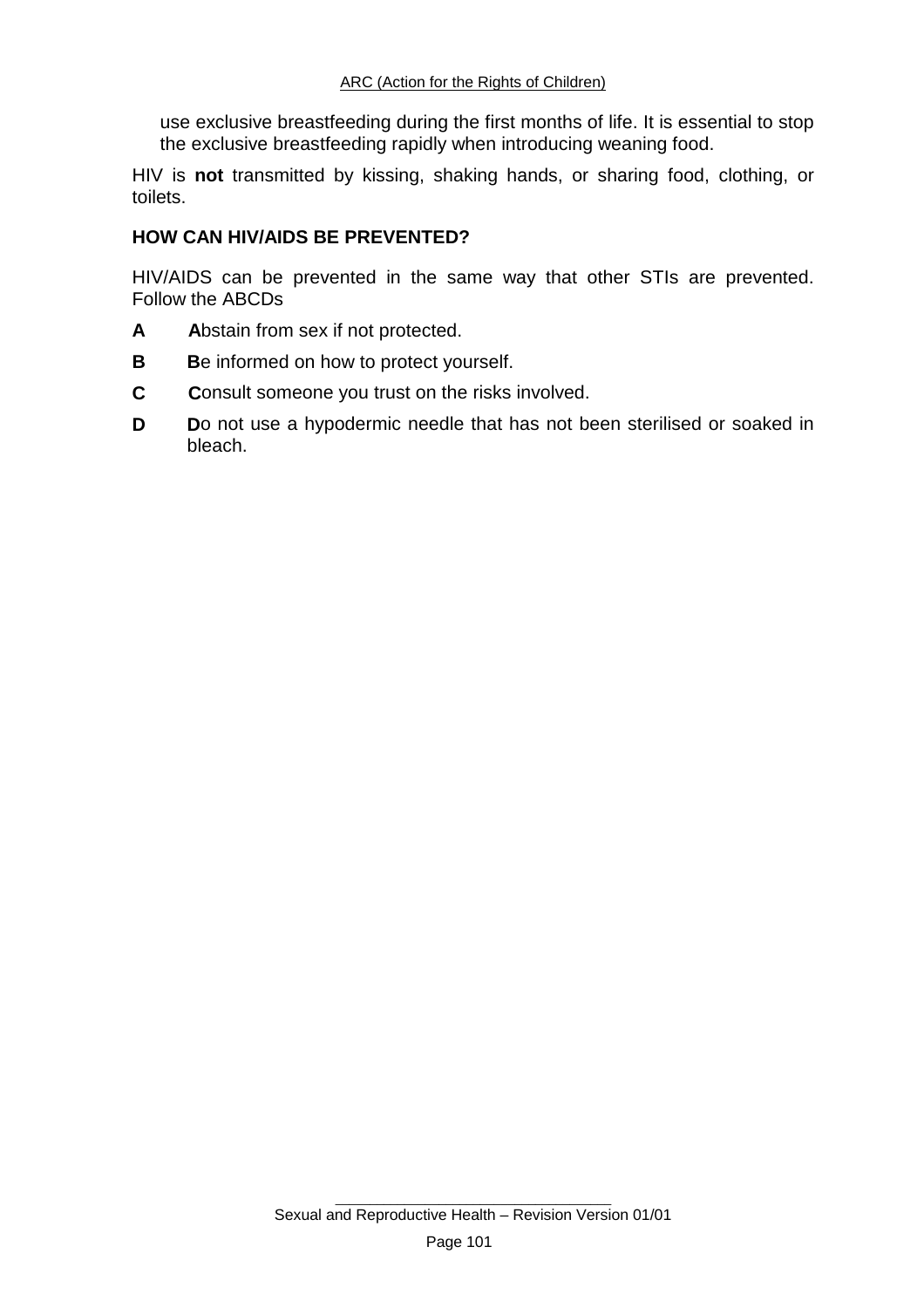<span id="page-101-0"></span>

# Handout 5.2: What is Female Genital Mutilation?

#### **DEFINITION, CLASSIFICATION AND DESCRIPTION (WHO)**

Female genital mutilation comprises all procedures that involve partial or total removal of the female external genitalia and/or injury to the female genital organs for cultural or any other non-therapeutic reasons.

#### **WHO CLASSIFICATION**

**Type I:** Excision of the prepuce with or without excision of part or all of the clitoris.

**Type II:** Excision of the clitoris together with partial or total excision of the labia minora.

**Type III:** Excision of part or all of the external genitalia and stitching/narrowing of the vaginal opening (infibulation).

#### **Type IV: Unclassified**

- pricking, piercing or incision of the clitoris and/or labia
- stretching of the clitoris and/or labia
- *introcision*
- scraping (angurya cuts) or cutting (gishiri cuts) of the vagina or surrounding tissue
- introduction of corrosive substances or herbs into the vagina
- any other procedure that falls under the definition of female genital mutilation given above.

#### **PHYSICAL CONSEQUENCES**

Female genital mutilation causes grave damage to girls and women and frequently results in serious health consequences. The effects on health depend on the extent of cutting, the skills of the operator, the cleanliness of the tools and the environment, and the physical condition of the girl or woman concerned. Some of the effects are immediate while others only become apparent years later. Girls and women undergoing the more severe forms of mutilation are particularly likely to suffer serious and long-lasting complications. Documentation and studies are available on the physical short-term and long-term complications described below, but there has been little study of the sexual or psychological effects or the frequency with which complications occur. The mortality of girls and women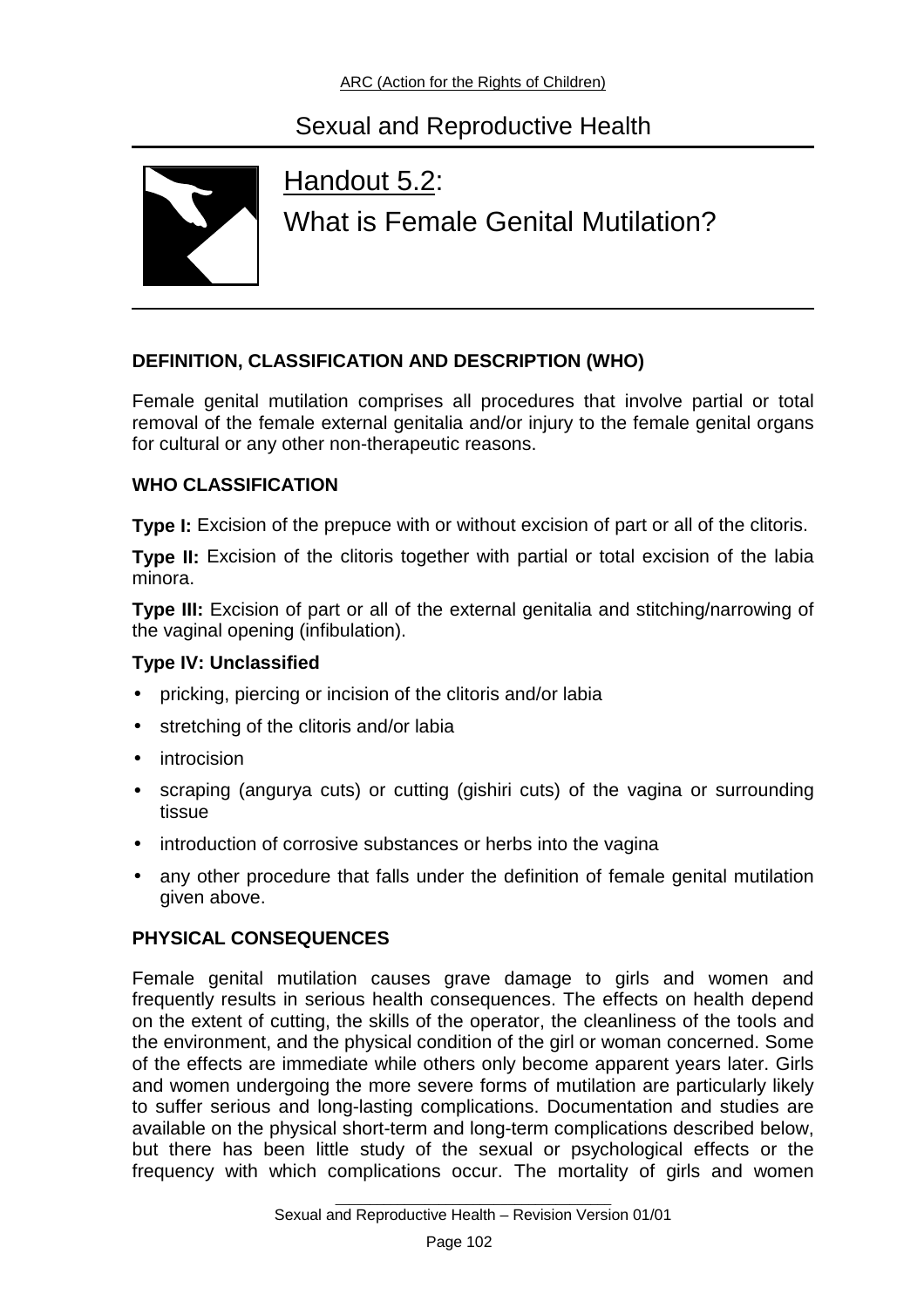undergoing genital mutilation is unknown as few records are kept and deaths due to the practice are rarely reported.

Female genital mutilation is wide-spread among refugee women from the cultures in which it is practised. It is practised in 41 countries, including many from which refugees originate, even when it is illegal in those countries. While it is not required by any religion, it is a practice rooted in traditions related to gender and power inequalities entrenched in the political, social, cultural and economic structures of the societies in which it is practised. Many women believe that genital mutilation is necessary for their health and to make them acceptable to their community. They are unaware that these mutilations are not practised in most of the world.

The operations are largely carried out by village women and TBAs (traditional birth attendants), usually on girls between four and ten years of age or younger, or, in some areas, on young people. Anaesthetics and antiseptics are not generally used. Refugees for whom female genital mutilation was a custom in their country of origin tend to continue it while in exile.

Extreme risks accompany the practice, particularly with infibulation. The repercussions continue throughout a woman's entire life, and may have major consequences for her reproductive health and well-being and the health of her children. Health workers in refugee situations are seldom knowledgeable about the physical, psychological and social consequences of female genital mutilation, nor are they always sensitive to the cultural beliefs that support the practice.

Therefore it is vital that field staff should discover whether female genital mutilation is practised within a refugee population and who is responsible for undertaking the procedure.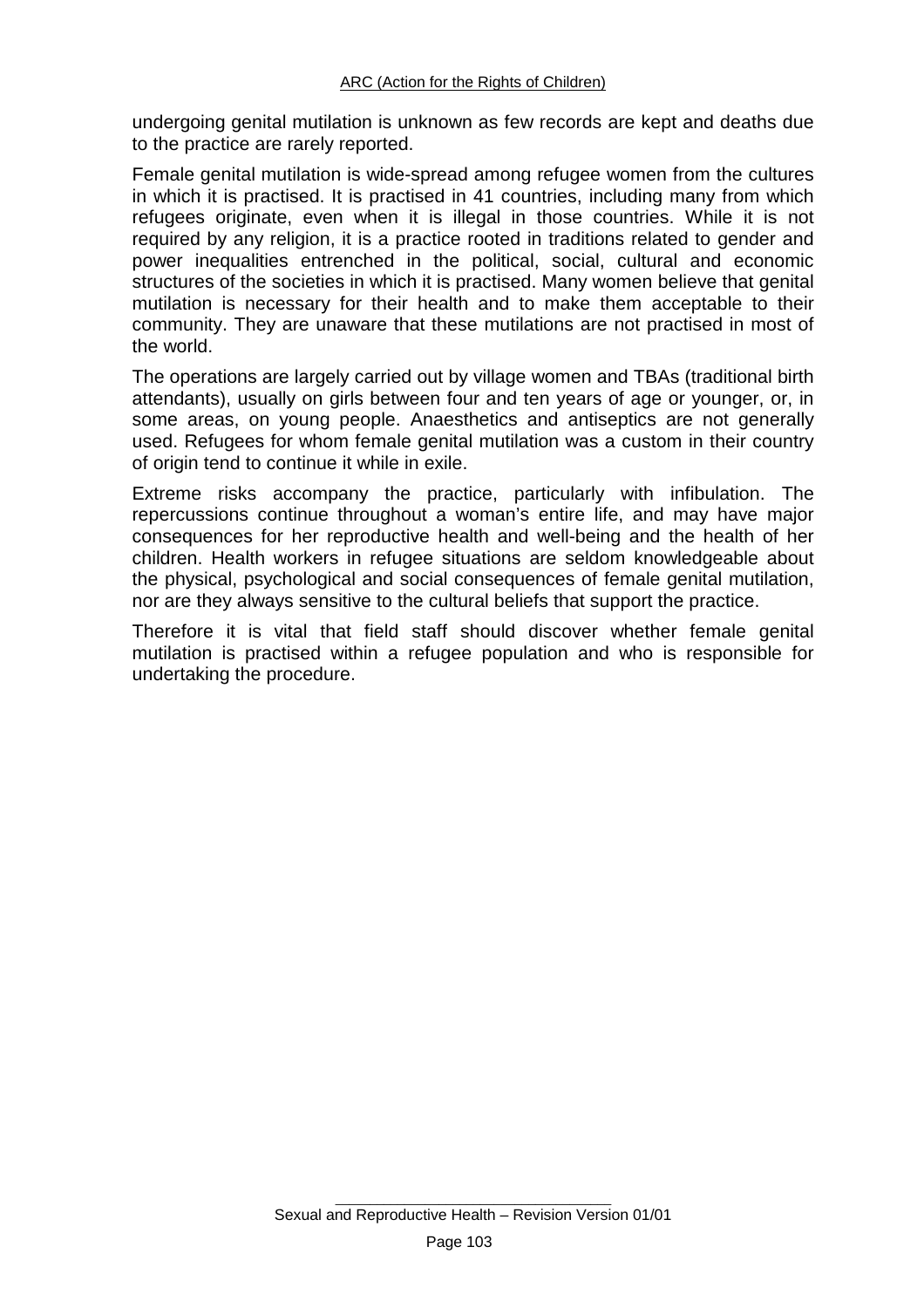

# **Readings**

| Reading 4.1 | Chapter 2, Reproductive Health in Refugee Situations: An<br><b>Inter-agency Field Manual</b> |
|-------------|----------------------------------------------------------------------------------------------|
| Reading 4.2 | The International Rescue Committee's Reproductive Health<br>Programme                        |
| Reading 5.1 | Learning and Teaching about AIDS at School                                                   |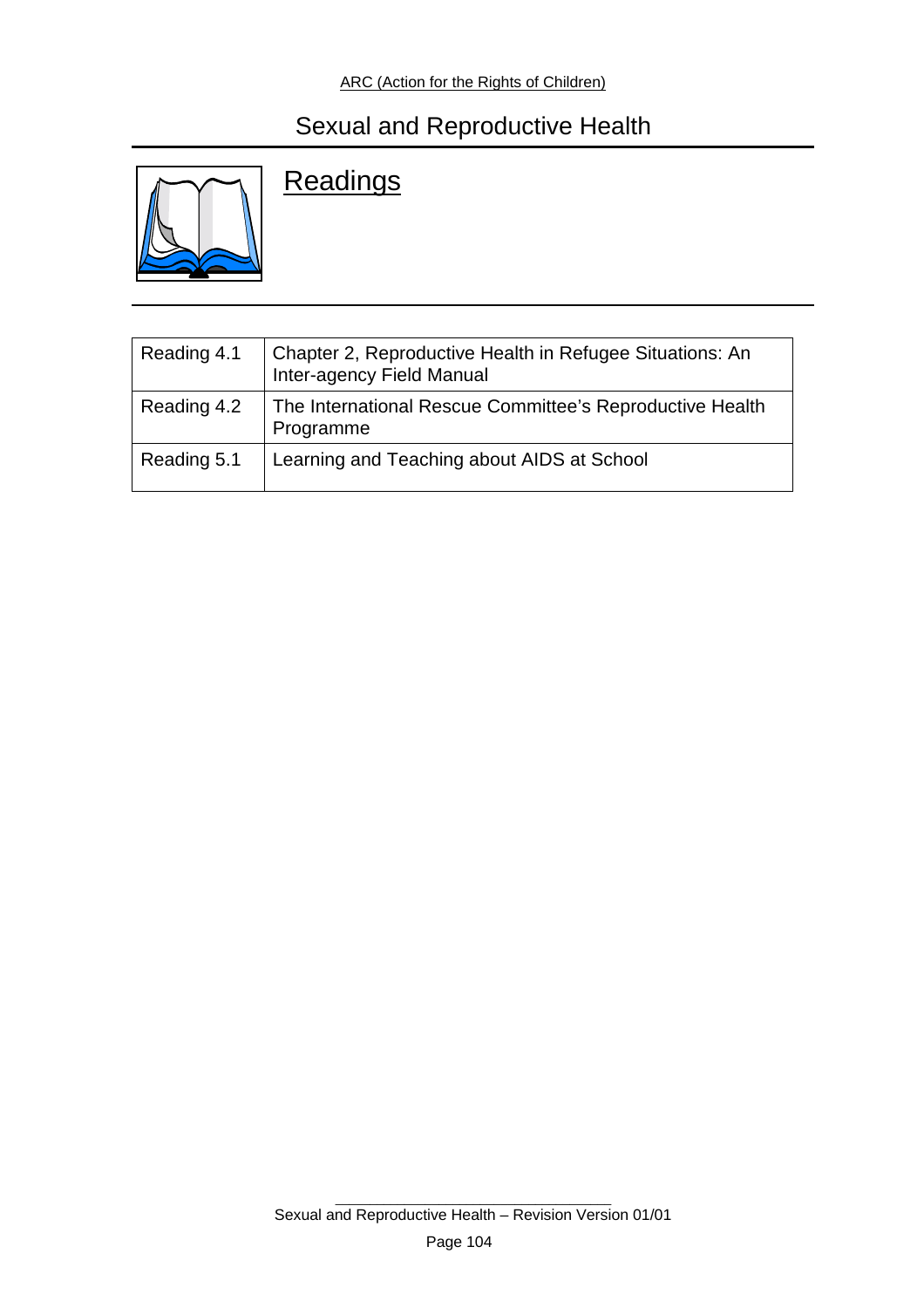

Readings 4.1:

Chapter 2, Reproductive Health in Refugee Situations: An Inter-agency Field Manual

**Extract taken from: Reproductive Health in Refugee Situations: An Interagency Field Manual (1999). Geneva, UNHCR.**



Minimum Initial Service Package (MISP)

This Chapter describes a series of actions needed to respond to the reproductive health (RH) needs of populations in the early phase of a refugee situation (which may or may not be an emergency). The Minimum Initial Service Package (MISP) can be implemented without any new needs assessment since documented evidence already justifies its use. The MISP is not just kits of equipment and supplies; it is a set of activities that must be implemented in a coordinated manner by appropriately trained staff.

#### Special Note: **the reader must refer to the relevant chapters in the Manual to properly implement the MISP.**

#### **Contents:**

- Objectives of the MISP
- Components of the MISP
	- Identify an organisation(s) and individual(s) to facilitate the co-ordination and implementation of the MISP
	- Prevent and Manage the Consequences of Sexual Violence
	- Reduce HIV Transmission
	- Prevent excess neonatal and maternal morbidity and mortality
	- Plan for the provision of comprehensive RH services, integrated into Primary Health Care, as soon as possible
- Broad Terms of Reference for a RH Co-ordinator/Focal Point
- Material Resources
- Monitoring and Surveillance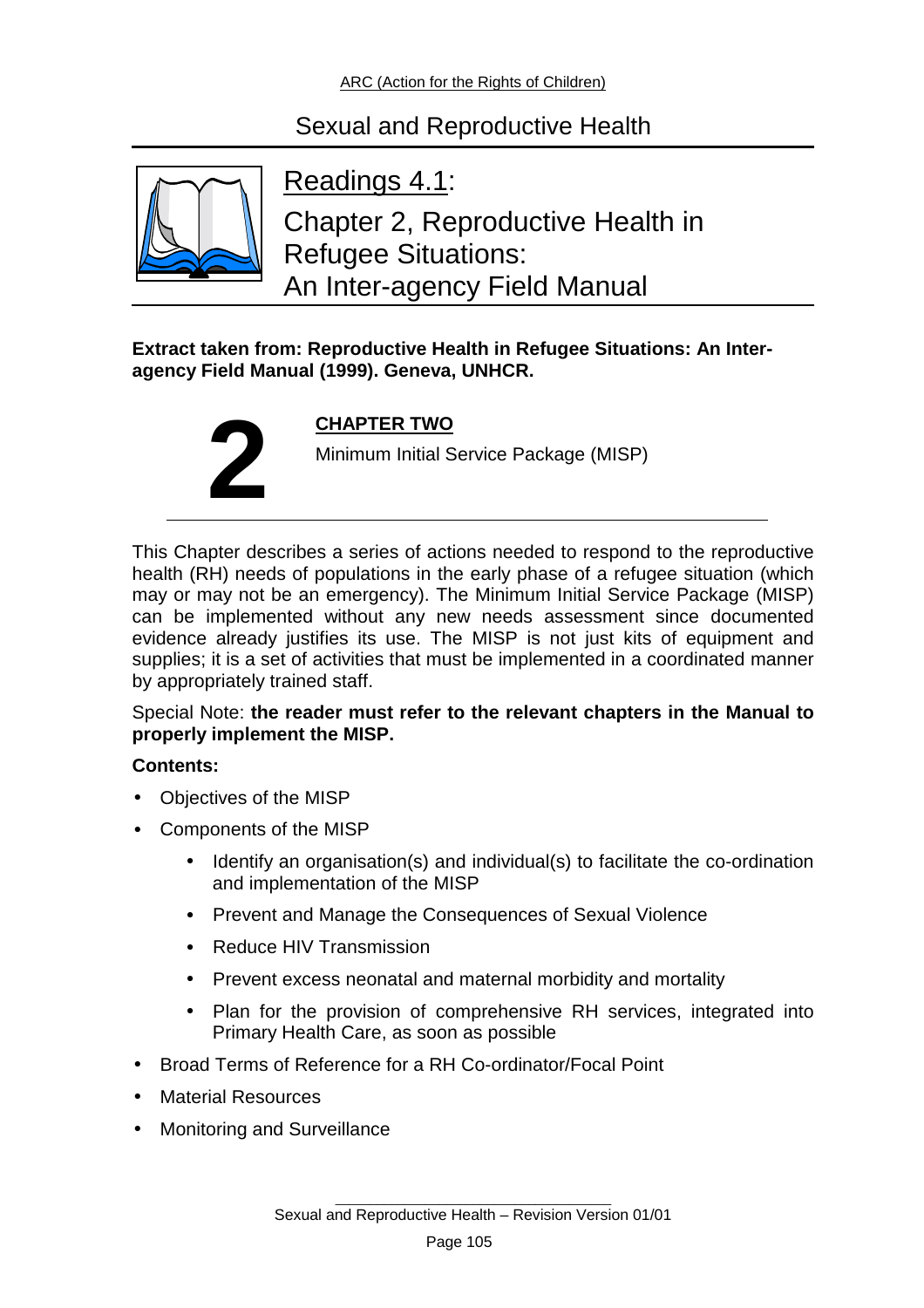#### **Minimum Initial Service Package (MISP)**

The major killers in refugee emergencies – diarrhoea, measles, acute respiratory infections (ARI), malnutrition and malaria, where prevalent – are well documented. Resources should not be diverted from dealing with these problems. However, there are some aspects of re-productive health that also must be addressed in this initial phase to reduce mortality and morbidity, particularly among women.

Please remember that the components of MISP form a minimum requirement. The expectation is that the comprehensive services as outlined in the rest of this Field Manual will be provided as soon as the situation allows.

#### **OBJECTIVES OF THE MISP**

**IDENTIFY** an organisation(s) and individual(s) to facilitate the co-ordination and implementation of the MISP;

**PREVENT** and manage the consequences of sexual violence;

**REDUCE** HIV transmission by

- Enforcing respect for universal precautions against HIV/AIDS, and
- Guaranteeing the availability of free condoms;

**PREVENT** excess neonatal and maternal morbidity and mortality by

- Providing clean delivery kits for use by mothers or birth attend-ants to promote clean home deliveries,
- Providing midwife delivery kits (UNICEF or equivalent) to facilitate clean and safe deliveries at the health facility, and
- Initiate the establishment of a referral system to manage obstetric emergencies; and

**PLAN** for the provision of comprehensive RH services, integrated into Primary Health Care (PHC), as the situation permits.

#### **COMPONENTS OF THE MISP**

#### **Identify An Organisation(S) And Individual(S) To Facilitate The Co-ordination And Implementation Of The MISP**

A qualified and experienced person should be identified to co-ordinate RH activities at the start of the emergency response. The overall leading agency should be responsible for the designation of such a person, and the person appointed should work under the supervision of the overall Health Co-ordinator.

RH focal points should be designated within each camp, and within each implementing agency. These health professionals, experienced in reproductive health, should be in post for a minimum of six months, as it is likely to take this long to establish comprehensive RH services.

All relief organisations should, in accordance with their mandates, and within the framework of emergency preparedness and response, train and sensitise their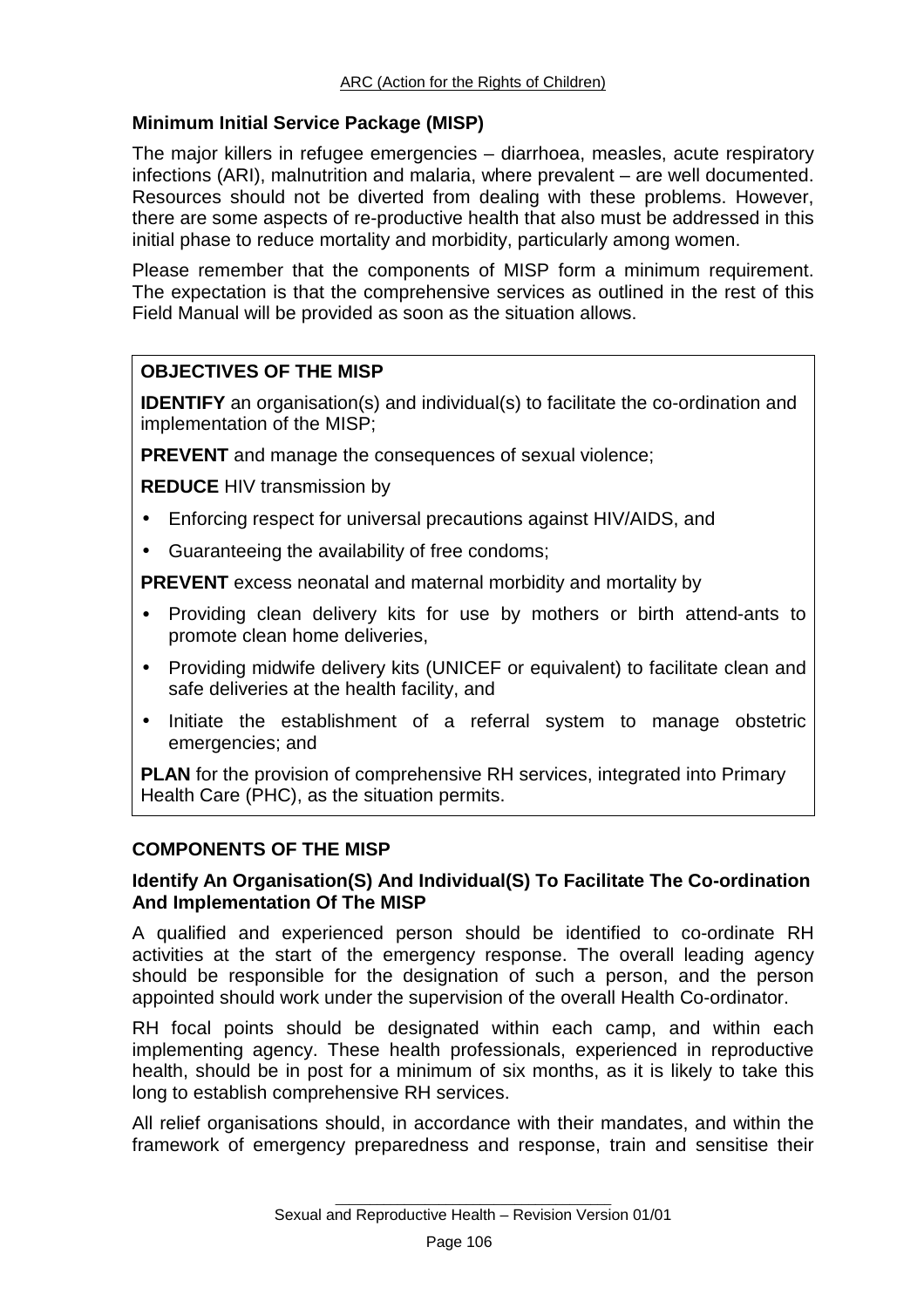staff on RH issues and gender awareness. (See Terms of Reference for the RH Co-ordinator at the end of this chapter.)

#### **Prevent and Manage the Consequences of Sexual Violence**

Sexual violence is strongly associated with situations of forced population movement. In this context, it is vital that all actors in the emergency response are aware of this issue and preventive measures are put in place. The UNHCR Guidelines for Prevention and Response to Sexual Violence against Refugees (1995) should be adhered to in the emergency response. Measures for assisting refugees who have experienced sexual violence, including rape, must also be established in the early phase of an emergency.

Women who have experienced sexual violence should be referred to the health services as soon as possible after the incident. Protection staff should also be involved in providing protection and legal support to survivors of sexual violence.

Key actions to be taken during the emergency to reduce the risk of sexual violence and respond to survivors are:

- design and locate refugee camps, in consultation with refugees, to enhance physical security
- ensure the presence of female protection and health staff and interpreters
- include the issues of sexual violence in the health co-ordination meetings
- ensure refugees are informed of the availability of services for survivors of sexual violence
- provide a medical response to survivors of sexual violence, including emergency contraception, as appropriate
- identify individual or groups who may be particularly at risk to sexual violence (single female heads-of-households, unaccompanied minors, etc.) and address their protection and assistance needs.

See Chapter Four for further information on elements of prevention and response to sexual violence.

#### **Reduce HIV Transmission**

#### *Enforce Respect for Universal Precautions against HIV/AIDS*

Universal precautions against the transmission of HIV/AIDS within the health care setting must be emphasised during the first meeting of Health Co-ordinators. Under the pressure of an emergency situation, it is possible that field staff are tempted to take short cuts in procedures which can jeopardise the safety of patients and staff. It is essential that universal precautions be respected. (See Chapter Five for details on universal precautions.)

#### *Guarantee the Availability of Free Condoms*

Availability of condoms should be ensured from the beginning so that they can be provided to anyone who requests them. Sufficient supplies should be ordered immediately. (See Annex 3, Chapter Five, Prevention and Care of Sexually Transmitted Diseases including HIV and AIDS for calculating condom supplies.) As well as providing condoms on request, field staff should make sure that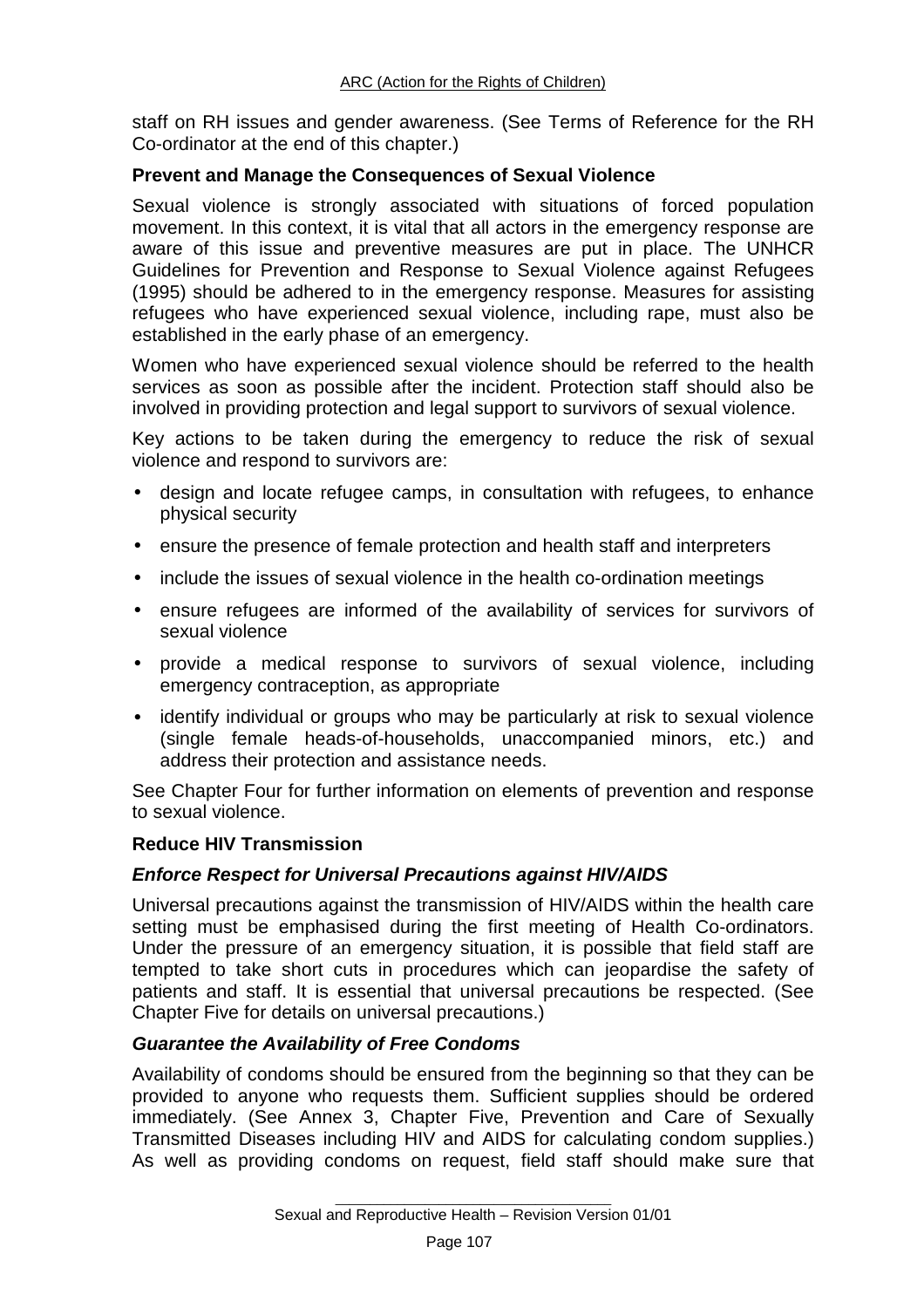refugees are aware that condoms are available and where they can be obtained. Condoms should be made available in health facilities especially when treating cases of STDs. Other distribution points should be established so that those requesting condoms can obtain them in privacy.

#### **Prevent Excess Neonatal and Maternal Morbidity and Mortality**

#### *Provide Clean Delivery Kits for Use by Mothers or Birth Attendants to Promote Clean Home Deliveries*

A refugee population will include women who are in the later stages of pregnancy, and who will therefore deliver within the initial phase. Simple delivery kits for home use should be made available for women in the late stages of pregnancy. These are very simple kits that the women themselves or traditional birth attend-ants (TBAs) can use. They can be made up on site and include: one sheet of plastic, two pieces of string, one clean razor blade and one bar of soap. UNFPA also supplies this kit.

A formula, based upon the Crude Birth Rate (CBR), is used to calculate the supplies and services required. With a CBR of three to five per cent per year, there would be some 75-125 births in a three-month period in a population of 10,000. From this, a calculation can be made as to how many kits should be ordered.

#### *Provide Midwife Delivery Kits (UNICEF or equivalent) to Facilitate Clean and Safe Deliveries at the Health Facility*

In the early phase of an emergency, births will often take place outside the health facility without the assistance of trained health personnel. Approximately 15 per cent of births will involve some complications. Complicated births should be referred to the health centre. The supplementary unit of the New Emergency Health Kit 98 (NEHK-98) has all the materials needed to ensure safe and clean normal deliveries. Many obstetric emergencies can be managed with the equipment, supplies and drugs contained in the NEHK-98. Obstetric complications that cannot be managed at the health centre should be stabilised before transfer to the referral hospital.

#### *Initiate the Establishment of a Referral System to Manage Obstetric Emergencies*

Approximately three to seven per cent of deliveries will require Caesarean section. Additional obstetric emergencies may need to be referred to a hospital that is capable of performing comprehensive essential emergency obstetric care. (Refer to Chapters Three and Seven for information on pregnancy and delivery complications.)

As soon as the situation permits, a referral system that manages obstetric complications must be available for use by the refugee population 24 hours a day. Where feasible, a host-country referral facility should be used and supported to meet the needs of refugees. If this is not feasible because of distance or the inability of the host-country facility to meet the increased demand, then an appropriate refugee-specific referral facility should be provided. In either case, it will be necessary to co-ordinate with host-country authorities concerning the policies, procedures and practices to be followed within the referral facility. The protocols of the host country should be followed, although some variation may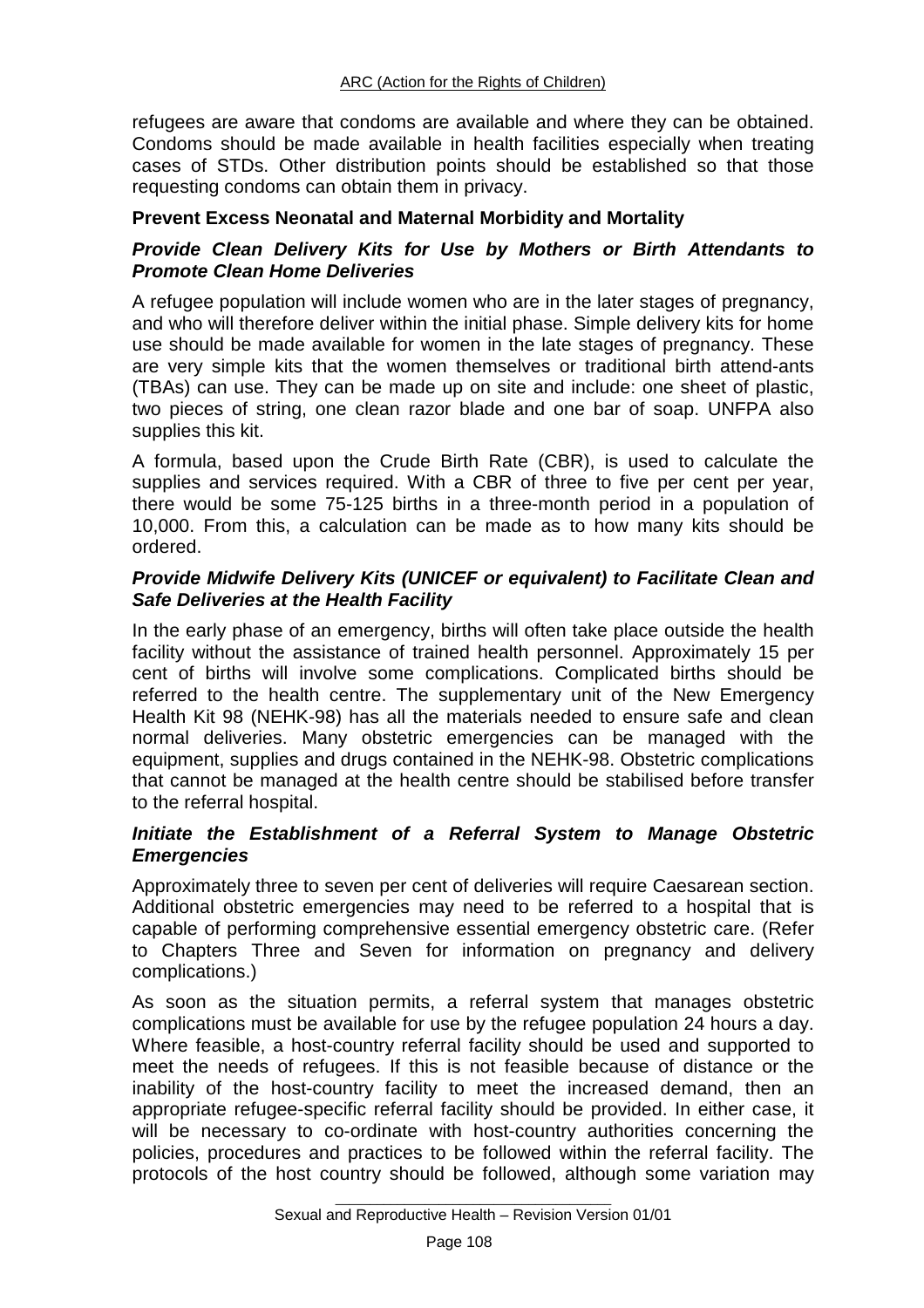have to be negotiated. Be sure that there is sufficient transport, qualified staff and materials to cope with the extra demands.

## *Plan for the Provision of Comprehensive RH Services, Integrated Into Primary Health Care, as Soon as Possible*

It is essential to plan for the integration of RH activities into primary health care during the initial phase. If not, the provision of these services may be delayed unnecessarily. When planning, it is important to include the following activities:

- The collection of background information on maternal, infant and child mortality, available HIV/STD prevalence and contraceptive prevalence rates (CPR). This information can be obtained from the refugees' country of origin from such sources as WHO, UNFPA, the World Bank and Demographic and Health Survey (DHS). Gathering this information could be the responsibility of the Headquarters of the implementing agencies who may have ready access to these data.
- The identification of suitable sites for the future delivery of comprehensive RH services (as described in the remainder of this Field Manual). It is important to address the following factors when selecting suitable sites:
	- security both at the point of use and while moving between home and the service delivery point
	- accessibility for all potential users
	- privacy and confidentiality during consultations
	- easy access to water and sanitation facilities
	- appropriate space
	- aseptic conditions
- An assessment of the capacity of staff to undertake comprehensive RH services should be made and plans put in place to train/retrain staff. Equipment and supplies for comprehensive RH services should be ordered. This will allow comprehensive services to begin as soon as the situation stabilises.

# **Broad Terms of Reference for a RH Co-ordinator/Focal Point**

Under the auspices of the overall health co-ordination framework, the RH Coordinator/Focal Point should

- be the focal point for RH services and provide technical advice and assistance on reproductive health to refugees and all organisations working in health and other sectors as needed.
- liaise with national and regional authorities of the host country when planning and implementing RH activities in refugee camps and among the surrounding population, where appropriate.
- liase with other sectors (protection, community services, camp management, education, etc.) to ensure a multi-sectoral approach to reproductive health.
- create/adapt and introduce standardised strategies for reproductive health which are fully integrated within PHC.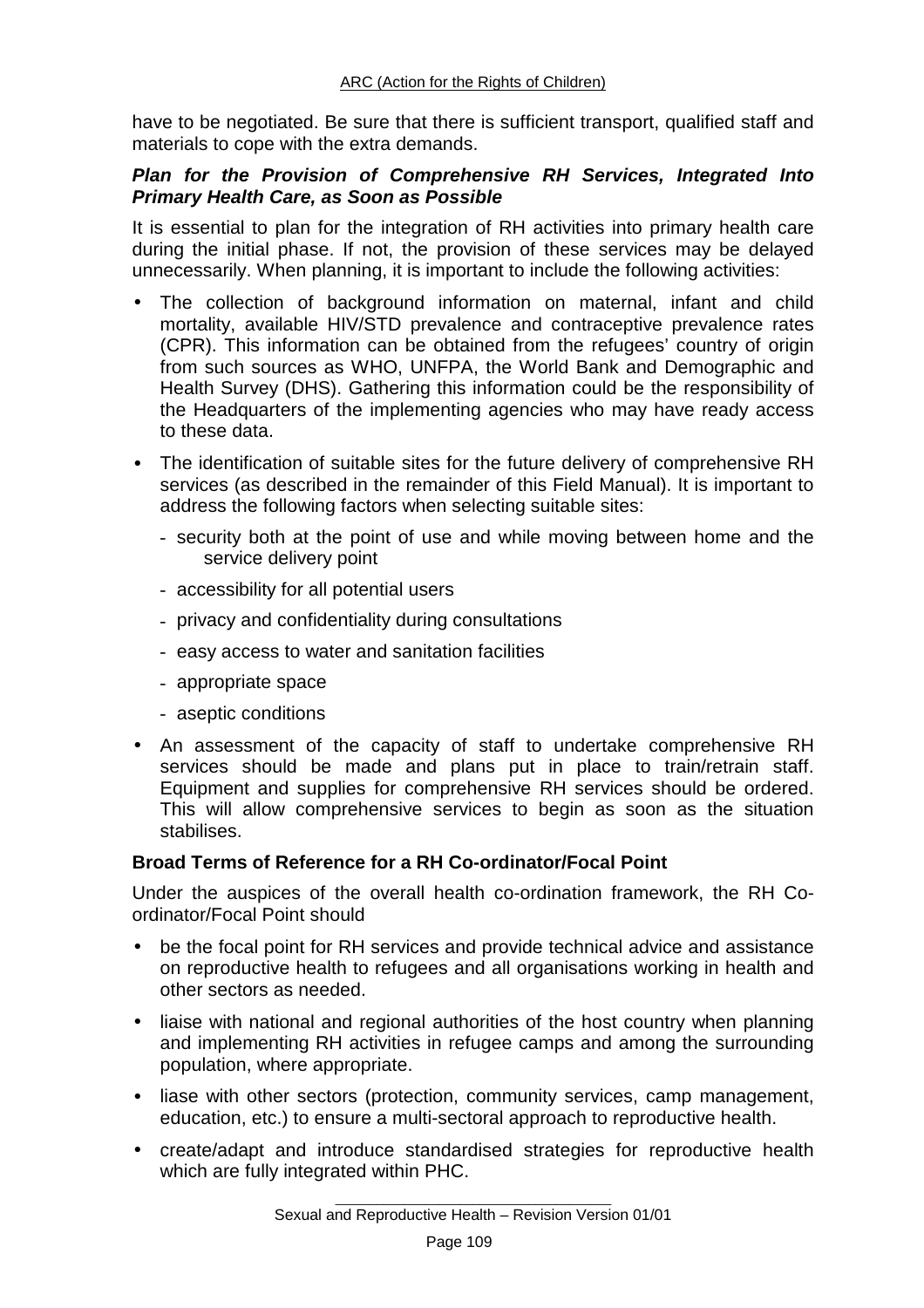- initiate and co-ordinate various audience-specific training sessions on reproductive health (for audiences such as health workers, community services officers, the refugee population, security personnel, etc.).
- introduce standardised protocols for selected areas (such as syndromic case management of STDs, referral of obstetric emergencies, medical response to survivors of sexual violence, counselling and family planning services, etc.).
- develop/adapt and introduce simple forms for monitoring RH activities during the emergency phase that can become more comprehensive once the programme is consolidated.
- report regularly to the health co-ordination team.

## **MATERIAL RESOURCES**

## **New Emergency Health Kit–98 (NEHK-98)**

The revised NEHK-98 (for 10,000 people for three months) contains the following supplies to implement the MISP:

- materials for universal precautions for infection control
- equipment, supplies and drugs for deliveries at health centres
- equipment, supplies and drugs for some obstetric emergencies
- equipment, supplies and drugs for post-rape management

A booklet-describing the NEHK-98 and how it can be ordered is available from WHO.

## **Reproductive Health Kit**

A RH Kit for Emergency Situations has been developed by UNFPA, in cooperation with others, for use in refugee situations. It complements the NEHK-98 and should be ordered as needed to launch the MISP and support the referral system. The RH Kit is made up of 12 sub-kits, which can be ordered separately. Materials and supplies in sub-kits 3 and 6 are already available in the NEHK-98. To order RH sub-kits from UNFPA, contact the UNFPA Country Director in the country of asylum, the UNFPA Emergency Relief Office in Geneva or the UNFPA Procurement Office in New York. The RH Kit is targeted for use in the initial acute phase of the emergency. Once the situation stabilises, procurement of RH materials and supplies should be done along with other health programme supply and drug ordering.

A booklet describing the RH Kit and how it can be ordered is available from UNFPA. (See Appendix Four for contact addresses.)

## *What is in the UNFPA RH Kit*

- For use at primary health care/health centre level: 10,000 population for three months.
	- 0 Training and Administration
	- 1 Condoms
	- 2 Clean delivery sets
	- 3 Post-rape management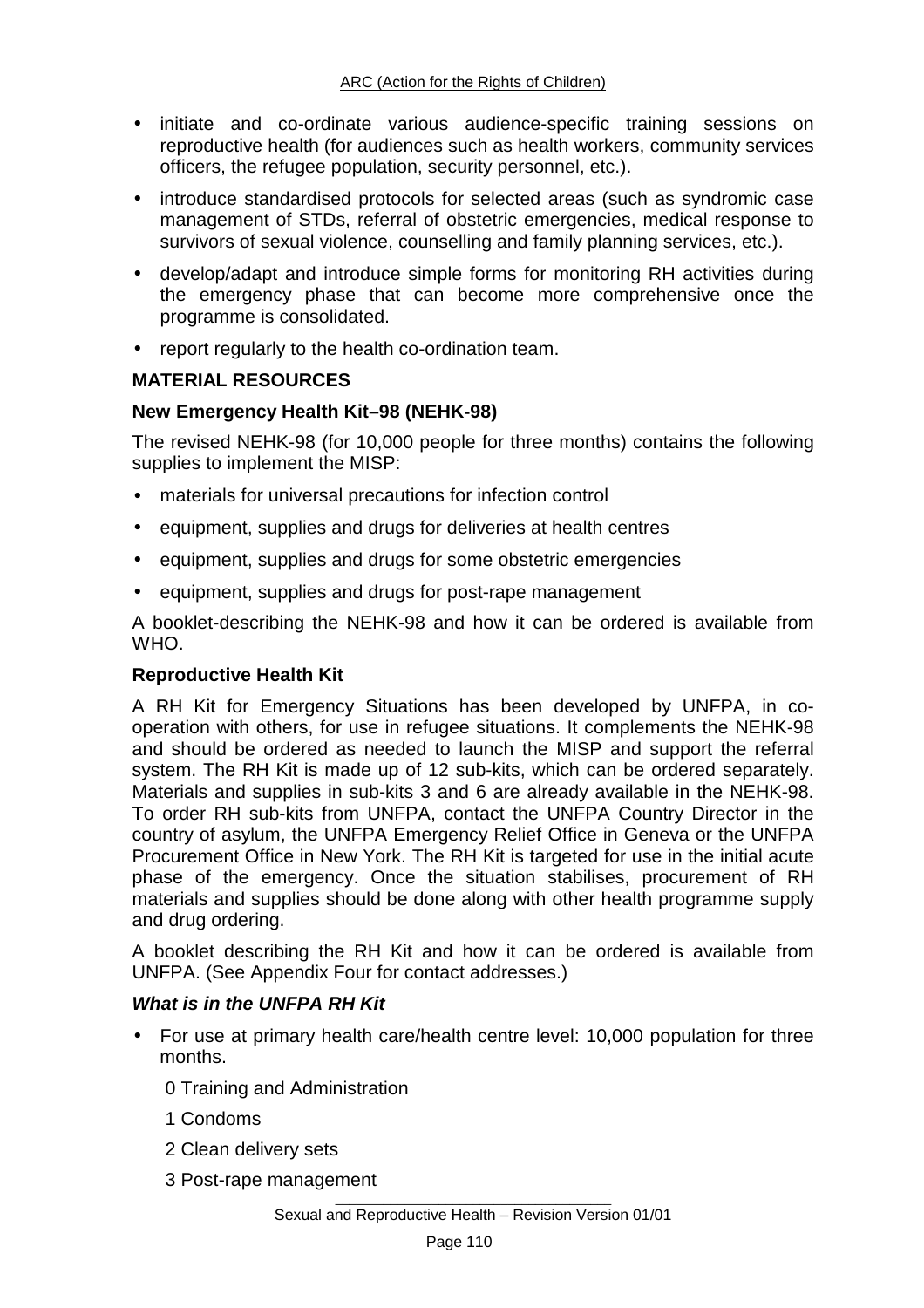- 4 Oral and injectable contraceptives
- 5 STD Drugs
- For use at health centre or referral level: 30,000 population for three months
	- 6 Professional midwifery delivery kit
	- 7 IUD insertion
	- 8 Management of the complications of unsafe abortion
	- 9 Suture of cervical and vaginal tears
	- 10 Vacuum extraction
- For use at the referral level: 150,000 population for three months
	- 11 A Referral-Level Surgical (reusable equipment)
	- 11 B Referral-Level Surgical (consumable items and drugs)
	- 12 Transfusion (HIV testing for blood transfusion)

## **MONITORING AND SURVEILLANCE**

During the early phase of the emergency, a limited amount of data should be collected to assess the implementation of the MISP. Information on mortality and morbidity by age and sex should be routinely collected during the early phase of an emergency. Refer to Chapter Nine for more information on these indicators. Consider selecting MISP indicators from the following list.

### **MISP Indicators**

## • *Incidence of sexual violence*

Monitor the number of cases of sexual violence reported to health services, protection and security officers.

## • *Supplies for universal precautions*

Monitor the availability of supplies for universal precautions, such as gloves, protective clothing and disposal of sharp objects.

## • *Estimate of condom coverage*

Calculate the number of condoms available for distribution to the population.

## • *Estimate of coverage of clean delivery kits*

Calculate the number of clean delivery kits available to cover the estimated births in a given period of time.

## **CHECKLIST FOR THE RH MISP**

- **Collect or estimate basic demographic information**
	- Total population
	- Number of women of reproductive age
	- Number of men of reproductive age
	- Crude birth rate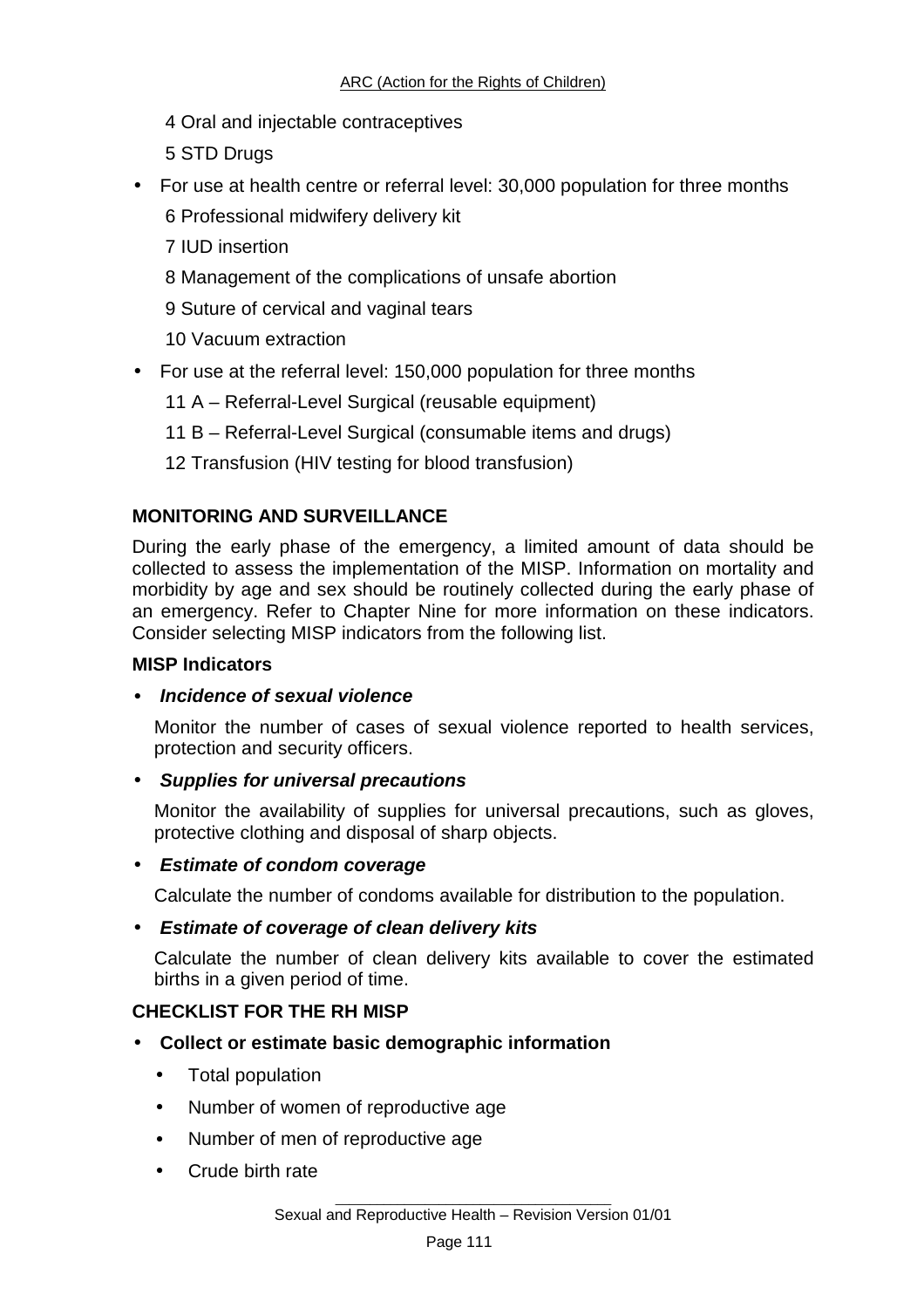- Age-specific mortality rate
- Sex-specific mortality rate
- Number of pregnant women
- Number of lactating women
- **Prevent and manage the consequences of sexual and gender-based violence**
	- Systems to prevent sexual violence are in place
	- Health service able to manage cases of sexual violence
	- Staff trained (retrained) in prevention and response systems for cases of sexual violence
- **Prevent HIV transmission**
	- Materials in place for adequate practice of universal precautions
	- Condoms procured and distributed
	- Health workers trained/retrained in practice of universal precautions
- **Prevent excess neonatal and maternal morbidity and mortality**
	- Clean delivery kits available and distributed
	- UNICEF midwife kits (or equivalent) available at the health centre
	- Staff competency assessed and retraining undertaken
	- Referral system for obstetric emergencies functioning
- **Plan for the provision of comprehensive RH services**
	- Basic information collected (mortality, HIV prevalence, CPR)
	- Sites identified for future delivery of comprehensive RH services
- **Identify an organisation(s) and individual(s) to facilitate the MISP**
	- Overall RH Co-ordinator in place and functioning under the health coordination team
	- RH focal points in camps and implementing agencies in place
	- Staff trained and sensitised on technical, cultural, ethical, religious and legal aspects of RH and gender awareness
	- Materials for the implementation of the MISP available and used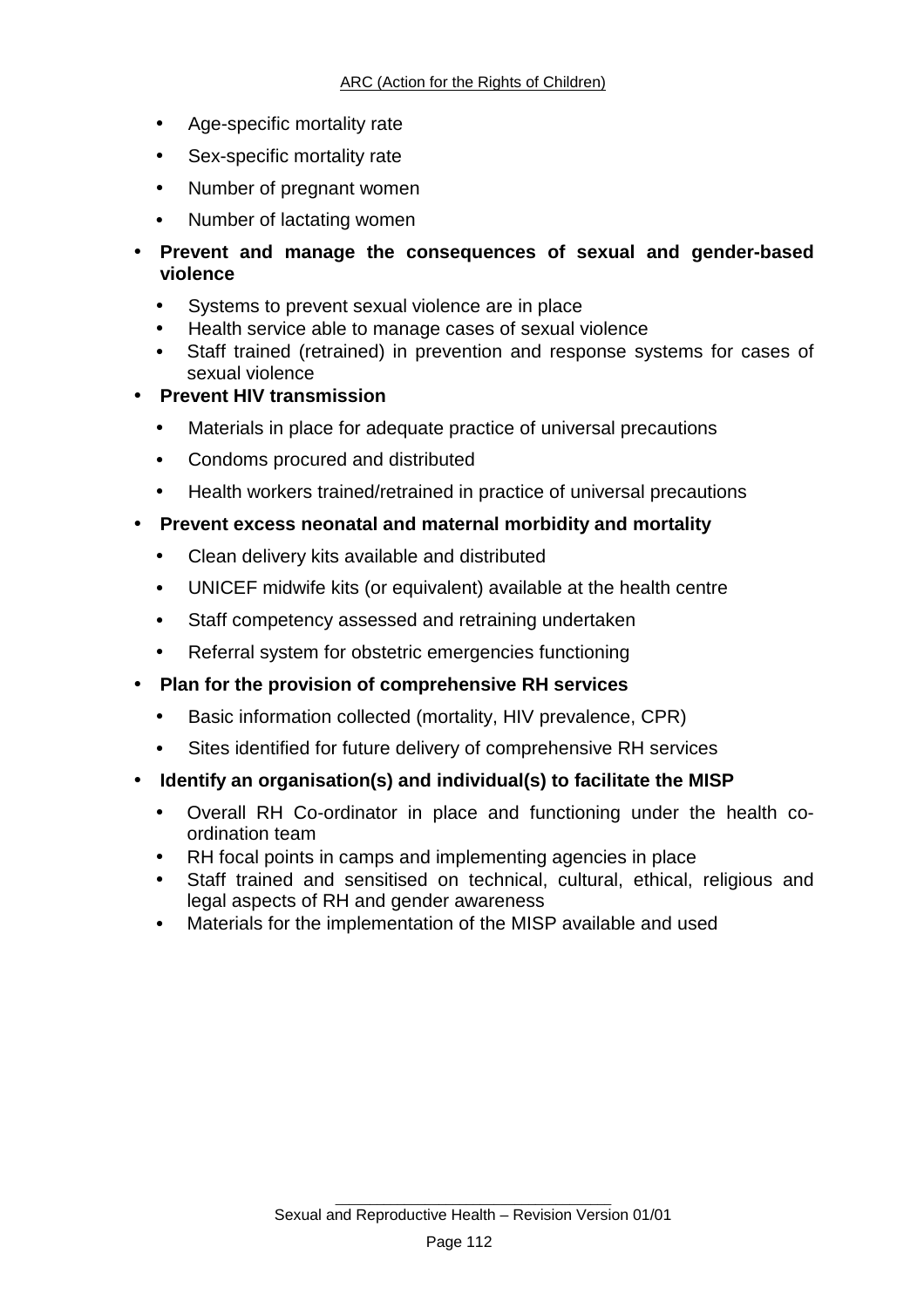# Sexual and Reproductive Health



Reading 4.2:

The International Rescue Committee's Reproductive Health Programme

## **EXTRACT TAKEN FROM: HOW TO GUIDE: REPRODUCTIVE HEALTH IN REFUGEE SITUATIONS, REPRODUCTIVE HEALTH EDUCATION FOR ADOLESCENTS, IRC N'ZEREKORE, GUINEA, FEBRUARY 1998**

## **HOW IS IRC'S EDUCATION PROGRAMME IN GUINEA ORGANISED?**

Since 1991, the International Rescue Committee in Guineas has provided education to Liberian and Sierra Leonean refugees through a formal school system. The programme started with 12,000 students at the end of 1990 and reached a high of 66,000 students in 1997. As of January 1998, the project continues to support 163 schools that are attended by about 60,000 students.

Refugee schools in Guinea are started on a self-help basis. A refugee community must contact IRC and show that there are at least 90 children available to attend the school. Once it has met this criterion, the community receives cement to build the foundation of the school and constructs the school up to the top of the doorways using mud bricks. When the construction has reached this point, IRC completes the school building.

The school receives continued support from IRC in various ways. The teachers and principals are paid by IRC and receive teacher training through the programme. Schools receive tables, benches, curricula, books, teaching aids, resource materials, and operating funds. Additionally, schools get assistance with the construction of latrines and wells.

The IRC/Guinea programme is planned, implemented, and supervised by the following departments: school administration, training, health, construction, vocational education, and administration/logistics. To maintain better control over activities in the field, an office (with staff from each department) is located in each of the four project regions (N'zerekore, Macenta, Gueckedou, and Forecariah).

## **WHAT ARE THE COMPONENTS OF THE IRC HEALTH EDUCATION PROGRAMME?**

The IRC Health Education Department was started in 1994 to improve the health of refugee students through preventive health education. The health education programme covers a range of health topics such as nutrition, sanitation, preventable childhood diseases, and reproductive health. The projects implemented by the department include:

- formal health education classes
- health education seminars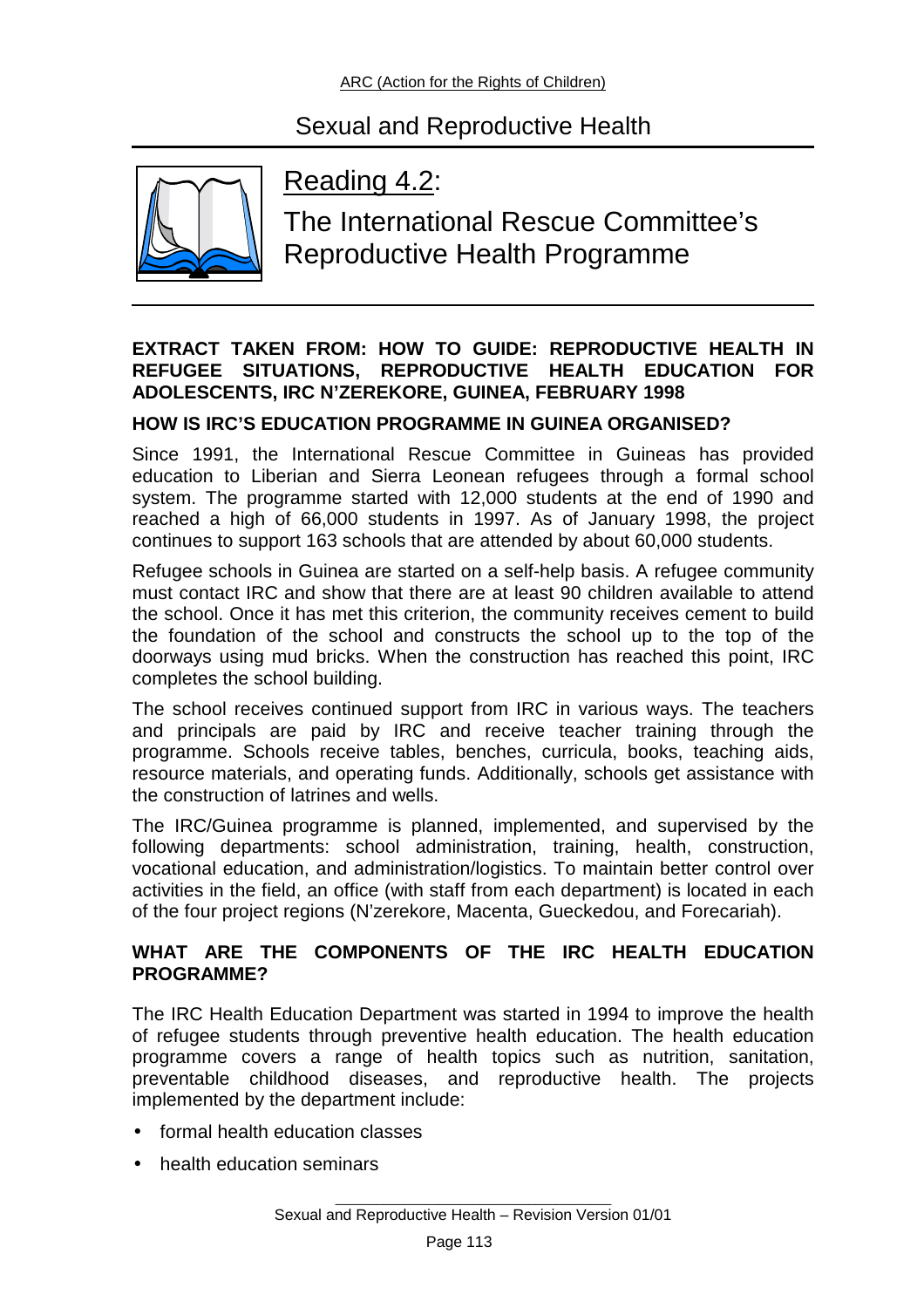- health clubs
- Young Women's Social Clubs
- reproductive health peer educator projects
- counselling projects

## **WHY WAS REPRODUCTIVE HEALTH EDUCATION INTEGRATED INTO THE FORMAL EDUCATION SYSTEM?**

Discussions with adolescent students within the first year of the health education programme revealed that they wanted to learn more about how their bodies work, and preventing unwanted pregnancies, and STIs. Programme staff also identified the need for education about unplanned pregnancy and abortions, based on anecdotal information about the frequency in which they occurred.

## **WHAT ARE THE GOALS AND OBJECTIVES OF THE IRC REPRODUCTIVE HEALTH EDUCATION PROGRAMME?**

The primary goal of the programme is to improve the sexual health and well-being of adolescent students and members of the surrounding refugee communities by increasing their knowledge of reproductive health problems and prevention and by promoting the use of condoms.

### **The objectives of the reproductive health education programme are:**

- to increase knowledge about puberty, reproduction, contraception, STIs/AIDS and its' prevention among the estimated 14,500 5th-12th grade students
- to increase the use of condoms among approximately 14,500 adolescent students
- to build capacity and provide support for activities designed to increase the knowledge of 4,000 adolescent female students through workshops on reproduction, contraception, gender awareness, gender violence, and selfesteem
- to facilitate the delivery of reproductive health messages among students and teachers and the transfer of such messages from students to refugee community members through song and drama.

## **HOW IS REPRODUCTIVE HEALTH INTEGRATED INTO THE IRC HEALTH EDUCATION PROGRAMME?**

The Health Education Department has made an effort to include reproductive health education in all aspects of its programme. This process is described below.

• **Health education classes** are held for two hours a week for pre-school through 6th grade students. The 4th-6th grade health education curriculum includes sections on human reproduction, puberty, menstruation, contraception, STIs, and AIDS. The health teachers for these grades have received training on these topics as well as the effective use of the curricula. Their schools have also been provided with adequate resource materials, books and visual aids to support their work.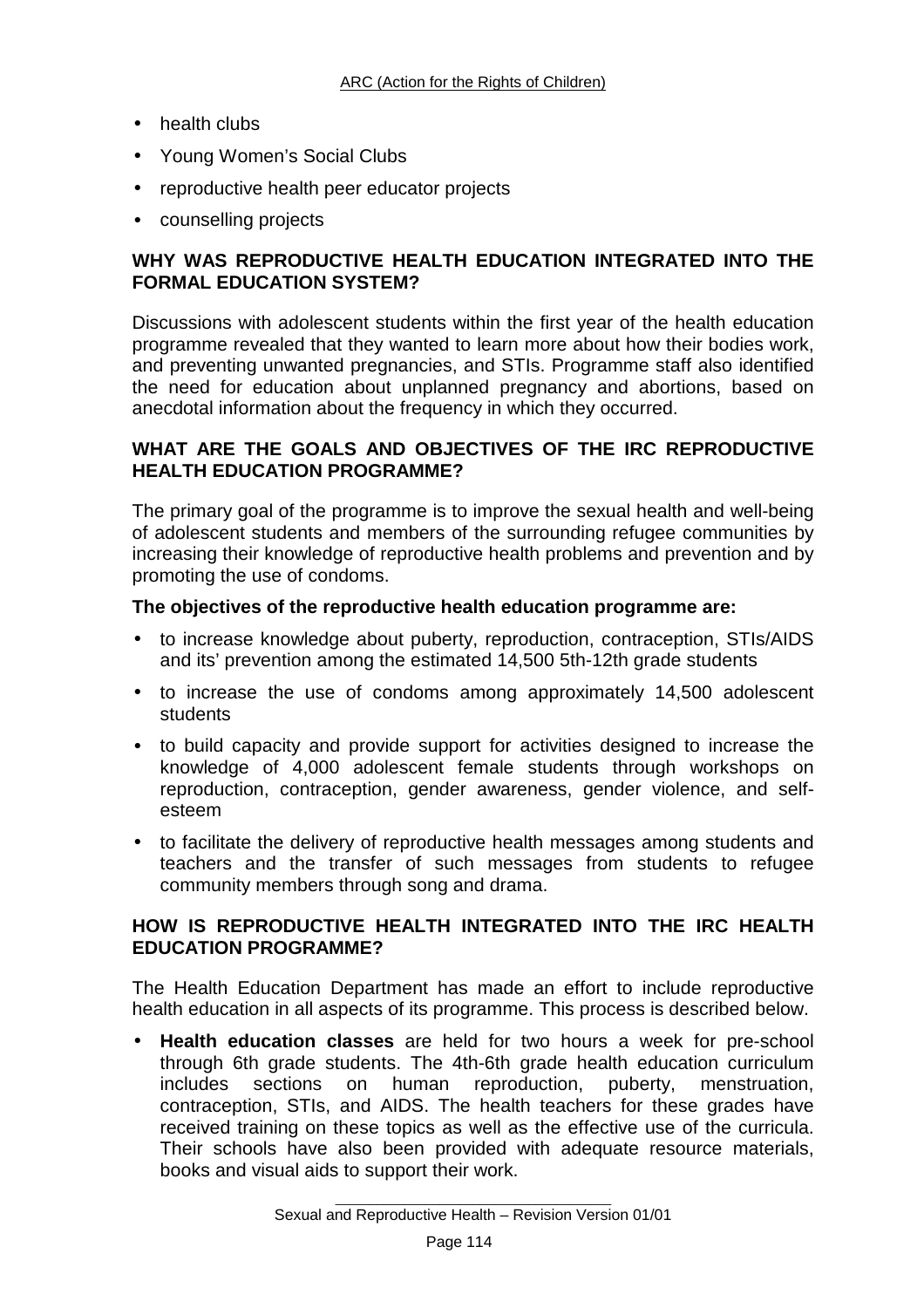- **Health Specialists and School Health Counsellors conduct education seminars on health talks** on a quarterly basis for 5th-12th grade students. A typical health talk lasts 1.5 hours, and is presented to each class separately. The health talks are intended to focus on topics that junior and senior high school students do not learn in their regular coursework. Reproductive health topics have been a major focus since students consistently request more information about these issues. Previous health talks have included topics on: human reproductive systems, condom use, HIV/AIDS prevention, STIs prevention, and contraception.
- **Health Clubs** are voluntary after-school clubs. They can be set up at schools of any grade level and any interested student is welcome to join. A health teacher often volunteers to sponsor the club and usually attends meetings to help motivate the members. Each club elects officers. Where School Health Counsellors visit schools, counsellors work closely with club members to develop and implement health-related activities. Counsellors also play an instrumental role in helping form new clubs. Health clubs implement a variety of activities including songs and dramas, clean-up campaigns, gardening, building urinals, and creating posters. Reproductive health related activities centre around songs and dramas. Health clubs have also played an important role in presenting special programmes on World AIDS Day to educate other students about HIV/AIDS and AIDS prevention. There are currently health clubs in about half (78) of IRC schools with membership ranging from 15 to over 60 students.
- **Young Women's Social Clubs (YWSCs)** are also voluntary after-school clubs. Membership is limited to female students at least 15 years old. As a result, YWSCs are generally based in junior and senior high schools. YWSCs were created to provide peer support and promote the health and well-being of club members, fellow female students, and community members through education, discussion, recreation, and other activities designed to increase awareness of women's issues. There are 25 YWSCs in IRC schools and membership ranges from about 15 to 20 students. Each club has a female sponsor, usually a health teacher, School Health Counsellor, or nurse from the refugee community, who attends the club's meetings and serves as a resource person. The club members meet on a regular basis to discuss reproductive health and women's issues.

## **Topics groups have covered include:**

- **Menstruation**
- Reproduction
- Rape
- Contraception
- Abortion
- STIs/AIDS prevention
- Equality of women and men
- Importance of girls' education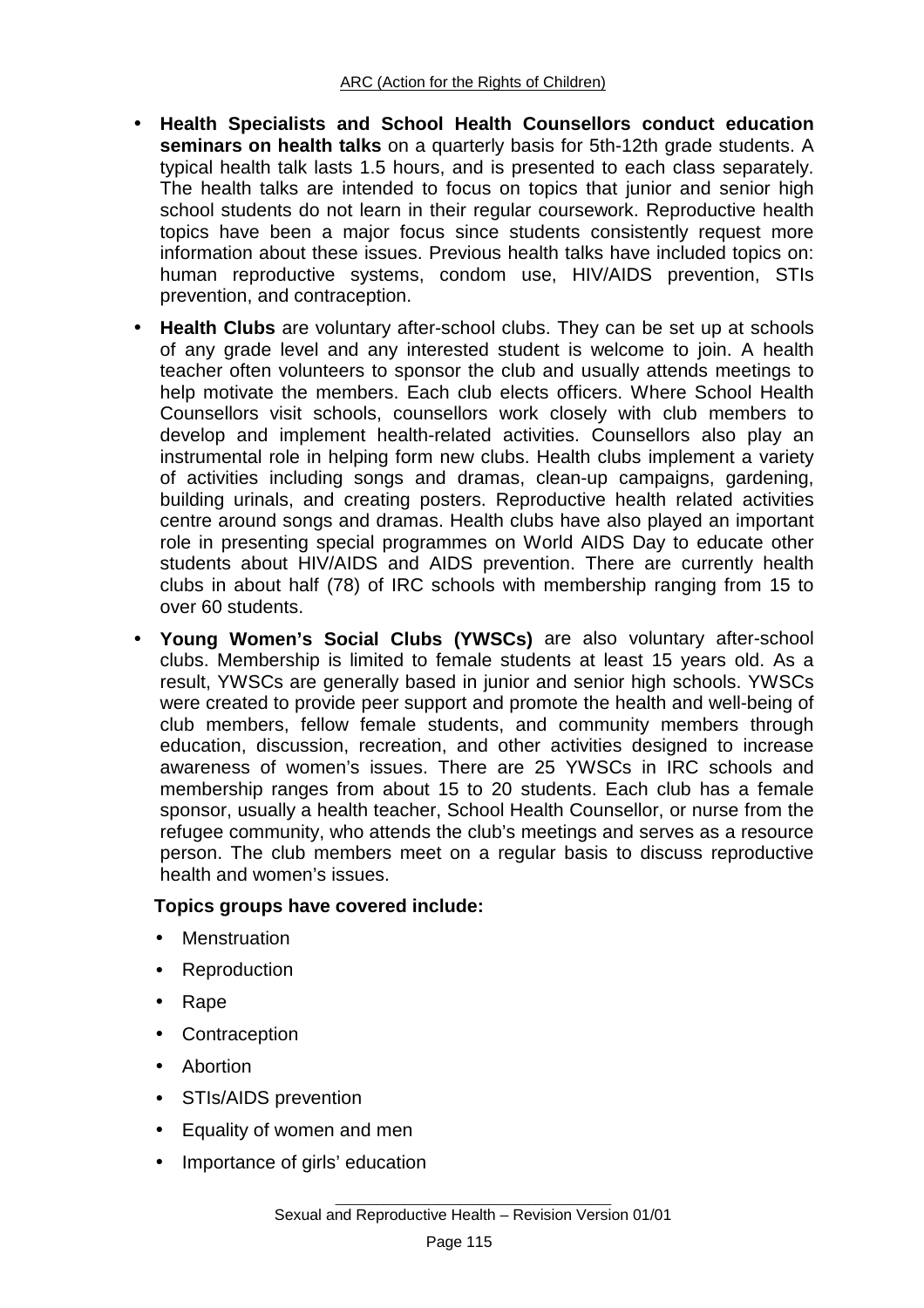• Women's careers

The clubs receive reference books, pamphlets, and posters on reproductive health, gender issues, and self-esteem often used to guide their discussions. A few members from each club also received training on gender awareness and self-esteem. These members are expected to develop activities to transfer the information they learned at the workshop to other members of the club and to other community members.

- **Peer educators** were recruited by the Health Education Department in all junior and senior high schools in 1997. Two to four individuals (depending on the size of the school) were invited to attend a three-day workshop where they learned about reproduction, contraception, condom use, STI/AIDS prevention, and communication skills. Half of the peer educators trained were female and half were male. Since returning to their schools their role has been to:
	- provide one-on-one reproductive health education to fellow students upon request
	- hold group educational activities including dramas, songs, health talks, and games, and
	- sell condoms to students, teachers, and community members.

Peer educators keep half of the proceeds of each condom sale and return the other half to IRC to purchase additional condom supplies. Each peer educator is also provided with a wooden penis used to demonstrate proper condom use. Late in 1997, the programme was extended to upper elementary level schools and a workshop for a second batch of peer educators was held. After the second workshop, there were 140 trained peer educators in 51 IRC schools.

• **The counselling programme** offers young people with special reproductive health problems or issues the assistance of a trained adult. Counsellors are available approximately once a week for counselling sessions at each of the schools they visit. Students can obtain a referral for family planning or STI services or talk to counsellors about problems with family, partners, sexual harassment, or rape. Counsellors are also available to talk to teachers when requested.

## **WHEN AND WHY WERE DIFFERENT ELEMENTS OF THE PROGRAMME ADDED?**

The current IRC adolescent reproductive health education programme reflects an evolution over a period of three years. Different elements of the programme were added as the need arose. In 1994, the programme consisted of the health education curriculum and health talks. The most basic element of the health education programme are the classes provided to pre-school-6th grade students. Health talks were added to provide older students (especially those in 7th-12th grades) with health education no longer offered in their curriculum and to cover topics not included in their science curriculum. The idea of student-run health clubs was initiated in 1995 to give the students a chance to put the health education information they were learning into practice and to spread the messages beyond the school population.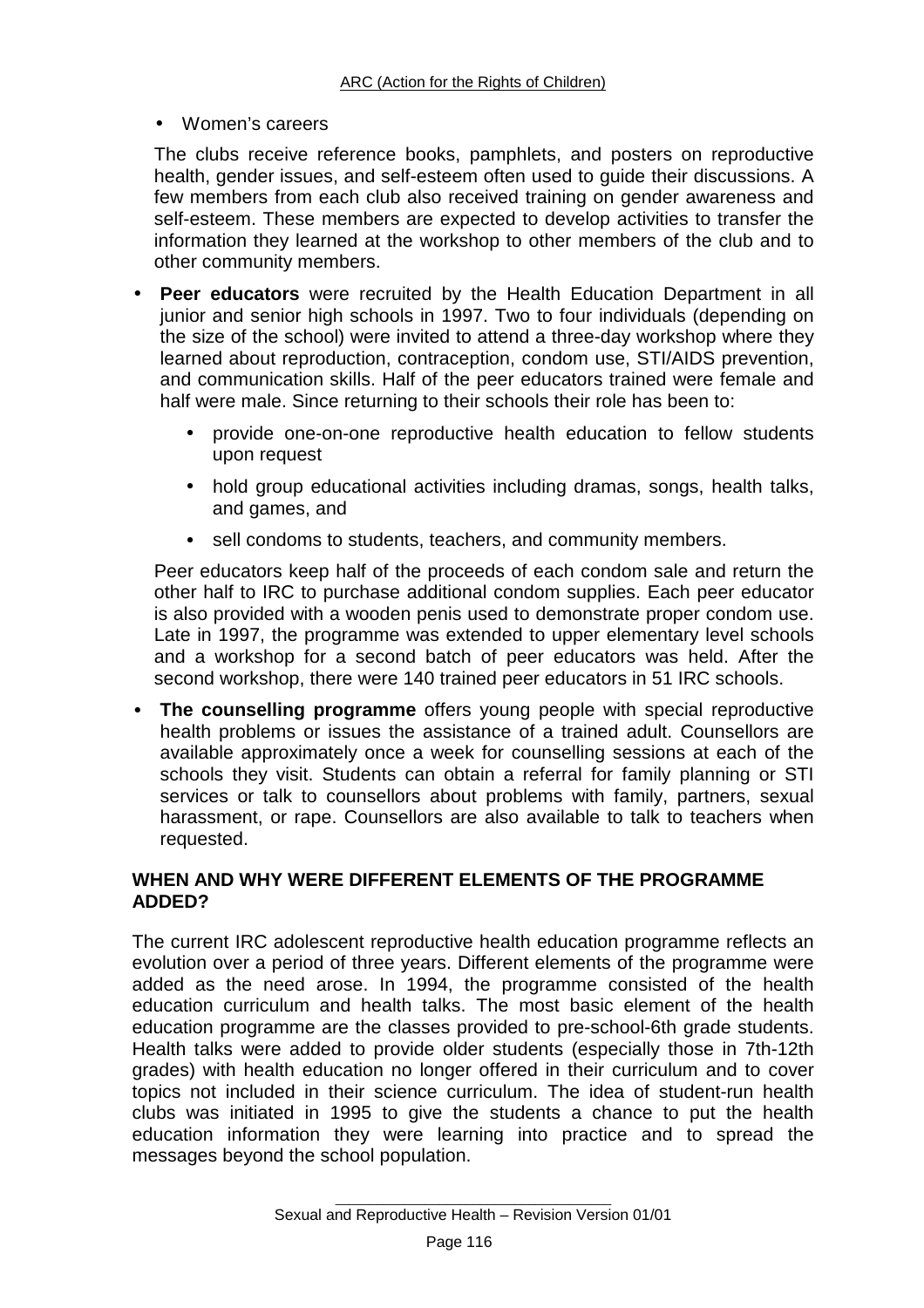In 1996, the condom distribution project and Young Women's Social Clubs were piloted. The condom distribution project was initiated in response to a need among adolescent students for access to methods for preventing unwanted pregnancy and STIs. The YWSCs were set up as means of collecting data to field test a refugee reproductive health needs assessment guide. Subsequently, they took on a life of their own and became discussion groups for women only. The pilot condom distribution project was not successful because students were embarrassed to buy condoms from teachers. As a result, the condom project was transformed into the peer educator programme in 1997, and an education component was included.

In 1997, the counselling programme was also added. A need for counselling services had been identified as early as 1995, when teachers and school administrators noted problems with students who had trouble concentrating on their studies and with ex-combatants who acted out in class. In addition, Health Specialists had remarked on the large number of unplanned pregnancies and attempted abortions. However, the counselling programme was not implemented until 1997 due to insufficient funding.

## **HOW DO THE DIFFERENT PARTS OF THE PROGRAMME WORK TOGETHER?**

IRC's adolescent reproductive health programme is made up of a number of different initiatives. Although each initiative fills its own niche, there is overlap in some areas.

This service mix ensures maximum coverage of approximately 14,500 adolescent students despite the small number of health education programme staff.

- **Reproductive health sections** of the 4th-6th grade health education curriculum provide students with basic knowledge or reproductive health within a classroom setting.
- **Health talks** serve as sex education classes for older students who are no longer receiving formal health education classes.
- **Peer education** component offers students a chance to get information on pregnancy and STI/HIV prevention or to purchase condoms from people their own age.
- **Counsellors** help students with a range of issues including those related to reproductive health.
- **Young Women's Social Clubs** provide a comfortable forum for young women to meet and talk about reproductive health issues. These clubs also give young refugee women a source of recreation and peer support.
- **Health clubs** reach the general student population and the refugee community with messages that focus on STI and AIDS prevention.

The reproductive health education programme benefits the students who are directly involved by providing information and resources. Their involvement also provides a sense of belonging, special status among their peers, and an opportunity to take control of their lives. Through students' own efforts, the programme also reaches out to IRC teachers and refugee community members.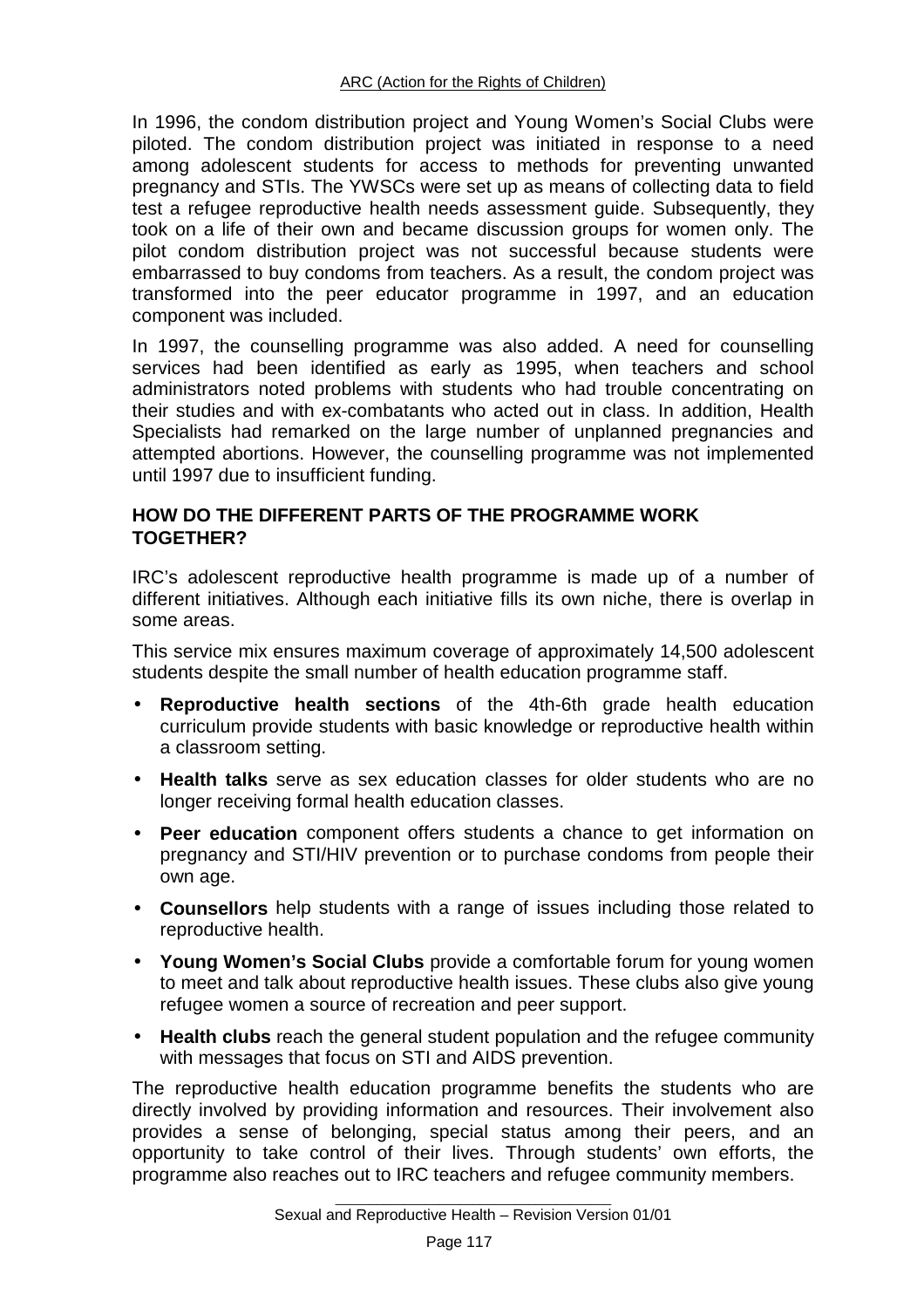## **WHAT IS THE ORGANISATIONAL STRUCTURE OF IRC'S HEALTH EDUCATION DEPARTMENT?**

The staff of the Health Education Department is comprised of a Health Education Manager, three Health Specialists, and 18 School Health Counsellors. The Health Education Manager is responsible for planning and co-ordinating the implementation of all aspects of the health education programme. Her responsibilities include:

- supervising Health Specialists and counsellors
- designing new programme initiatives
- developing new programme materials
- planning and implementing training programmes and workshops for students, teachers, and counsellors
- purchasing appropriate education materials
- co-ordinating activities with other IRC departments and other NGOs
- writing proposals and reports to funders
- developing and monitoring the departmental budget
- monitoring and evaluating health programme activities.

One of the major tasks of the three regional Health Specialists is to supervise the School Health Counsellors. Health Specialists also conduct health talks in the schools with 5th grade and above that are not covered by the counsellors. They are responsible for helping to develop training materials and for serving as facilitators during training workshops for students, teachers, and counsellors. In addition, Health Specialists assist with the periodic revision of the health education curriculum and monitor health teachers' use of the curriculum on a regular basis. They also ensure that supplies (including condoms, books, posters, etc.) are distributed appropriately. Finally, they help carry out needs assessments and the evaluation of programme activities.

There are six School Health Counsellors located in each of the three large project regions (N'zerekore, Macenta, and Gueckedou). The counsellors are based in refugee camps and communities, and provided with bicycles for transport. Each counsellor is assigned to visit 3-6 schools as outlined in his or her weekly schedule. Counsellors are responsible for:

- providing first aid for students and teachers during school hours
- providing students with individual counselling sessions on a range of issues
- conducting health talks for students in 5th-12th grades
- advising club leadership, motivating members, facilitating sponsorship and serving as a resource to health clubs and Young Women's Social Clubs
- monitoring condom sales and promoting condom use
- acting as resource person for health teachers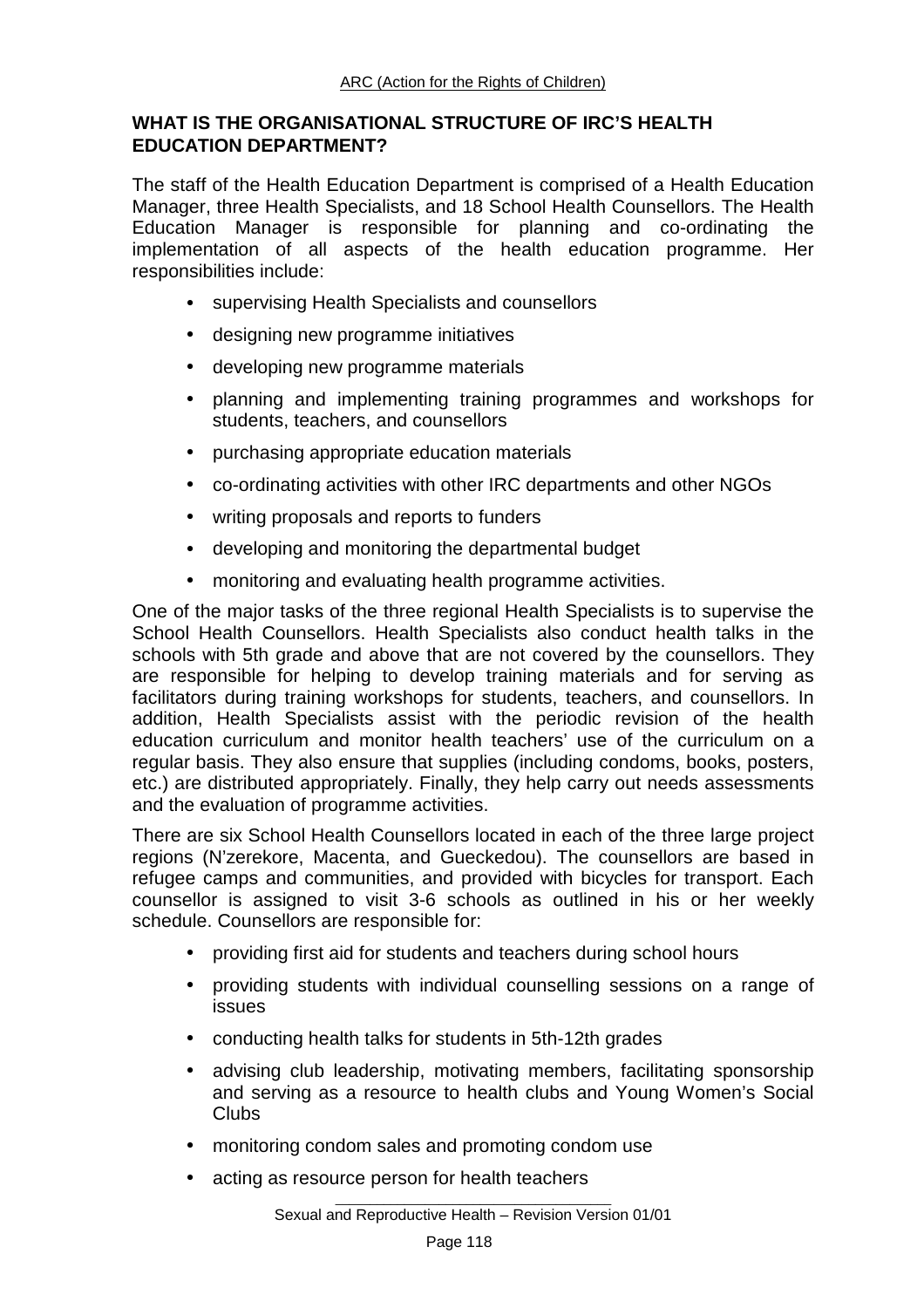• co-ordinating school health activities that promote refugee health with the activities of other NGOs.

Although there are only 18 counsellors in the IRC system, approximately half of the schools (about 80) are receiving their services.

In addition to the staff described above, there are more than 280 teachers conducting formal health education classes in IRC's elementary schools. All teachers, including health teachers, are hired, deployed, and supervised by the School Administration Department. To ensure the quality of health instruction, the Health Education Department has requested that the number of health teachers per school should be as small as possible. As a result, in larger schools (those going up to at least 5th or 6th grade) it is possible for one teacher to get enough work hours per week by rotating through all grade levels to teach health education classes. In the smaller schools, that only have students in pre-school to 3rd or 4th grade, it has not been possible to rearrange teachers' schedules so that each teacher instructs the health education classes for his or her grade level.

## **HOW WERE STAFF RECRUITED AND TRAINED?**

The Health Education Manager is an expatriate position recruited by IRC headquarters. Health Specialists were recruited from the refugee population. Qualifications for this position include:

- medical training to at least the level of registered nurse
- strong experience with health education
- supervisory experience
- teaching experience

New Health Specialists receive on-the-job training by shadowing and observing another Health Specialist or the Health Education Manager. Health Specialists also participate in frequent training-of-trainer workshops focused on specific topics or skill areas.

Candidates for the School Health Counsellor positions are identified by Health Specialists from among refugees living in specific camps and towns who were already trained as nurse's aids, practical nurses, registered nurses, or physician's assistants. Qualified individuals were asked to fill out a form about their educational and professional background. This was followed by interviews and final selection. Qualifications for the counsellor position included:

- previous medical training (preferably at least to the level of licensed practical nurse)
- experience providing health education
- experience working with groups of young people
- some concept of or experience with counselling

Newly hired counsellors attended a three-day training workshop designed to clarify their roles and responsibilities and that included sessions on first aid, self esteem, conflict resolution, post-traumatic stress syndrome, counselling, reproduction and contraception. Of the original eighteen counsellors, five have been replaced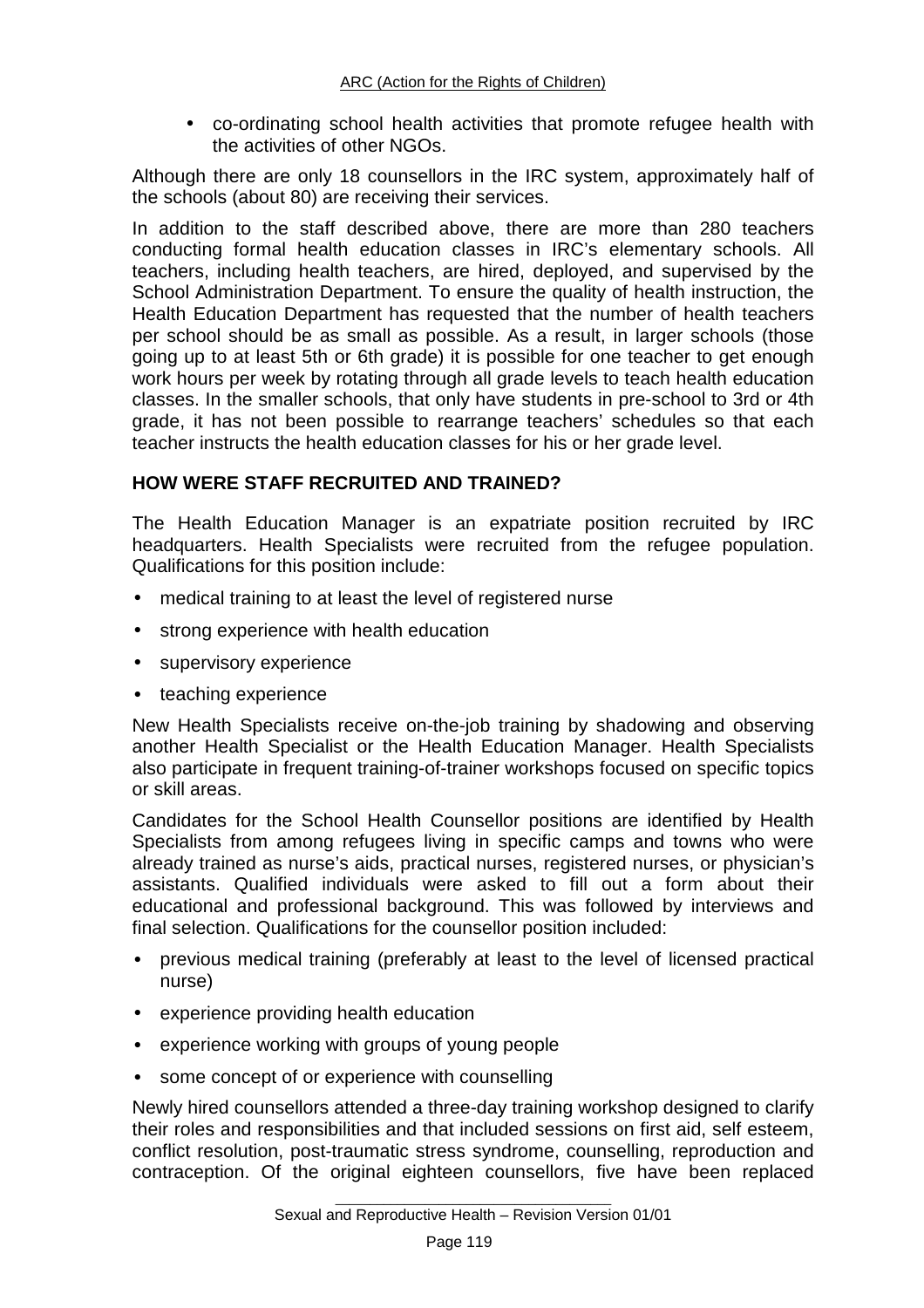during the course of the first year of the counselling project; most returning to their homes in Liberia. A second training, held when this HOW TO manual was being written, focused specifically on enhancing counselling skills. It gave counsellors a chance to learn more about the needs of young people and counselling theory as a basis for practical application of newly acquired skills.

The Health Education Department is also partially responsible for the training of health education teachers. In addition to the standard training course on teaching techniques and child development offered to all teachers by the Training Department, the Health Education Department occasionally holds special training workshops specifically for IRC health teachers. Most recently, in October 1997, they were trained on the use of the new 4th-6th grade health education curricula.

## **HOW ARE STAFF SUPPORTED AND SUPERVISED?**

The Health Education Manager is based in the main IRC office located in N'zerekore. She makes visits to supervise the Health Specialists in the two other offices in the Forest Region (Macenta and Gueckedou) at least once every 4-6 weeks. Health Specialists based in each of the three offices are provided with motorbikes to visit schools and make monthly field visits to the School Health Counsellors in their regions.

The department holds regular meetings to provide support for staff and coordinate the various health education programmes. The Health Education Manager meets with all the Health Specialists about once every six weeks to plan for up-coming activities, co-ordinate the implementation of activities, and resolve problems. The Health Specialists hold regional meetings with their counsellors every two months. During these meetings, counsellors discuss their recent activities, job-related problems, and special issues they are addressing. The meetings also provide Health Specialists with an opportunity to explain any new programme initiatives or up-coming workshops, help the counsellor problem-solve, and distribute supplies. The Health Education Manager attends the counsellors' meetings wherever possible to stay in touch with what is happening in the field.

The Health Education Manager also meets at least once a month with the heads of the other IRC departments. These meetings are designed to promote information sharing between departments and facilitate inter-sectoral coordination. They also provide an opportunity for the manager to garner support for activities from other departments and to solicit their assistance in passing on information or carrying out distribution. Relevant information from interdepartmental meetings is relayed from the Health Education Manager to the Health Specialists.

# **WHAT MATERIALS DO THEY HAVE TO WORK WITH?**

The Health Education Department is responsible for identifying, ordering, and creating adequate supplies of appropriate reproductive health education materials. IRC has developed or modified (from other sources) picture cards, games, and training materials. Some of the picture cards are distributed to schools for use by health education teachers, others are used by Health Specialists and School Health Counsellors during health talks and workshops. some have also been distributed to Young Women's Social Clubs to stimulate discussion.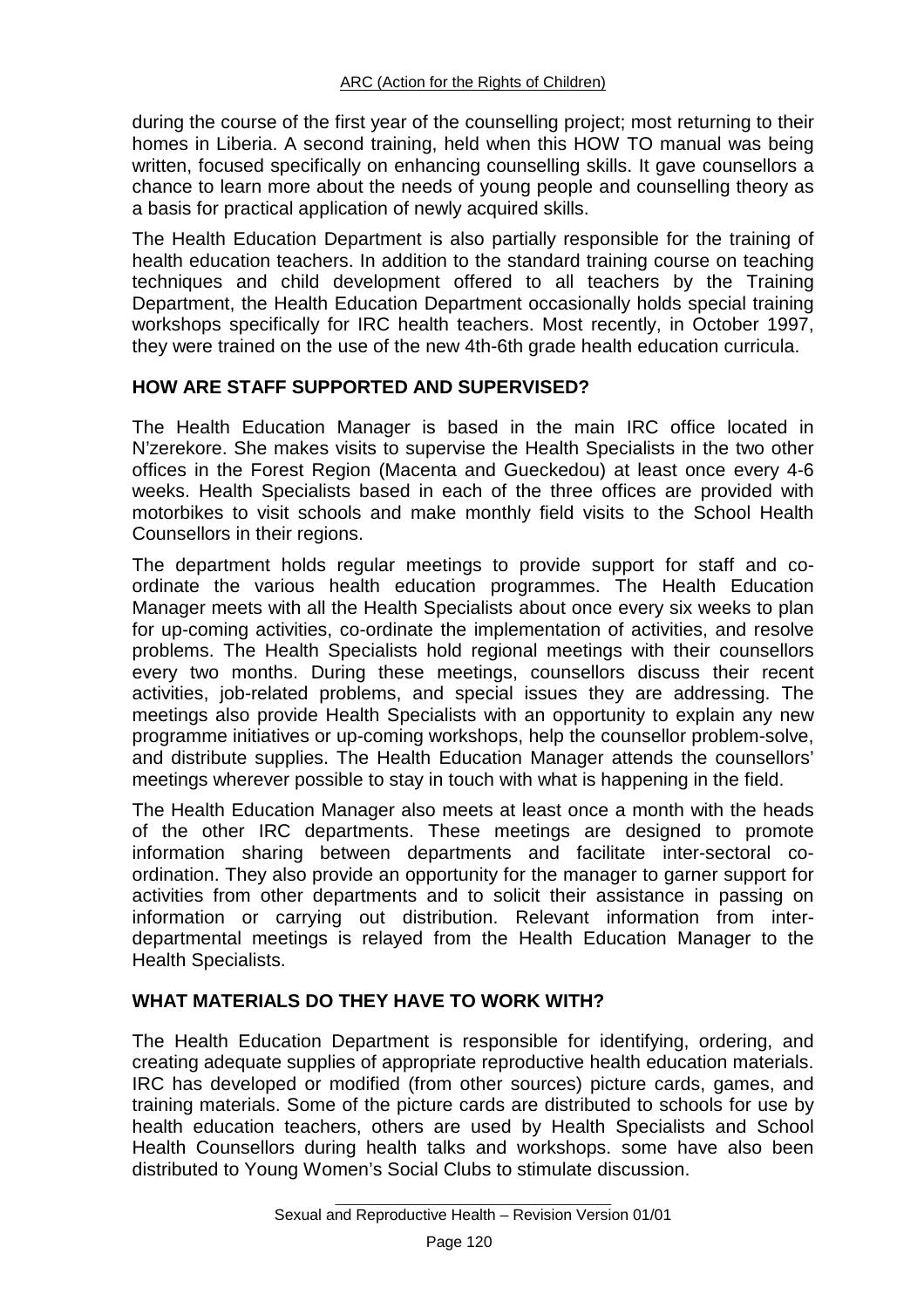Songs and dramas on reproductive health topics play an important role in educating students and community members. The songs and dramas, mostly written by students, teachers, and Health Specialists, offer a simple, memorable way of communicating information. They have been included in a book produced by the department and distributed to all schools. Health clubs, peer educators, and YWSCs use songs and dramas they create or those taken from the department's book to present messages about reproductive health topics and the prevention of reproductive health related problems.

The department has finally compiled a good library of reference books, curricula, activity books, pamphlets, and videos on reproductive health topics. Reference books are distributed to health education teachers, YWSCs, peer educators, counsellors, and Health Specialists. The YWSCs were also given posters and brochures. Peer educators were given wooden penises to demonstrate proper condom use. Videos on contraceptive use, unplanned pregnancy, AIDS, STIs, and women's issued are shown to YWSC members, peer educators, and office staff near sub-offices to facilitate discussion.

## **HOW DID THE COMMUNITY'S ATTITUDE FACILITATE THE PROGRAMME?**

The programme has been fortunate in that parents have generally been supportive of programme activities. There is openness among Liberians and Sierra Leoneans to discuss sensitive issues related to sexuality resulting in very little opposition to IRC's reproductive health education programme. Where teachers, principals, or parents have been opposed to information or activities, Health Specialists have been successful in addressing concerns, clarifying the programme purpose and gaining their support through direct contact.

Refugee communities have been involved in some aspects of the reproductive health education programme through local PTAs (Parent-Teachers Associations). PTAs are formed in every school and the members are informed about health talks and health clubs activities. PTA members and other parents have attended health talks and health club presentations of songs and dramas.

## **WHAT WERE THE COSTS INVOLVED?**

IRC's reproductive health education programme has been supported by funding from the United States Bureau of Population, Refugees, and Migration (USBPRM), the Dutch Government (Stichting Vluchteling), and The Andrew W. Mellon Foundation, The David and Lucille Packard Foundation, and The Buffet Foundation.

Programme costs outlined here reflect annual expenses based on current programme activities provided to 163 schools covering most of the Guinea Forest and Forecariah regions (Forecariah is located about 700 kilometers from IRC's main office in N'zerekore). Main costs are salaries, per diem and local travel, programme supplies, training workshops, equipment, administrative costs, and other programme costs. Salaries, per diem and local transport are for the entire health education programme, not only the reproductive health education component.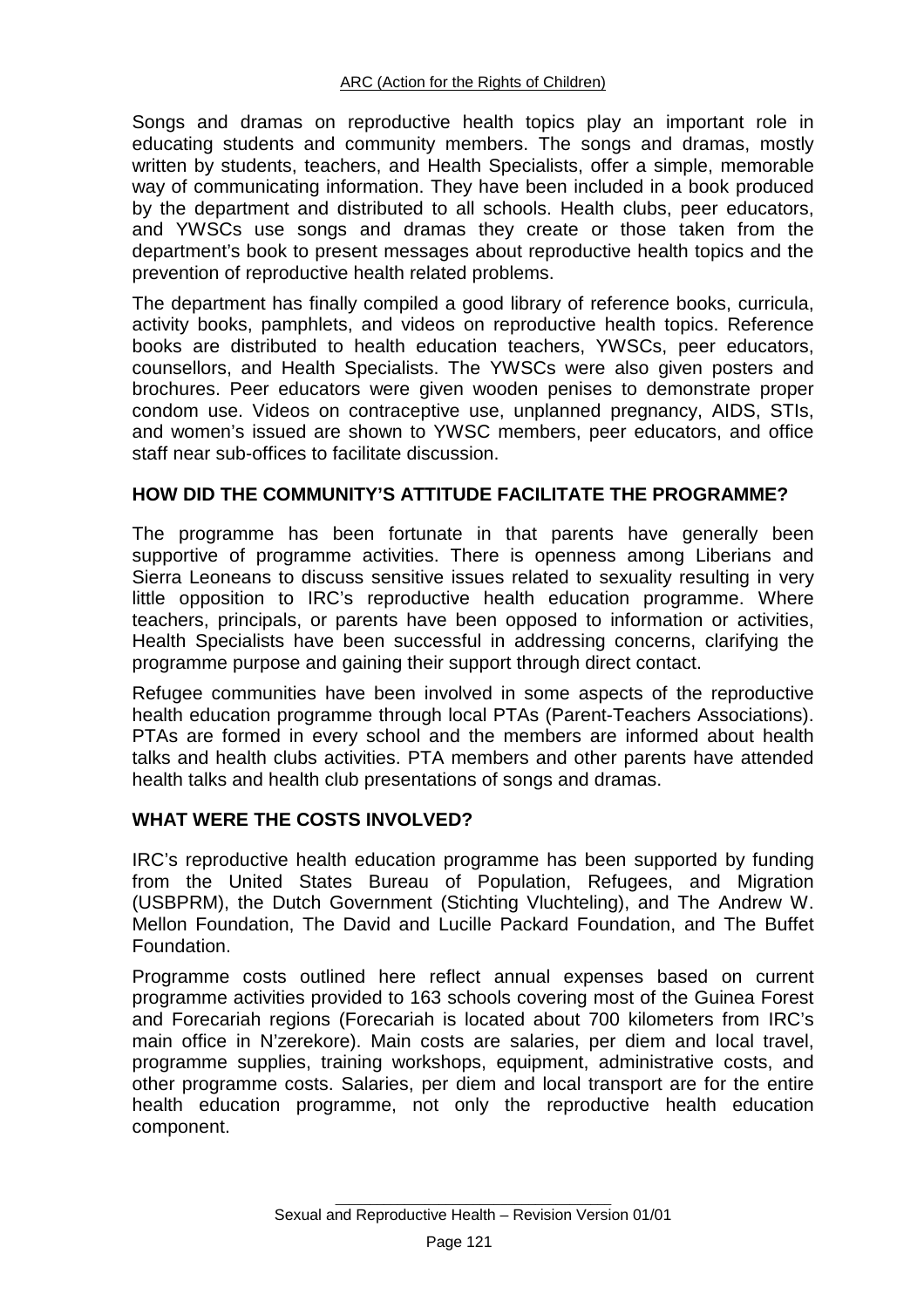## **PROGRAMME COSTS (US \$)**

| <b>Salaries</b>             | 60,000  |
|-----------------------------|---------|
| Per diem and local travel   | 11,500  |
| <b>Programme supplies</b>   | 11,000  |
| <b>Training workshops</b>   | 12,000  |
| <b>Equipment</b>            | 3,000   |
| <b>Administrative costs</b> | 13,000  |
| Other programme costs       | 14,000  |
| <b>TOTAL</b>                | 124,500 |

Current level programme costs equal about \$124,500 per year constitute about 4% of IRC/Guinea's annual budget, and is quite inexpensive considering the scale of the programme.

Salary expenditures represent salaries for one Health Education Manager, four Health Specialists, and 18 School Health Counsellors. The annual salary and benefits for the expatriate Health Education Manager total approximately \$30,000. Salaries for four Health Specialists total \$12,000 per year; with monthly salaries ranging from \$170 to \$225. School Health Counsellors are paid about \$85 per month totalling \$18,000 per year for all counsellors.

Per diem is calculated at a rate of about \$5/day for expatriates and \$3/day for local staff totalling \$2,500 per year for the Health Education Manager, Health Specialists, and School Health Counsellors. The \$9,000 cost of local travel covers the transportation to meetings for the Health Education Manager, Health specialists, School Health Counsellors, and peer educators and for field visits for the Health Education Manager and Health Specialists.

Programme supplies include books, pamphlets, videos, copybooks, pens, poster sheets, crayons, paint, tape, drums, costumes, cassettes, film, metal trunks, etc. Training includes workshops for teachers, counsellors, peer educators, and Young Women's Social Clubs member. Training costs are generally \$12 per participant per day including food, lodging and transportation.

The equipment line included in this budget covers the cost of department computer and printer. These items are essential to the programme. Administrative costs include expenses such as office supplies, insurance, financial services, etc. Administrative costs were calculated at about 12% of the total reproductive health education budget.

Finally, other programme costs include items such as health fairs; World AIDS Day and International Women's Day events; zonal and regional song and drama competitions; and photocopying of picture cards and educational materials. The biggest expense in this line is for the song and drama competitions which require transportation, food, and lodging for a large number of students.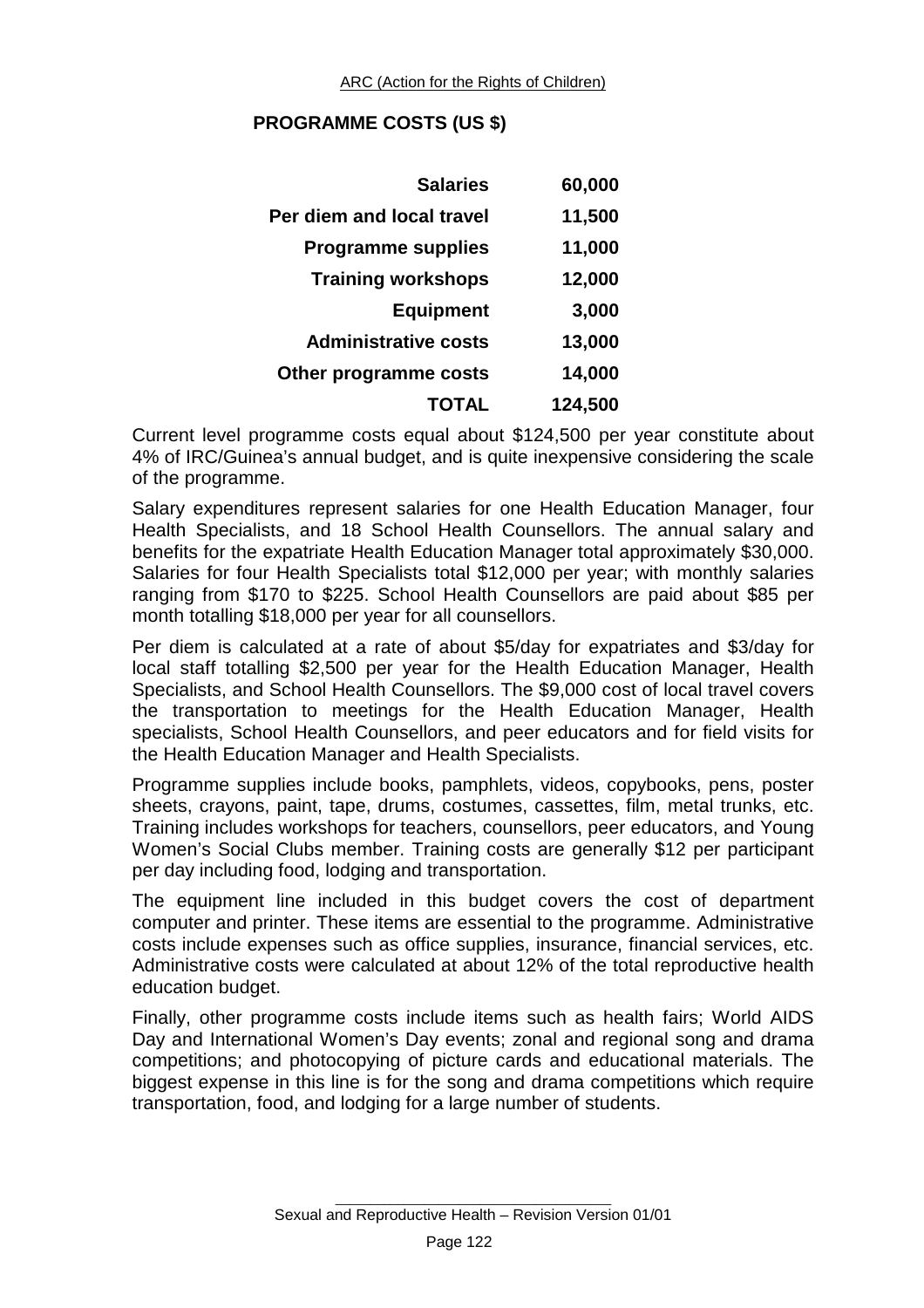## **HOW IS THE PROGRAMME MONITORED AND EVALUATED?**

The reproductive health care programme is monitored through a series of observation forms and monthly report forms. The Health Education Manager observes health talks conducted by Health Specialists. Health Specialists observe health talks given by counsellors as well as health teachers during health education classes. The counsellors, peer educators, health clubs, and YWSCs submit monthly activity reports to the Health Specialists. Counsellors and peer educators also submit monthly condom sales logs. This information is combined with the activities of the Health Specialists and included in the monthly reports submitted to the Health Education Manager.

Programme evaluation is done via student reproductive health surveys. The Health Education Manager and Health specialists conducted the first survey in March-May 1997. Using a self-administered questionnaire, the department collected information on reproductive health knowledge, attitudes, and behaviours of 1,100 IRC students in 7th-12th grade. This will provide baseline data for future analysis. A second survey will be conducted before the end of the 1997/1998 academic year to assess changes in knowledge, attitudes, and/or behaviours.

## **WHAT WERE THE RESULTS AND ACHIEVEMENTS OF THE PROGRAMME?**

The IRC Health Education Department is unable to report quantitative changes in students' knowledge, attitudes, and behaviour related to reproductive health issues at this time. Results of the 1997/98 survey will provide this information. The project's results and achievements are currently measured in terms of materials produced and distributed, people trained, level of participation in programmes, and activities implemented. In this respect, a great deal of work has taken place. Some of the successes are as follows.

# **MATERIALS DEVELOPED AND/OR DISTRIBUTED**

- Developed new 4th, 5th and 6th grade health education curriculum.
- Produced 7 IRC picture cards on reproductive health topics and distributed to all elementary schools for use during 1997 health education classes.
- Supplied elementary schools with reference books for health teachers such as *Understanding Reproduction, Birth and Contraception, What's a Virus Anyway? and AIDS - Answers to Questions Kids Ask.*
- Distributed IRC-produced visual aids to YWSCs including 4 picture cards on unsafe abortion, 1 on rape, 1 on gender-based violence, and 6 pictorial discussion starters on relationships between men and women.
- Supplied YWSCs with reference books and pamphlets such as: *Our Bodies, Our Selves; Where Women Have No Doctor; It's Perfectly Normal; What's Happening to My Body; Making a Life for Yourself; and Having Your Period* and posters on the male and female reproductive systems, STIs, and AIDS.
- Produced and distributed a small booklet with games and activities related to STI/AIDS prevention to peer educators as well as copies of *It's Perfectly Normal.*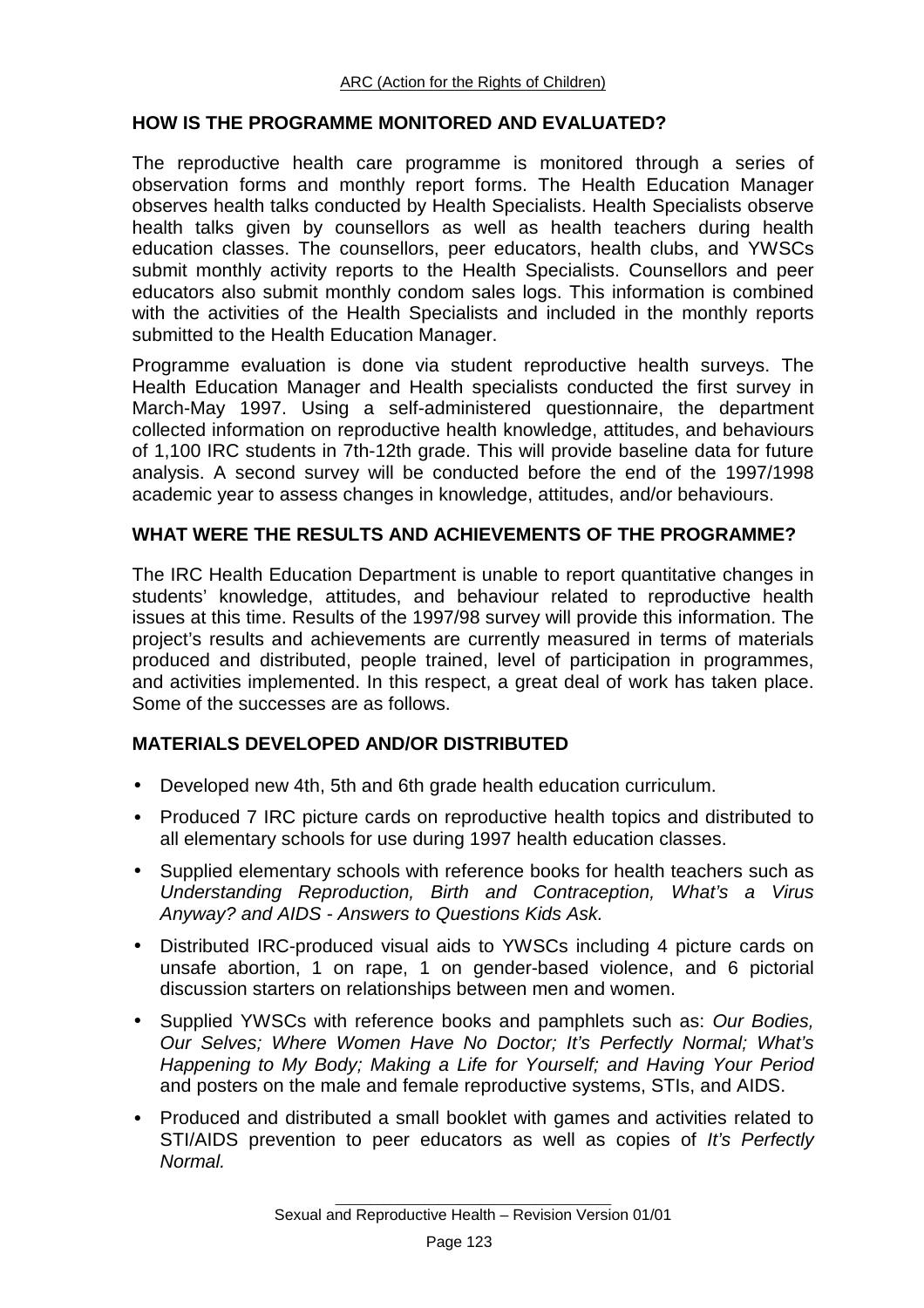- Developed a take-home training packet on reproduction, contraception, STIs, AIDS, condom use, and communication skills for student peer educators.
- Created take-home training materials on reproductive health and counselling skills for School Health Counsellors.
- Developed special materials on reproductive health including picture cards, puzzles, flashcards, and games for health talks and workshop sessions.

# **TRAINING WORKSHOPS CONDUCTED**

- Trained 279 health teachers in the use of the new health education curriculum as part of a three-day workshop held in October 1997. This workshop also included a session on STIs and their prevention.
- All IRC teachers participated in workshop sessions on human reproduction and contraception (February 1997) and on AIDS and its' prevention (October 1997).
- Trained first group of 96 peer educators in regional three-day workshops held in June and July 1997. Second group of 83 peer educators trained in November and December 1997. This group also included students from grades 5 and above.
- A 3-day workshop on counselling skills was held February 1998 for 17 counsellors.
- In 1996 trained six leaders of pilot YWSCs on participatory data collection techniques used to collect reproductive health data from YWSC members.
- Regional 3-day workshops on gender awareness and self-esteem were held in December 1997 for 91 YWSC members.
- Trained 136 health club members to write and produce health songs and dramas during regional three-day workshops held in July 1997.

# **OTHER ACTIVITIES**

- Developed and presented six health talks since 1995 on various reproductive health topics to 5th-12th grade students.
- In 1997, Health Specialists held health talks on AIDS and condom use for 436 vocational students and 61 office staff.
- Trained 140 peer educators who were working in 51 schools by end of 1997.
- Presently, 25 Young Women's Social Clubs are functioning in junior and senior high schools.
- Seventy-eight active health clubs.
- Created new song and drama book from entries submitted by students, teachers, and Health Specialists as part of a system-wide competition. The book designed for use by health clubs includes many entries on reproductive health topics such as unwanted pregnancy, STIs, AIDS, condom use, and abortion.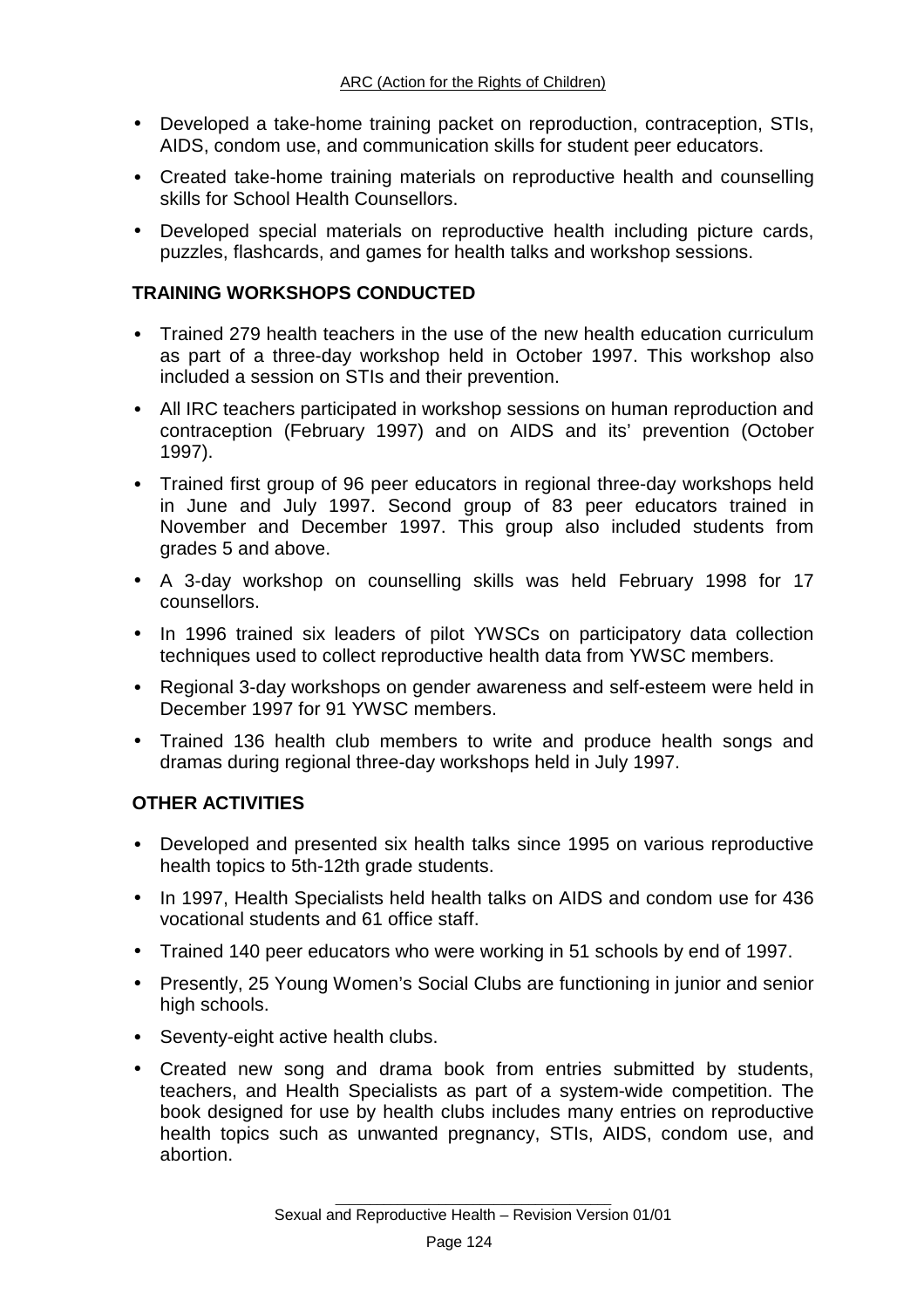- School Health Counsellors provided 349 individual counselling sessions per month.
- Peer educators who submitted monthly reports in 1997 held an average of 1,516 one-on-one education sessions and conducted 107 group activities per month.
- On average, peer educators and school Health Counsellors sold 2,418 condoms per month.
- In 1997, 30 schools/health clubs held special programmes for World AIDS Day.
- Needs assessment for reproductive health programme and for Young Women's Social Clubs completed.
- Completed strategic plan including mission statement, job description for sponsors, and programme plan for YWSCs for 1998 with input from club members and Health Specialists.
- Completed data entry and analysis of student reproductive health survey conducted in early 1997.
- Continue to support the implementation of a policy that allows pregnant students to remain in school throughout their pregnancies enabling female students to complete their education.

## **WHAT ARE IRC'S PLANS FOR FUTURE REPRODUCTIVE HEALTH ACTIVITIES?**

The Health Education Department plans to continue reproductive health education in IRC schools through 1998. On-going initiatives and activities include health education classes, health talks, peer education, YWSCs, counselling, and health clubs. Future activities will also include:

- **Health Talks** A health talk on contraception has recently been conducted with plans to conduct one on another reproductive health topic underway.
- **Peer Educators** The department hopes to maintain peer educators in all schools with grades 6 and above and to provide them with additional support. Regional meetings to enable peer educators to discuss problems and success will be held. They will also form committees responsible for producing regional peer education newsletters each semester and developing regional education campaigns. The department will provide training on visual aid design to all interested peer educators to assist committees in carrying out large-scale educational campaigns.
- **Young Women's Social Clubs -**The Health Education Department plans to maintain YWSCs in all junior and senior high schools. In celebration of International Women's Day the department will support the clubs in conducting programmes and will sponsor a poster and essay contest. In addition, a training of trainers workshop will be held for selected club members on reproductive health and gender violence. Participants will then develop activities or educational sessions, transferring newly acquired information to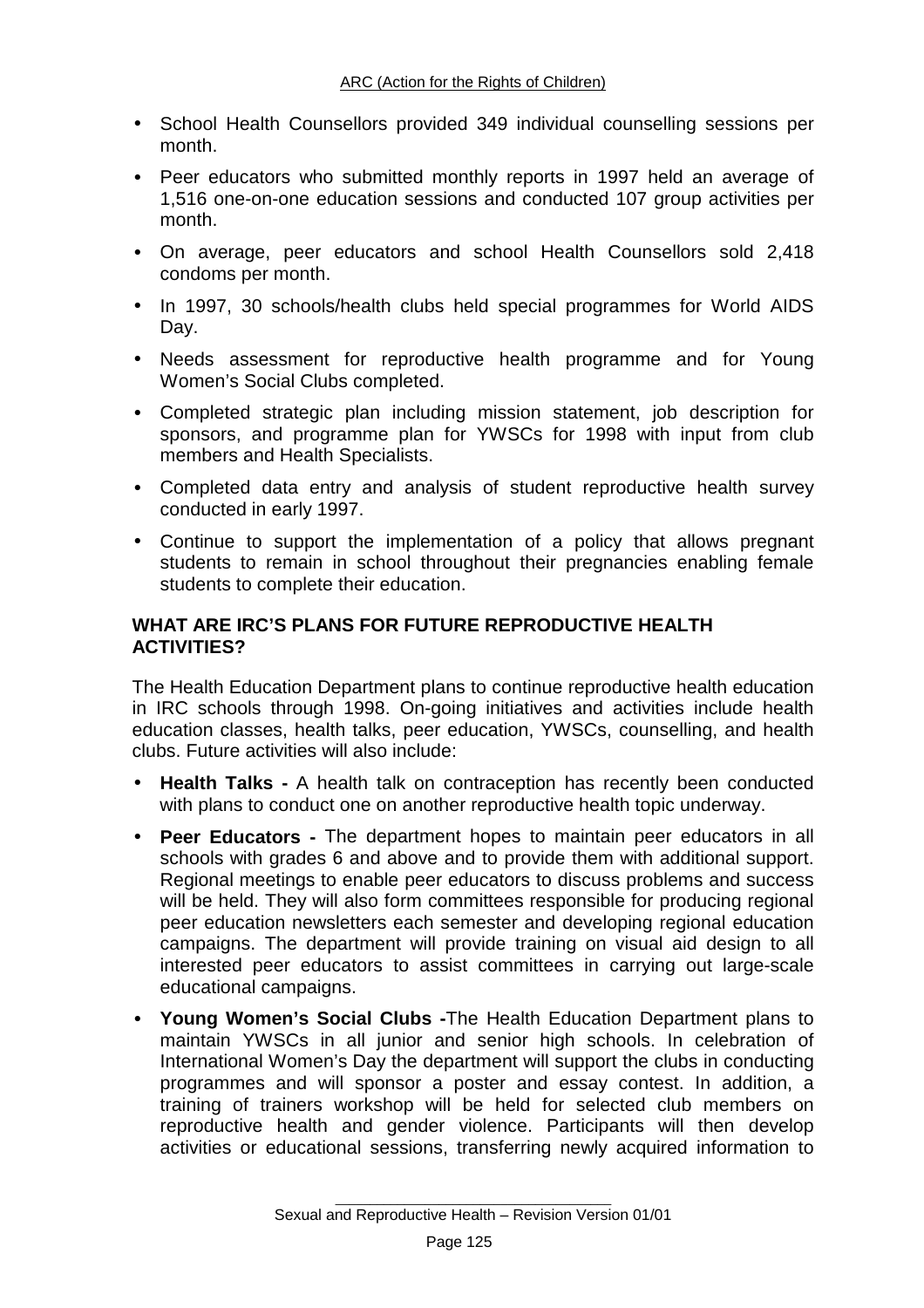other female students and club members. The department will also continue its efforts to provide supplies, reference materials and visual aids to the YWSCs.

- **Counselling** The counselling programme will continue as will activities designed to improve the counsellors' ability to do their job. To this end, counsellors are receiving training on counselling skills. If funding is available, the counselling programme in the Forest Region will be extended to cover additional schools.
- **Health Clubs** In 1998, IRC will also continue to support its health clubs by providing financial support for mini-health fairs (a portion of which focus on reproductive health issues) and World AIDS Day programmes. The department also plans to hold zonal and regional song and drama competitions in which clubs from different schools will present their songs and dramas to a panel of judges. The winning songs will be compiled on a cassette for distribution to all health clubs.
- **Programme Expansion** In 1998, the Health Education Department plans to extend many of its activities to the Forecariah Region in order to serve the Sierra Leoneans who are still entering Guinea in that area. Plans are also underway to hire a Health Specialist, set up the peer educator programme in schools with 6th grade and above, start Young Women's Social Clubs in junior and senior high schools, and provide more support for health clubs in the Forecariah Region. The department will also select and train one health teacher from each of the ten schools in this region to provide counselling and first aid services, in addition to their teaching duties.

# **WHAT CHALLENGES WERE ENCOUNTERED?**

The IRC/Guinea's Health Education Department has faced a number of challenges since its formation. One basic problem has been a lack of internal support for the health education programme. In the past, local staff members of other IRC departments did not understand the importance of health education or the role of the Health Education Department within a formal school system. As a result, these staff members were reluctant to assist the Health Education Department in carrying messages to schools, checking on the status of the clubs, or helping distribute materials. Expatriate administrators of the IRC/Guinea have also not always been supportive of the health education programme resulting in the lack of a department head or, as in parts of 1995 and 1996, sharing a department head with the Training Department. Under both of these arrangements, the Health Education Department lacked direction and did not implement many new initiatives. This problem was alleviated late in 1996 when a Health Education Manager was hired specifically to co-ordinate the activities of this department.

The level of support for the health education programme from the IRC administration has significantly increased since mid-1996. Under the current administration, the importance of open communication has been facilitated by regular inter-departmental meetings resulting in changes in the attitudes of other departments toward the Health Education Department. However, continued efforts need to be made in this regard.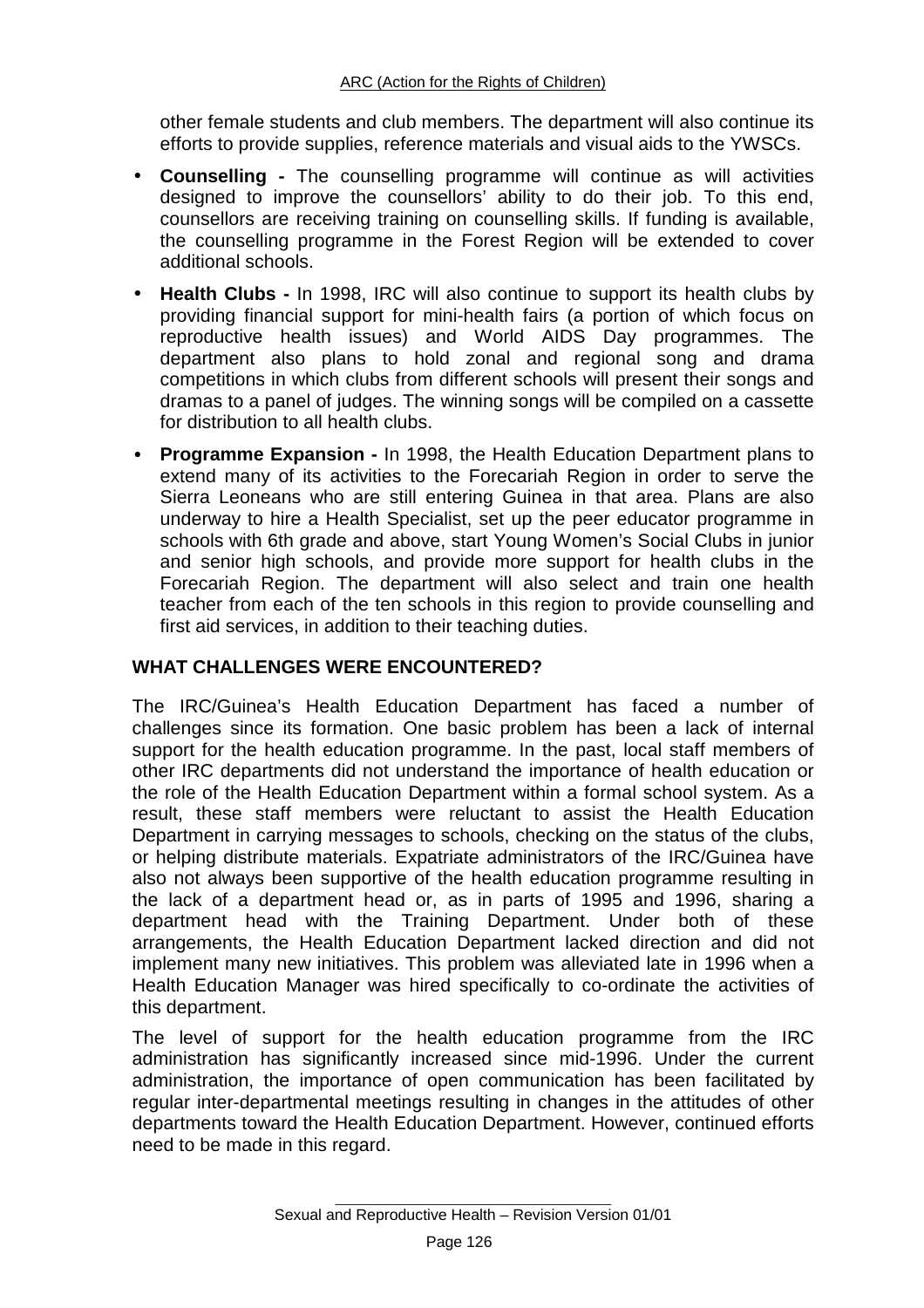Another major challenge faced by the Health Education Department has been the lack of adequate funding to carry out activities. Without sufficient funding, planned activities were not implemented or their implementation was delayed. Materials for offices, schools, and other programme participants were not purchased, and adequate numbers of staff members could not be hired.

In past years, the financial difficulties of the Health Education Department was related to lack of support from IRC administrators, who did not make efforts to search for adequate funding for department activities. Problems also resulted from key line items being left out of programme budgets (i.e. programme supplies or food and lodging for workshops). The department is looking forward to the resolution of funding problems in 1998. The current administration has allowed departments to develop their own budgets and has used them as a basis of soliciting funding.

A third problem faced by the Health Education Department has been the lack of a good needs assessment at the beginning of the programme. The department was started based on a few individuals' impressions of the health status and health education needs of refugee students. As a result, no clear programme goals and objectives were outlined at the start of the programme, the specific needs of different groups of refugee students were not always taken into consideration. An effort to systematically collect information on the reproductive health education needs of refugee students was first implemented in 1997. The department plans to continue collecting these kinds of data to better tailor the programme to the needs of the students.

Over the past three years, logistical problems have hampered the implementation of health education activities. These problems have been due both to the realities of working in Guinea and to the lack of continuous logistical expertise within IRC/Guinea. The IRC office has gone for months at a time without a qualified logistics co-ordinator and transportation and communication are ever-present problems in Guinea. As a result, it can take six months to a year for materials ordered overseas to arrive at the main office in N'zerekore. Distribution of newly arrived materials to schools, counsellors, and clubs, has been dependent on the good will of other programme staff travelling to rural camps rather than being handled by the Logistics Department.

The logistical problems are slowly being resolved. Guinea is slowly developing its infrastructure, new roads are under construction and communications systems are being up-graded. Within IRC, a local staff member has been hired to handle logistics and new logistical systems are being put into place. However, much work on both the national and organisational level remains to be done.

# **WHAT WOULD IRC LIKE TO DO DIFFERENTLY NEXT TIME?**

## **If IRC were to replicate this project, it should:**

- **Conduct a needs assessment at start of programme.** This would help develop appropriate goals and objectives early in the programme and would allow activities to be tailored to the needs of the students.
- **Initiate the programme sooner after the refugees arrive.** IRC's Health Education Department was not initiated until refugees had already been in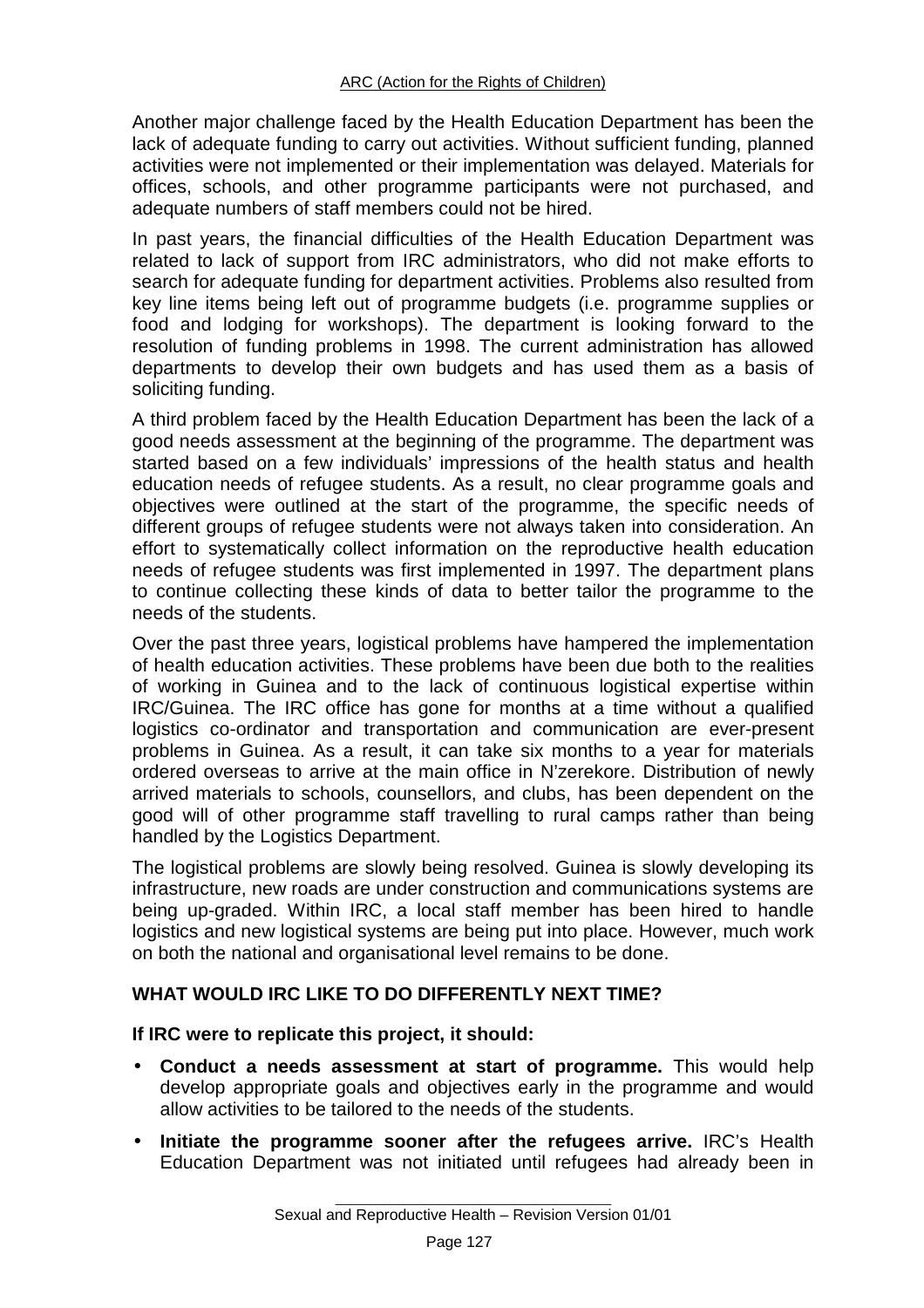Guinea for three to four years, and the reproductive health education programme was started even later. If the programme had begun sooner, more students would have benefited.

- **Get teens involved sooner** Having teens involved in programme planning and implementation would help to boost their self-esteem and would ensure that the programme fits their needs.
- Hire more staff earlier in the programme. Until early 1997, when the School Health Counsellors were hired, two or three Health Specialists struggled to conduct and monitor all school-based health education activities. This limited the number and supervision of activities.
- **Get resource materials out to the field sooner.** The majority of the reproductive health education materials currently in use were obtained in 1997. This means that Health Specialists and teachers worked for about three years without adequate reference or resource materials.
- **Ensure that staff has adequate materials and supplies to carry out their work.** Health Specialists, School Health Counsellors, and health teachers need a minimum amount of supplies and resource materials to do their work effectively. As stated above, the Health Education Department has often lacked necessary materials.
- **Make sure all IRC departments "buy in" to the importance of health education, especially reproductive health education, as a part of a formal education system.** This could be accomplished by educating members of other departments about the importance of health education, keeping heads of other departments updated on activities planned by the Health Education Department, and by requesting input from heads of other departments about the implementation of programme activities, where appropriate.
- **Make a clearer distinction between health clubs and YWSCs.** Because the Young Women's Social Clubs were started on a pilot basis, members have not had a clear idea of the goals of the club or the types of activities they should conduct. As a result, some YWSCs have begun to do activities that are very similar to those of health clubs (e.g. gardening). YWSC members need to receive guidelines about the purpose and function of the clubs shortly after their formation. Otherwise there is the risk that the YWSCs will become girls' health clubs (rather than clubs focused on women's issues).
- **Keep records about past department activities.** Clear records describing the implementation of past activities are required to ensure programme continuity and to carry out programme evaluation.
- **Educate local UNHCR offices on the importance of reproductive health education.** UNHCR has not been willing to fund IRC's reproductive health education programmes. Therefore, a plan to educate local UNHCR offices about its importance should be implemented.
- **Ensure that budgets contain all line items needed for effective programme implementation.** Omitting key line items has made if difficult to implement reproductive health education activities as planned.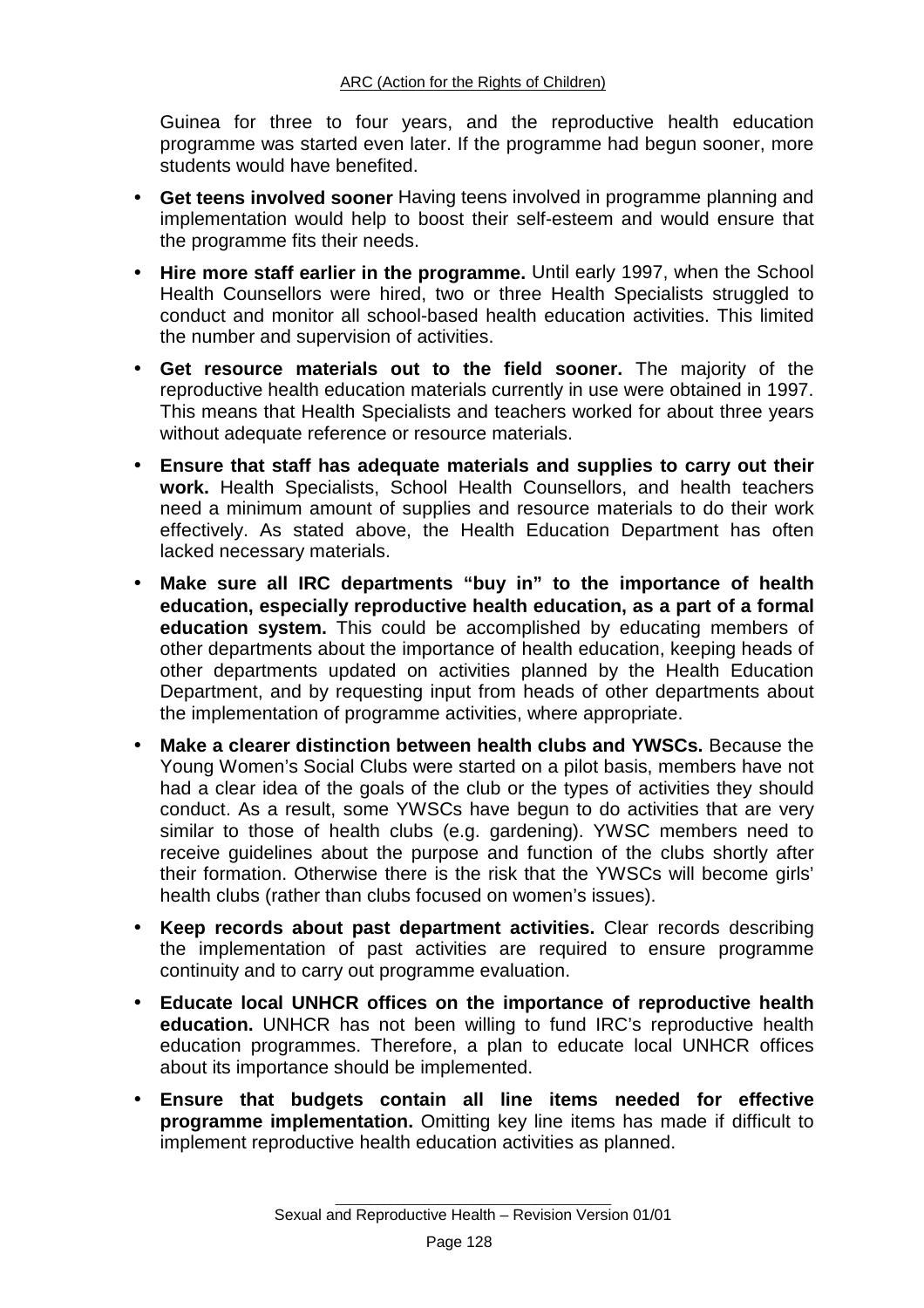• **Initiate monitoring and evaluation of programme from its' inception.** This would include developing tools to monitor activities of the health clubs, YWSCs, counsellors, and Health Specialists on a monthly basis. In addition, a baseline survey of students' reproductive health knowledge, attitudes, and behaviours should be conducted early on for use as comparison data for future impact and outcome evaluations.

### **WHEN WILL THE PROGRAMME END?**

The IRC formal education and health education programmes in Guinea are on going. Although Liberians are starting to go home, we plan to continue our programmes for them until the end of the current school year (i.e. July 1998). Given student interest and commitment to continue reproductive health education initiatives, we hope to secure adequate funding to follow the Liberians home and implement a similar programme in the counties adjoining Guinea (i.e., Lofa, Bong, and Nimba). This is not likely to be possible without sufficient support or supervision. IRC will remain in Guinea and existing programmes will continue for Sierra Leoneans until the conflict in that country is resolved.

### **HOW CAN THIS PROJECT BE SUSTAINED WHEN REFUGEES RETURN HOME?**

As stated above, IRC hopes to transfer all or part of its reproductive health education programme to the school system in Lofa, Bong, and Nimba counties in Liberia. To replicate this project or create a similar one, funding will be required to pay for staff salaries and training. In addition, although materials developed or purchased in Guinea could be transferred to schools in Liberia, the larger number of Liberian schools will necessitate the purchase of additional materials. YWSC members have expressed their interest in continuing with their efforts in Liberia. However, it would be difficult for refugee students returning home to maintain the programmes initiated in Guinea without adequate support or supervision.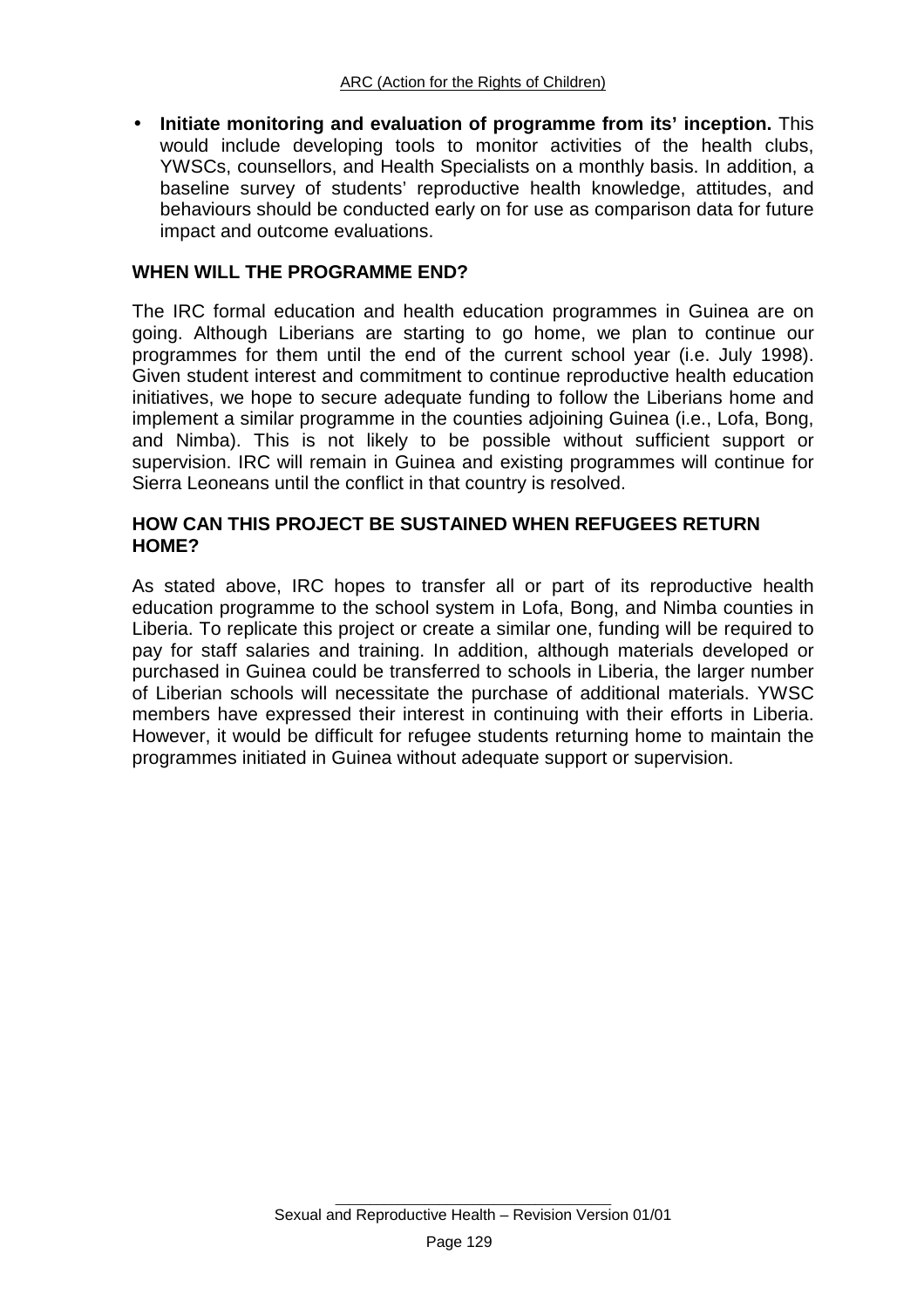# Sexual and Reproductive Health



Reading 5.1:

Learning and Teaching about AIDS in **School** 

## **EXTRACT TAKEN FROM: LEARNING AND TEACHING ABOUT AIDS IN SCHOOL; UNAIDS TECHNICAL UPDATE OCTOBER 1997.**

# **THE CHALLENGES**

Despite the evident desirability of providing AIDS education to students, there are various obstacles standing in the way, including the following.

## **The Subject Is Considered too Controversial**

In many societies, the adults responsible for children or their school education are often uneasy about teaching children about AIDS and sexual risk behaviour. They may feel that this encourages young people to experiment prematurely - even though several studies have shown that sex and HIV/AIDS education do not lead to increased sexual activity (see Impact of HIV and Sexual Health Education on the Sexual Behaviour of Young People, 1997). Policy-makers, teachers and parents with such views can object to the introduction of school HIV prevention programmes, on the grounds that the topic is too sensitive for children or controversial for society.

### **Overcrowded Curriculum**

It is often difficult to find a slot for AIDS education in an already full and overcrowded school curriculum, especially when there are many issues competing for space. In theory, health education, which could embrace AIDS education, is supposed to be taught in schools, but in practice is often neglected.

### **Incomplete Coverage**

Many schools do not have AIDS education. The reasons vary. The country may have no policies on AIDS education, or a particular policy specifically against AIDS education - or policies in favour of AIDS education that are vague or not properly enforced. In some cases policy-making on education is decentralised, so that education authorities in some districts include AIDS education in their curricula while others do not.

AIDS education - where it exists at all - is usually taught only in secondary schools. However, with high dropout rates in many schools, children - and particularly girls - frequently have left school before secondary school age, with the result that they do not get school AIDS education.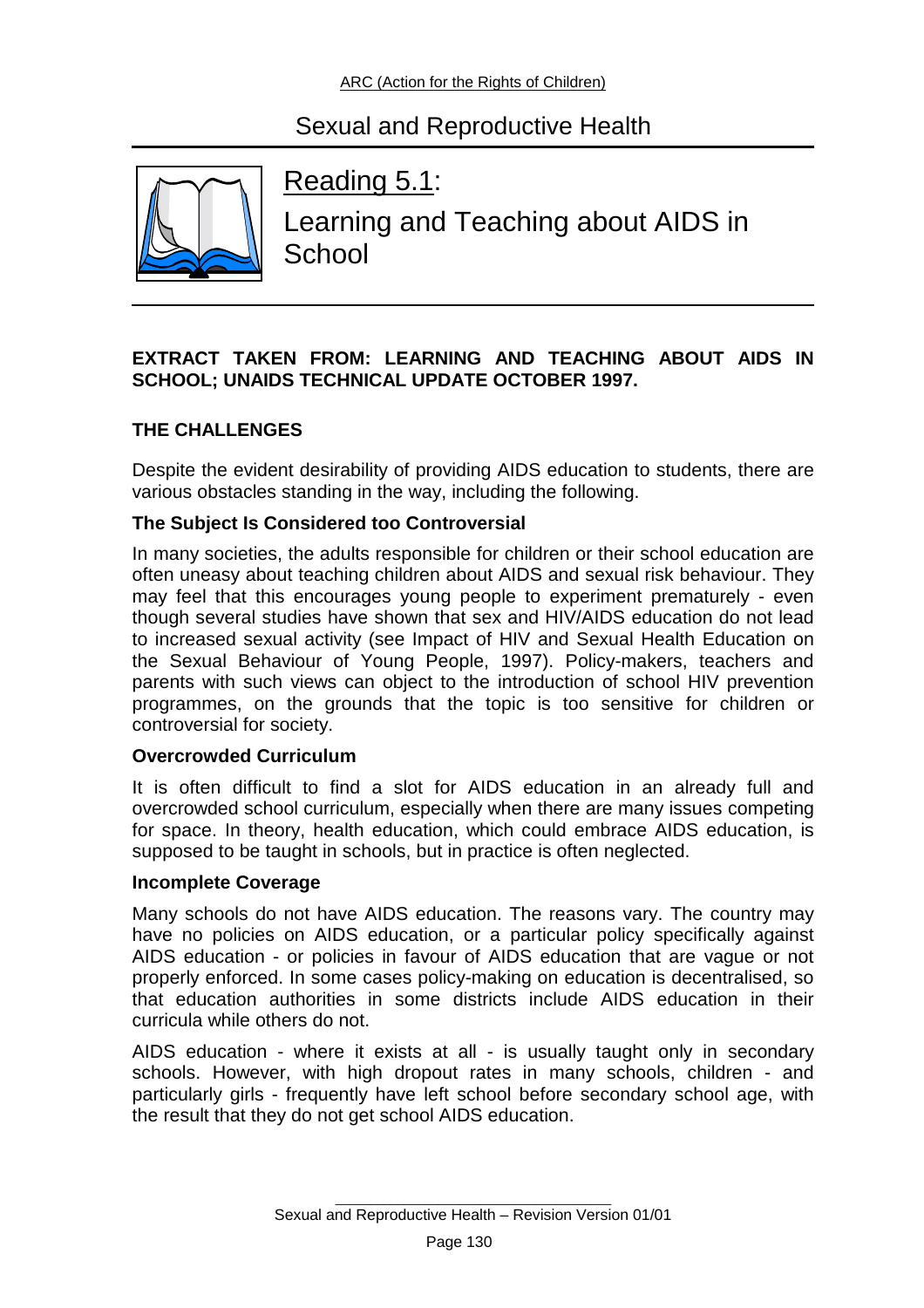## **Information Is Taught, but not Skills**

HIV education may be provided in schools, but it may deal only with medical and biological facts, and not with the real-life situation that young people find themselves in. Only if life skills are taught, and matters such as relationships, sexuality and the risks of drug use are discussed, will young people be able to handle situations where they might be at risk of HIV infection.

## **Poor Quality of Curriculum**

This could be for several reasons, including:

- important areas of AIDS education, such as non-discrimination and support, are omitted;
- learning materials may be inadequate for example, they stress biomedical information instead of social skills and means of prevention, or they are not age-specific, or else bear little resemblance to everyday life;
- materials for teachers may not exist:
- teachers may not be properly trained to organise classroom activities on sensitive issues;
- only one option in terms of sexual behaviour (for example, that of abstinence) is offered, regardless of the age of the students;
- the objectives of the course are not clearly identified, or refer only to knowledge, attitudes and values - not to behaviour;
- there is no provision for assessing how well students have learnt;
- AIDS education is not meaningfully integrated into the curriculum and its links with other health and social issues are not brought out;
- no education is provided on referral services, such as further information and skills training, counselling, and youth-friendly STI services.

## **THE RESPONSES**

Young people are a huge asset to society, and it is worth investing in them to help bring the *overall* HIV epidemic under control. This can be done by promoting effective school programmes, complemented by preventive interventions in the community and through the media.

## **A Partnership to Reach a Satisfactory Consensus**

Various "gatekeepers" normally determine whether and what kind of AIDS education is taught in schools, including policy-makers, religious leaders, parents, teachers and teachers' associations. Although they may consider some aspects of AIDS education controversial or unacceptable, there is likely to be some consensus among them on certain issues - for instance, that students need protection from sexual abuse, that they should be able to refuse drugs, and that educational equality between boys and girls should be increased. It is wise to build on this existing consensus to create a partnership.

One then gradually extends the consensus to other matters - such as the premises that young people can learn how to make sound decisions, including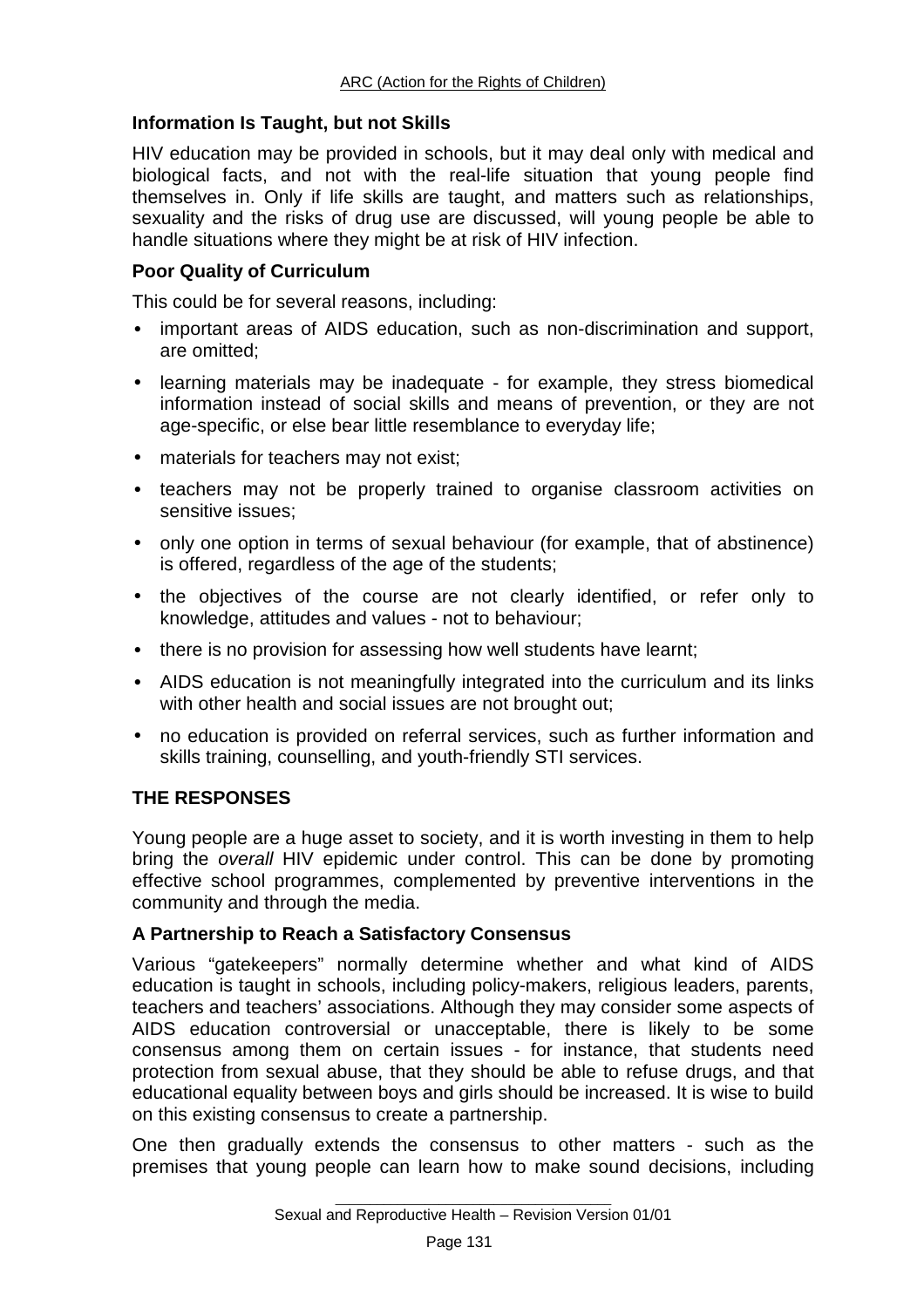about avoiding risk behaviour, and that society should help rather than hinder them in such matters. One can promote agreement that some social norms are harmful because they encourage inequalities between girls and boys, or otherwise increase the vulnerability of young people - and that these norms should be challenged - while other norms that help protect them (such as school education for girls) should be defended.

It is encouraging to note in this context that wherever parents' views have been examined, studies show that parents always tend to support AIDS education in schools. Among these studies are on conducted by WHO in 1994 in Ethiopia and an evaluation in five Middle East countries in 1996 (see Report on Evaluation of Pilot Project on HIV/AIDS Education in UNRWA School and Other Institutions, UNRWA, Health Department, Amman, 1996).

In parallel, the partnership can be strengthened by involving the "gatekeepers", together with non-governmental organisations and young people, in conducting a situation analysis (see below), in disseminating the results of a pilot project or other piece of research on AIDS education, or in the launch of a school-based initiative.

## **Sound Policies on AIDS Education**

Once a consensus is reached on basic assumptions among those responsible for the education of young people, then a set of national policies on AIDS education can be formulated. Even a one-or two-page policy document can suffice for effective programmes. The policies should cover the following areas:

- complete coverage of AIDS education in schools, in terms of geographic location and class level (age group);
- pre-service and in-service training for teachers;
- collaboration between parents, education authorities and community leaders in formulating curricula (see Pilot Projects on School-Based AIDS Education: A Summary, Geneva, WHO/UNESCO, 1994);
- definition of objectives and contents of the curriculum, as well as extracurricular activities, and integration of HIV/AIDS and STIs into selected subjects;
- links with local health services capable of providing friendly and welcoming STI and reproductive health services, including counselling, contraceptives and condoms, to young people.

An important principle when devising policy relating to AIDS and schools is that of human rights. Students and school staff living with HIV or AIDS have the right to education, to freedom from discrimination, to confidentiality, privacy, autonomy and security of the person, and access to information and education.

## **Make a Situation Assessment and Design a Good Curriculum**

Several steps are recommended in designing a good curriculum for AIDS education, the first of which is to make a proper situation assessment. This involves studying students' patterns of behaviour relating to risk of HIV - finding out, for instance, at what median age they first have intercourse, what are their most common forms of sexual behaviour and of drug consumption (including alcohol), and when they tend to leave school. Such as assessment should start by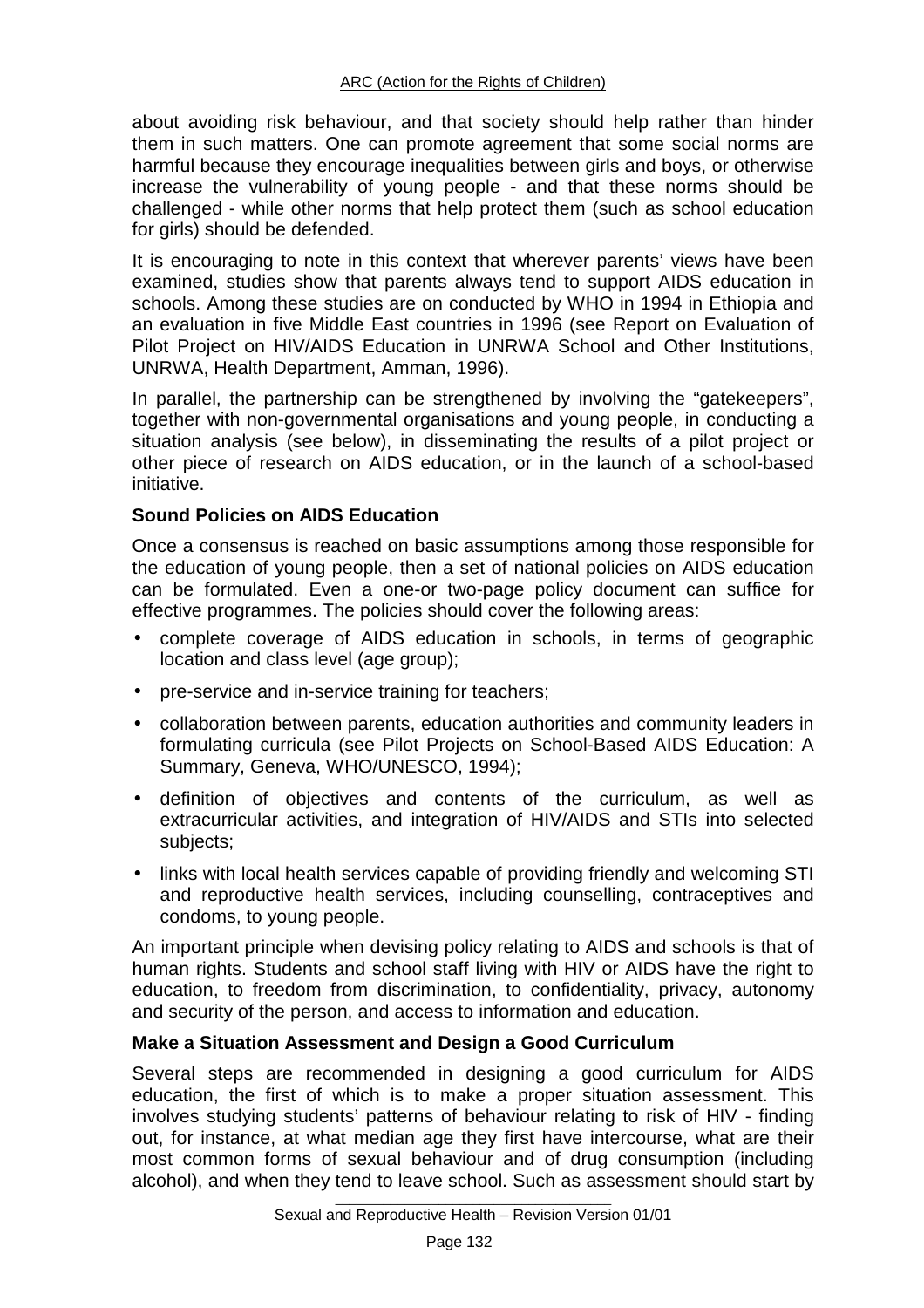asking young people's views: what they think their emotional needs are, or what they want to happen when they have a boyfriend or girlfriend. Asking young people is essential for evaluation, as they are the users of the service. It is necessary too, given that young people do not necessarily share adults' attitudes on sexual and drug behaviour. The students must be assured of confidentiality so that they give honest responses.

The results of this situation assessment have a direct bearing on the rest of the curriculum design. The steps to be taken here include the following (each step is described in School Health Education to Prevent AIDS and STI. vol. 1, pp.11-30):

- defining the type of programme (including the age at which it is to be introduced)
- selecting objectives for the programme
- making a curriculum plan
- planning specifically for the production of learning materials, and for activities of the students
- developing teachers' guides (many good guides exist, or can be adapted; see, for example, School Health Education to Prevent AIDS and STI) and planning teachers' training
- planning orientation sessions for school administrators to gain their continuing support.

## **Ensure an Effective AIDS Education Programme**

Effective programmes are those that have had a positive influence on behaviour as regards sex, drug use and non-discrimination - and not simply increased knowledge and changed the attitudes of students. It has been shown that effective programmes do all the following things:

- focus on life skills particularly relating to decision-making, negotiation and communication - with the double aim of delaying first sexual intercourse and encouraging protected intercourse;
- concentrate on personalising risk through appropriate role playing and discussions;
- discuss clearly the possible result of unprotected sex and in equally clear terms the ways to avoid such an outcome. Explain where to turn for help and support among peers, school staff and outside facilities;
- stress that skills useful for self-protection from HIV also help build selfconfidence and avoid unwanted pregnancy, sexual abuse, and the abuse of drugs (including tobacco and alcohol);
- reinforce values, norms and peer group support for practising and sustaining safe behaviour and resisting unsafe behaviour, both at school and in the community;
- provide sufficient time for classroom work and interactive teaching methods such as role play and group discussions.

The most important HIV-related skills young people can learn are: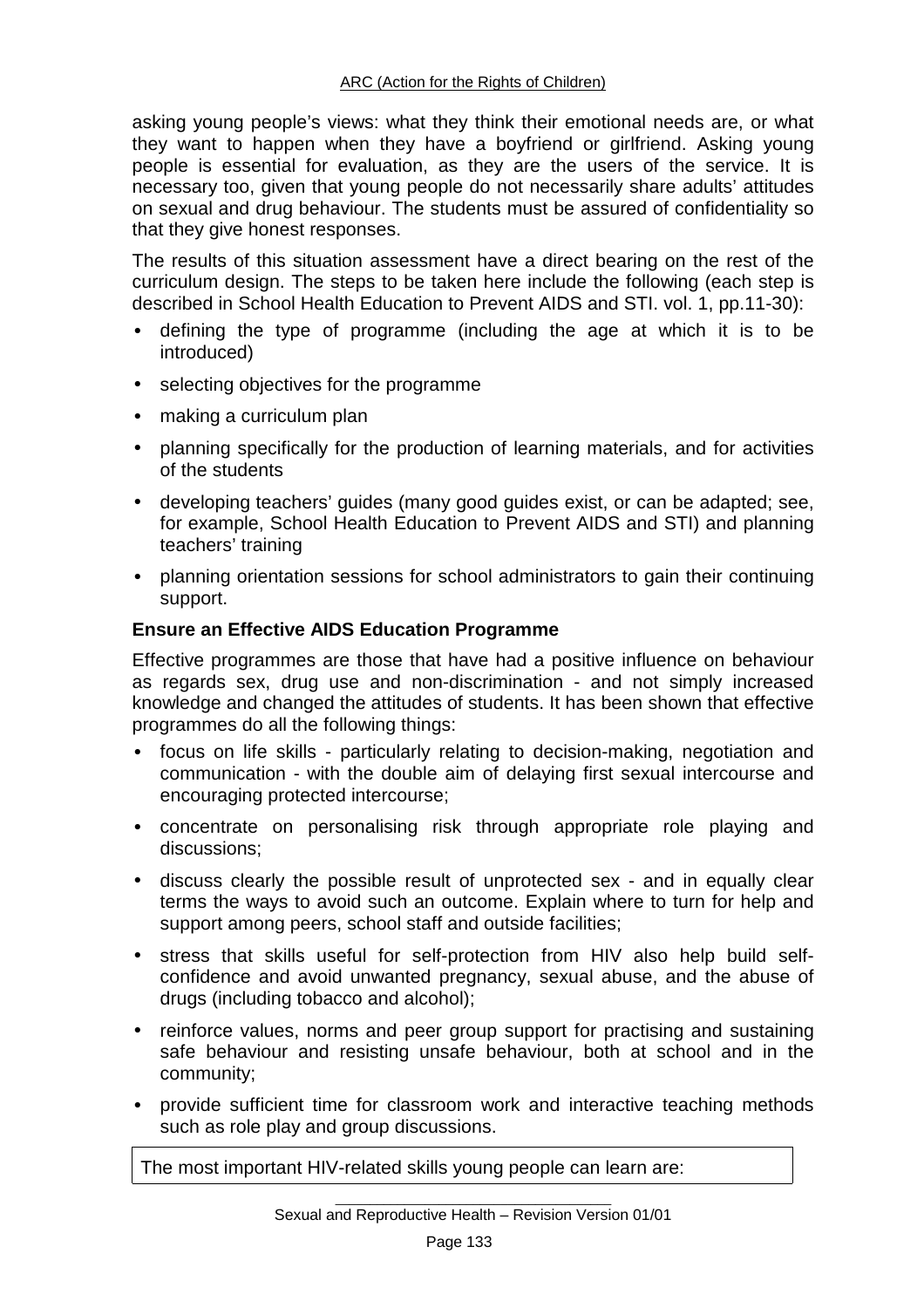- how to make sound decisions about relationships and sexual intercourse, and stand up for those decisions;
- how to identify one's own personal reasons for resisting pressures for unwanted sex or drugs;
- how to recognise and avoid or leave a situation that might turn risky or violent;
- how and where to ask for support and to have access to youth-friendly health services;
- when ready for sexual relationships, how to negotiate protected sex or other forms of safer sex;
- how to show compassion and support for people with HIV and AIDS;
- how to care for people with AIDS in the family and community.

Three other elements have been shown to be important for effective AIDS education in schools. One is teaching primary and secondary students to analyse and respond to social norms. Social norms are formed by the media, by young people's peers, and by society at large. These norms in turn influence behaviour. Students should learn to decode and analyse these norms and understand which ones act in a potentially harmful direction and which ones protect their health and well-being.

Sexual abuse can occur inside schools. It is thus necessary to ensure a healthy school environment and combat factors such as discrimination against female students, bullying, and physical and sexual abuse - by both school personnel and students.

A second necessary element is good training, both for the teachers themselves and for peer educators - young people from the same age group, specifically selected to educate their friends about AIDS.

A third, vital factor is that of age. All experience to date has proved that HIV prevention and health promotion programmes for children should begin at the earliest possible age, and certainly before the onset of sexual activity. Effectively, this means that age-appropriate programmes should start at primary school level. This has two important benefits. First, education starts before sexual activity does, thus preparing the students to cope with future risk activities. Second, the education reaches children before many of them have left or dropped out, and this is particularly so - in many countries- for girls, who tend to leave at a younger age. Examples of countries that start AIDS education programmes at primary school level include Malawi, Thailand, Uganda and Zimbabwe.

In Zimbabwe, for instance, all schools since 1993 have had compulsory weekly lessons on life skills and AIDS for all students from grade 4 (9-10 year olds) upwards. Booklets for students and teachers are designed for each grade, and address four main themes: relationships, growing up, life skills and health. Topics range from discussions on gender roles and rape to coping with emotions and stressful expectations. In the classroom, self-esteem and assertiveness are encouraged, and role playing suggests ways to respond to peer pressures. Apart from using booklets in the classroom, students also do projects in the community.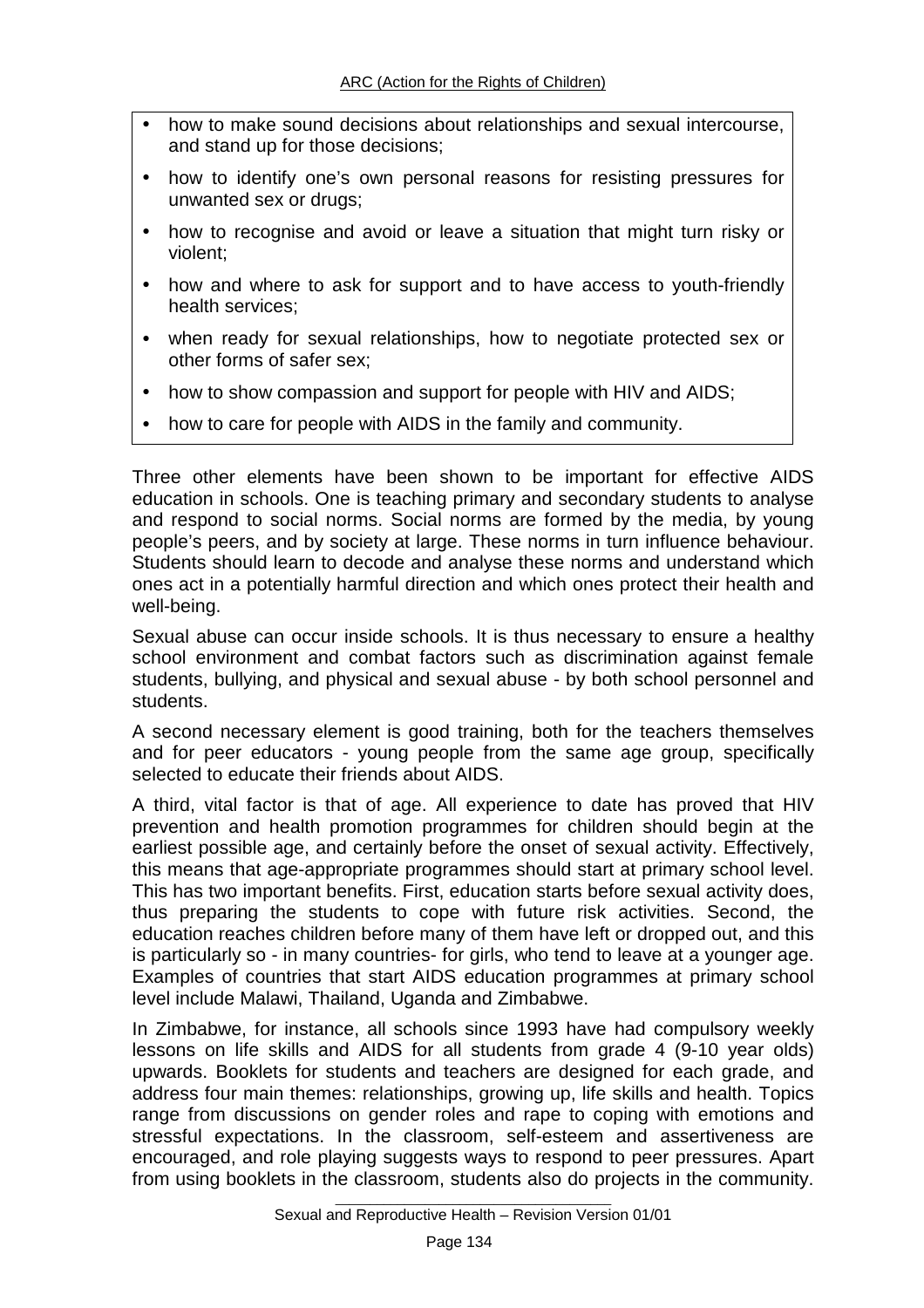All materials are reviewed and approved by a committee including the national AIDS programme, the Ministry of Education, and representatives from the major religious denominations. A large teacher training programme helps prepare serving teachers, as well as students in teacher training colleges (see O'Donogue J. Zimbabwe's AIDS Action Programme for Schools: Flashback and Hindsight. Harare: UNICEF, 1995).

## **Taking Media Messages into Account**

Young people are frequently exposed to and influenced by the media. While schools are teaching one set of messages, the media may be providing other, conflicting messages. School-based programmes should take these into account. Young people also need to be equipped with the skills to "decode" media messages.

## **Evaluation**

It is important to evaluate the impact of school AIDS education on students' behaviour - not only their acquisition of knowledge or adoption of desired attitudes. Because skills are the best predictor of behaviour, impact evaluation usually involves measuring to what degree skills have been learnt and practised, and safe behaviour sustained. Specific evaluation tools have been developed for this purpose.

It is equally important to monitor the response of the education system to check: that the quality of teaching is satisfactory; that learning and teaching materials are used correctly; that the local community supports the programme; and that increasing numbers of students feel that they have benefited from it.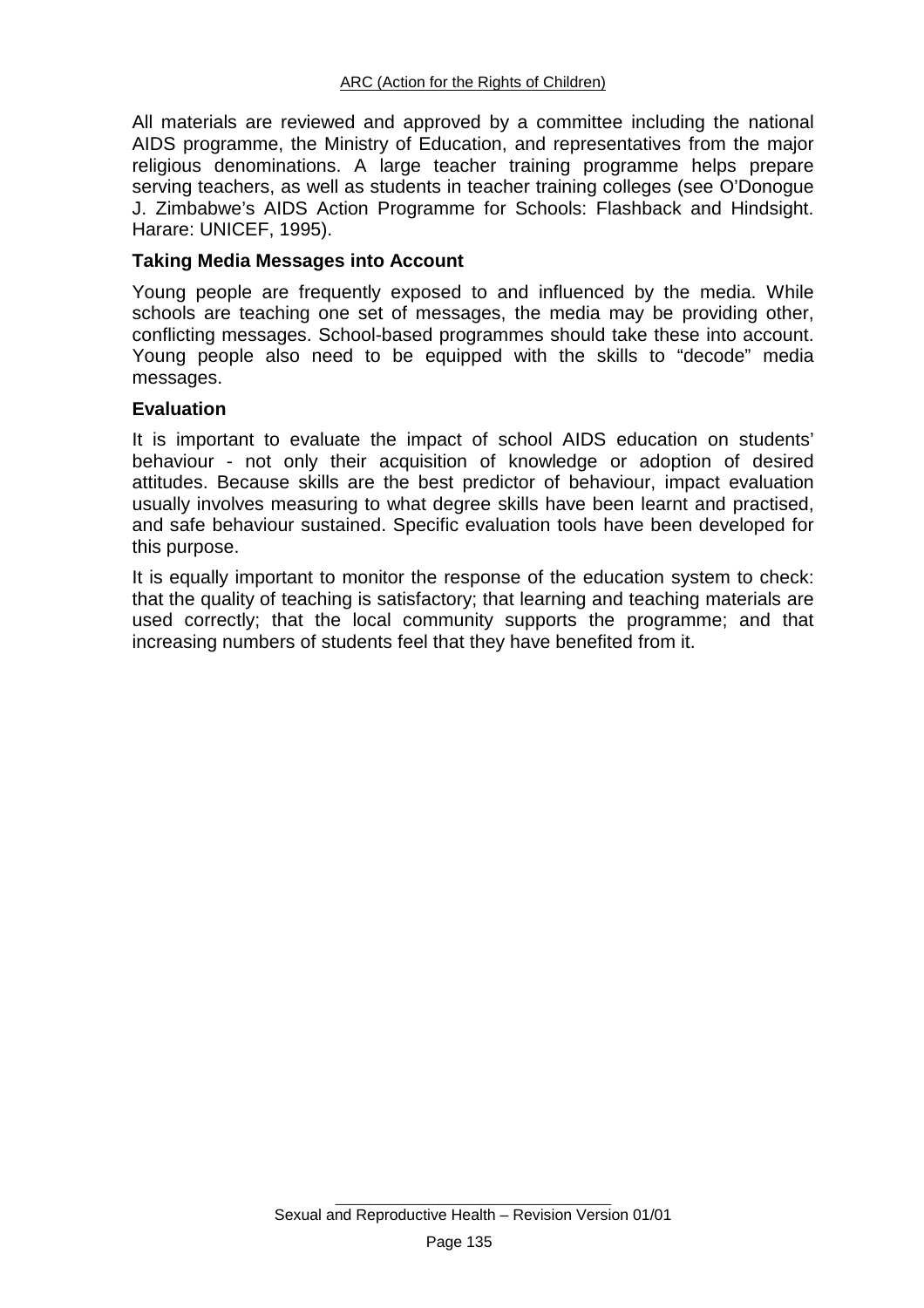# Sexual and Reproductive Health



## **RECOMMENDED READINGS:**

Reproductive Health in Refugee Situations: An Inter-agency Field Manual (1999): Geneva, UNHCR. This inter-agency field manual is the result of a collaborative effort of many UN agencies, governmental and non-governmental organisations and refugee themselves. In several important areas, the field manual provides programmatic direction with frequent reference to additional resource materials that should be obtained and used to ensure comprehensive and reliable reproductive health services for refugees. This is essential reading for all topics in this resource pack

HOW TO GUIDE (International Rescue Committee/UNHCR) - Reproductive Health in Refugee Situations: Reproductive Health Education for Adolescents. Geneva, UNHCR. This How to Guide describes the reproductive health programme implemented by IRC in Guinea and explores lessons learned.

## **FURTHER READINGS:**

Wellbourn, A., (1995): Stepping Stones: A training package on HIV/AIDS, Communication and Relationship Skills. Strategies for Hope Training Series No. 1. London, ACTIONAID.

HOW TO GUIDE (UNHCR) - Ngara Crisis Intervention Teams - A Community Based Response on Sexual Violence Against Women. Geneva, UNHCR. Based on the real-life experience at Ngara refugee camps in Tanzania this guide is aimed at sharing with others the thinking behind, and lessons learned from, one successful approach.

Enger, D and Winskell, K (1999): Scenarios from the Sahel, Replication Guide. Senegal, UNDP. This books describes a very successful HIV prevention project conducted in Senegal, Mali and Burkina Faso. The project is unusual in the degree of attention paid not only to content but also to process, with the result that, at each stage of its development, the needs and views of young people defined the direction that the project should take. This book provides guidelines on how to replicate the project in other areas. It is especially relevant to Topics 2 and 5.

Dept. of Child and Adolescent Health Development (2000), Meeting an Urgent and Unmet Need: Making Reproductive Health Services Available and Accessible to Forcibly Displaced Young People. Geneva, World Health Organisation. This document covers these areas: the characteristics of forcibly displaced young people; the issue of reproductive health and why it is important to young people; where they are, and excellent examples of reproductive health programmes for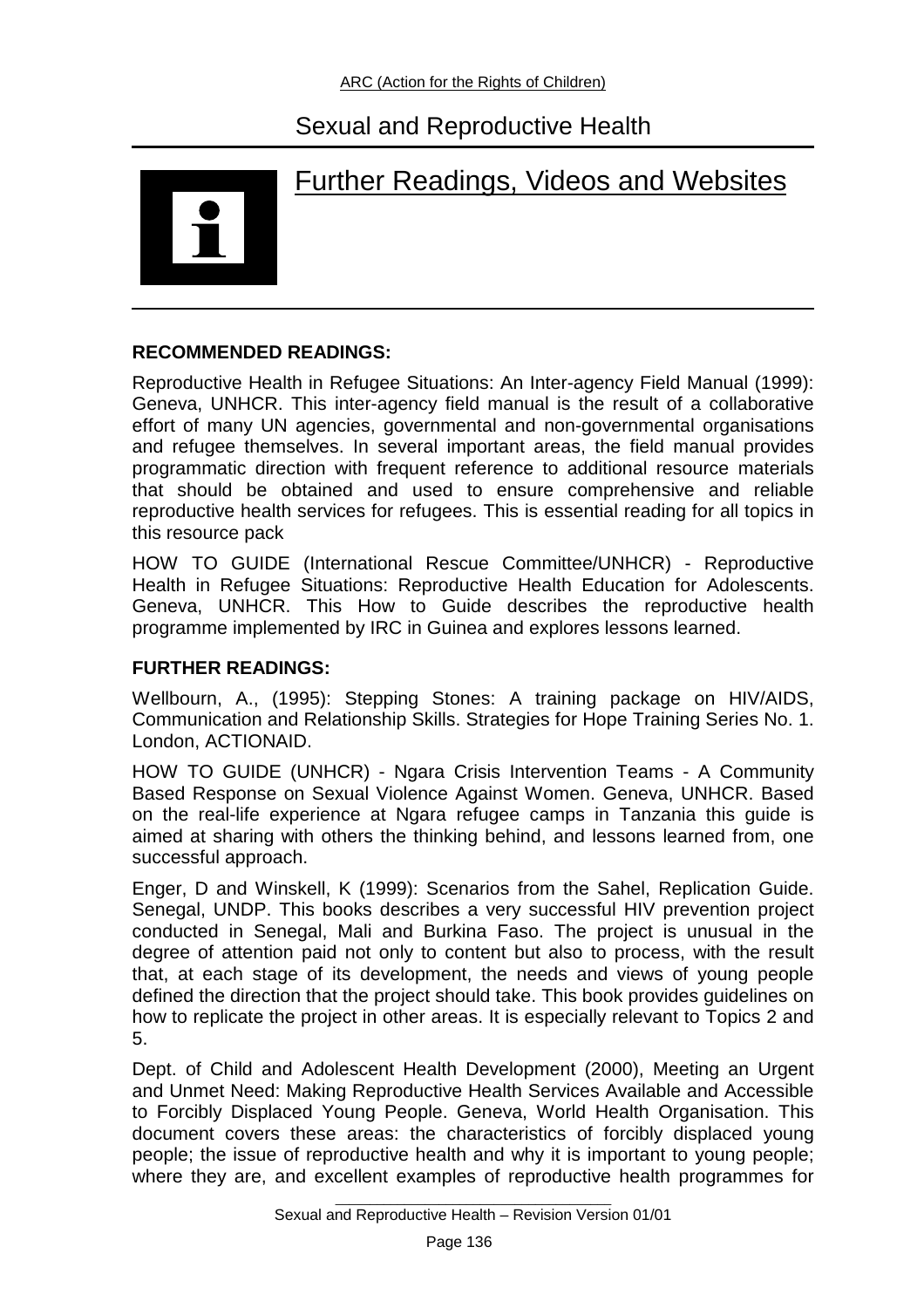young people in both rural and urban settings. Useful reading for all topic in this Resource Pack.

Gordon, Gill (1999), Choices, London, Macmillan. This book is written specifically for young people between the ages of 10 to 24, and contains clear information, a variety of activities for peer educators, youth leaders or teachers to use, pictures, cartoons and quizzes. Useful reading in terms of Topic 4 and very useful to share with people who will be developing reproductive health programmes.

## **VIDEOS**

There are a number of very useful videos that support the teaching of Sexual and Reproductive Health. A synopsis of a few follows:

## *Reproductive Health in Refugee Situations - What can you do?*

A 12-minutes training/awareness building video targeted at non-health staff working in refugee situations.

The purpose is to explain what Reproductive Health (RH) is, the importance of RH for the health and well-being of women, men and young people and to give concrete suggestions how staff can integrate and support RH in their work.

The primary audience for this video are UNHCR and Partner staff from health areas such as: Field and Programme Officers, Community Services and Protection staff and other refugee workers who have direct contact with refugees. Others such as drivers and administrative staff could also benefit from this video.

A facilitator's guide accompanies the video that will aid staff in showing the video to colleagues and generate discussions on how to integrate RH into each and every staff members' routine work. The guide gives information on other activities which could take place after showing the video.

Available in English. To be used in the field and shown in routine UNHCR training programmes for non-health staff.

## *Women in Distress*

Zawadi Bakar is an 11 year old Congolese girl living in Lugufu, a refugee camp in Tanzania. One time when she was out in the forest fetching firewood, she was raped by two men. Thanks to the Reproductive Health project funded by UNFPA, she could receive immediate psychological and medical treatment. The risk of being sexually abused, becoming pregnant or infected by sexually transmitted infections is always present in conflict situations. In 1994, UNFPA developed Reproductive Health activities to ensure the delivery of appropriate services to refugees and IDPs. This project in the refugee camps in Tanzania is being executed by the International Federation of Red Cross and Red Crescent Societies which also ensures the co-ordination with other NGO operations in this field.

## *From Awareness to Action*

Describes the actions taken by Somali refugees in Hartisheikh Camp in Eastern Ethiopia to eradicate Female Genital Mutilation (FGM). UNHCR working with the National Committee on Traditional Practices of Ethiopia (NTCPE) implemented a pilot project in 1997 to assist the refugee community in eradicating this harmful traditional practice.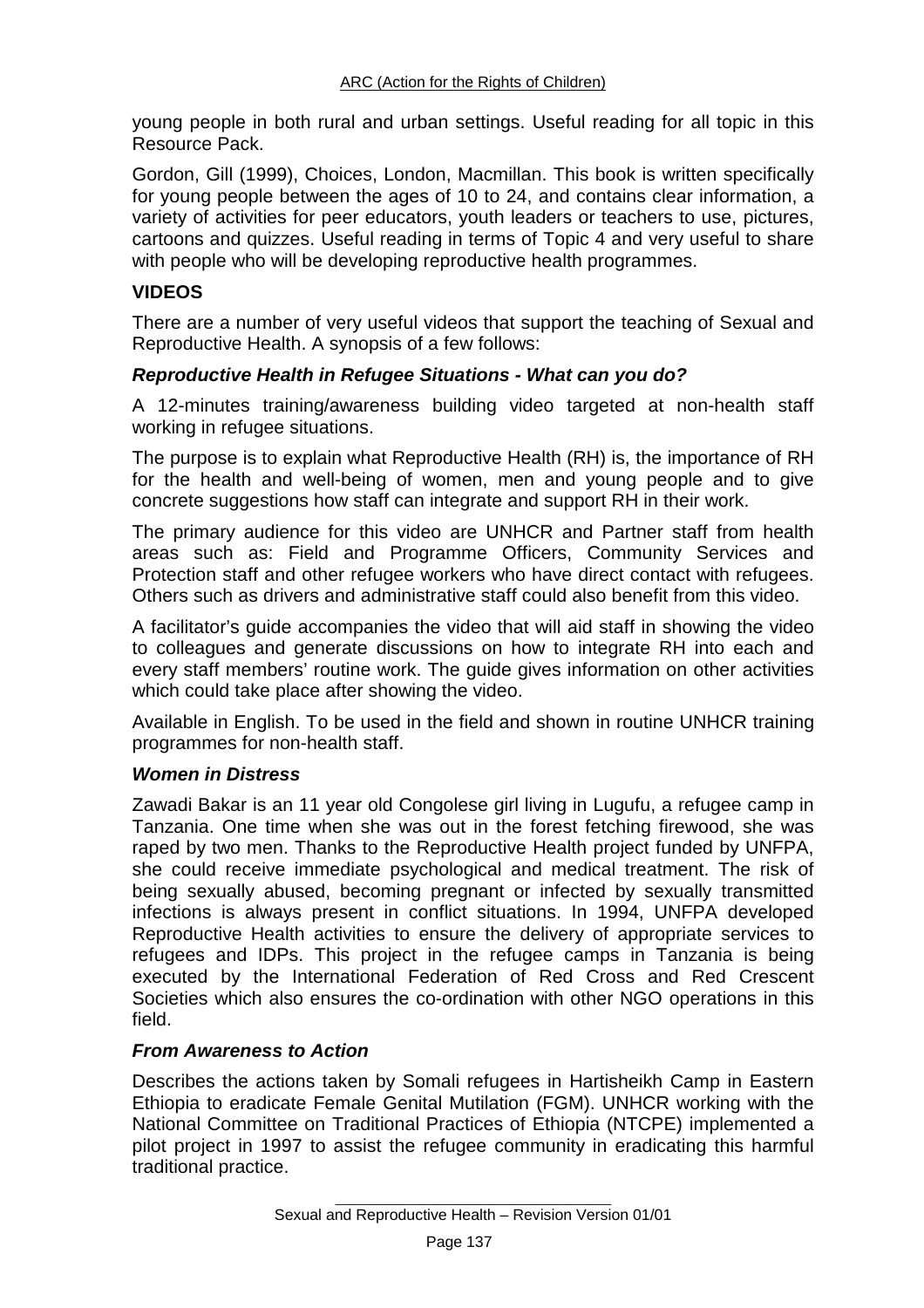Two videos were commissioned by UNHCR-Ethiopia - one in Somali and one in English - to describe the positive actions taken by the refugee community to eradicate FGM.

**The Somali Video** is 25 minutes long and describes in greater detail how the project worked, what were the positive outcomes and how the refugee community is committed to eradicating FGM. In particular it describes how the community decided to perform an alternative ceremony, whereby the importance of an initiation rite into womanhood is recognised, but where no parts of the girl's body is being harmed. The ceremony is celebrated with music, singing and a feast meal. The traditional FGM practitioner has a ceremonial role. The Target Groups for this video are Somali speaking communities. It can be used to demonstrate how they can work together to change the practice of FGM.

**The English video** is a shorter version of the Somali one (15 minutes in length) and is targeted at programme planners and community-based workers wanting to start a FGM eradication project. It describes how the project worked with various groups in the community.

The Somali version of the video can be obtained from UNHCR

The English video can be obtained from Television Trust for the Environment (TVE-UK). TVE e-mail: tve-dist@tve.org.uk

A HOW TO GUIDE on the project has also been produced and should assist development and humanitarian workers to better understand how the project worked. A Video Guide accompanies this video as well.

# *A Compilation of Videos on Female Genital Mutilation*

As part of a package of materials of FGM, several videos on FGM have been compiled on this video. The videos show how different countries are working to eradicate FGM and some of the important issues surrounding the practice. UNHCR's policy on Harmful Traditional Practices is also highlighted.

The compilation video is approximately 70 minutes in length.

## **WEBSITES**

## **UNICEF**

http://www.unicef.org/programme/youth/index.html

A special focus on adolescents' development and participation is presented.

### **WHO**

### http://www.who.int/home/map\_ht.html#Family and Reproductive Health

The World Health Organisation site is a useful source of information for health topics and statistics.

## **UNDP**

### http://www.undp.org/

Health statistics are available in UNDP website from the Human Development